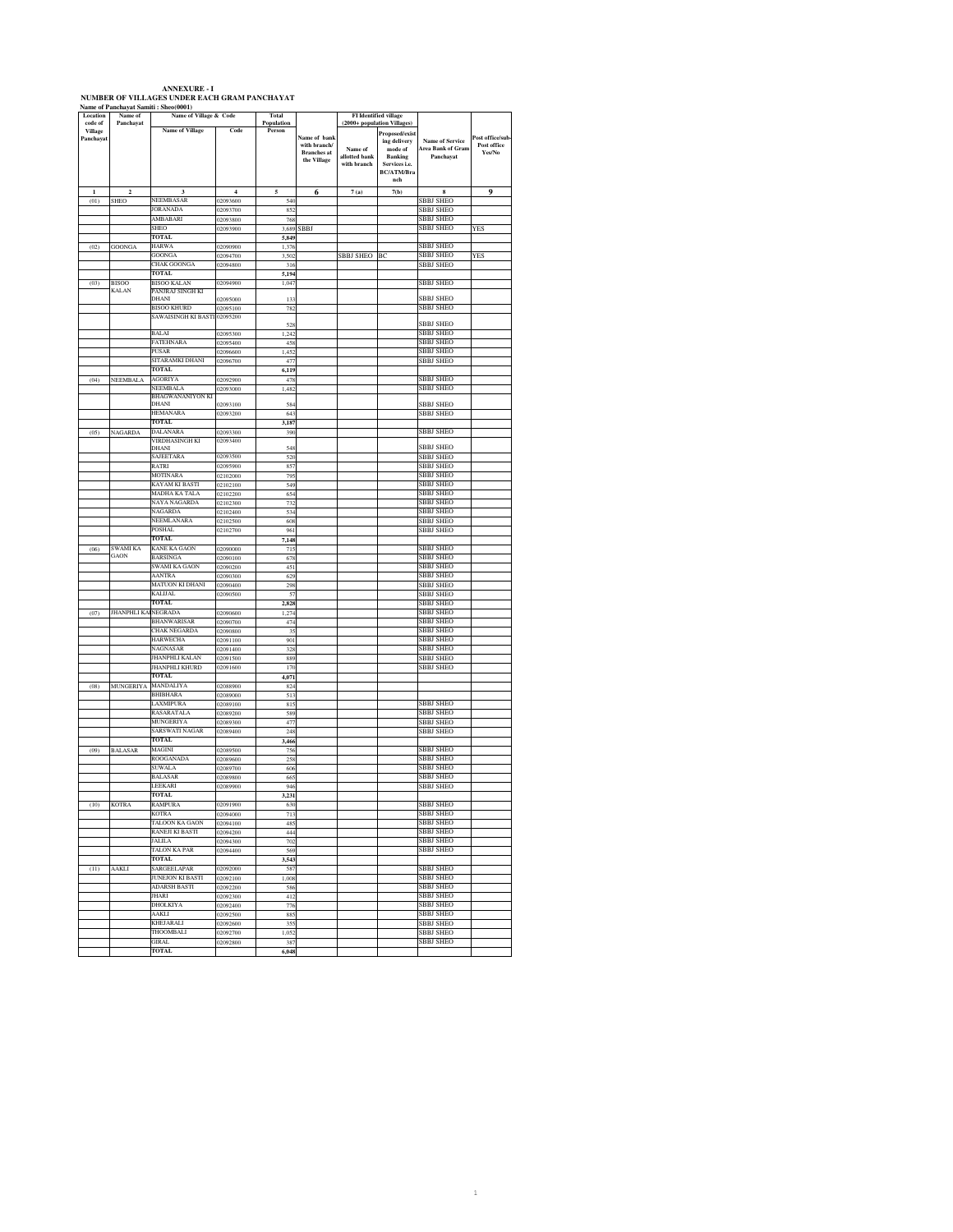| Location<br>code of         | Name of<br>Panchayat          |                                            | Name of Village & Code<br>Total<br><b>FI</b> Identified village<br>(2000+ population Villages<br>Population |                |                                    |                              |                                          |                                             |                       |
|-----------------------------|-------------------------------|--------------------------------------------|-------------------------------------------------------------------------------------------------------------|----------------|------------------------------------|------------------------------|------------------------------------------|---------------------------------------------|-----------------------|
| <b>Village</b><br>Panchayat |                               | <b>Name of Village</b>                     | Code                                                                                                        | Person         | Name of bank                       |                              | Proposed/exist                           |                                             | ost office/sub-       |
|                             |                               |                                            |                                                                                                             |                | with branch/<br><b>Branches</b> at | Name of                      | ing delivery<br>$\operatorname{mode}$ of | <b>Name of Service</b><br>Area Bank of Gram | Post office<br>Yes/No |
|                             |                               |                                            |                                                                                                             |                | the Village                        | allotted bank<br>with branch | <b>Banking</b><br>Services i.e.          | Panchayat                                   |                       |
|                             |                               |                                            |                                                                                                             |                |                                    |                              | BC/ATM/Bra<br>nch                        |                                             |                       |
| $\mathbf{1}$                | $\overline{2}$                | 3                                          | $\overline{4}$                                                                                              | 5              | 6                                  | 7(a)                         | 7(b)                                     | 8                                           | $\mathbf 0$           |
| (12)                        | HATHISINGH<br>KА              | <b>CHAK BHANSKA</b>                        | 02091200                                                                                                    | 599            |                                    |                              |                                          | <b>BBJ SHEO</b>                             |                       |
|                             | GAON                          | MEGE KA GAON                               | 02091300                                                                                                    | 46.            |                                    |                              |                                          | SBBJ SHEO                                   |                       |
|                             |                               | RAWAT KA GAON<br>MATUJA                    | 02091700<br>02091800                                                                                        | 304<br>559     |                                    |                              |                                          | <b>BBJ SHEO</b><br><b>SBBJ SHEO</b>         |                       |
|                             |                               | HATHISINGH KA<br>GAON                      | 02094500                                                                                                    | 597            |                                    |                              |                                          | SBBJ SHEO                                   |                       |
|                             |                               | JASE KA GAON                               | 02094600                                                                                                    | 529            |                                    |                              |                                          | SBBJ SHEO                                   |                       |
| (13)                        | <b>BHIYAR</b>                 | <b>TOTAL</b><br>SAMBHUSAR                  | 02095500                                                                                                    | 3,050<br>335   |                                    |                              |                                          | PNB UNDU                                    |                       |
|                             |                               | ROOPA SARIYA                               | 02095600                                                                                                    | 273            |                                    |                              |                                          | PNB UNDU                                    |                       |
|                             |                               | MATAJI KI<br>BHANKHARI                     | 02095700                                                                                                    | 615            |                                    |                              |                                          | PNB UNDU                                    |                       |
|                             |                               | AMAR SINGH KI<br>DHANI                     | 02095800                                                                                                    | 452            |                                    |                              |                                          | PNB UNDU                                    |                       |
|                             |                               | ALSANIYON KI DHANI                         | 02096200                                                                                                    | 306            |                                    |                              |                                          | PNB UNDU                                    |                       |
|                             |                               | <b>BHIYAR</b>                              | 02096300                                                                                                    | 1,529          |                                    |                              |                                          | PNB UNDU                                    |                       |
|                             |                               | KOTRIYON KI DHANI                          | 02096400                                                                                                    | 459            |                                    |                              |                                          | PNB UNDU                                    |                       |
|                             |                               | RATNUON KI DHANI<br><b>TOTAL</b>           | 02096500                                                                                                    | 605<br>4,574   |                                    |                              |                                          | PNB UNDU                                    |                       |
| (14)                        | <b>KASHMIR</b>                | <b>GORSIYON KI TALA</b>                    | 02100900                                                                                                    | 955            |                                    |                              |                                          | PNB UNDU                                    |                       |
|                             |                               | <b>OONCHAWARA</b><br><b>KASHMIR</b>        | 02101000<br>02101100                                                                                        | 991<br>1,082   |                                    |                              |                                          | PNB UNDU<br>PNB UNDU                        |                       |
|                             |                               |                                            |                                                                                                             |                |                                    |                              |                                          |                                             |                       |
|                             |                               | <b>IIYANIYON KI BASTI</b><br>RAMDERIYA     | 02101200<br>02101300                                                                                        | 763<br>1,015   |                                    |                              |                                          | PNB UNDU<br>PNB UNDU                        |                       |
|                             |                               | TOTAL<br>NAGONA                            | 02099700                                                                                                    | 4,806<br>438   |                                    |                              |                                          | PNB UNDU                                    |                       |
| (15)                        | <b>KANASAR</b>                | SHIVAJI NAGAR                              | 12099800                                                                                                    | 556            |                                    |                              |                                          | PNB UNDU                                    |                       |
|                             |                               | KANASAR GOLAI<br><b>KANASAR</b>            | 02099900<br>02100000                                                                                        | 903<br>1,945   |                                    |                              |                                          | PNB UNDU<br>PNB UNDU                        |                       |
|                             |                               | TOTAL.                                     |                                                                                                             | 3,842          |                                    |                              |                                          |                                             |                       |
| (16)                        | <b>UNDOO</b>                  | <b>PRAHLADPURA</b>                         | 02100100                                                                                                    | 772            |                                    |                              |                                          | PNB UNDU                                    |                       |
|                             |                               | MOODHNON KI DHANI<br>UNDOO                 | 02100200<br>02100600                                                                                        | 593<br>1,179   |                                    |                              |                                          | PNB UNDU<br>PNB UNDU                        |                       |
|                             |                               | PANNAWAS                                   | 02100800                                                                                                    | 640            |                                    |                              |                                          | PNB UNDU                                    |                       |
| (17)                        | <b>RAJBERA</b>                | <b>TOTAL</b><br>DHEERJI KI DHANI           | 02100300                                                                                                    | 3,184<br>1,033 |                                    |                              |                                          | PNB UNDU                                    |                       |
|                             |                               | RAJBERA                                    | 02100400                                                                                                    | 1,225          |                                    |                              |                                          | PNB UNDU                                    |                       |
|                             |                               | HANUMANPURA<br>DHANANI                     | 02100500<br>02100700                                                                                        | 736<br>1,001   |                                    |                              |                                          | PNB UNDU                                    |                       |
|                             |                               | MEGHWALON<br>KI DHANI                      |                                                                                                             |                |                                    |                              |                                          | PNB UNDU<br>PNB UNDU                        |                       |
|                             |                               | TOTAL                                      |                                                                                                             | 3,995          |                                    |                              |                                          |                                             |                       |
| (18)                        | <b>MOKHAB</b><br><b>KALAN</b> | <b>MOKHAB KALAN</b><br><b>RAMDEV NAGAR</b> | 02101400<br>02101500                                                                                        | 1,440<br>608   |                                    |                              |                                          | PNB UNDU<br>PNB UNDU                        |                       |
|                             |                               | PABU MALI                                  | 02101600                                                                                                    | 852            |                                    |                              |                                          | PNB UNDU                                    |                       |
|                             |                               | <b>CHAK MOKHAB</b>                         | 02101700                                                                                                    | 168            |                                    |                              |                                          | PNB UNDU                                    |                       |
|                             |                               | KOHARIYON KI BASTI<br>MOKHAB KHURD         | 02101800<br>02101900                                                                                        | 739<br>977     |                                    |                              |                                          | PNB UNDU<br>PNB UNDU                        |                       |
|                             |                               | <b>BATARA</b>                              | 02102600                                                                                                    | 567            |                                    |                              |                                          | PNB UNDU                                    |                       |
| (19)                        | ARANG                         | <b>TOTAL</b><br>OLECHA                     | 02098400                                                                                                    | 5.351<br>210   |                                    |                              |                                          | PNB UNDU                                    |                       |
|                             |                               | RATKURIYA                                  | 02098600                                                                                                    | 609            |                                    |                              |                                          | PNB UNDU                                    |                       |
|                             |                               | ARANG<br><b>DEWALPURA</b>                  | 02098700<br>02098800                                                                                        | 80<br>259      |                                    |                              |                                          | PNB UNDU<br>PNB UNDU                        |                       |
|                             |                               | <b>RAMDEOPURA</b>                          | 02098900                                                                                                    | 729            |                                    |                              |                                          | PNB UNDU                                    |                       |
|                             |                               | NAGANA<br>MANGLSAR                         | 02099000<br>02099100                                                                                        | 445<br>453     |                                    |                              |                                          | <b>PNB UNDU</b><br>PNB UNDU                 |                       |
|                             |                               | <b>TOTAL</b>                               |                                                                                                             | 3,513          |                                    |                              |                                          |                                             |                       |
| (20)                        | CHOCHRA                       | <b>BUDHATALA</b><br>CHITROLI               | 02096000<br>02096100                                                                                        | 800<br>553     |                                    |                              |                                          | PNB UNDU<br>PNB UNDU                        |                       |
|                             |                               | MOGERAI<br>SHEKHE KA GAON                  | 02097900<br>02098500                                                                                        | 231<br>229     |                                    |                              |                                          | PNB UNDU<br>PNB UNDU                        |                       |
|                             |                               | CHOCHRA                                    | 02099200                                                                                                    | 487            |                                    |                              |                                          | PNB UNDU                                    |                       |
|                             |                               | ABUSAR<br>KALYANPURA                       | 2099300<br>02099400                                                                                         | 59<br>399      |                                    |                              |                                          | <b>INB UINDU</b><br>PNB UNDU                |                       |
|                             |                               | <b>AAWARSAR</b>                            | 02099500                                                                                                    | 212            |                                    |                              |                                          | PNB UNDU                                    |                       |
|                             |                               | DHOLIYA<br>TOTAL.                          | 02099600                                                                                                    | 626<br>3,935   |                                    |                              |                                          | PNB UNDU                                    |                       |
| (21)                        | RAJRAL                        | <b>CHAK HARWA</b>                          | 02091000                                                                                                    |                |                                    |                              |                                          | <b>JTGB BHIYAR</b>                          |                       |
|                             |                               | MANIHARI<br>RAIRAL                         | 02096800<br>02096900                                                                                        | 864<br>946     |                                    |                              |                                          | <b>JTGB BHIYAR</b><br><b>JTGB BHIYAR</b>    |                       |
|                             |                               | DEOKA<br>MATI KA GOL                       | 02097000                                                                                                    | 819            |                                    |                              |                                          | <b>JTGB BHIYAR</b>                          |                       |
|                             |                               | <b>KHURAL</b>                              | 02097100<br>02097200                                                                                        | 379<br>689     |                                    |                              |                                          | <b>JTGB BHIYAR</b><br><b>JTGB BHIYAR</b>    |                       |
|                             |                               | <b>BARIYARA</b><br><b>UTAL</b>             | 02097300                                                                                                    | 815            |                                    |                              |                                          | <b>JTGB BHIYAR</b><br><b>JTGB BHIYAR</b>    |                       |
|                             |                               | FATEHPURA                                  | 02097400<br>02097500                                                                                        | 478<br>509     |                                    |                              |                                          | <b>JTGB BHIYAR</b>                          |                       |
| (22)                        | <b>DHARWI</b>                 | <b>TOTAL</b><br>DHARWI KHURD               | 02097600                                                                                                    | 5,499<br>1,248 |                                    |                              |                                          | <b>JTGB BHIYAR</b>                          |                       |
|                             | <b>KALAN</b>                  | SAWAIPURA                                  | 02097700                                                                                                    | 498            |                                    |                              |                                          | JTGB BHIYAR                                 |                       |
|                             |                               | MUHARON KI DHANI                           | 02097800                                                                                                    | 708            |                                    |                              |                                          | <b>JTGB BHIYAR</b>                          |                       |
|                             |                               | <b>OM NAGAR</b><br><b>DHARWI KALAN</b>     | 02098000                                                                                                    | 373            |                                    |                              |                                          | <b>JTGB BHIYAR</b><br><b>JTGB BHIYAR</b>    |                       |
|                             |                               | LANGON KI DHANI                            | 02098100<br>02098200                                                                                        | 587<br>932     |                                    |                              |                                          | <b>JTGB BHIYAR</b>                          |                       |
|                             |                               | RANAKDEO<br><b>TOTAL</b>                   | 02098300                                                                                                    | 427<br>4,773   |                                    |                              |                                          | <b>JTGB BHIYAR</b>                          |                       |
| (23)                        | <b>HARSANI</b>                | TURBI                                      | 02086300                                                                                                    | 1.219          |                                    |                              |                                          | JTGB Harsani                                |                       |
|                             |                               | HARSANI<br><b>TOTAL</b>                    | 02086400                                                                                                    | 3,604          | 2,385 JTGB                         |                              |                                          | <b>JTGB</b> Harsani                         | <b>YES</b>            |
|                             |                               | SOLANKIYON KI                              |                                                                                                             |                |                                    |                              |                                          |                                             |                       |
| (24)                        | TANURAOJI                     | <b>BASTTI</b><br><b>DOODHORA</b>           | 02086500<br>02087000                                                                                        | 1,028<br>777   |                                    |                              |                                          | <b>JTGB Harsani</b><br><b>JTGB Harsani</b>  |                       |
|                             |                               | JANSINGH KI BERI<br><b>TANUMANJI</b>       | 02087100<br>02087200                                                                                        | 667<br>635     |                                    |                              |                                          | <b>JTGB</b> Harsani<br>JTGB Harsani         |                       |
|                             |                               | <b>TANURAOJI</b>                           | 02087300                                                                                                    | 502            |                                    |                              |                                          | <b>JTGB</b> Harsani                         |                       |
| (25)                        | <b>RANASAR</b>                | <b>TOTAL</b><br>DETANI                     | 02085500                                                                                                    | 3,609<br>2,243 |                                    | JTGB Detani                  | BC                                       | <b>JTGB</b> Detani                          | <b>YES</b>            |
|                             |                               | RANASAR                                    | 02085600                                                                                                    | 1,327          |                                    |                              |                                          | JTGB Detani                                 |                       |
|                             |                               | KHUDANI<br><b>TOTAL</b>                    | 02086000                                                                                                    | 1.669<br>5.239 |                                    |                              |                                          | JTGB Detani                                 |                       |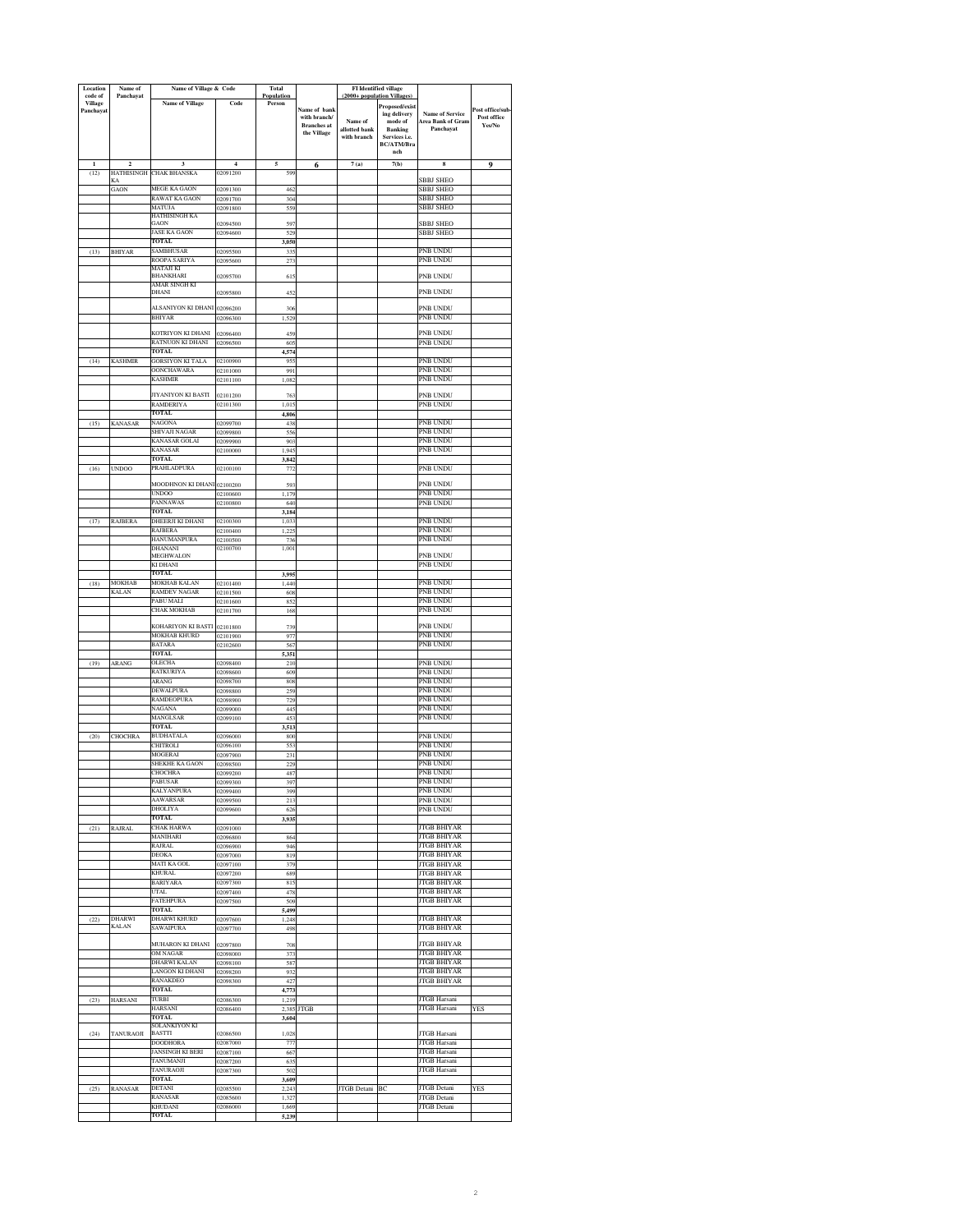| Location<br>code of         | Name of<br>Panchayat      | Name of Village & Code               |                      | Total<br>Population |                                    | FI Identified village<br>(2000+ population Villages) |                                          |                                            |                       |
|-----------------------------|---------------------------|--------------------------------------|----------------------|---------------------|------------------------------------|------------------------------------------------------|------------------------------------------|--------------------------------------------|-----------------------|
| <b>Village</b><br>Panchayat |                           | <b>Name of Village</b>               | Code                 | Person              | Name of bank                       |                                                      | <b>Proposed/exist</b>                    | <b>Name of Service</b>                     | Post office/sub       |
|                             |                           |                                      |                      |                     | with branch/<br><b>Branches</b> at | Name of                                              | ing delivery<br>$\operatorname{mode}$ of | Area Bank of Gram                          | Post office<br>Yes/No |
|                             |                           |                                      |                      |                     | the Village                        | allotted bank<br>with branch                         | <b>Banking</b><br>Services i.e.          | Panchayat                                  |                       |
|                             |                           |                                      |                      |                     |                                    |                                                      | BC/ATM/Bra<br>nch                        |                                            |                       |
| $\mathbf 1$                 | $\mathbf 2$               | $\overline{\mathbf{3}}$              | $\overline{4}$       | 5                   | 6                                  | 7(a)                                                 | 7(b)                                     | 8                                          | $\mathbf 0$           |
| (26)                        | KHARCHI                   | MAGRA                                | 02086100             | 571                 |                                    |                                                      |                                          | JTGB<br><b>GADRAROAD</b>                   |                       |
|                             |                           | KUMBHARON KI<br>DHANI                | 02086200             | 330                 |                                    |                                                      |                                          | JTGB<br>GADRAROAD                          |                       |
|                             |                           | <b>GORDIYA</b>                       | 02087400             | 906                 |                                    |                                                      |                                          | JTGB<br><b>GADRAROAD</b>                   |                       |
|                             |                           |                                      |                      |                     |                                    |                                                      |                                          | JTGB                                       |                       |
|                             |                           | KHARCHI                              | 02087500             | 456                 |                                    |                                                      |                                          | GADRAROAD<br>JTGB                          |                       |
|                             |                           | MOSERI<br><b>TOTAL</b>               | 02087600             | 1,130<br>3,393      |                                    |                                                      |                                          | <b>GADRAROAD</b>                           |                       |
| (27)                        | <b>BALEWA</b>             | CHARNO KI DHANI<br><b>BALEWA</b>     | 02087700<br>02087800 | 730<br>1,862        |                                    |                                                      |                                          | <b>JTGB</b> Harsani<br><b>JTGB</b> Harsani |                       |
|                             |                           | TOTAL.                               |                      | 2,592               |                                    |                                                      |                                          |                                            |                       |
| (28)                        | <b>REDANA</b>             | MANJHOLI<br>DEORON KI BASTI          | 02087900<br>02088000 | 53<br>2,401         |                                    |                                                      |                                          | JTGB Harsani<br><b>JTGB</b> Harsani        |                       |
|                             |                           | UTTRI DER<br>DEVI PURA               | 02088100             | 30 <sub>2</sub>     |                                    |                                                      |                                          | <b>JTGB</b> Harsani<br><b>JTGB</b> Harsani |                       |
|                             |                           | NEEMBLEE                             | 02088200<br>02088300 | 336<br>404          |                                    |                                                      |                                          | JTGB Harsani                               |                       |
|                             |                           | REDANA<br><b>TOTAL</b>               | 02088400             | 1.502<br>3.418      |                                    |                                                      |                                          | JTGB Harsani                               |                       |
| (29)                        | <b>JHANKALI</b>           | UNROD                                | 02083000             | 1,005               |                                    |                                                      |                                          | <b>JTGB</b> Harsani                        |                       |
|                             |                           | JUDIYA<br>KARNI NAGAR                | 02086600<br>02086700 | 719<br>34'          |                                    |                                                      |                                          | <b>JTGB</b> Harsani<br><b>JTGB</b> Harsani |                       |
|                             |                           | JHANKALI<br><b>TOTAL</b>             | 02086800             | 1,324<br>3,390      |                                    |                                                      |                                          | JTGB Harsani                               |                       |
| (30)                        | PHOGERA                   | <b>POSHMA</b>                        | 02086900             | 324                 |                                    |                                                      |                                          | <b>JTGB</b> Harsani                        |                       |
|                             |                           | DEDARIYAR<br>PHOGERA AAGOR           | 02088500<br>02088600 | 812<br>137          |                                    |                                                      |                                          | JTGB Harsani<br><b>JTGB Harsani</b>        |                       |
|                             |                           | PHOGERA<br><b>TIBNIYAR</b>           | 02088700<br>02088800 | 1,443<br>959        |                                    |                                                      |                                          | <b>JTGB</b> Harsani<br><b>JTGB</b> Harsani |                       |
|                             |                           | <b>TOTAL</b>                         |                      | 3,675               |                                    |                                                      |                                          |                                            |                       |
| (31)                        | <b>GIRAB</b>              | JEENE KI BASTI<br>RATRERI KHURD      | 02081600<br>12081700 | 460<br>520          |                                    |                                                      |                                          | <b>JTGB Harsani</b><br><b>JTGB Harsani</b> |                       |
|                             |                           | <b>SHASTRI GAON</b><br>KUBRIYA       | 02082700<br>02082800 | 775<br>274          |                                    |                                                      |                                          | JTGB Harsani<br><b>JTGB</b> Harsani        |                       |
|                             |                           | GIRAB                                | 02082900             | 1,341               |                                    |                                                      |                                          | JTGB Harsani                               |                       |
| (32)                        | AASARI                    | TOTAL<br>AASARI                      | 02083100             | 3,370<br>678        |                                    |                                                      |                                          | JTGB Harsani                               |                       |
|                             |                           | ASARI SINDHIYAN<br><b>AGASARI</b>    | 02083200             | 679                 |                                    |                                                      |                                          | JTGB Harsani<br><b>JTGB</b> Harsani        |                       |
|                             |                           | ACHARANIYON KI                       | 02083300             | 609                 |                                    |                                                      |                                          |                                            |                       |
|                             |                           | DHANI<br><b>TOTAL</b>                | 02083400             | 32(<br>2,292        |                                    |                                                      |                                          | JTGB Harsani                               |                       |
| (33)                        | <b>CHETRORI</b>           | SADHON KI BASTI<br>UGERI             | 02083500<br>02083700 | 601<br>610          |                                    |                                                      |                                          | JTGB Harsani<br><b>JTGB Harsani</b>        |                       |
|                             |                           | <b>HETRORI</b>                       | 02083800             | 1,158               |                                    |                                                      |                                          | <b>JTGB Harsani</b>                        |                       |
|                             |                           | BAHLA<br><b>AMBARA</b>               | 02083900<br>02084200 | 700<br>266          |                                    |                                                      |                                          | JTGB Harsani<br>JTGB Harsani               |                       |
|                             |                           | SALAM SINGH KI<br>BASTI              | 02084300             | 460                 |                                    |                                                      |                                          | <b>JTGB Harsani</b>                        |                       |
|                             |                           | RAWATSAR<br><b>TOTAL</b>             | 02084400             | 996<br>4,791        |                                    |                                                      |                                          | <b>JTGB</b> Harsani                        |                       |
| (34)                        | <b>BANDHARA</b>           | RATRERI KALAN                        | 02081900             | 701                 |                                    |                                                      |                                          | JTGB Harsani                               |                       |
|                             |                           | <b>BHABHAR</b><br>BANDHARA           | 02082000<br>02082400 | 476<br>1,478        |                                    |                                                      |                                          | <b>JTGB Harsani</b><br><b>JTGB</b> Harsani |                       |
|                             |                           | <b>BIKOOSI</b><br>KUNDAL @           | 02082500             | 442                 |                                    |                                                      |                                          | <b>JTGB</b> Harsani                        |                       |
|                             |                           | <b>GODHANILI</b><br>HAFIYA @ SANKHLI | 02082600<br>02083600 | 290<br>205          |                                    |                                                      |                                          | <b>JTGB Harsani</b><br>JTGB Harsani        |                       |
|                             |                           | TOTAL                                |                      | 3,592               |                                    |                                                      |                                          |                                            |                       |
| (35)                        | <b>GADRAOAD</b>           | GADRAOAD@BER<br><b>SEENG DESAR</b>   | 02085100             |                     | 6,357 SBBJ/JTGB                    |                                                      |                                          | <b>SBBJ/JTGB</b><br>GADRAROAD              | YES                   |
|                             | @BER SEENG                | <b>TIRMOHI</b>                       | 02085200             | 265                 |                                    |                                                      |                                          | SBBJ/JTGB                                  |                       |
|                             |                           |                                      |                      |                     |                                    |                                                      |                                          | GADRAROAD<br>SBBJ/JTGB                     |                       |
|                             | <b>DESAR</b>              | <b>BANDASAR</b>                      | 02085300             | 964                 |                                    |                                                      |                                          | <b>GADRAROAD</b>                           |                       |
|                             |                           | ONARA                                | 02085400             | 417                 |                                    |                                                      |                                          | <b>SBBJ/JTGB</b><br><b>GADRAROAD</b>       |                       |
|                             |                           | TOTAL                                |                      | 8,003               |                                    |                                                      |                                          |                                            |                       |
|                             |                           |                                      |                      |                     |                                    |                                                      |                                          | <b>JTGB</b>                                |                       |
| (36)                        | <b>TAMLOR</b>             | PANNELA                              | 02084700             | 678                 |                                    |                                                      |                                          | JAISINDHAR                                 |                       |
|                             |                           | <b>MAKHAN KA PAR</b>                 | 02084800             | 358                 |                                    |                                                      |                                          | JTGB<br><b>JAISINDHAR</b>                  |                       |
|                             |                           | AMEE KA PAR                          | 02084900             | 257                 |                                    |                                                      |                                          | <b>JTGB</b><br><b>JAISINDHAR</b>           |                       |
|                             |                           | TAMLOR                               | 02085000             | 1,474               |                                    |                                                      |                                          | <b>JTGB</b>                                |                       |
|                             |                           |                                      |                      |                     |                                    |                                                      |                                          | <b>JAISINDHAR</b>                          |                       |
|                             |                           | TOTAL                                |                      | 2,767               |                                    |                                                      |                                          |                                            |                       |
| (37)                        | KHALIFE KI                | <b>BANIYALI</b>                      | 02081000             | 516                 |                                    |                                                      |                                          | <b>JTGB</b><br><b>JAISINDHAR</b>           |                       |
|                             | <b>BAORI</b> <sup>@</sup> | MATHARANI SOUND                      | 02081100             | 356                 |                                    |                                                      |                                          |                                            |                       |
|                             | <b>MEDUSAR</b>            | KHALIFE KI BAORI @                   |                      |                     |                                    |                                                      |                                          |                                            |                       |
|                             |                           | MEDUSAR                              | 02081200             | 560                 |                                    |                                                      |                                          |                                            |                       |
|                             |                           | SHAMEER KA PAR                       | 02081300             | 273                 |                                    |                                                      |                                          | <b>JTGB</b><br>JAISINDHAR                  |                       |
|                             |                           | PABOOSARI                            | 02081400             | 1,107               |                                    |                                                      |                                          | <b>JTGB</b><br><b>JAISINDHAR</b>           |                       |
|                             |                           | <b>KHAREEN</b>                       | 02081500             | 906                 |                                    |                                                      |                                          | JTGB                                       |                       |
|                             |                           |                                      |                      |                     |                                    |                                                      |                                          | JAISINDHAR                                 |                       |
|                             |                           | <b>TOTAL</b>                         |                      | 3,718               |                                    |                                                      |                                          |                                            |                       |
| (38)                        | <b>JAISINDHAR</b>         | <b>HAMEERANI</b>                     | 02080000             | 412                 |                                    |                                                      |                                          | JTGB<br><b>JAISINDHAR</b>                  |                       |
|                             | <b>GAON</b>               | <b>MALANA</b>                        | 02080100             | 359                 |                                    |                                                      |                                          | <b>JTGB</b>                                |                       |
|                             |                           |                                      |                      |                     |                                    |                                                      |                                          | <b>JAISINDHAR</b><br>JTGB                  |                       |
|                             |                           | <b>BARSA</b>                         | 02080200             | 927                 |                                    |                                                      |                                          | JAISINDHAR                                 |                       |
|                             |                           | CHHOTI KHAREEN                       | 02080300             | 315                 |                                    |                                                      |                                          | <b>JTGB</b><br><b>JAISINDHAR</b>           |                       |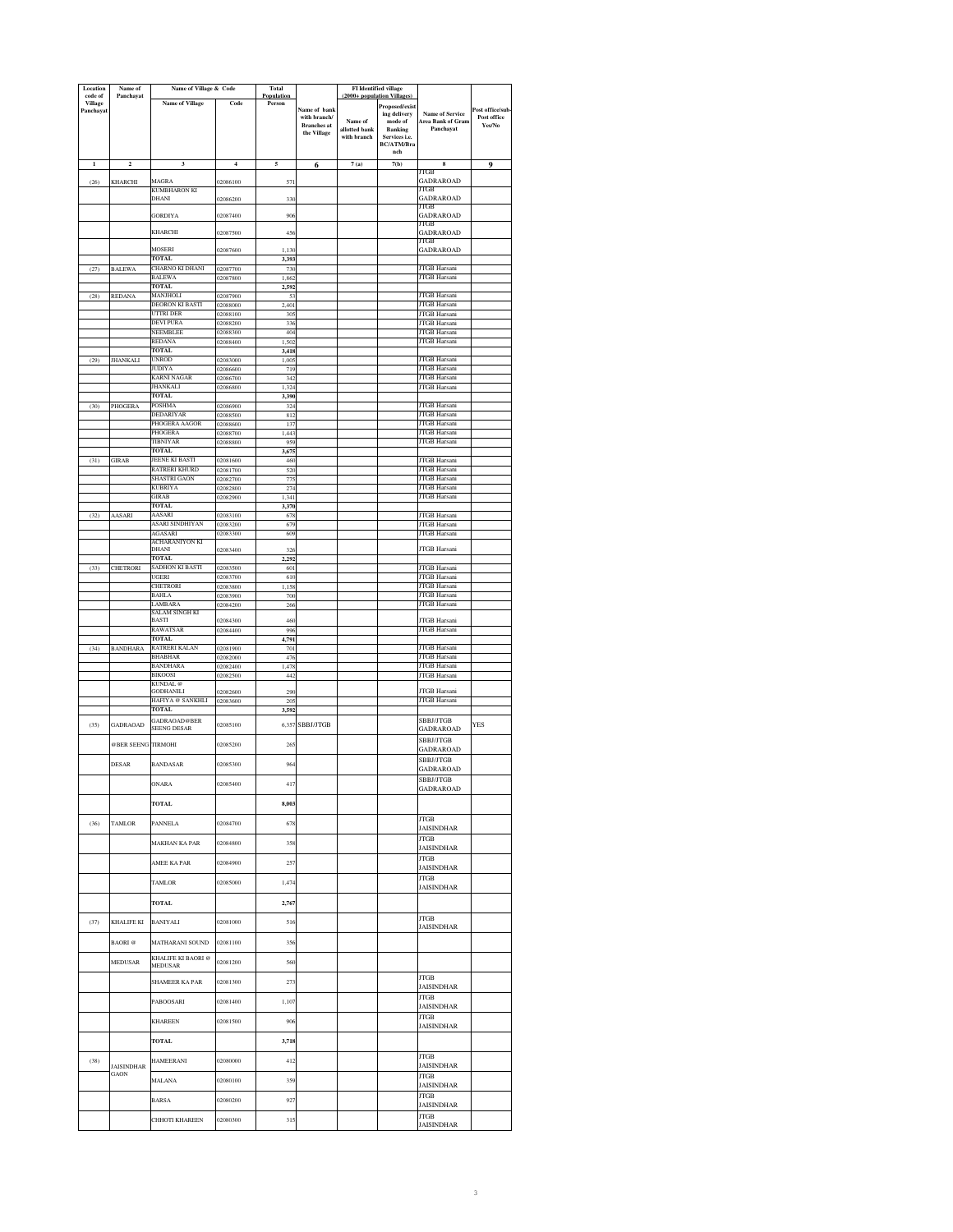| Location<br>code of         | Name of<br>Panchayat | Name of Village & Code             |                         | <b>Total</b><br>Population |                                                      | <b>FI</b> Identified village<br>(2000+ population Villages |                                 |                                             |                  |
|-----------------------------|----------------------|------------------------------------|-------------------------|----------------------------|------------------------------------------------------|------------------------------------------------------------|---------------------------------|---------------------------------------------|------------------|
| <b>Village</b><br>Panchayat |                      | <b>Name of Village</b>             | Code                    | Person                     | Name of bank                                         |                                                            | Proposed/exist                  |                                             | Post office/sub  |
|                             |                      |                                    |                         |                            | with branch/                                         | Name of                                                    | ing delivery<br>mode of         | <b>Name of Service</b><br>Area Bank of Gram | Post office      |
|                             |                      |                                    |                         |                            | <b>Branches</b> at<br>the Village                    | allotted bank<br>with branch                               | <b>Banking</b><br>Services i.e. | Panchayat                                   | ${\bf Yes/No}$   |
|                             |                      |                                    |                         |                            |                                                      |                                                            | BC/ATM/Bra                      |                                             |                  |
| $\mathbf 1$                 | $\mathbf 2$          | $\overline{\mathbf{3}}$            | $\overline{\mathbf{4}}$ | 5                          |                                                      | 7(a)                                                       | nch<br>7(b)                     | 8                                           |                  |
|                             |                      |                                    |                         |                            | 6                                                    |                                                            |                                 | <b>JTGB</b>                                 | $\boldsymbol{9}$ |
|                             |                      | JAISINDHAR GAON                    | 02080400                |                            | 2,044 JTGB                                           |                                                            |                                 | JAISINDHAR                                  | NO               |
|                             |                      | <b>TOTAL</b>                       |                         | 4,057                      |                                                      |                                                            |                                 |                                             |                  |
| (39)                        | <b>JAISINDHAR</b>    | <b>MUNAABA</b>                     | 02079400                | 411                        |                                                      |                                                            |                                 | <b>JTGB</b>                                 |                  |
|                             |                      |                                    |                         |                            |                                                      |                                                            |                                 | <b>JAISINDHAR</b><br><b>JTGB</b>            |                  |
|                             | <b>STATION</b>       | <b>JAISINDHAR STATION</b>          | 02079500                | 769                        |                                                      |                                                            |                                 | <b>JAISINDHAR</b>                           |                  |
|                             |                      | <b>BAPUNAGAR</b>                   | 02079600                | 305                        |                                                      |                                                            |                                 | JTGB<br>JAISINDHAR                          |                  |
|                             |                      | NOPAT                              | 02079700                | 479                        |                                                      |                                                            |                                 | <b>JTGB</b>                                 |                  |
|                             |                      |                                    |                         |                            |                                                      |                                                            |                                 | <b>JAISINDHAR</b>                           |                  |
|                             |                      | PEETHAKAR                          | 02079800                | 283                        |                                                      |                                                            |                                 | <b>JTGB</b><br>JAISINDHAR                   |                  |
|                             |                      | <b>AKALI</b>                       | 02079900                | 660                        |                                                      |                                                            |                                 | <b>JTGB</b>                                 |                  |
|                             |                      |                                    |                         |                            |                                                      |                                                            |                                 | <b>JAISINDHAR</b><br><b>JTGB</b>            |                  |
|                             |                      | <b>BHOONI</b>                      | 02080900                | 765                        |                                                      |                                                            |                                 | JAISINDHAR                                  |                  |
|                             |                      | <b>TOTAL</b>                       |                         | 3,672                      |                                                      |                                                            |                                 |                                             |                  |
|                             |                      |                                    | 02080500                | 312                        |                                                      |                                                            |                                 | JTGB                                        |                  |
| (40)                        |                      | SHAHDAD KA RANSINGH KI DHANI       |                         |                            |                                                      |                                                            |                                 | JAISINDHAR                                  |                  |
|                             | PAR                  | <b>BADRANI</b>                     | 02080600                | 313                        |                                                      |                                                            |                                 | <b>JTGB</b><br><b>JAISINDHAR</b>            |                  |
|                             |                      | <b>SHAHDAD KA PAR</b>              | 02080700                | 774                        |                                                      |                                                            |                                 | <b>JTGB</b>                                 |                  |
|                             |                      |                                    |                         |                            |                                                      |                                                            |                                 | JAISINDHAR<br><b>JTGB</b>                   |                  |
|                             |                      | MATHAR KA PAR                      | 02080800                | 336                        |                                                      |                                                            |                                 | <b>JAISINDHAR</b>                           |                  |
|                             |                      | SARGILA                            | 02084000                | 638                        |                                                      |                                                            |                                 | <b>JTGB</b>                                 |                  |
|                             |                      |                                    |                         |                            |                                                      |                                                            |                                 | JAISINDHAR<br><b>JTGB</b>                   |                  |
|                             |                      | <b>GORALIYA</b>                    | 02084100                | 547                        |                                                      |                                                            |                                 | <b>JAISINDHAR</b>                           |                  |
|                             |                      | <b>UTTARBA</b>                     | 02084600                | 841                        |                                                      |                                                            |                                 | <b>JTGB</b><br>JAISINDHAR                   |                  |
|                             |                      | TOTAL                              |                         | 3,761                      |                                                      |                                                            |                                 |                                             |                  |
|                             |                      |                                    |                         |                            |                                                      |                                                            |                                 | <b>JTGB</b>                                 |                  |
| (41)                        | KHANIYANI            | LALASAR                            | 02084500                | 661                        |                                                      |                                                            |                                 | <b>JAISINDHAR</b>                           |                  |
|                             |                      | KAREEM KA PAR                      | 02085700                | 797                        |                                                      |                                                            |                                 | <b>JTGB</b><br>JAISINDHAR                   |                  |
|                             |                      |                                    |                         | 978                        |                                                      |                                                            |                                 | <b>JTGB</b>                                 |                  |
|                             |                      | <b>KHANIYANI</b>                   | 02085800                |                            |                                                      |                                                            |                                 | <b>JAISINDHAR</b>                           |                  |
|                             |                      | DHAMDALI                           | 02085900                | 324                        |                                                      |                                                            |                                 | <b>JTGB</b><br><b>JAISINDHAR</b>            |                  |
|                             |                      | TOTAL                              |                         | 2,760                      |                                                      |                                                            |                                 |                                             |                  |
|                             |                      |                                    |                         |                            |                                                      |                                                            |                                 |                                             |                  |
| (42)                        | <b>SUNDRA</b>        | <b>SUNDRA</b>                      | 02077700                | 546                        |                                                      |                                                            |                                 | <b>SBBJ SHEO</b>                            |                  |
|                             |                      | <b>PANCHLA</b>                     | 02077800                | 303                        |                                                      |                                                            |                                 | <b>SBBJ SHEO</b>                            |                  |
|                             |                      |                                    |                         |                            |                                                      |                                                            |                                 |                                             |                  |
|                             |                      | MODHRI                             | 02078000                | 37'                        |                                                      |                                                            |                                 | <b>SBBJ SHEO</b>                            |                  |
|                             |                      | BOI                                | 02078100                | 464                        |                                                      |                                                            |                                 | <b>SBBJ SHEO</b>                            |                  |
|                             |                      |                                    |                         |                            |                                                      |                                                            |                                 |                                             |                  |
|                             |                      | TOTAL                              |                         | 1,690                      |                                                      |                                                            |                                 |                                             |                  |
| (43)                        | <b>KHABDALA</b>      | <b>BACHIYA</b>                     | 02078200                | 382                        |                                                      |                                                            |                                 | <b>SBBJ SHEO</b>                            |                  |
|                             |                      |                                    |                         |                            |                                                      |                                                            |                                 |                                             |                  |
|                             |                      | NOHDIYALA                          | 02078300                | 62                         |                                                      |                                                            |                                 | SBBJ SHEO                                   |                  |
|                             |                      | <b>DHAGARI</b>                     | 02078400                | 361                        |                                                      |                                                            |                                 | <b>SBBJ SHEO</b>                            |                  |
|                             |                      | <b>DRABHA</b>                      | 02078500                | 370                        |                                                      |                                                            |                                 | SBBJ SHEO                                   |                  |
|                             |                      |                                    |                         |                            |                                                      |                                                            |                                 |                                             |                  |
|                             |                      | <b>SIRGUWALA</b>                   | 02081800                | 791                        |                                                      |                                                            |                                 | <b>SBBJ SHEO</b>                            |                  |
|                             |                      | KHABDALA                           | 02082100                | 650                        |                                                      |                                                            |                                 | <b>SBBJ SHEO</b>                            |                  |
|                             |                      | PEEPRLI                            | 02082200                | 239                        |                                                      |                                                            |                                 | <b>SBBJ SHEO</b>                            |                  |
|                             |                      |                                    |                         |                            |                                                      |                                                            |                                 |                                             |                  |
|                             |                      | PUNJRAJ KA PAR                     | 02082300                | 431                        |                                                      |                                                            |                                 | <b>SBBJ SHEO</b>                            |                  |
|                             |                      | <b>TOTAL</b>                       |                         | 3,849                      |                                                      |                                                            |                                 |                                             |                  |
|                             |                      | <b>SHADAD KA PAR</b>               |                         |                            |                                                      |                                                            |                                 |                                             |                  |
| (44)                        | <b>ROHIRI</b>        | <b>KHURD</b>                       | 02077900                | 244                        |                                                      |                                                            |                                 | <b>SBBJ SHEO</b>                            |                  |
|                             |                      | <b>MOTI KI BERI</b>                | 02078800                | 246                        |                                                      |                                                            |                                 | <b>SBBJ SHEO</b>                            |                  |
|                             |                      | ROHIRI                             | 02078900                | 551                        |                                                      |                                                            |                                 | SBBJ SHEO                                   |                  |
|                             |                      |                                    |                         |                            |                                                      |                                                            |                                 |                                             |                  |
|                             |                      | SAGORALIYA                         | 02079000                | 515                        |                                                      |                                                            |                                 | <b>SBBJ SHEO</b>                            |                  |
|                             |                      | <b>TOTAL</b>                       |                         | 1,556                      |                                                      |                                                            |                                 |                                             |                  |
|                             |                      | SAMAND KAPAR                       | 02078600                | 420                        |                                                      |                                                            |                                 | <b>SBBJ SHEO</b>                            |                  |
| (45)                        | <b>BEEJAWAL</b>      |                                    |                         |                            |                                                      |                                                            |                                 |                                             |                  |
|                             |                      | <b>HAFIYA</b>                      | 02078700                | 583                        |                                                      |                                                            |                                 | <b>SBBJ SHEO</b>                            |                  |
|                             |                      | <b>ROHIDAALA</b>                   | 02079100                | 674                        |                                                      |                                                            |                                 | <b>JTGB</b><br><b>JAISINDHAR</b>            |                  |
|                             |                      |                                    |                         |                            |                                                      |                                                            |                                 | <b>JTGB</b>                                 |                  |
|                             |                      | PHANGALI<br><b>BEEJAWAL</b>        | 02079200<br>02079300    | 313<br>545                 |                                                      |                                                            |                                 | <b>JAISINDHAR</b><br><b>SBBJ SHEO</b>       |                  |
|                             |                      | <b>TOTAL</b>                       |                         | 2.535                      |                                                      |                                                            |                                 |                                             |                  |
| 01                          | <b>BAYTOO</b>        | <b>BAYTOO BHOPJI</b>               | 02130100                |                            | Name of Panchayat Samiti: Baytoo(0002)<br>2,539 SBBJ |                                                            |                                 | <b>SBBJ BAYTU</b>                           | YES              |
|                             | <b>BHOPJI</b>        | <b>BAIRDON KI DHANI</b><br>JOGASAR | 02130600<br>02130700    | 690<br>884                 |                                                      |                                                            |                                 | <b>SBBJ BAYTU</b><br><b>SBBJ BAYTU</b>      |                  |
|                             |                      | RAMSARIYA                          | 02130800                | 1,010                      |                                                      |                                                            |                                 | <b>SBBJ BAYTU</b>                           |                  |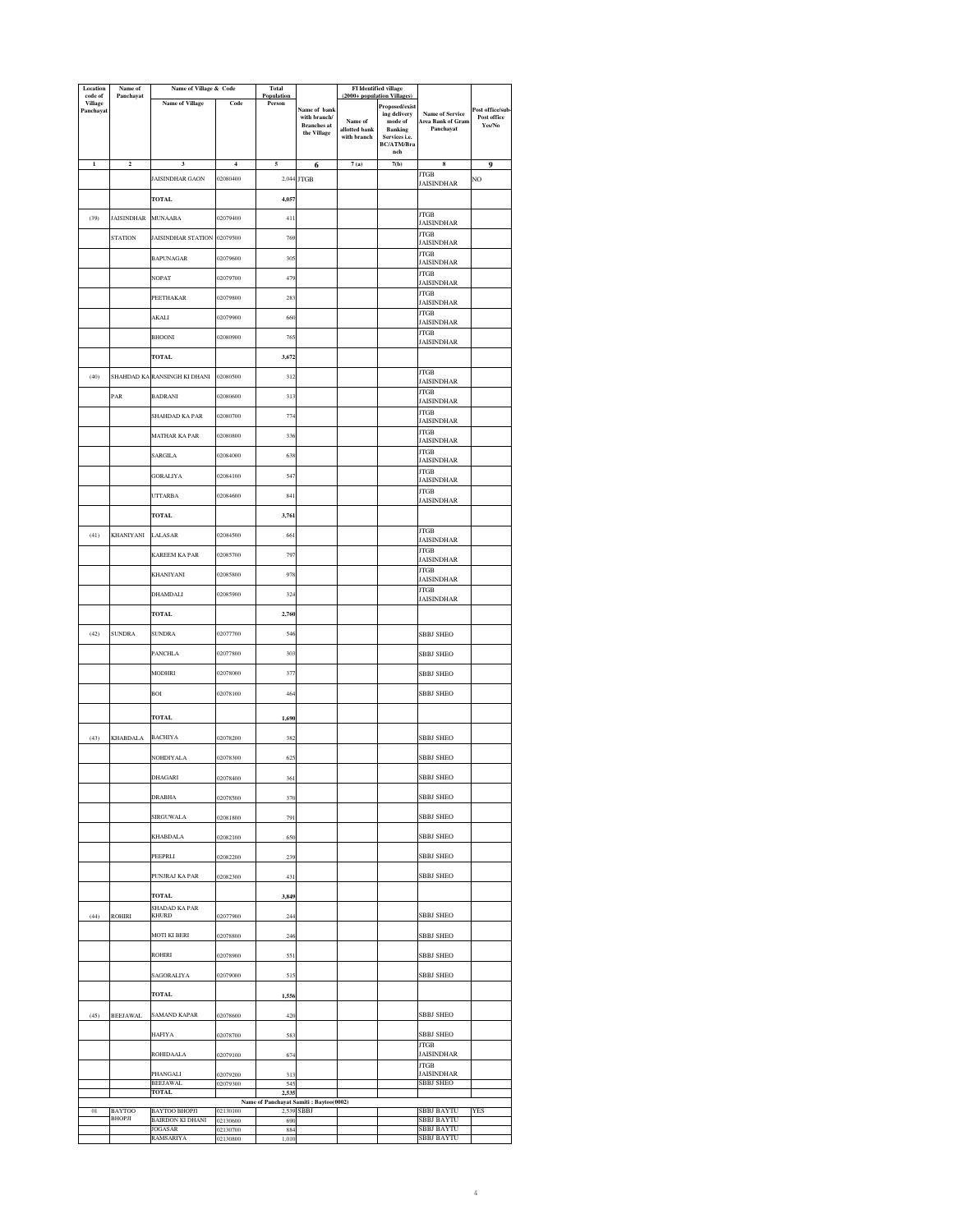| Location<br>code of | Name of<br>Panchayat    | Name of Village & Code                                |                      | <b>Total</b><br>Population |                                   | <b>FI</b> Identified village<br>(2000+ population Villages) |                             |                                             |                                |
|---------------------|-------------------------|-------------------------------------------------------|----------------------|----------------------------|-----------------------------------|-------------------------------------------------------------|-----------------------------|---------------------------------------------|--------------------------------|
| Village             |                         | <b>Name of Village</b>                                | Code                 | Person                     |                                   |                                                             | Proposed/exist              |                                             |                                |
| Panchayat           |                         |                                                       |                      |                            | Name of bank<br>with branch/      | Name of                                                     | ing delivery<br>mode of     | <b>Name of Service</b><br>Area Bank of Gram | Post office/sub<br>Post office |
|                     |                         |                                                       |                      |                            | <b>Branches</b> at<br>the Village | allotted bank                                               | <b>Banking</b>              | Panchavat                                   | Yes/No                         |
|                     |                         |                                                       |                      |                            |                                   | with branch                                                 | Services i.e.<br>BC/ATM/Bra |                                             |                                |
|                     |                         |                                                       |                      |                            |                                   |                                                             | nch                         |                                             |                                |
| $\mathbf{I}$        | $\overline{\mathbf{c}}$ | $\overline{\mathbf{3}}$<br><b>TOTAL</b>               | $\overline{4}$       | 5                          | 6                                 | 7(a)                                                        | 7(b)                        | $\bf{8}$                                    | $\boldsymbol{9}$               |
| 02                  | <b>MADHASAR</b>         | DARJIYON KI DHANI                                     | 02130200             | 5,123<br>473               |                                   |                                                             |                             | BBJ BAYTU                                   |                                |
|                     |                         | <b>MADHASAR</b>                                       | 02130300             | 883                        |                                   |                                                             |                             | SBBJ BAYTU                                  |                                |
|                     |                         | ROJIYA NADI<br>AHONIYON                               | 02130400<br>02130500 | 816<br>789                 |                                   |                                                             |                             | <b>SBBJ BAYTU</b>                           |                                |
|                     |                         | <b>BANIYALON KI DHANI</b>                             |                      |                            |                                   |                                                             |                             | <b>SBBJ BAYTU</b>                           |                                |
|                     |                         | <b>TOTAL</b>                                          |                      | 2.961                      |                                   |                                                             |                             |                                             |                                |
| 0 <sub>3</sub>      | BAYTU<br>CHIMANJI       | PADMONI GODARON<br>KI DHANI                           | 02125800             | 24'                        |                                   |                                                             |                             | <b>SBBJ BAYTU</b>                           |                                |
|                     |                         | DHORONMONI                                            | 02125900             | 361                        |                                   |                                                             |                             |                                             |                                |
|                     |                         | <b>POTLIYON</b><br>KI DHANI                           |                      |                            |                                   |                                                             |                             | SBBJ BAYTU<br><b>SBBJ BAYTU</b>             |                                |
|                     |                         | <b>RUPOLI BAGDAWON</b>                                | 02126000             | 314                        |                                   |                                                             |                             | SBBJ BAYTU                                  |                                |
|                     |                         | KI DHANI<br>KERLIPURA                                 | 02126100             | 467                        |                                   |                                                             |                             | <b>SBBJ BAYTU</b>                           |                                |
|                     |                         | BAYATU CHIMANJI                                       | 02126200             | 1,738                      |                                   |                                                             |                             | SBBJ BAYTU                                  |                                |
|                     |                         | HEMJI KA TALA<br>SAGRAMONI                            | 02126300<br>02126400 | 726<br>472                 |                                   |                                                             |                             | SBBJ BAYTU                                  |                                |
|                     |                         | <b>GODARON KI DHANI</b><br>BAGDAWON KI DHANI 02126500 |                      | 575                        |                                   |                                                             |                             | SBBJ BAYTU                                  |                                |
|                     |                         |                                                       |                      |                            |                                   |                                                             |                             | <b>SBBJ BAYTU</b>                           |                                |
| 04                  | BAYATU                  | <b>TOTAL</b><br>MITHIYA TALA                          | 02126600             | 4,900<br>636               |                                   |                                                             |                             | SBBJ BAYTU                                  |                                |
|                     | PANJI                   | LILALA                                                | 02126700             | 807                        |                                   |                                                             |                             | SBBJ BAYTU                                  |                                |
|                     |                         | MAHIGONIYON<br><b>MOODHON KI DHANI</b>                | 02126800             | 437                        |                                   |                                                             |                             |                                             |                                |
|                     |                         | JANDUON KI DHANI                                      | 02126900             | 494                        |                                   |                                                             |                             | <b>SBBI BAYTU</b><br>SBBJ BAYTU             |                                |
|                     |                         | BANANIYON WITH                                        | 02127000             | 42                         |                                   |                                                             |                             |                                             |                                |
|                     |                         | KAKAROO KI DHNAI<br>DERAMANIYON KI                    | 02127100             | 457                        |                                   |                                                             |                             | SBBJ BAYTU                                  |                                |
|                     |                         | DHANI                                                 |                      |                            |                                   |                                                             |                             | <b>SBBJ BAYTU</b>                           |                                |
|                     |                         | <b>BAYATU PANJI</b><br>PURANA GAON                    | 02127200             | 506                        |                                   |                                                             |                             | SBBJ BAYTU                                  |                                |
|                     |                         | <b>BAYATU PANJI</b>                                   | 02127300             | 570                        |                                   |                                                             |                             | SBBJ BAYTU<br>SBBJ BAYTU                    |                                |
|                     |                         | SALUJI KA TALA<br><b>BANK NADI</b>                    | 02127400<br>02127500 | 34:<br>248                 |                                   |                                                             |                             | SBBJ BAYTU                                  |                                |
|                     |                         | LADHONIYON KI<br>DHANI                                | 02127600             | 520                        |                                   |                                                             |                             | <b>SBBJ BAYTU</b>                           |                                |
|                     |                         | <b>TOTAL</b>                                          |                      | 5,448                      |                                   |                                                             |                             |                                             |                                |
| 05                  | BAYATU<br>BHIMJI        | <b>REKOOWALA</b><br>BAYATU BHIMJI                     | 02128600<br>02128800 | 277<br>562                 |                                   |                                                             |                             | <b>SBBI BAYTU</b><br>SBBJ BAYTU             |                                |
|                     |                         | GEHOON WALA                                           | 02128900             | 427                        |                                   |                                                             |                             | SBBJ BAYTU                                  |                                |
|                     |                         | NAIYON KI DHANI<br>SINDHIYON KI DHNAI                 | 02129000<br>02129100 | 345<br>257                 |                                   |                                                             |                             | SBBJ BAYTU                                  |                                |
|                     |                         |                                                       |                      |                            |                                   |                                                             |                             | <b>SBBJ BAYTU</b><br>SBBJ BAYTU             |                                |
|                     |                         | <b>BANIYA DHORA</b><br>DHARASAR KA TALA               | 02129200<br>02129300 | 357<br>713                 |                                   |                                                             |                             |                                             |                                |
|                     |                         | <b>TOTAL</b>                                          |                      | 2,938                      |                                   |                                                             |                             | SBBJ BAYTU<br>SBBJ BAYTU                    |                                |
| 06                  | NAGONIYON               | PANORI JONIYON KI                                     | 02129400             | 489                        |                                   |                                                             |                             |                                             |                                |
|                     |                         | DHANI<br>DHATARWAL (KAKADON KI DHANI                  | 02128700             | 496                        |                                   |                                                             |                             | SBBJ BAYTU                                  |                                |
|                     | KI DHANI                | DANANI MEGWALON                                       | 02129500             | 428                        |                                   |                                                             |                             | SBBJ BAYTU                                  |                                |
|                     |                         | KI DHANI                                              |                      |                            |                                   |                                                             |                             | SBBJ BAYTU                                  |                                |
|                     |                         | BANIYALON KI DHANI 02129600                           |                      | 423                        |                                   |                                                             |                             |                                             |                                |
|                     |                         | NATHONI JONIYON KI 02129700                           |                      | 328                        |                                   |                                                             |                             | SBBJ BAYTU                                  |                                |
|                     |                         | DHANI<br>NAGONIYON                                    | 02129800             | 286                        |                                   |                                                             |                             | SBBJ BAYTU                                  |                                |
|                     |                         | DHATARWALON KI<br>DHANI                               |                      |                            |                                   |                                                             |                             | <b>SBBJ BAYTU</b>                           |                                |
|                     |                         | PURANA GAON                                           | 02129900             | 589                        |                                   |                                                             |                             | SBBJ BAYTU                                  |                                |
|                     |                         | HAYA GAON<br>TOTAL                                    | 02130000             | 41.<br>3,451               |                                   |                                                             |                             | SBBJ BAYTU                                  |                                |
| 07                  | <b>KOSARIYA</b>         | <b>APLA</b>                                           | 02111000             | 1,917                      |                                   |                                                             |                             | SBBJ BAYTU                                  |                                |
|                     |                         | KOSARIYA<br>HUDO KI DHANI                             | 02111100             | 1,480                      |                                   |                                                             |                             | SBBJ BAYTU<br>SBBI BAYTU                    |                                |
|                     |                         | TOTAL                                                 | 02111200             | 2,449<br>5,846             |                                   | SBBJ                                                        | BC                          |                                             | NO                             |
| 08                  | <b>BHEEMRA</b>          | <b>HARUPONI</b>                                       | 02108200             | 445                        |                                   |                                                             |                             | JTGB BATADU                                 |                                |
|                     |                         | MULONIYON KI<br>DHANI                                 | 02108300             | 394                        |                                   |                                                             |                             | <b>JTGB BATADU</b>                          |                                |
|                     |                         | <b>BHEEMRA</b><br>RATNALI NADI                        | 02108400<br>02108500 | 1,429<br>343               |                                   |                                                             |                             | JTGB BATADU<br>JTGB BATADU                  |                                |
|                     |                         | CHOKHONIYA KA                                         | 02108600             | 290                        |                                   |                                                             |                             |                                             |                                |
|                     |                         | <b>TALA</b><br>ISRAMON KA TALA                        | 02108700             | 429                        |                                   |                                                             |                             | <b>JTGB BATADU</b><br><b>JTGB BATADU</b>    |                                |
|                     |                         | ROOGONIYON KA<br>TALA                                 | 02108800             | 346                        |                                   |                                                             |                             | <b>JTGB BATADU</b>                          |                                |
|                     |                         | JANGOOWO KI DHANI                                     | 02108900             | 376                        |                                   |                                                             |                             |                                             |                                |
|                     |                         | MUKNONIYON KI                                         | 02109000             | 464                        |                                   |                                                             |                             | <b>JTGB BATADU</b>                          |                                |
|                     |                         | DHANI<br><b>TOTAL</b>                                 |                      | 4,516                      |                                   |                                                             |                             | JTGB BATADU                                 |                                |
| 09                  | <b>CHOKHLA</b>          | PHOOLASAR                                             | 02110500             | 340                        |                                   |                                                             |                             | <b>JTGB BATADU</b>                          |                                |
|                     |                         | MOOLANI                                               | 02109200             | 358                        |                                   |                                                             |                             | <b>JTGB BATADU</b>                          |                                |
|                     |                         | KHATIYON KA TALA<br><b>DANASAR</b>                    | 02109300<br>02109400 | 397<br>338                 |                                   |                                                             |                             | <b>JTGB BATADU</b><br><b>JTGB BATADU</b>    |                                |
|                     |                         | <b>BAGASAR</b>                                        | 02109500             | 259                        |                                   |                                                             |                             | <b>JTGB BATADU</b>                          |                                |
|                     |                         | <b>JASNATH PURI</b><br>KARANPUR                       | 02109600<br>02109700 | 511<br>232                 |                                   |                                                             |                             | <b>JTGB BATADU</b><br><b>JTGB BATADU</b>    |                                |
|                     |                         | CHOKHLA                                               | 02109800             | 463                        |                                   |                                                             |                             | <b>JTGB BATADU</b>                          |                                |
|                     |                         | KHANADIYA<br><b>JAITPUR</b>                           | 02109900<br>02110000 | 387<br>350                 |                                   |                                                             |                             | <b>JTGB BATADU</b><br>JTGB BATADU           |                                |
|                     |                         | <b>NAWALDEO CHATRI</b>                                |                      |                            |                                   |                                                             |                             |                                             |                                |
|                     |                         | KHANJI KA TALA                                        | 02110100<br>02110200 | 305<br>204                 |                                   |                                                             |                             | <b>JTGB BATADU</b><br><b>JTGB BATADU</b>    |                                |
|                     |                         | <b>RAMSAR KUA</b>                                     | 02110300             | 440                        |                                   |                                                             |                             | <b>JTGB BATADU</b>                          |                                |
|                     |                         | SAKHRODA<br><b>TOTAL</b>                              | 02110400             | 368<br>4,952               |                                   |                                                             |                             | <b>JTGB BATADU</b>                          |                                |
| 10                  | CHHITAR KA              | CHHATARWALLON KA<br>SARA                              | 02109100             | 900                        |                                   |                                                             |                             | <b>SBBJ KAWAS</b>                           |                                |
|                     | PAR                     | MEGHWALON KA BAS                                      | 02110600             | 375                        |                                   |                                                             |                             | SBBJ KAWAS                                  |                                |
|                     |                         | <b>IOGASAR KUWAN</b>                                  | 02110700             | 756                        |                                   |                                                             |                             | SBBJ KAWAS                                  |                                |
|                     |                         | CHHITAR KA PAR<br><b>BANDA TALWAR</b>                 | 02110800<br>02110900 | 1,398<br>395               |                                   |                                                             |                             | SBBJ KAWAS<br>SBBJ KAWAS                    |                                |
|                     |                         | <b>TOTAL</b>                                          |                      | 3,824                      |                                   |                                                             |                             |                                             |                                |
| 11                  | <b>JAJAWA</b>           | AKLABYA NAGAR<br>RAJPURA                              | 02120200<br>02120300 | 252<br>340                 |                                   |                                                             |                             | SBBJ BAYTU<br>SBBJ BAYTU                    |                                |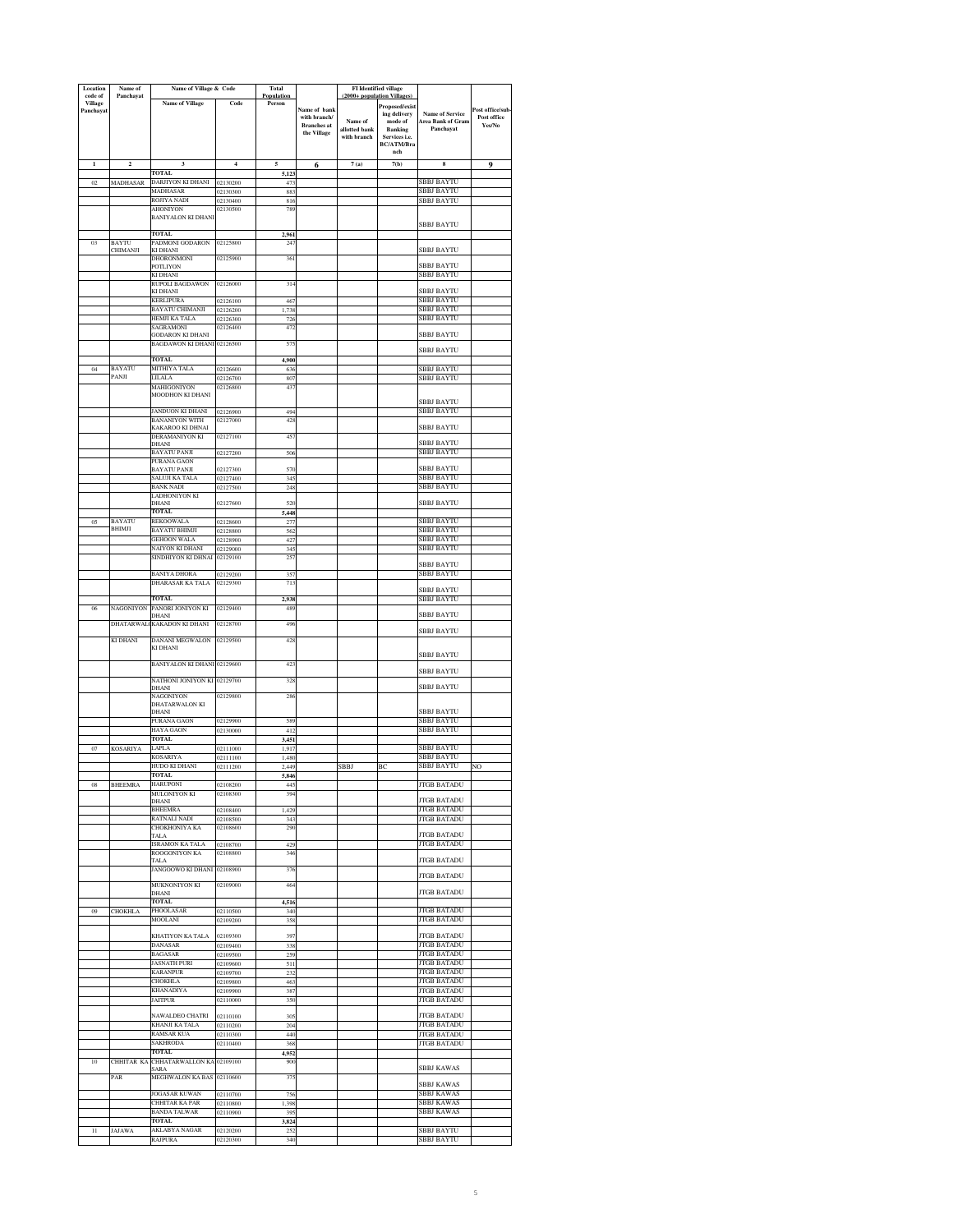| Location<br>code of | Name of<br>Panchayat    | Name of Village & Code                |                      | <b>Total</b><br>Population |                                   | (2000+ population Villages | <b>FI</b> Identified village |                                             |                                 |
|---------------------|-------------------------|---------------------------------------|----------------------|----------------------------|-----------------------------------|----------------------------|------------------------------|---------------------------------------------|---------------------------------|
| <b>Village</b>      |                         | <b>Name of Village</b>                | Code                 | Person                     |                                   |                            | Proposed/exist               |                                             |                                 |
| Panchayat           |                         |                                       |                      |                            | Name of bank<br>with branch/      | Name of                    | ing delivery<br>mode of      | <b>Name of Service</b><br>Area Bank of Gram | Post office/sub-<br>Post office |
|                     |                         |                                       |                      |                            | <b>Branches</b> at<br>the Village | allotted bank              | <b>Banking</b>               | Panchavat                                   | Yes/No                          |
|                     |                         |                                       |                      |                            |                                   | with branch                | Services i.e.<br>BC/ATM/Bra  |                                             |                                 |
|                     |                         |                                       |                      |                            |                                   |                            | nch                          |                                             |                                 |
| $\mathbf{1}$        | $\overline{\mathbf{c}}$ | 3                                     | $\overline{4}$       | 5                          | 6                                 | 7(a)                       | 7(b)                         | $\bf{8}$                                    | 9                               |
|                     |                         | <b>BHIM GAON</b><br>JAJAWA IEJEE      | 02120400<br>02120500 | 441<br>554                 |                                   |                            |                              | SBBJ BAYTU<br>SBBJ BAYTU                    |                                 |
|                     |                         | PANAWASPUR                            | 02120600             | 463                        |                                   |                            |                              | SBBJ BAYTU                                  |                                 |
|                     |                         | <b>FATEH NAGAR</b>                    | 02120700             | 425                        |                                   |                            |                              | SBBJ BAYTU                                  |                                 |
|                     |                         | JAJAWA<br><b>DEVPURA</b> @            | 02120800<br>02120900 | 51.<br>354                 |                                   |                            |                              | <b>SBBJ BAYTU</b>                           |                                 |
|                     |                         | GOGASAR                               |                      |                            |                                   |                            |                              | SBBJ BAYTU                                  |                                 |
|                     |                         | SARDARPURA<br>TOTAL                   | 02121000             | 550<br>3,897               |                                   |                            |                              | SBBJ BAYTU                                  |                                 |
| 12                  | <b>PANAWARA</b>         | MANDROOPONIYON                        | 02112800             | 512                        |                                   |                            |                              |                                             |                                 |
|                     |                         | KI DHANI<br>SAIYON KI DHANI           | 02112900             | 371                        |                                   |                            |                              | <b>SBBJ BAYTU</b><br>SBBJ BAYTU             |                                 |
|                     |                         | PANAWARA                              | 02113000             | 62:                        |                                   |                            |                              | SBBJ BAYTU                                  |                                 |
|                     |                         | <b>BANDI DHORA</b>                    | 02113100             | 547                        |                                   |                            |                              | SBBJ BAYTU                                  |                                 |
|                     |                         | MEETHIYASARA<br><b>TOTAL</b>          | 02113200             | 808<br>2,863               |                                   |                            |                              | SBBJ BAYTU                                  |                                 |
| 13                  | <b>CHIRIYA</b>          | UTARANI                               | 02121200             | 585                        |                                   |                            |                              | SBBJ BAYTU                                  |                                 |
|                     |                         | PAWOONDARI<br>SAKARI                  | 02121300             | 727<br>497                 |                                   |                            |                              | <b>BBJ BAYTU</b><br>SBBJ BAYTU              |                                 |
|                     |                         | <b>CHIRIYA</b>                        | 02121400<br>02124500 | 860                        |                                   |                            |                              | BBJ BAYTU                                   |                                 |
|                     |                         | LOPALI                                | 02124600             | 440                        |                                   |                            |                              | <b>BBJ BAYTU</b>                            |                                 |
|                     |                         | <b>KERALA</b><br><b>TOTAL</b>         | 02124700             | 593                        |                                   |                            |                              | SBBJ BAYTU                                  |                                 |
| 14                  | AKDARA                  | SAUON KI DHANI                        | 02124800             | 3,702<br>424               |                                   |                            |                              | <b>SBBJ BAYTU</b>                           |                                 |
|                     |                         | <b>BHADASAR</b>                       | 02124900             | 391                        |                                   |                            |                              | SBBJ BAYTU                                  |                                 |
|                     |                         | GULJI KA PANA<br>LADHANIYON KI        | 02125000             | 565                        |                                   |                            |                              | SBBJ BAYTU                                  |                                 |
|                     |                         | DHANI                                 | 02125100             | 577                        |                                   |                            |                              | SBBJ BAYTU                                  |                                 |
|                     |                         | KHOTHO KI DHANI<br>(BHADASAR)         | 02125200             | 74                         |                                   |                            |                              | <b>SBBJ BAYTU</b>                           |                                 |
|                     |                         | HEMJI KA PANA                         | 02125300             | 464                        |                                   |                            |                              | <b>SBBJ BAYTU</b>                           |                                 |
|                     |                         | THAKANON KI DHANI                     | 02125400             | 334                        |                                   |                            |                              | SBBJ BAYTU                                  |                                 |
|                     |                         | HUDON KI DHANI                        | 02125500             | 54                         |                                   |                            |                              |                                             |                                 |
|                     |                         | AKDARA<br>AKDARA                      | 02125600             | 97:                        |                                   |                            |                              | SBBJ BAYTU<br>SBBJ BAYTU                    |                                 |
|                     |                         | SOOJANIYA NADIYA                      | 02125700             | 490                        |                                   |                            |                              | SBBJ BAYTU                                  |                                 |
| 15                  | <b>MADPURA</b>          | TOTAL<br><b>ABHAGONIYON KI</b>        | 02127700             | 5,504<br>49:               |                                   |                            |                              |                                             |                                 |
|                     |                         | DHANI                                 |                      |                            |                                   |                            |                              | <b>SBBJ KAWAS</b>                           |                                 |
|                     | <b>BARWALA</b>          | NIMBONIYON KI<br>DHANI                | 02127800             | 531                        |                                   |                            |                              | <b>SBBJ KAWAS</b>                           |                                 |
|                     |                         | <b>BHADUON KI DHANI</b>               | 02127900             | 333                        |                                   |                            |                              | <b>SBBJ KAWAS</b>                           |                                 |
|                     |                         | <b>BHABHUON KI DHANI</b>              | 02128000             | 391                        |                                   |                            |                              | <b>SBBJ KAWAS</b>                           |                                 |
|                     |                         | MADPURA PURANA                        | 02128100             | 700                        |                                   |                            |                              |                                             |                                 |
|                     |                         | GAON<br>CHUTRONIYON KI                | 02128200             | 53.                        |                                   |                            |                              | <b>SBBJ KAWAS</b>                           |                                 |
|                     |                         | DHANI                                 |                      |                            |                                   |                            |                              | <b>SBBJ KAWAS</b>                           |                                 |
|                     |                         | SIYAGAON KI DHANI                     | 02128300             | 329                        |                                   |                            |                              | SBBJ KAWAS                                  |                                 |
|                     |                         | MADPURA BARWALA                       | 02128400             | 656                        |                                   |                            |                              |                                             |                                 |
|                     |                         | GODARAON KI DHANI 02128500            |                      | 47:                        |                                   |                            |                              | SBBJ KAWAS                                  |                                 |
|                     |                         |                                       |                      |                            |                                   |                            |                              | SBBJ KAWAS                                  |                                 |
| 16                  | <b>BATADOO</b>          | <b>TOTAL</b><br>MEHRAJONIYON KI       | 02111300             | 4.445<br>560               |                                   |                            |                              |                                             |                                 |
|                     |                         | <b>BERI</b>                           |                      |                            |                                   |                            |                              | <b>TGB BATADU</b>                           |                                 |
|                     |                         | KISHNE KA TALA<br><b>UMANIYON</b>     | 02111500<br>02111600 | 594<br>245                 |                                   |                            |                              | <b>JTGB BATADU</b>                          |                                 |
|                     |                         | DAUKIYON KI DHANI                     |                      |                            |                                   |                            |                              |                                             |                                 |
|                     |                         | <b>BATADOO</b>                        | 02111700             | 1,286                      |                                   |                            |                              | <b>JTGB BATADU</b><br><b>JTGB BATADU</b>    |                                 |
|                     |                         | <b>RAMPURA</b>                        | 02111800             | 439                        |                                   |                            |                              | <b>JTGB BATADU</b>                          |                                 |
|                     |                         | HEMONIYON KA TALA                     | 02112000             | 309                        |                                   |                            |                              | <b>JTGB BATADU</b>                          |                                 |
|                     |                         | <b>TOTAL</b>                          |                      | 3,439                      |                                   |                            |                              |                                             |                                 |
| 17                  | <b>LOONARA</b>          | LOONARA                               | 02107000             | 1.84                       |                                   |                            |                              | <b>JTGB BATADU</b>                          |                                 |
|                     |                         | RAMDAN KATALA<br>SAIYON KA TALA       | 02107100<br>02111400 | 464<br>77.                 |                                   |                            |                              | <b>JTGB BATADU</b><br><b>JTGB BATADU</b>    |                                 |
|                     |                         | <b>DURGONIYON KA</b>                  |                      |                            |                                   |                            |                              |                                             |                                 |
|                     |                         | TOTAL                                 |                      | 631<br>3,708               |                                   |                            |                              | <b>TGB BATADI</b>                           |                                 |
| 18                  | <b>SIGORIYA</b>         | HARKHALI                              | 02107200             | 400                        |                                   |                            |                              | <b>ITGB BATADU</b>                          |                                 |
|                     |                         | NAYA BATADOO<br><b>CHAINANIYON KI</b> | 02107300             | 964                        |                                   |                            |                              | <b>JTGB BATADU</b>                          |                                 |
|                     |                         | DHANI                                 | 02107400             | 653                        |                                   |                            |                              | <b>JTGB BATADU</b>                          |                                 |
|                     |                         | NAI REWALI<br><b>DEDWALI</b>          | 02107600<br>02107700 | 310<br>304                 |                                   |                            |                              | <b>JTGB BATADU</b><br><b>JTGB BATADU</b>    |                                 |
|                     |                         | REWALI                                | 02107800             | 664                        |                                   |                            |                              | <b>JTGB BATADU</b>                          |                                 |
|                     |                         | SIGORIYA                              | 02107900             | 549                        |                                   |                            |                              | <b>JTGB BATADU</b>                          |                                 |
|                     |                         | <b>GOMATESHWAR</b><br>NAYA SIGORIYA   | 02108000<br>02108100 | 291<br>483                 |                                   |                            |                              | <b>JTGB BATADU</b><br><b>JTGB BATADU</b>    |                                 |
|                     |                         | <b>TOTAL</b>                          |                      | 4,618                      |                                   |                            |                              |                                             |                                 |
| 19                  | <b>JHAK</b>             | KHETARLAI<br><b>JHAK</b>              | 02106500             | 677                        |                                   |                            |                              | <b>JTGB BATADU</b>                          |                                 |
|                     |                         | KALANADA                              | 02106600<br>02106700 | 1,366<br>605               |                                   |                            |                              | <b>JTGB BATADU</b><br><b>JTGB BATADU</b>    |                                 |
|                     |                         |                                       |                      |                            |                                   |                            |                              |                                             |                                 |
|                     |                         | THALESON KI DHANI<br>MAYLON KI DHANI  | 02106800<br>02106900 | 397<br>633                 |                                   |                            |                              | <b>JTGB BATADU</b><br><b>JTGB BATADU</b>    |                                 |
|                     |                         | <b>KHEJARIYALI</b>                    | 02107500             | 1,002                      |                                   |                            |                              | <b>JTGB BATADU</b>                          |                                 |
|                     |                         | <b>TOTAL</b><br>RAMSARIYA             |                      | 4,680                      |                                   |                            |                              | <b>JTGB BATADU</b>                          |                                 |
| $20\,$              | KHEENPAR                | <b>KHEENPAR</b>                       | 02106100<br>02106200 | 701<br>918                 |                                   |                            |                              | <b>JTGB BATADU</b>                          |                                 |
|                     |                         | JANDUO KI DHANI                       | 02106300             | 743                        |                                   |                            |                              | <b>JTGB BATADU</b>                          |                                 |
|                     |                         | RIDHUSAR<br><b>TOTAL</b>              | 02106400             | 491<br>2,853               |                                   |                            |                              | <b>JTGB BATADU</b>                          |                                 |
| $^{21}$             | KOLOO                   | MORALA                                | 02112100             | 691                        |                                   |                            |                              | <b>JTGB BATADU</b>                          |                                 |
|                     |                         | LILASAR                               | 02112200             | 648                        |                                   |                            |                              | <b>JTGB BATADU</b>                          |                                 |
|                     |                         | NARSALI NADI<br>KOLOO                 | 02112300<br>02112400 | 1,214<br>1,254             |                                   |                            |                              | JTGB BATADU<br>JTGB BATADU                  |                                 |
|                     |                         | DHATARWALON KA                        |                      |                            |                                   |                            |                              |                                             |                                 |
|                     |                         | TALA<br><b>PABUSARA</b>               | 02112500<br>02112600 | 429                        |                                   |                            |                              | <b>JTGB BATADU</b><br><b>JTGB BATADU</b>    |                                 |
|                     |                         | DABLIYA                               | 02112700             | 533<br>605                 |                                   |                            |                              | <b>JTGB BATADU</b>                          |                                 |
|                     |                         | <b>TOTAL</b>                          |                      | 5,374                      |                                   |                            |                              |                                             |                                 |
| $22\,$              | GIRA                    | RAMPURA KHARDA<br>MANPURA KHARDA      | 02119200<br>02119300 | 781<br>842                 |                                   |                            |                              | SBBJ BAYTU<br>SBBJ BAYTU                    |                                 |
|                     |                         | LEGON KI DHANI                        | 02119400             | 190                        |                                   |                            |                              | <b>SBBJ BAYTU</b>                           |                                 |
|                     |                         | SISODIYON KA PANA                     | 02119500             | 741                        |                                   |                            |                              | SBBJ BAYTU                                  |                                 |
|                     |                         | MALDETHA                              | 02119600             | 496                        |                                   |                            |                              | SBBJ BAYTU                                  |                                 |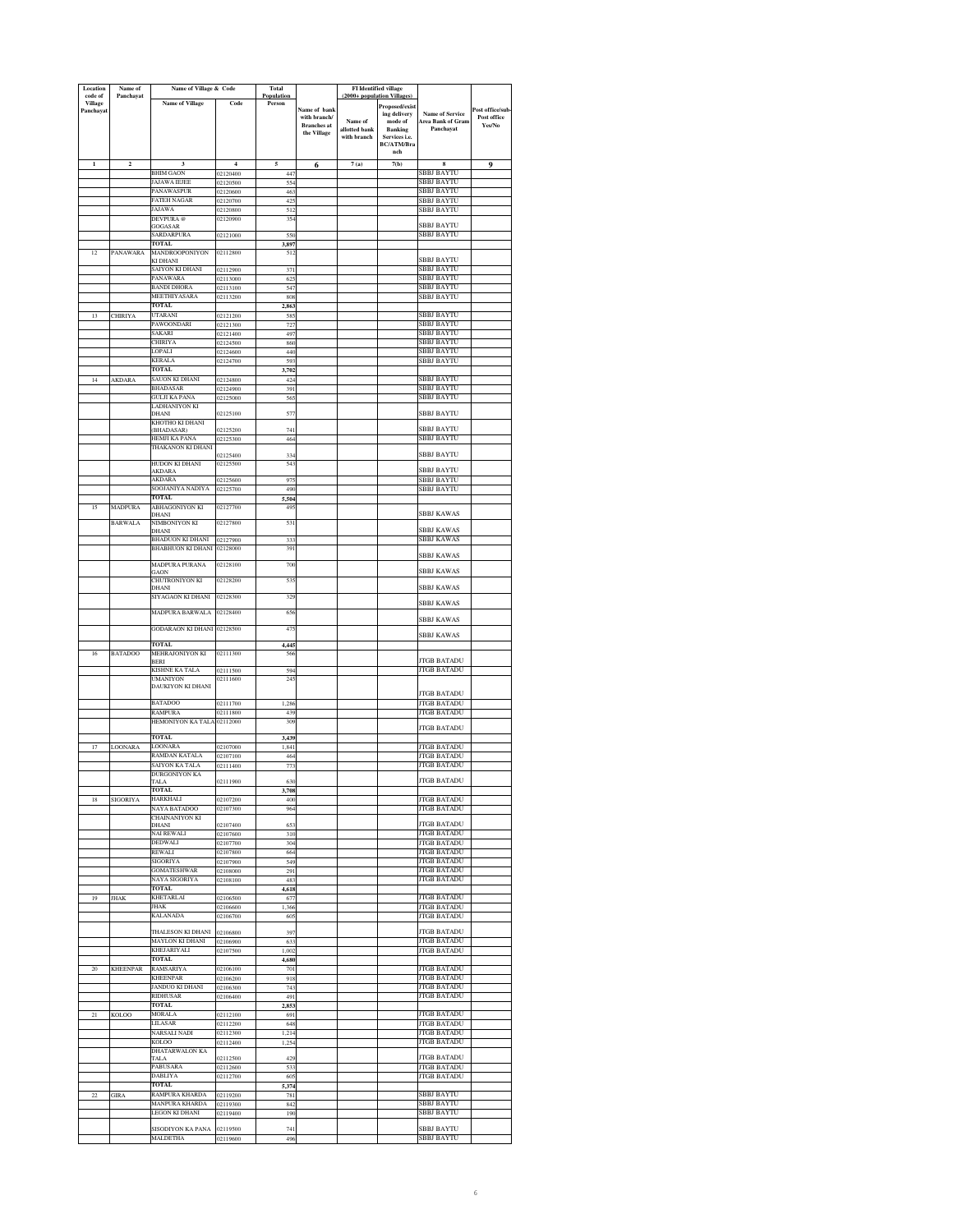| Location<br>code of | Name of<br>Panchayat              | Name of Village & Code                      |                            | <b>Total</b><br>Population |                                   | FI Identified village<br>(2000+ population Villages) |                             |                                             |                                |
|---------------------|-----------------------------------|---------------------------------------------|----------------------------|----------------------------|-----------------------------------|------------------------------------------------------|-----------------------------|---------------------------------------------|--------------------------------|
| Village             |                                   | <b>Name of Village</b>                      | Code                       | Person                     |                                   |                                                      | Proposed/exist              |                                             |                                |
| Panchayat           |                                   |                                             |                            |                            | Name of bank<br>with branch/      | Name of                                              | ing delivery<br>mode of     | <b>Name of Service</b><br>Area Bank of Gram | Post office/sub<br>Post office |
|                     |                                   |                                             |                            |                            | <b>Branches</b> at<br>the Village | allotted bank                                        | <b>Banking</b>              | Panchavat                                   | Yes/No                         |
|                     |                                   |                                             |                            |                            |                                   | with branch                                          | Services i.e.<br>BC/ATM/Bra |                                             |                                |
|                     |                                   |                                             |                            |                            |                                   |                                                      | nch                         |                                             |                                |
| $\mathbf{I}$        | $\mathbf 2$                       | 3<br>CHAK UTARNI                            | $\overline{4}$<br>02119700 | 5<br>167                   | 6                                 | 7(a)                                                 | 7(b)                        | 8<br>SBBJ BAYTU                             | 9                              |
|                     |                                   | SHIVPURA                                    | 02119800                   | 622                        |                                   |                                                      |                             | SBBJ BAYTU                                  |                                |
|                     |                                   | GIRA<br>SHYAMPURA                           | 02119900<br>02120000       | 636<br>1.069               |                                   |                                                      |                             | SBBJ BAYTU<br>SBBJ BAYTU                    |                                |
|                     |                                   | GOGASAR                                     | 02120100                   | 411                        |                                   |                                                      |                             | <b>SBBJ BAYTU</b>                           |                                |
| 23                  | HIRA KI                           | <b>TOTAL</b><br>SIYOLO KI DHANI             | 02103400                   | 5,961<br>296               |                                   |                                                      |                             | SBBJ BAYTU                                  |                                |
|                     | DHANI                             | SAUON KA                                    |                            |                            |                                   |                                                      |                             |                                             |                                |
|                     |                                   | BAS(ROOPASAR)<br>HADANIYON KI               | 02103500                   | 311                        |                                   |                                                      |                             | SBBJ BAYTU                                  |                                |
|                     |                                   | DHANI                                       | 02103600                   | 369                        |                                   |                                                      |                             | SBBJ BAYTU                                  |                                |
|                     |                                   | KHOTHON KI DHANI<br>HIRA KI DHANI           | 02103700<br>02103800       | 77'<br>2.401               |                                   |                                                      |                             | <b>SBBJ BAYTU</b><br>SBBJ BAYTU             |                                |
|                     |                                   | PANCHA KI DHANI                             | 02103900                   | 1.289                      |                                   |                                                      |                             | SBBJ BAYTU                                  |                                |
|                     |                                   | CHAK NEEMBA KI<br>DHANI                     | 02104000                   | 216                        |                                   |                                                      |                             | SBBJ BAYTU                                  |                                |
|                     | SAWAU                             | <b>TOTAL</b><br>SIYAGON KI DHANI            |                            | 4,630                      |                                   |                                                      |                             | <b>BBJ BAYTU</b>                            |                                |
| 24                  | <b>MOOLRAJ</b>                    | RAMDERIYA                                   | 02104100<br>02104200       | 555<br>552                 |                                   |                                                      |                             | SBBJ BAYTU                                  |                                |
|                     |                                   | SAWAU MOOLRAJ<br>CHARNET                    | 02104300                   | 838                        |                                   |                                                      |                             | SBBJ BAYTU<br><b>SBBJ BAYTU</b>             |                                |
|                     |                                   | DHETASAR                                    | 02104400<br>02104500       | 329<br>489                 |                                   |                                                      |                             | SBBJ BAYTU                                  |                                |
|                     |                                   | SUNTALA<br>TOTAL                            | 02115300                   | 315                        |                                   |                                                      |                             | SBBJ BAYTU                                  |                                |
| 25                  | <b>RATEU</b>                      | MADON KI DHANI                              | 02104800                   | 3,078<br>1,494             |                                   |                                                      |                             | SBBJ KAWAS                                  |                                |
|                     |                                   | HERAJONIYON KI<br>DHANI                     | 02104900                   | 1,010                      |                                   |                                                      |                             | SBBJ KAWAS                                  |                                |
|                     |                                   | RATEU<br>DALONIYON KI                       | 02105000                   | 884                        |                                   |                                                      |                             | SBBJ KAWAS                                  |                                |
|                     |                                   | DHANI                                       | 02105100                   | 589                        |                                   |                                                      |                             | SBBJ KAWAS                                  |                                |
|                     |                                   | PATALINADI<br>DHEERANIYON KI                | 02105200                   | 672                        |                                   |                                                      |                             | SBBJ KAWAS                                  |                                |
|                     |                                   | DHANI<br>SAIYON KI DHANI                    | 02105300<br>02105400       | 410<br>689                 |                                   |                                                      |                             | SBBJ KAWAS<br>SBBJ KAWAS                    |                                |
|                     |                                   | PHATOOMBIYA NADI                            |                            |                            |                                   |                                                      |                             |                                             |                                |
|                     |                                   | TOTAL                                       | 02105500                   | 484<br>6,232               |                                   |                                                      |                             | <b>SBBJ KAWAS</b>                           |                                |
| 26                  | <b>SOHARA</b>                     | LEGON KI DHANI                              | 02115400                   | 764                        |                                   |                                                      |                             | JTGB HIRO KI<br>DHANI                       |                                |
|                     |                                   |                                             |                            |                            |                                   |                                                      |                             | JTGB HIRO KI                                |                                |
|                     |                                   | SUTHARON KI DHANI<br>MEGWALON KI DHANI      | 02115500                   | 224                        |                                   |                                                      |                             | <b>DHANI</b><br>JTGB HIRO KI                |                                |
|                     |                                   |                                             | 02115600                   | 1,141                      |                                   |                                                      |                             | DHANI<br>JTGB HIRO KI                       |                                |
|                     |                                   | DELUON KI DHANI                             | 02115700                   | 346                        |                                   |                                                      |                             | DHANI                                       |                                |
|                     |                                   | SOHARA                                      | 02115800                   | 906                        |                                   |                                                      |                             | JTGB HIRO KI<br><b>DHANI</b>                |                                |
|                     |                                   | NEEMBA KI DHANI                             | 02115900                   | 505                        |                                   |                                                      |                             | JTGB HIRO KI<br>DHANI                       |                                |
|                     |                                   | TOTAL                                       |                            | 3,886                      |                                   |                                                      |                             |                                             |                                |
| 27                  | <b>KHRDA</b><br><b>BHARTSINGH</b> | <b>HANUMANPURA</b><br>KHARDA BHARAT         | 02117200                   | 300                        |                                   |                                                      |                             | SBBJ BAYTU                                  |                                |
|                     |                                   | <b>SINGH</b><br>KHARDA CHARNAN              | 02117300                   | 1,280                      |                                   |                                                      |                             | SBBJ BAYTU<br>SBBJ BAYTU                    |                                |
|                     |                                   | MALASAR                                     | 02117400<br>02117500       | 727<br>481                 |                                   |                                                      |                             | SBBJ BAYTU                                  |                                |
|                     |                                   | SIMAR KHIYA<br>KARALIYA                     | 02117600<br>02117700       | 793<br>1,231               |                                   |                                                      |                             | SBBJ BAYTU<br>SBBJ BAYTU                    |                                |
|                     |                                   | <b>TOTAL</b>                                |                            | 4,812                      |                                   |                                                      |                             |                                             |                                |
| 28                  | <b>JAKHARA</b>                    | <b>GODARON KI BASTI</b><br><b>DANPURA</b>   | 02116000<br>02116100       | 752<br>1.14                |                                   |                                                      |                             | SBBJ BAYTU<br><b>SBBJ BAYTU</b>             |                                |
|                     |                                   | JAKHARA                                     | 02116200                   | 1,576                      |                                   |                                                      |                             | SBBJ BAYTU                                  |                                |
| $29\,$              | <b>KHOKHAR</b>                    | TOTAL.<br><b>KHOKHAR</b>                    | 02116600                   | 3,47<br>883                |                                   |                                                      |                             | <b>JTGB PAREU</b>                           |                                |
|                     |                                   | DHANDHUPURA                                 | 02116700                   | 496                        |                                   |                                                      |                             | JTGB PAREU                                  |                                |
|                     |                                   | <b>BAGHTHAL</b><br>KANKOLGARH               | 02116800<br>02116900       | 706<br>625                 |                                   |                                                      |                             | <b>JTGB PAREU</b><br><b>JTGB PAREU</b>      |                                |
|                     |                                   | <b>KHOKHAR EAST</b>                         | 02117000                   | 1,997                      |                                   |                                                      |                             | <b>JTGB PAREU</b>                           |                                |
| 30                  | <b>KHOKHAR</b>                    | TOTAL<br><b>BERANGPURA</b>                  | 02116300                   | 4,707<br>335               |                                   |                                                      |                             | <b>JTGB PAREU</b>                           |                                |
|                     | WEST                              | KHOKHAR WEST                                | 02116400                   | 1,363                      |                                   |                                                      |                             | <b>JTGB PAREU</b>                           |                                |
|                     |                                   | MAHINGPURA<br>KHOKHAR SOUTH                 | 02116500<br>02117100       | 565<br>634                 |                                   |                                                      |                             | <b>JTGB PAREU</b><br><b>JTGB PAREU</b>      |                                |
|                     |                                   | <b>TOTAL</b>                                |                            | 2,897                      |                                   |                                                      |                             |                                             |                                |
| 31                  | PAREU                             | <b>JASORON KI BERI</b><br><b>MAHADEO KA</b> | 02117800                   | 776                        |                                   |                                                      |                             | JTGB PAREU                                  |                                |
|                     |                                   | MANDIR<br>PEERONI SAIYON KI                 | 02117900                   | 821                        |                                   |                                                      |                             | <b>JTGB PAREU</b>                           |                                |
|                     |                                   | DHANI<br><b>JASNATHPURA</b>                 | 02118600<br>02118700       | 575<br>428                 |                                   |                                                      |                             | JTGB PAREU<br>JTGB PAREU                    |                                |
|                     |                                   | POONIYON KI BERI                            | 02118800                   | 465                        |                                   |                                                      |                             | <b>JTGB PAREU</b>                           |                                |
|                     |                                   | PAREU<br>BENIWALON KI                       | 02118900                   | 1,256                      |                                   |                                                      |                             | <b>JTGB PAREU</b>                           |                                |
|                     |                                   | DHANI<br>JAGRAM KI DHANI                    | 02119000<br>02119100       | 424<br>528                 |                                   |                                                      |                             | <b>JTGB PAREU</b><br>JTGB PAREU             |                                |
|                     |                                   | <b>TOTAL</b>                                |                            | 5,273                      |                                   |                                                      |                             |                                             |                                |
| 32                  | <b>KUMPALIYA</b>                  | JHIPONIYON KI<br>DHANI                      | 02118000                   | 546                        |                                   |                                                      |                             | <b>JTGB PAREU</b>                           |                                |
|                     |                                   | DOONGRA NADA                                | 02118100                   | 480                        |                                   |                                                      |                             | <b>JTGB PAREU</b><br><b>JTGB PAREU</b>      |                                |
|                     |                                   | <b>KUMPALIYA</b><br>JONGUON KI DHANI        | 02118200<br>02118300       | 62:<br>643                 |                                   |                                                      |                             | <b>JTGB PAREU</b>                           |                                |
|                     |                                   | CHIMONIYON KI<br>DHANI                      | 02118400                   | 784                        |                                   |                                                      |                             | <b>JTGB PAREU</b>                           |                                |
|                     |                                   | GODARON KI DHANI                            | 02118500                   | 467                        |                                   |                                                      |                             | <b>JTGB PAREU</b>                           |                                |
| 33                  | <b>LAPUNDARA</b>                  | <b>TOTAL</b><br><b>DARJIYON KI BERI</b>     | 02122100                   | 3,545<br>711               |                                   |                                                      |                             | <b>JTGB PAREU</b>                           |                                |
|                     | <b>BARTHAN</b>                    | LAPUNDARA TARLI                             | 02122200                   | 563                        |                                   |                                                      |                             | <b>JTGB PAREU</b>                           |                                |
|                     |                                   | LAPUNDARA<br>MALBECHHAN                     | 02122300                   | 849                        |                                   |                                                      |                             |                                             |                                |
|                     |                                   | (CHAUHAN)<br>DOLINADI                       | 02122400                   | 435                        |                                   |                                                      |                             | JTGB PAREU<br><b>JTGB PAREU</b>             |                                |
|                     |                                   | LAPUNDARA<br><b>BARTHAN</b>                 | 02122500                   | 836                        |                                   |                                                      |                             | <b>JTGB PAREU</b>                           |                                |
|                     |                                   | SUTHARON KI DHANI                           | 02122600                   | 555                        |                                   |                                                      |                             | <b>JTGB PAREU</b>                           |                                |
|                     |                                   | <b>TOTAL</b>                                |                            | 3,949                      |                                   |                                                      |                             |                                             |                                |
| 34                  | <b>KHARAPAR</b>                   | MALWA PATAWATAN 02122700<br>(JAGEER)        |                            | 479                        |                                   |                                                      |                             |                                             |                                |
|                     |                                   | MALWA CHARNAN                               | 02122800                   | 420                        |                                   |                                                      |                             | <b>JTGB PAREU</b><br><b>JTGB PAREU</b>      |                                |
|                     |                                   | KERALIYA                                    | 02122900                   | 225                        |                                   |                                                      |                             | <b>JTGB PAREU</b>                           |                                |
|                     |                                   | LORETI                                      | 02123000                   | 237                        |                                   |                                                      |                             | <b>JTGB PAREU</b>                           |                                |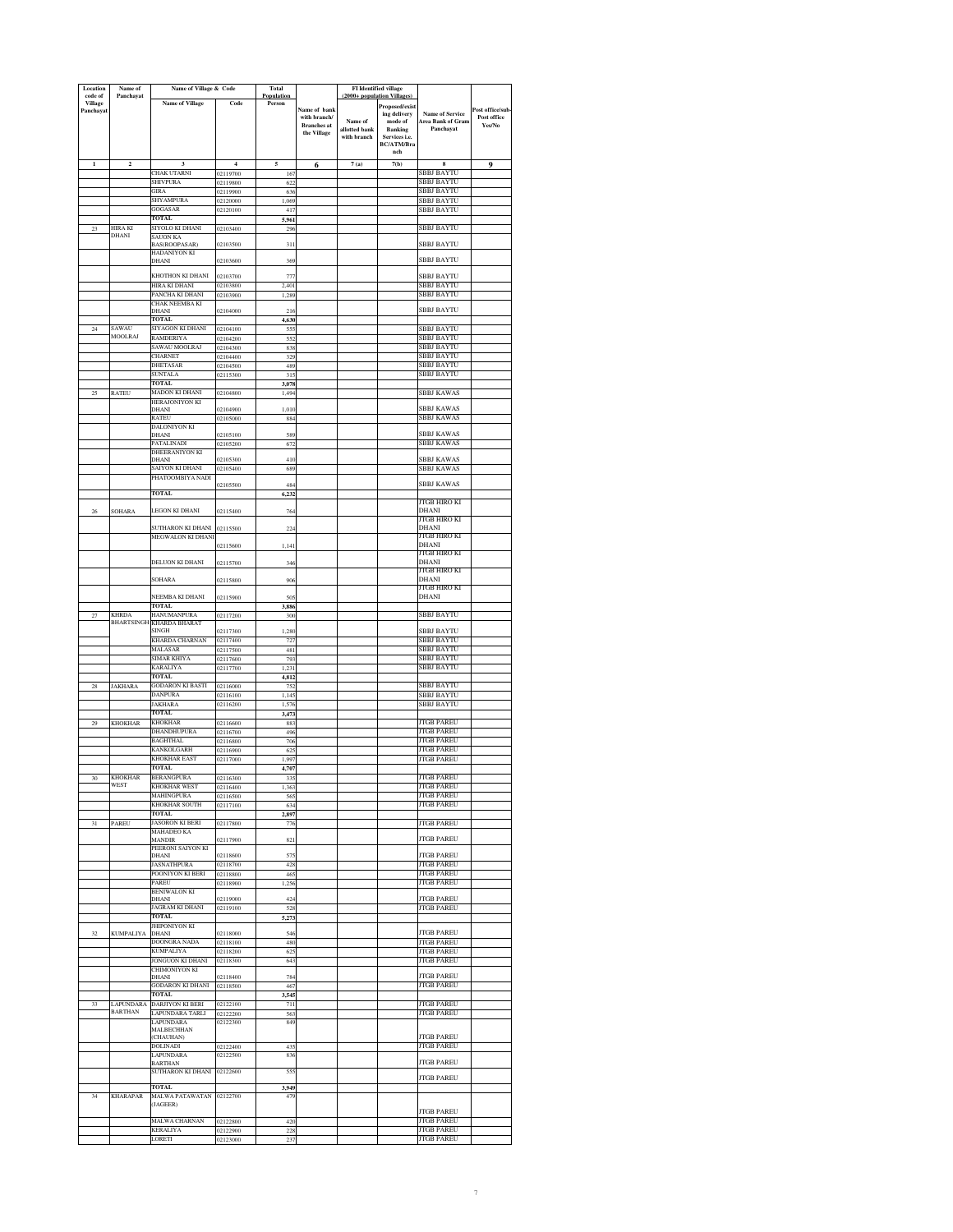| Location<br>code of         | Name of<br>Panchayat       | Name of Village & Code                  |                      | Total<br>Population |                                    | (2000+ population Villages   | <b>FI</b> Identified village             |                                              |                       |
|-----------------------------|----------------------------|-----------------------------------------|----------------------|---------------------|------------------------------------|------------------------------|------------------------------------------|----------------------------------------------|-----------------------|
| <b>Village</b><br>Panchayat |                            | <b>Name of Village</b>                  | Code                 | Person              | Name of bank                       |                              | <b>Proposed/exist</b>                    | <b>Name of Service</b>                       | ost office/sub-       |
|                             |                            |                                         |                      |                     | with branch/<br><b>Branches</b> at | Name of                      | ing delivery<br>$\operatorname{mode}$ of | Area Bank of Gram                            | Post office<br>Yes/No |
|                             |                            |                                         |                      |                     | the Village                        | allotted bank<br>with branch | <b>Banking</b><br>Services i.e.          | Panchayat                                    |                       |
|                             |                            |                                         |                      |                     |                                    |                              | BC/ATM/Bra<br>nch                        |                                              |                       |
| $\mathbf{1}$                | $\overline{\mathbf{c}}$    |                                         | $\overline{4}$       | 5                   | 6                                  | 7(a)                         | 7(b)                                     | 8                                            | $\mathbf 0$           |
|                             |                            | RAJBERI MALWA<br><b>KHARAPAR</b>        | 02123100<br>02123500 | 316<br>372          |                                    |                              |                                          | <b>JTGB PAREU</b><br><b>JTGB PAREU</b>       |                       |
|                             |                            | PABOLAI                                 | 02123600             | 318                 |                                    |                              |                                          | <b>JTGB PAREU</b>                            |                       |
|                             |                            | PANADEORA<br>JHALALMALIYA               | 02123700<br>02123800 | 190<br>492          |                                    |                              |                                          | <b>JTGB PAREU</b><br><b>JTGB PAREU</b>       |                       |
| 35                          | <b>CHEENI</b>              | TOTAL<br><b>CHAINPURA</b>               | 02121500             | 3,052<br>427        |                                    |                              |                                          | <b>JTGB PAREU</b>                            |                       |
|                             |                            | <b>BHILON KI BASTI</b>                  | 02121600             | 358                 |                                    |                              |                                          | <b>JTGB PAREU</b>                            |                       |
|                             |                            | LEGONKI DHANI<br>MALWA UTRAD            | 02121700<br>02121800 | 250<br>318          |                                    |                              |                                          | <b>JTGB PAREU</b><br><b>JTGB PAREU</b>       |                       |
|                             |                            | HOLANI                                  | 02121900             | 472                 |                                    |                              |                                          | <b>JTGB PAREU</b>                            |                       |
|                             |                            | AMBED NAGAR<br>MALWA GOYALAN            | 02122000<br>02123200 | 439<br>423          |                                    |                              |                                          | <b>JTGB PAREU</b><br><b>JTGB PAREU</b>       |                       |
|                             |                            | CHEEBI<br>SRAWANNADI                    | 02123300             | 435                 |                                    |                              |                                          | <b>ITGB PAREU</b><br><b>JTGB PAREU</b>       |                       |
|                             |                            | <b>TOTAL</b>                            | 02123400             | 408<br>,530         |                                    |                              |                                          |                                              |                       |
| 36                          | SANTARA                    | CHAK SANTARA<br><b>JHOOND</b>           | 02121100<br>02123900 | 626<br>310          |                                    |                              |                                          | <b>JTGB PAREU</b><br><b>JTGB PAREU</b>       |                       |
|                             |                            | JHOOND SOUTH                            | 02124000             | 459                 |                                    |                              |                                          | <b>JTGB PAREU</b>                            |                       |
|                             |                            | <b>KERALA</b><br><b>SANTARA</b>         | 02124100<br>02124200 | 320<br>1,162        |                                    |                              |                                          | <b>JTGB PAREU</b><br><b>JTGB PAREU</b>       |                       |
|                             |                            | DHOLU                                   | 02124300             | 608                 |                                    |                              |                                          | <b>JTGB PAREU</b>                            |                       |
|                             |                            | RADIYA TALAR<br><b>TOTAL</b>            | 02124400             | 781<br>4.266        |                                    |                              |                                          | <b>JTGB PAREU</b>                            |                       |
|                             | <b>KANOR</b>               | CHEELANADI<br>NAGONA TALA               | 02113300             | 505                 |                                    |                              |                                          | <b>JTGB SP SINGH</b><br><b>ITGB SP SINGH</b> |                       |
|                             |                            | <b>GODARON KI DHANI</b>                 | 02113400<br>02113500 | 573<br>421          |                                    |                              |                                          | JTGB SP SINGH                                |                       |
|                             |                            | KANOR<br>MEGWALON KI BASTI              | 02113600<br>02113700 | 56.<br>649          |                                    |                              |                                          | JTGB SP SINGH                                |                       |
|                             |                            | <b>MOBTANIYON KA</b>                    | 02113800             |                     |                                    |                              |                                          | <b>JTGB SP SINGH</b>                         |                       |
|                             |                            | TALA                                    |                      | 511                 |                                    |                              |                                          | JTGB SP SINGH                                |                       |
|                             |                            | INDRONIYON KA<br>TALA                   | 02113900             | 753                 |                                    |                              |                                          | JTGB SP SINGH                                |                       |
|                             |                            | <b>KHARTHONIYON KA</b><br>TALA          | 02114000             | 678                 |                                    |                              |                                          | <b>ITGB SP SINGH</b>                         |                       |
| 38                          | <b>KASOOMBAL</b>           | <b>TOTAL</b><br>KASOOM BALA             | 02102800             | 4,653<br>43:        |                                    |                              |                                          | <b>JTGB PAREU</b>                            |                       |
|                             |                            | MAHECHAN                                |                      |                     |                                    |                              |                                          | <b>JTGB PAREU</b>                            |                       |
|                             | <b>BHATIYAN</b>            | <b>KASOOM BALA</b><br>CHARNAN           | 02102900             | 172                 |                                    |                              |                                          | <b>ITGB HKD</b>                              |                       |
|                             |                            | SUJONIYON KI DHANI                      | 02103000             | 700                 |                                    |                              |                                          | <b>JTGB HKD</b>                              |                       |
|                             |                            | <b>KASOOMBALA</b><br><b>BHATIYAN</b>    | 02103100             | 714                 |                                    |                              |                                          | JTGB HKD                                     |                       |
|                             |                            | <b>KASOOMBALA</b><br>PHANTA             | 02103200             | 366                 |                                    |                              |                                          | JTGB HKD                                     |                       |
|                             |                            | JORANIYO KI DHANI                       | 02103300             | 614                 |                                    |                              |                                          | JTGB HKD                                     |                       |
|                             |                            | <b>KASOOMBALA</b><br><b>HARCHAND</b>    | 02104600             | 955                 |                                    |                              |                                          | JTGB HKD                                     |                       |
|                             |                            | <b>KASOOM BALA</b><br>SARDAR SINGH      | 02104700             | 24:                 |                                    |                              |                                          | <b>ITGB HKD</b>                              |                       |
|                             |                            | TOTAL                                   |                      | 4,201               |                                    |                              |                                          |                                              |                       |
| 39                          | SAHAR                      | DEEPONIYON KI<br>DHANI                  | 02105600             | 590                 |                                    |                              |                                          | <b>SBBJ KAWAS</b>                            |                       |
|                             |                            | SAHAR<br>UGRONIYON KI                   | 02105700<br>02105800 | 860<br>412          |                                    |                              |                                          | SBBJ KAWAS                                   |                       |
|                             |                            | <b>DHANI</b><br><b>GOGASI KA MANDIR</b> | 02105900             | 527                 |                                    |                              |                                          | <b>BBJ KAWAS</b><br>SBBJ KAWAS               |                       |
|                             |                            | CHAURALIYA                              | 02106000             | 628                 |                                    |                              |                                          | <b>SBBJ KAWAS</b>                            |                       |
| 40                          | SAWAU                      | TOTAL<br>DOONGRONIYON KI                | 02114300             | 3,017<br>619        |                                    |                              |                                          |                                              |                       |
|                             |                            | DHANI                                   |                      | 525                 |                                    |                              |                                          | <b>ITGB SP SINGH</b>                         |                       |
|                             | PADAMSINGH BERI NADI       | SAWAU PADAMSINGH                        | 02114400<br>02114500 | 1,226               |                                    |                              |                                          | JTGB SP SINGH                                |                       |
|                             |                            | AMARJI KI DHANI                         | 02114800             | 463                 |                                    |                              |                                          | <b>JTGB SP SINGH</b><br>JTGB SP SINGH        |                       |
|                             |                            | KHUMANIYON KI<br>DHANI                  | 02115100             | 483                 |                                    |                              |                                          | <b>JTGB SP SINGH</b>                         |                       |
|                             |                            | BHOMONIYON KI<br>DHANI                  | 02115200             | 448                 |                                    |                              |                                          | <b>JTGB SP SINGH</b>                         |                       |
|                             |                            | <b>TOTAL</b>                            |                      | 3,764               |                                    |                              |                                          |                                              |                       |
| 41                          | <b>POONIYON</b><br>KA TALA | POONIYON KA TALA                        | 02114100             | 494                 |                                    |                              |                                          | <b>JTGB BHADKHA</b>                          |                       |
|                             |                            | <b>KERLI NADI</b>                       | 02114200             | 690                 |                                    |                              |                                          | <b>JTGB BHADKHA</b>                          |                       |
|                             |                            |                                         |                      |                     |                                    |                              |                                          |                                              |                       |
|                             |                            | KUKNON KI DHANI<br>NIMBONIYON KI        | 02114600<br>02114700 | 452<br>552          |                                    |                              |                                          | <b>JTGB BHADKHA</b>                          |                       |
|                             |                            | <b>DHANI</b><br>PEETHONIYON KI          | 02114900             | 577                 |                                    |                              |                                          | JTGB BHADKHA                                 |                       |
|                             |                            | DHANI                                   |                      |                     |                                    |                              |                                          | <b>JTGB BHADKHA</b>                          |                       |
|                             |                            | <b>UDRAMANIYON KI</b><br>DHANI          | 02115000             | 794                 |                                    |                              |                                          | <b>JTGB BHADKHA</b>                          |                       |
| 42                          | <b>BHADARWA</b>            | <b>TOTAL</b><br>JASONTANIYON KI         | 02207000             | 3,559<br>619        |                                    |                              |                                          |                                              |                       |
|                             |                            | DHANI                                   |                      |                     |                                    |                              |                                          | <b>JTGB BHADKHA</b>                          |                       |
|                             |                            | <b>BHADARWA</b>                         | 02207100             | 1,241               |                                    |                              |                                          | <b>JTGB BHADKHA</b>                          |                       |
|                             |                            | <b>NARANIYON KI</b><br>DHANI            | 02207200             | 640                 |                                    |                              |                                          | <b>JTGB BHADKHA</b>                          |                       |
|                             |                            | <b>BHADARWA</b><br><b>PUROHITAN</b>     | 02207300             | 553                 |                                    |                              |                                          |                                              |                       |
|                             |                            |                                         |                      |                     |                                    |                              |                                          | JTGB BHADKHA                                 |                       |
|                             |                            | KHARIYA TALA<br>PANCHANIYON KI          | 02207400<br>02207500 | 418<br>750          |                                    |                              |                                          | <b>JTGB BHADKHA</b>                          |                       |
|                             |                            | DHANI                                   |                      |                     |                                    |                              |                                          | <b>JTGB BHADKHA</b>                          |                       |
|                             |                            | JAITANIYON KI<br>DHANI                  | 02207600             | 351                 |                                    |                              |                                          | JTGB BHADKHA                                 |                       |
|                             |                            | PRAGNIYON KI DHANI 02207700             |                      | 650                 |                                    |                              |                                          | <b>JTGB BHADKHA</b>                          |                       |
|                             |                            | <b>HARIYALI</b>                         | 02207800             | 57                  |                                    |                              |                                          | <b>JTGB BHADKHA</b>                          |                       |
|                             |                            | MAGNANIYON KI                           | 02207900             | 437                 |                                    |                              |                                          |                                              |                       |
|                             |                            | DHANI<br>JUNEJA MEHRON KI               | 02208100             | 754                 |                                    |                              |                                          | <b>JTGB BHADKHA</b>                          |                       |
|                             |                            | <b>BASTI</b><br>SUTHARON KI DHANI       | 02208200             | 352                 |                                    |                              |                                          | <b>JTGB BHADKHA</b>                          |                       |
|                             |                            |                                         |                      |                     |                                    |                              |                                          | <b>JTGB BHADKHA</b>                          |                       |
|                             |                            | TOTAL                                   |                      | 7,342               |                                    |                              |                                          |                                              |                       |
| 43                          | <b>KAPOORDI</b>            | <b>ROHILI</b>                           | 02208000             | 2,731               |                                    | SBBJ                         | ВC                                       | JTGB BHADKHA YES                             |                       |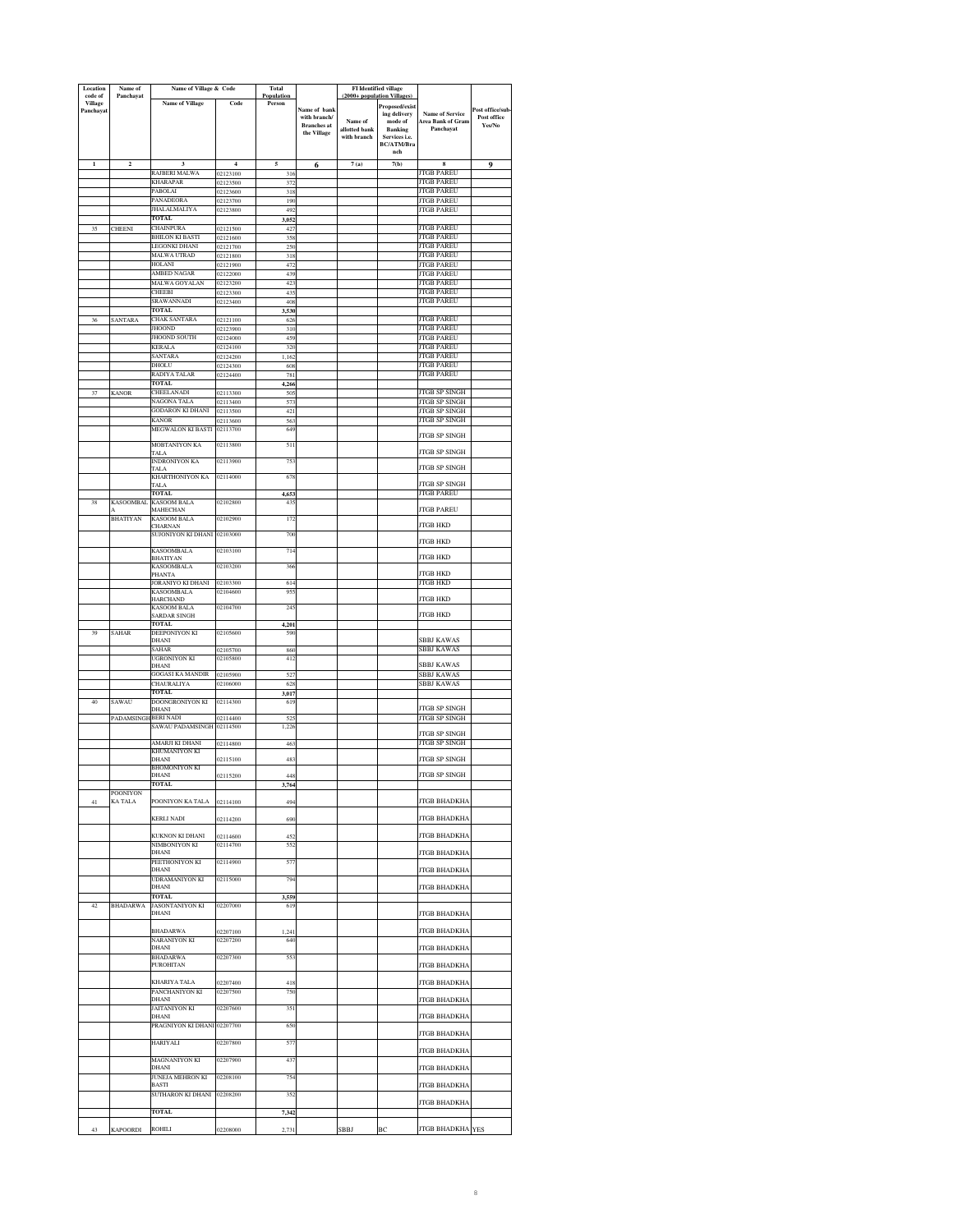|                           | Name of                     | Name of Village & Code                                            |                      | Total                |                                   |                           | <b>FI</b> Identified village                  |                                                    |                                 |
|---------------------------|-----------------------------|-------------------------------------------------------------------|----------------------|----------------------|-----------------------------------|---------------------------|-----------------------------------------------|----------------------------------------------------|---------------------------------|
| code of<br><b>Village</b> | Panchayat                   | <b>Name of Village</b>                                            | Code                 | Population<br>Person |                                   |                           | (2000+ population Villages)<br>Proposed/exist |                                                    |                                 |
| Panchavat                 |                             |                                                                   |                      |                      | Name of bank<br>with branch/      | Name of                   | ing delivery<br>mode of                       | <b>Name of Service</b><br><b>Area Bank of Gram</b> | Post office/sub-<br>Post office |
|                           |                             |                                                                   |                      |                      | <b>Branches</b> at<br>the Village | allotted bank             | Banking                                       | Panchayat                                          | Yes/No                          |
|                           |                             |                                                                   |                      |                      |                                   | with branch               | Services i.e.<br><b>BC/ATM/Bra</b>            |                                                    |                                 |
|                           |                             |                                                                   |                      |                      |                                   |                           | nch                                           |                                                    |                                 |
|                           | $\overline{\mathbf{c}}$     | 3<br>BOTHIYA PUROHITAN 02208300                                   | 4                    | 5<br>9.              | 6                                 | 7(a)                      | 7(b)                                          | 8                                                  | 9                               |
|                           |                             |                                                                   |                      |                      |                                   |                           |                                               | <b>JTGB BHADKHA</b>                                |                                 |
|                           |                             | BOLIYA JAGEER                                                     | 02208400             | 1,592                |                                   |                           |                                               | JTGB BHADKHA                                       |                                 |
|                           |                             |                                                                   |                      |                      |                                   |                           |                                               |                                                    |                                 |
|                           |                             | KAPOORDI<br>TOTAL                                                 | 02209700             | 2.011<br>6,429       |                                   | <b>TGB</b>                | ВC                                            | <b>JTGB BHADKHA</b>                                | <b>YES</b>                      |
| 44                        | <b>BANDRA</b>               | BANDRA                                                            | 12213500             | 111                  |                                   |                           |                                               | SBBJ KAWAS                                         |                                 |
|                           |                             | CHANDONIYON KI<br>DHANI                                           | 02213600             | 1,00                 |                                   |                           |                                               | SBBJ KAWAS                                         |                                 |
|                           |                             | SAR KA PAR                                                        | 02213700             | 1,22                 |                                   |                           |                                               | SBBJ KAWAS                                         |                                 |
|                           |                             | ALANIYON KI DHANI                                                 | 02214400             | 72.                  |                                   |                           |                                               | <b>SBBJ KAWAS</b>                                  |                                 |
|                           |                             | <b>SANSIYON KI BASTI</b><br><b>TOTAL</b>                          | 02214500             | 325<br>3,384         |                                   |                           |                                               | SBBJ KAWAS                                         |                                 |
| 45                        | MOODHON                     | LAKHETALI                                                         | 02209800             | 660                  |                                   |                           |                                               | SBBJ KAWAS                                         |                                 |
|                           | KI DHANI                    | JATIYA KUMAHARON<br>KI BASTI                                      | 02209900             | 654                  |                                   |                           |                                               |                                                    |                                 |
|                           |                             |                                                                   |                      |                      |                                   |                           |                                               | <b>SBBJ KAWAS</b>                                  |                                 |
|                           |                             | BHATION KA DER<br>NANGANA                                         | 02210000<br>02210100 | 660<br>902           |                                   |                           |                                               | SBBJ KAWAS<br>SBBJ KAWAS                           |                                 |
|                           |                             | <b>MOODHON KI DHANI</b>                                           | 02210200             | 555                  |                                   |                           |                                               | SBBJ KAWAS                                         |                                 |
|                           |                             | PUROHITION KI BASTI                                               |                      |                      |                                   |                           |                                               |                                                    |                                 |
|                           |                             | TOTAL                                                             | 02210300             | 940<br>4,371         |                                   |                           |                                               | <b>SBBJ KAWAS</b>                                  |                                 |
| 46                        | DHOONDHA                    | RAUJI KI DHANI                                                    | 02213800             | 350                  |                                   |                           |                                               | SBI UTTARLAI                                       |                                 |
|                           |                             | MADPURA SANI<br>HARUPECHIYON KI                                   | 02213900<br>02214000 | 1.857<br>294         |                                   |                           |                                               | SBI UTTARLAI                                       |                                 |
|                           |                             | DHANI<br>DHOONDHA                                                 | 02214100             | 3,590                | <b>SBBJ BRANC</b>                 | <b>SBBJ KAWA BRANCH</b>   |                                               | <b>SBI UTTARLAI</b><br><b>SBI UTTARLAI</b>         | <b>YES</b>                      |
|                           |                             | UTARLAI                                                           | 02214200             | 4,188                | SBI                               |                           |                                               | SBI UTTARLAI                                       | YES                             |
|                           |                             | <b>HAKLANI</b><br>NAGUESIYAN                                      | 02214300<br>02214600 | $\mathbf{I}$<br>1,55 |                                   |                           |                                               | SBI UTTARLAI                                       |                                 |
|                           |                             | DHOONDHA<br>TOTAL.                                                |                      |                      |                                   |                           |                                               | SBI UTTARLAI                                       |                                 |
| 47                        | <b>BHURTIYA</b>             | SAUONKI DHANI                                                     | 02215100             | 11,843<br>567        |                                   |                           |                                               | SBBJ KAWAS                                         |                                 |
|                           |                             | NAYA BHURTIYA<br>BHURTIYA                                         | 02215200<br>02215300 | 649<br>1,203         |                                   |                           |                                               | <b>SBBJ KAWAS</b><br><b>SBBJ KAWAS</b>             |                                 |
|                           |                             | MATASAR                                                           | 02215400             | 63                   |                                   |                           |                                               | SBBJ KAWAS                                         |                                 |
|                           |                             | DAUKIYON KI DHANI                                                 | 02215500             | 470                  |                                   |                           |                                               | <b>SBBJ KAWAS</b>                                  |                                 |
|                           |                             | EAST MATASAR                                                      | 02215600             | 555                  |                                   |                           |                                               | <b>SBBJ KAWAS</b>                                  |                                 |
|                           |                             | SOUTH MATASAR<br>NAVJI KA PANA                                    | 02215700<br>02215800 | 592<br>778           |                                   |                           |                                               | <b>SBBJ KAWAS</b><br>SBBJ KAWAS                    |                                 |
|                           |                             | <b>TOTAL</b>                                                      |                      | 5,449                |                                   |                           |                                               |                                                    |                                 |
| Location                  | Name of                     | Name of Panchayat Samiti: Balotra(0003)<br>Name of Village & Code |                      | <b>Total</b>         |                                   |                           | <b>FI</b> Identified village                  |                                                    |                                 |
| code of<br><b>Village</b> | Panchayat                   | <b>Name of Village</b>                                            | Code                 | Population<br>Person |                                   | (2000+ population Village | Proposed/exist                                |                                                    |                                 |
| Panchayat                 |                             |                                                                   |                      |                      | Name of bank<br>with branch/      |                           | ing delivery                                  | <b>Name of Service</b>                             | Post office/sub<br>Post office  |
|                           |                             |                                                                   |                      |                      | <b>Branches</b> at                | Name of<br>allotted bank  | mode of<br><b>Banking</b>                     | <b>Area Bank of Gram</b><br>Panchayat              | Yes/No                          |
|                           |                             |                                                                   |                      |                      | the Village                       | with branch               | Services i.e.<br>BC/ATM/Bra                   |                                                    |                                 |
|                           |                             |                                                                   |                      |                      |                                   |                           | nch                                           |                                                    |                                 |
| $\mathbf{1}$<br>01        | $\overline{2}$<br>CHANDESAR | <b>BOTALA PUROHITAN</b>                                           | $\overline{4}$       | 5                    | 6                                 | 7(a)                      | 7(b)                                          | 8                                                  |                                 |
|                           |                             |                                                                   |                      |                      |                                   |                           |                                               |                                                    | 9                               |
|                           |                             |                                                                   | 02134700             | 57                   |                                   |                           |                                               | OBC BALOTRA                                        |                                 |
| $_{02}$                   |                             | CHANDESARA                                                        | 02134800             | 1,68                 |                                   |                           |                                               | OBC BALOTRA<br>OBC BALOTRA                         |                                 |
|                           | <b>KHATTOO</b>              | <b>TOTAL</b><br>KHATTOO                                           | 02134500             | 2,262<br>2,660       |                                   | <b>OBC BALOT</b>          | BC                                            | OBC BALOTRA                                        | NO                              |
|                           |                             | BHEEMARLAI<br><b>STATION</b>                                      | 02134600             | 91                   |                                   |                           |                                               | OBC BALOTRA                                        |                                 |
|                           |                             | TOTAL                                                             |                      | 3,576                |                                   |                           |                                               |                                                    |                                 |
| 03                        | <b>DOODHWA</b>              | <b>DOODHWA DER</b>                                                | 02135200             | 588                  |                                   |                           |                                               | SBBJ<br>PACHPDRA                                   |                                 |
|                           |                             | <b>BARLA</b>                                                      | 02135300             | 459                  |                                   |                           |                                               | SBBJ<br><b>PACHPDRA</b>                            |                                 |
|                           |                             |                                                                   |                      | 45.                  |                                   |                           |                                               | SBBJ                                               |                                 |
|                           |                             | LACHHAR                                                           | 02135400             | 424                  |                                   |                           |                                               | <b>PACHPDRA</b><br>SBBJ                            |                                 |
|                           |                             | NIMBLI<br>DOODHWA                                                 | 02135500             |                      |                                   |                           |                                               | <b>PACHPDRA</b>                                    |                                 |
|                           |                             | MALINATH                                                          | 02135600             | 416                  |                                   |                           |                                               | SBBJ<br><b>PACHPDRA</b>                            |                                 |
|                           |                             | <b>DOODHWA</b>                                                    | 02135700             | 759                  |                                   |                           |                                               | SBBJ<br><b>PACHPDRA</b>                            |                                 |
|                           |                             |                                                                   |                      | 845                  |                                   |                           |                                               | SBBJ                                               |                                 |
|                           |                             | ROOPADEVI<br>TOTAL                                                | 02135800             | 3,942                |                                   |                           |                                               | <b>PACHPDRA</b>                                    |                                 |
| 04                        | GOL<br><b>STATION</b>       | <b>BHEEMARLAI</b>                                                 | 02134900             | 68                   |                                   |                           |                                               | SBBJ<br><b>PACHPDRA</b>                            |                                 |
|                           |                             | KHAR KI DHANI                                                     | 02135000             | 422                  |                                   |                           |                                               | SBBJ                                               |                                 |
|                           |                             | CHAUKRIYA KI DHANI 02135100                                       |                      | 716                  |                                   |                           |                                               | <b>PACHPDRA</b><br>SBBJ                            |                                 |
|                           |                             | SODHON KI DHANI                                                   | 02136300             | 22:                  |                                   |                           |                                               | <b>PACHPDRA</b><br>SBBJ                            |                                 |
|                           |                             |                                                                   |                      |                      |                                   |                           |                                               | <b>PACHPDRA</b>                                    |                                 |
|                           |                             | <b>GOL STATION</b>                                                | 02136500             | 787                  |                                   |                           |                                               | SBBJ<br><b>PACHPDRA</b>                            |                                 |
|                           |                             | <b>GOL SODA</b>                                                   | 02136600             | 48.                  |                                   |                           |                                               | SBBJ<br>PACHPDRA                                   |                                 |
|                           |                             |                                                                   |                      | 464                  |                                   |                           |                                               | SBBJ                                               |                                 |
|                           |                             | MEKARNA                                                           | 02136700             | 629                  |                                   |                           |                                               | <b>PACHPDRA</b><br>SBBJ                            |                                 |
|                           |                             | <b>BAJAWAS</b><br><b>TOTAL</b>                                    | 02136800             | 4,410                |                                   |                           |                                               | <b>PACHPDRA</b>                                    |                                 |
| 05                        | <b>KALOORI</b>              | VARIYA TAGJI                                                      | 02141600             | 656                  |                                   |                           |                                               | <b>SBBJ TAPRA</b>                                  |                                 |
|                           |                             | SIMALIYA<br>KALOORI                                               | 02141700<br>02141900 | 1.03:<br>2,323       |                                   | <b>SBBJ TAPRA BC</b>      |                                               | <b>SBBJ TAPRA</b><br><b>SBBJ TAPRA</b>             | YES                             |
|                           |                             | VARIYA (BHAGJI)                                                   | 02142000             | 611                  |                                   |                           |                                               | <b>SBBJ TAPRA</b>                                  |                                 |
|                           | SINLI                       | <b>TOTAL</b>                                                      |                      | 4,625<br>1.430       |                                   |                           |                                               |                                                    |                                 |
| 06                        | <b>JAGEER</b>               | <b>SINLI JAGEER</b>                                               | 02136900             |                      |                                   |                           |                                               | <b>SBBJ TAPRA</b>                                  |                                 |
|                           |                             | RIKARLAI<br><b>KALWARI</b>                                        | 02137000<br>02137100 | 444<br>774           |                                   |                           |                                               | SBBJ TAPRA<br><b>SBBJ TAPRA</b>                    |                                 |
|                           |                             | SINLI CHAUSEERA<br><b>KITPALA</b>                                 | 02137200             | 1,168<br>1,516       |                                   |                           |                                               | <b>SBBJ TAPRA</b><br><b>SBBJ TAPRA</b>             |                                 |
|                           |                             | <b>TOTAL</b>                                                      | 02141800             | 5,332                |                                   |                           |                                               |                                                    |                                 |
| 07                        | TILWARA                     | <b>BORAWAS</b><br><b>KAPOORIYA</b>                                | 02136200<br>02136400 | 1,032                |                                   |                           |                                               | <b>OBC BALOTRA</b><br><b>OBC BALOTRA</b>           |                                 |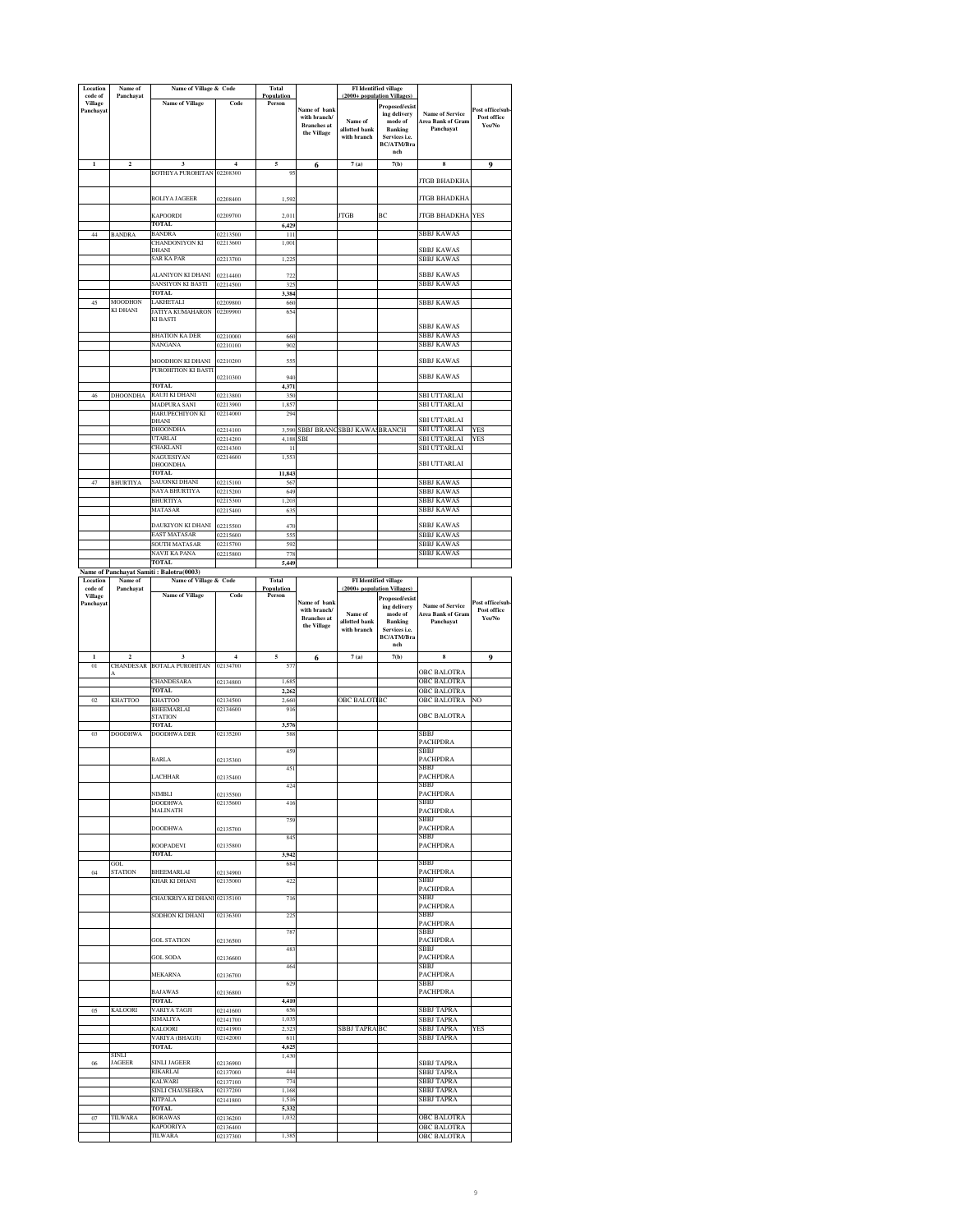| Location<br>code of   | Name of<br>Panchayat            | Name of Village & Code                |                            | <b>Total</b><br>Population |                                   | (2000+ population Villages       | FI Identified village              |                                             |                                |
|-----------------------|---------------------------------|---------------------------------------|----------------------------|----------------------------|-----------------------------------|----------------------------------|------------------------------------|---------------------------------------------|--------------------------------|
| <b>Village</b>        |                                 | <b>Name of Village</b>                | Code                       | Person                     |                                   |                                  | Proposed/exist                     |                                             |                                |
| Panchavat             |                                 |                                       |                            |                            | Name of bank<br>with branch/      | Name of                          | ing delivery<br>mode of            | <b>Name of Service</b><br>Area Bank of Gram | ost office/sub-<br>Post office |
|                       |                                 |                                       |                            |                            | <b>Branches</b> at<br>the Village | allotted bank                    | <b>Banking</b>                     | Panchavat                                   | Yes/No                         |
|                       |                                 |                                       |                            |                            |                                   | with branch                      | Services i.e.<br><b>BC/ATM/Bra</b> |                                             |                                |
|                       |                                 |                                       |                            |                            |                                   |                                  | nch                                |                                             |                                |
| $\mathbf{1}$          | $\overline{\mathbf{c}}$         | 3<br>THANMALI NATH                    | $\overline{4}$<br>02137400 | 5<br>8                     | 6                                 | 7(a)                             | 7(b)                               | $\bf{8}$<br><b>OBC BALOTRA</b>              | 9                              |
|                       |                                 | TOTAL                                 |                            | 2,499                      |                                   |                                  |                                    |                                             |                                |
| 08                    | MEWA<br><b>NAGAR</b>            | <b>MANDAWAS</b>                       | 02137500                   | 33                         |                                   |                                  |                                    | <b>OBC BALOTRA</b>                          |                                |
|                       |                                 | <b>TEMAWAS</b>                        | 02140900                   | 12                         |                                   |                                  |                                    | <b>OBC BALOTRA</b>                          |                                |
|                       |                                 | BAMSEEN<br>SHOBHAWAS                  | 02141200<br>02141300       | 214<br>132                 |                                   |                                  |                                    | <b>OBC BALOTRA</b><br>OBC BALOTRA           |                                |
|                       |                                 | <b>MEWA NAGAR</b>                     | 02141400                   | 3.376                      |                                   | OBC                              | BC                                 | <b>OBC BALOTRA</b>                          | NO                             |
|                       |                                 | VARIYA VARECHA<br><b>TOTAL</b>        | 02141500                   | 599<br>4.366               |                                   |                                  |                                    | OBC BALOTRA                                 |                                |
| 09                    | <b>TAPRA</b>                    | <b>BHAKHRI KHERA</b>                  | 02142100                   | 258                        |                                   |                                  |                                    | SBBJ TAPRA                                  |                                |
|                       |                                 | PANOTRINADI<br>TAPRA                  | 02142200<br>02142300       | 1,486<br>3,606             | <b>SBBJ</b>                       |                                  |                                    | SBBJ TAPRA<br>SBBJ TAPRA                    | YES                            |
|                       |                                 | <b>TOTAL</b>                          |                            | 5,350                      |                                   |                                  |                                    |                                             |                                |
| 10                    | JAGSA                           | JAGSA<br><b>BUDIWARA</b>              | 02142400<br>02142500       | 3,438<br>2,943             |                                   | <b>JTGB</b><br><b>SBBJ TAPRA</b> | BC<br>BC                           | SBBJ TAPRA<br>SBBJ TAPRA                    | YES<br>YES                     |
|                       |                                 | <b>TOTAL</b>                          |                            | 6,381                      |                                   |                                  |                                    |                                             |                                |
| $\overline{11}$<br>12 | ASARA<br><b>JASOL</b>           | ASARA<br>JASOL                        | 02142600<br>02142700       | 5,980<br>12,414            | <b>JTGB</b><br>SBB <sub>J</sub>   |                                  |                                    | JTGB ASADA<br>SBBJ JASOL                    | <b>YES</b><br>YES              |
|                       |                                 |                                       |                            | 4,354                      |                                   |                                  |                                    |                                             |                                |
| 13                    | <b>MANJIWALA</b>                | MANJIWALA<br>TOTAL                    | 02142800                   |                            |                                   | SBBJ JASOL                       | BC                                 | SBBJ JASOL                                  | NO                             |
| 14                    | <b>SAJIYALI</b><br>PADAMSING    | SAJIYALI<br>PADAMSINGH(KANTH          | 02137900                   | 63                         |                                   |                                  |                                    |                                             |                                |
|                       | H(KANTHWA                       | WARA)                                 |                            |                            |                                   |                                  |                                    |                                             |                                |
|                       | RA)                             | SAJIYALI                              | 02138000                   | 78'                        |                                   |                                  |                                    | <b>BOR BALOTRA</b>                          |                                |
|                       |                                 | MOOLRAJ(KYAR)<br>SAJIYALI             | 02138300                   | 1,166                      |                                   |                                  |                                    | <b>BOR BALOTRA</b>                          |                                |
|                       |                                 | PADAMSINGH-II                         |                            |                            |                                   |                                  |                                    | <b>BOR BALOTRA</b>                          |                                |
|                       |                                 | MEETHI BERI<br>SAJIYALI               | 02138500<br>02138900       | 95<br>14                   |                                   |                                  |                                    | BOR BALOTRA                                 |                                |
|                       |                                 | ROOPJI(KANTHWARA)                     |                            |                            |                                   |                                  |                                    | <b>BOR BALOTRA</b>                          |                                |
|                       |                                 | TOTAL                                 |                            | 3,684                      |                                   |                                  |                                    |                                             |                                |
| 15                    | SAMBHRA                         | KALAWA<br><b>SAMBHRA</b>              | 02137600<br>02137700       | 76<br>784                  |                                   |                                  |                                    | <b>BOR BALOTRA</b><br><b>BOR BALOTRA</b>    |                                |
|                       |                                 | <b>KHER</b>                           | 02141100                   | 1,261                      |                                   |                                  |                                    | <b>BOR BALOTRA</b>                          |                                |
| 16                    | AKARLI                          | <b>TOTAL</b><br><b>BAGUNDI</b>        | 02135900                   | 2,810<br>892               |                                   |                                  |                                    | SBBI                                        |                                |
|                       | <b>BAKSHIRAM</b>                |                                       |                            |                            |                                   |                                  |                                    | PACHPDRA<br>SBBJ                            |                                |
|                       |                                 | GOOGRI                                | 2136000                    | 52 <sub>0</sub>            |                                   |                                  |                                    | PACHPDRA                                    |                                |
|                       |                                 | AKARLI BAKSHIRAM                      | 02136100                   | 643                        |                                   |                                  |                                    | SBBJ<br>PACHPDRA                            |                                |
|                       |                                 | AKARLI DHANSINGH                      | 02138100                   | 566                        |                                   |                                  |                                    | SBBJ                                        |                                |
|                       |                                 | <b>MAHADEO NAGAR</b>                  | 02138200                   | 21'                        |                                   |                                  |                                    | PACHPDRA<br>SBBJ                            |                                |
|                       |                                 | AKARLI SUTHARON KI 02138400           |                            | 598                        |                                   |                                  |                                    | PACHPDRA<br>SBBJ                            |                                |
|                       |                                 | DHANI                                 |                            |                            |                                   |                                  |                                    | PACHPDRA                                    |                                |
| 17                    | <b>MOONGRA</b>                  | <b>TOTAL</b><br>JERLA                 | 02140800                   | 3,442<br>651               |                                   |                                  |                                    | PNB BALOTRA                                 |                                |
|                       |                                 | RAMSEEN                               | 02143200                   | 1,242                      |                                   |                                  |                                    | PNB BALOTRA                                 |                                |
|                       |                                 | MOONGRA<br><b>TOTAL</b>               | 02143300                   | 3,219<br>5,112             |                                   | PNB BALOT                        | BC                                 | PNB BALOTRA                                 | <b>YES</b>                     |
| 18                    | <b>BITHOOJA</b>                 | <b>BITHOOJA</b>                       | 02143000                   | 4,290                      |                                   | PNB BALOTI                       | BC                                 | PNB BALOTRA                                 | <b>YES</b>                     |
|                       |                                 | HOTLOO<br>BHINDA KUA                  | 02143100<br>02149700       | 413<br>613                 |                                   |                                  |                                    | PNB BALOTRA<br>PNB BALOTRA                  |                                |
|                       |                                 | TOTAL.                                |                            | 5,316                      |                                   |                                  |                                    |                                             |                                |
| 19<br>$\overline{20}$ | <b>ASOTARA</b><br><b>KITNOD</b> | <b>ASOTARA</b><br><b>KITNOD</b>       | 02142900<br>02149800       | 6,715<br>4,193             | SBBJ                              | SBBJ ASOTR                       | BC                                 | SBBJ ASOTRA<br>SBBJ ASOTRA                  | <b>YES</b><br>YES              |
| 21                    | SARANA                          | SARANA                                | 02149900                   | 3,630                      |                                   | SBBJ ASOTR BC                    |                                    | SBBJ ASOTRA                                 | YES                            |
| 22                    | UMARLAI<br><b>JAGEER</b>        | UMARLAI KHALSA                        | 02149300                   | 2,163                      |                                   | UCO BALOT                        | BC                                 | UCO BALOTRA                                 | NO                             |
|                       |                                 | MOOLJI KI DHANI                       | 02149400                   | 509                        |                                   |                                  |                                    | UCO BALOTRA                                 |                                |
|                       |                                 | <b>GHAROI NADI</b><br><b>JANIYANA</b> | 02149500<br>02149600       | 883<br>1,094               |                                   |                                  |                                    | <b>UCO BALOTRA</b><br>UCO BALOTRA           |                                |
|                       |                                 | <b>UMARLAI JAGEER</b>                 | 02150400                   | 75                         |                                   |                                  |                                    | UCO BALOTRA                                 |                                |
| 23                    | <b>KURI</b>                     | <b>TOTAL</b><br><b>BHANDIYAWAS</b>    | 02143600                   | 5,405<br>2,230             |                                   | UCO BALOT BC                     |                                    | UCO BALOTRA                                 | YES                            |
|                       |                                 | PATAU KALAN<br>PATAU KHURD            | 02149000                   | 737<br>870                 |                                   |                                  |                                    | UCO BALOTRA                                 |                                |
|                       |                                 | KURI                                  | 02149100<br>02149200       | 1,782                      |                                   |                                  |                                    | UCO BALOTRA<br>UCO BALOTRA                  |                                |
|                       | <b>KANKRALA</b>                 | TOTAL<br><b>KHARWA</b>                |                            | 5,619<br>1,018             |                                   |                                  |                                    | <b>SBBJ PARLU</b>                           |                                |
| $\sqrt{24}$           |                                 | VIRDHANIYON KI                        | 02150200<br>02150300       | 901                        |                                   |                                  |                                    |                                             |                                |
|                       |                                 | DHANI<br><b>MORDA</b>                 | 02150500                   | 242                        |                                   |                                  |                                    | <b>SBBJ PARLU</b><br><b>SBBJ PARLU</b>      |                                |
|                       |                                 | <b>KANKRALA</b>                       | 02150600                   | 1,373                      |                                   |                                  |                                    | <b>SBBJ PARLU</b>                           |                                |
|                       |                                 | PINDARAN<br>TOTAL                     | 02150700                   | 87<br>4,411                |                                   |                                  |                                    | <b>SBBJ PARLU</b><br>SBBJ PARLU             |                                |
| 25                    | PARLOO                          | PARLOO                                | 02150100                   | 4,890                      | SBBJ                              |                                  |                                    | SBBJ PARLOO                                 | <b>YES</b>                     |
| $26\,$<br>27          | <b>KANANA</b><br><b>KALEWA</b>  | <b>KANANA</b><br>WAGTANIYON KI        | 02150000<br>02139500       | 5,257<br>372               |                                   | SBBJ                             | ВC                                 | <b>SBBJ PARLOO</b>                          | YES                            |
|                       |                                 | DHANI<br><b>GANGANIYON KI</b>         | 02139600                   | 593                        |                                   |                                  |                                    | <b>SBBJ PARLU</b>                           |                                |
|                       |                                 | DHANI<br>KALEWA                       |                            | 736                        |                                   |                                  |                                    | <b>SBBJ PARLU</b><br>SBBJ PARLU             |                                |
|                       |                                 | <b>KYAR CHARNAN</b>                   | 02139700<br>02139800       | 55.                        |                                   |                                  |                                    | <b>SBBJ PARLU</b>                           |                                |
|                       |                                 | <b>KANWARLI</b><br>TOTAL              | 02139900                   | 969<br>3,222               |                                   |                                  |                                    | SBBJ PARLU                                  |                                |
| 28                    | SAJIYALI                        | SAJIYALI                              | 02137800                   | 41'                        |                                   |                                  |                                    |                                             |                                |
|                       | ROOPJI<br>(RAJABERI)            | ROOPJI(RAJABERI)<br>SONKARO KI BERI   | 02138600                   | 568                        |                                   |                                  |                                    | <b>SBBJ PATODI</b><br><b>SBBJ PATODI</b>    |                                |
|                       |                                 | LUMBANIYA KI<br>DHANI                 | 02138700                   | 315                        |                                   |                                  |                                    | <b>SBBJ PATODI</b>                          |                                |
|                       |                                 | SAJIYALI MOOLRAJ-II 02138800          |                            | 464                        |                                   |                                  |                                    |                                             |                                |
|                       |                                 | <b>HANUMANPURA</b>                    | 02139000                   | 372                        |                                   |                                  |                                    | <b>SBBJ PATODI</b><br><b>SBBJ PATODI</b>    |                                |
|                       |                                 | PATIYAL<br><b>MERAJ KI BERI</b>       | 02139100                   | 107<br>693                 |                                   |                                  |                                    | <b>SBBJ PATODI</b><br>SBBJ PATODI           |                                |
|                       |                                 | SARNON KI BERI                        | 02139200<br>02139300       | 720                        |                                   |                                  |                                    | <b>SBBJ PATODI</b>                          |                                |
|                       |                                 | DAUKIYON KA TALA                      | 02139400                   | 328                        |                                   |                                  |                                    | <b>SBBJ PATODI</b>                          |                                |
|                       |                                 | <b>TOTAL</b>                          |                            | 3,984                      |                                   |                                  |                                    |                                             |                                |
| 29                    | <b>PATODI</b>                   | KODUKA<br>MEDIWASAN                   | 02144700<br>02145000       | 761<br>320                 |                                   |                                  |                                    | <b>SBBJ PATODI</b><br><b>SBBJ PATODI</b>    |                                |
|                       |                                 | <b>BHAKHARSAR</b>                     | 02145100                   | 951                        |                                   |                                  |                                    | <b>SBBJ PATODI</b>                          |                                |
|                       |                                 | AARMBHA GOLIYA<br>PATODI              | 02145200<br>02145300       | 36:                        | 3,420 SBBJ                        |                                  |                                    | SBBJ PATODI<br><b>SBBJ PATODI</b>           | <b>YES</b>                     |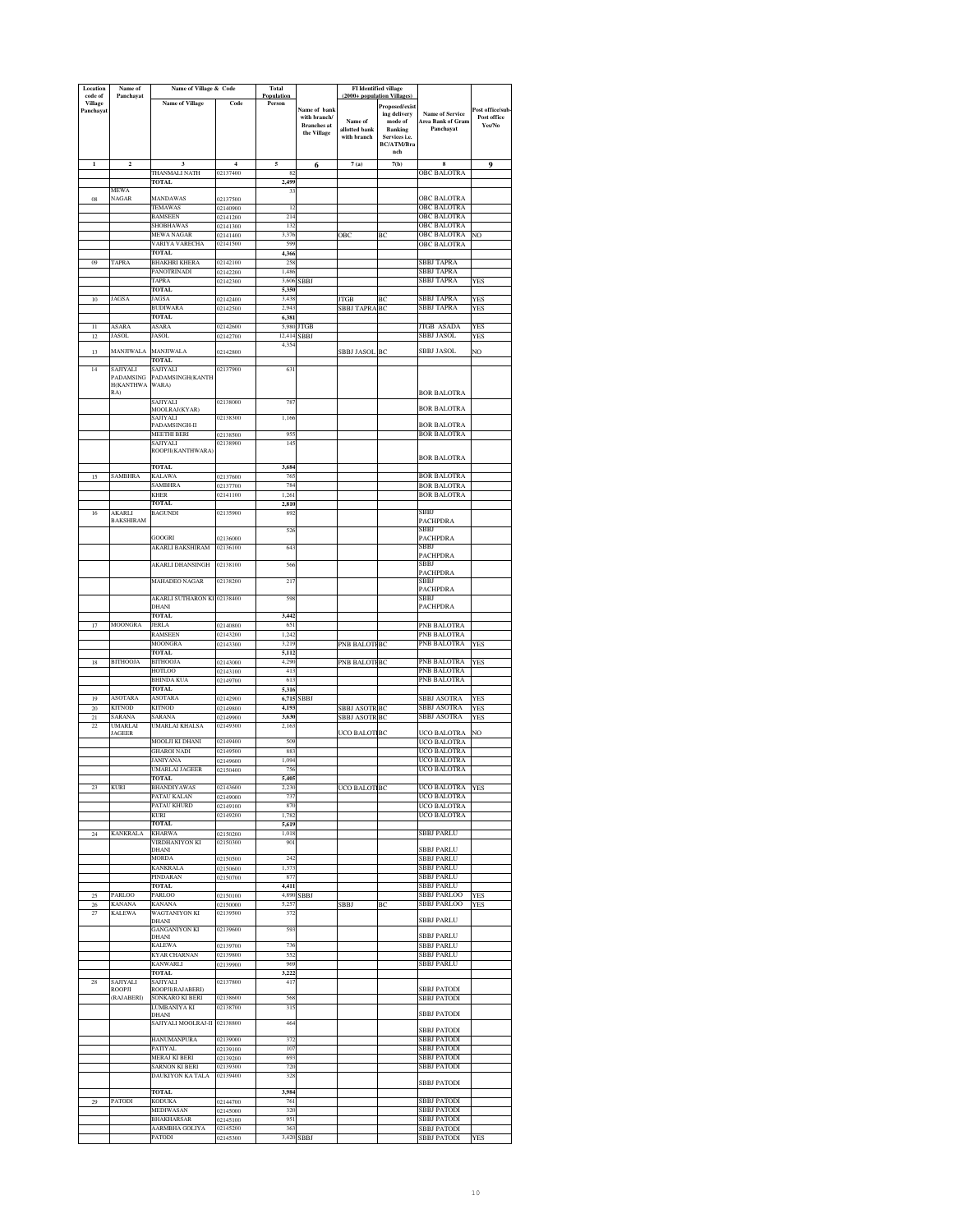| Location<br>code of         | Name of<br>Panchayat            | Name of Village & Code                      |                      | Total<br>Population      |                                    |                              | <b>FI</b> Identified village<br>(2000+ population Villages) |                                                    |                       |
|-----------------------------|---------------------------------|---------------------------------------------|----------------------|--------------------------|------------------------------------|------------------------------|-------------------------------------------------------------|----------------------------------------------------|-----------------------|
| <b>Village</b><br>Panchayat |                                 | Name of Village                             | Code                 | Person                   | Name of bank                       |                              | Proposed/exist                                              |                                                    | Post office/sub-      |
|                             |                                 |                                             |                      |                          | with branch/<br><b>Branches</b> at | Name of                      | ing delivery<br>mode of                                     | <b>Name of Service</b><br><b>Area Bank of Gram</b> | Post office<br>Yes/No |
|                             |                                 |                                             |                      |                          | the Village                        | allotted bank<br>with branch | <b>Banking</b><br>Services i.e.                             | Panchayat                                          |                       |
|                             |                                 |                                             |                      |                          |                                    |                              | BC/ATM/Bra<br>nch                                           |                                                    |                       |
| 1                           | $\mathbf 2$                     | 3<br>SAGARANARI                             | $\overline{4}$       | 5<br>1.444               | 6                                  | 7(a)                         | 7(b)                                                        | 8                                                  | 9                     |
|                             |                                 | MEKANIYON KI                                | 02145700<br>02145800 | 778                      |                                    |                              |                                                             | SBBJ PATODI                                        |                       |
|                             |                                 | DHANI<br><b>TOTAL</b>                       |                      | 8,03                     |                                    |                              |                                                             | SBBJ PATODI                                        |                       |
| $30\,$                      | CHILANADI                       | <b>SURAJ BERA</b><br>CHILANADI              | 02145900<br>02146000 | 749<br>4,48              |                                    |                              |                                                             | <b>JTGB MANDLI</b><br>JTGB MANDLI                  | ŃО                    |
|                             |                                 | TOTAL                                       |                      | 5,232                    |                                    |                              |                                                             |                                                    |                       |
| 31                          | NAWORA<br><b>BERA</b>           | <b>KESARPURA</b><br>JAWAHAR PURA            | 02146100<br>02146600 | 978<br>78                |                                    |                              |                                                             | <b>BBJ PATODI</b><br>SBBJ PATODI                   |                       |
|                             |                                 | NAWORA BERA<br>GANGAPURA                    | 02146700<br>02146800 | 2,656<br>834             |                                    |                              |                                                             | SBBJ PATODI<br><b>BBJ PATODI</b>                   | NO                    |
|                             |                                 | TOTAL                                       |                      | 5.25                     |                                    |                              |                                                             |                                                    |                       |
| 32                          | <b>NAWATALA</b>                 | DAUKIYON KI DHANI                           | 02146200             | 870                      |                                    |                              |                                                             | <b>JTGB MANDLI</b>                                 |                       |
|                             |                                 | NAWATALA<br>KALATHAL                        | 02146300<br>02146400 | 2.130<br>1,52            |                                    |                              |                                                             | <b>JTGB MANDLI</b><br><b>JTGB MANDLI</b>           | NO                    |
|                             |                                 | LAKHANIYON KI<br>DHANI                      | 02146500             | 1,081                    |                                    |                              |                                                             | <b>JTGB MANDLI</b>                                 |                       |
|                             |                                 | <b>TOTAL</b>                                |                      | 5,608                    |                                    |                              |                                                             |                                                    |                       |
| 33                          | <b>BARNAMA</b><br><b>JAGEER</b> | <b>BARNAMA CHARNAN</b>                      | 02146900             | 1,667                    |                                    |                              |                                                             | <b>BBJ PATODI</b>                                  |                       |
|                             |                                 | <b>BARNAMA JAGEER</b><br><b>TOTAL</b>       | 02147000             | 3,67<br>5.344            |                                    | <b>SBBJ PATOD</b>            | BC                                                          | <b>SBBJ PATODI</b>                                 | YES                   |
|                             |                                 |                                             |                      | 808                      |                                    |                              |                                                             | SBBJ                                               |                       |
| 34                          | <b>SIMARKHIYA</b>               | <b>MADPURA</b>                              | 02147100             | 1,712                    |                                    |                              |                                                             | PACHPDRA<br>SBBJ                                   |                       |
|                             |                                 | <b>SIMARKHIYA</b><br><b>SATHUNI CHARNAN</b> | 02147400<br>02147500 | 671                      |                                    |                              |                                                             | PACHPDRA<br>SBBJ                                   |                       |
|                             |                                 | SATHUNI PUROHITAN                           | 02147600             | 761                      |                                    |                              |                                                             | PACHPDRA<br>SBBJ                                   |                       |
|                             |                                 |                                             |                      |                          |                                    |                              |                                                             | PACHPDRA                                           |                       |
|                             |                                 | <b>KELANKOT</b>                             | 02147700             | 24:                      |                                    |                              |                                                             | SBBJ<br>PACHPDRA                                   |                       |
| 35                          | <b>KHANORA</b>                  | <b>TOTAL</b><br><b>CHIRIYARA</b>            | 02145400             | 4.197<br>586             |                                    |                              |                                                             | JTGB MANDLI                                        |                       |
|                             |                                 | KHARDI                                      | 02145500             | 1,439                    |                                    |                              |                                                             | <b>JTGB MANDLI</b>                                 |                       |
|                             |                                 | <b>KHANORA</b><br>TOTAL                     | 02145600             | 2.10<br>4,131            |                                    | <b>JTGB</b>                  | ВC                                                          | <b>JTGB MANDLI</b>                                 | NO                    |
| 36                          | <b>GOPRI</b>                    | <b>BAGIYA CHARNAN</b><br>GOLIYA VIDA        | 02140000<br>02140100 | 36<br>264                |                                    |                              |                                                             | PNB BALOTRA<br>PNB BALOTRA                         |                       |
|                             |                                 | CHAMPA BERI                                 | 02140200             | 514                      |                                    |                              |                                                             | PNB BALOTRA                                        |                       |
|                             |                                 | <b>CHANDIYON KI</b><br>DHANI                | 02140300             | 634                      |                                    |                              |                                                             | PNB BALOTRA                                        |                       |
|                             |                                 | <b>GOPRI</b><br><b>GODARON KI DHANI</b>     | 02140400<br>02140500 | 689<br>461               |                                    |                              |                                                             | PNB BALOTRA<br>PNB BALOTRA                         |                       |
|                             |                                 | <b>BEDARLAI</b>                             | 02140600             | 355                      |                                    |                              |                                                             | PNB BALOTRA                                        |                       |
|                             |                                 | IKADANI<br>REENCHHOLI                       | 02144600<br>02144800 | 730<br>1,478             |                                    |                              |                                                             | PNB BALOTRA<br>PNB BALOTRA                         |                       |
|                             |                                 | <b>KARNISAR</b><br>TOTAL                    | 02144900             | 390<br>5,551             |                                    |                              |                                                             | PNB BALOTRA                                        |                       |
|                             |                                 |                                             |                      | 2,043                    |                                    |                              |                                                             | SBBJ                                               |                       |
| 37                          | PACHPADRA                       | MANDAPURA                                   | 02140700             | 29                       |                                    | <b>SBBJ PACHPBC</b>          |                                                             | PACHPDRA<br>SBBJ                                   | ŃО                    |
|                             |                                 | CHIRDANI                                    | 02143400             | 8,481                    |                                    |                              |                                                             | PACHPDRA<br>SBBJ                                   |                       |
|                             |                                 | PACHPADRA<br>TOTAL                          | 02143500             | 10.55.                   | SBBJ                               |                              |                                                             | PACHPDRA                                           | YES                   |
| 38                          | THOB                            | <b>THOB</b>                                 | 02147800             | 3,42                     |                                    | <b>JTGB MAJAL BC</b>         |                                                             | JTGB MAJAL                                         | YES                   |
|                             |                                 | RAJPURA<br>RAJESHWAR NAGAR                  | 02147900<br>02148000 | 440<br>562               |                                    |                              |                                                             | <b>JTGB MAJAL</b><br>JTGB MAJAL                    |                       |
| 39                          | REWARA                          | <b>TOTAL</b><br>MALIYON KI DHANI            | 02143700             | 4,430<br>67              |                                    |                              |                                                             | SBBJ                                               |                       |
|                             | MAIYA                           |                                             |                      |                          |                                    |                              |                                                             | <b>PACHPDRA</b>                                    |                       |
|                             |                                 | NEWAI                                       | 02143800             | 759                      |                                    |                              |                                                             | SBBJ<br>PACHPDRA                                   |                       |
|                             |                                 | REWARA ASIYAN                               | 02143900             | 168                      |                                    |                              |                                                             | SBBJ<br>PACHPDRA                                   |                       |
|                             |                                 | REWARA SANDAYCHA                            | 02144000             | 91                       |                                    |                              |                                                             | SBBJ<br>PACHPDRA                                   |                       |
|                             |                                 |                                             |                      |                          |                                    |                              |                                                             |                                                    |                       |
|                             |                                 |                                             |                      | 31                       |                                    |                              |                                                             | <b>PACHPDRA</b><br>SBBJ                            |                       |
|                             |                                 | KANAWAS<br>REWARA NAYAPURA                  | 02144200<br>02144300 | 614                      |                                    |                              |                                                             | PACHPDRA<br>SBBJ                                   |                       |
|                             |                                 | REWARA MAIYA                                | 02144400             | 50                       |                                    |                              |                                                             | PACHPDRA<br>SBBJ                                   |                       |
|                             |                                 |                                             |                      |                          |                                    |                              |                                                             | PACHPDRA                                           |                       |
|                             |                                 | REWARA SODHA                                | 02144500             | 327                      |                                    |                              |                                                             | SBBI<br><b>PACHPDRA</b>                            |                       |
|                             |                                 | REWARA JETMALAN                             | 02148900             | 940                      |                                    |                              |                                                             | SBBJ<br>PACHPDRA                                   |                       |
| 40                          | <b>MANDLI</b>                   | TOTAL.<br>VEELON KI DHANI                   | 02151700             | 4.240<br>43 <sup>2</sup> |                                    |                              |                                                             |                                                    |                       |
|                             |                                 | <b>MANDLI</b>                               | 02151800             | 2,401                    |                                    |                              |                                                             | <b>SBBJ BALOTRA</b><br><b>SBBJ BALOTRA</b>         |                       |
|                             |                                 | <b>DEORIYA</b><br>NAGANA                    | 02155700<br>02155800 | 1,401<br>890             |                                    |                              |                                                             | <b>SBBJ BALOTRA</b><br>SBBJ BALOTRA                |                       |
|                             |                                 | RAMDEOPURA                                  | 02155900             | 600                      |                                    |                              |                                                             | <b>SBBJ BALOTRA</b>                                |                       |
|                             |                                 | THORIYON KI DHANI                           | 02156000             | 551                      |                                    |                              |                                                             | <b>SBBJ BALOTRA</b>                                |                       |
|                             |                                 | TOTAL                                       |                      | 5,802<br>1,562           |                                    |                              |                                                             |                                                    |                       |
| 41                          | <b>GANGAWAS</b>                 | <b>JASTI</b>                                | 02153500             | 2.418                    |                                    |                              |                                                             | <b>JTGB BAGAWAS</b>                                |                       |
|                             |                                 | GANGAWAS<br>TOTAL                           | 02153900             | 3.980                    |                                    | <b>JTGB BAGAVBC</b>          |                                                             | JTGB BAGAWAS YES                                   |                       |
|                             |                                 |                                             |                      | 1,109                    |                                    |                              |                                                             |                                                    |                       |
| 42                          | <b>BAGAWAS</b>                  | <b>DURGAPURA</b>                            | 02147200             | 2,97                     |                                    |                              |                                                             | <b>JTGB BAGAWAS</b>                                |                       |
|                             |                                 | <b>BAGAWAS</b>                              | 02147300             | 214                      |                                    |                              |                                                             | JTGB BAGAWAS YES                                   |                       |
|                             |                                 | EKARLI                                      | 02148100             | 223                      |                                    |                              |                                                             | <b>JTGB BAGAWAS</b>                                |                       |
|                             |                                 | NERLI                                       | 02148200             |                          |                                    |                              |                                                             | <b>JTGB BAGAWAS</b>                                |                       |
|                             |                                 | CHAK CHARNAN                                | 02148300             | 53                       |                                    |                              |                                                             | <b>JTGB BAGAWAS</b>                                |                       |
|                             |                                 | MOHANPURA                                   | 02148400             | 741                      |                                    |                              |                                                             | <b>JTGB BAGAWAS</b>                                |                       |
|                             |                                 | DHOONDHALI                                  |                      | 408                      |                                    |                              |                                                             | <b>ITGB BAGAWAS</b>                                |                       |
|                             |                                 | TOTAL                                       | 02148500             | 5,725                    |                                    |                              |                                                             |                                                    |                       |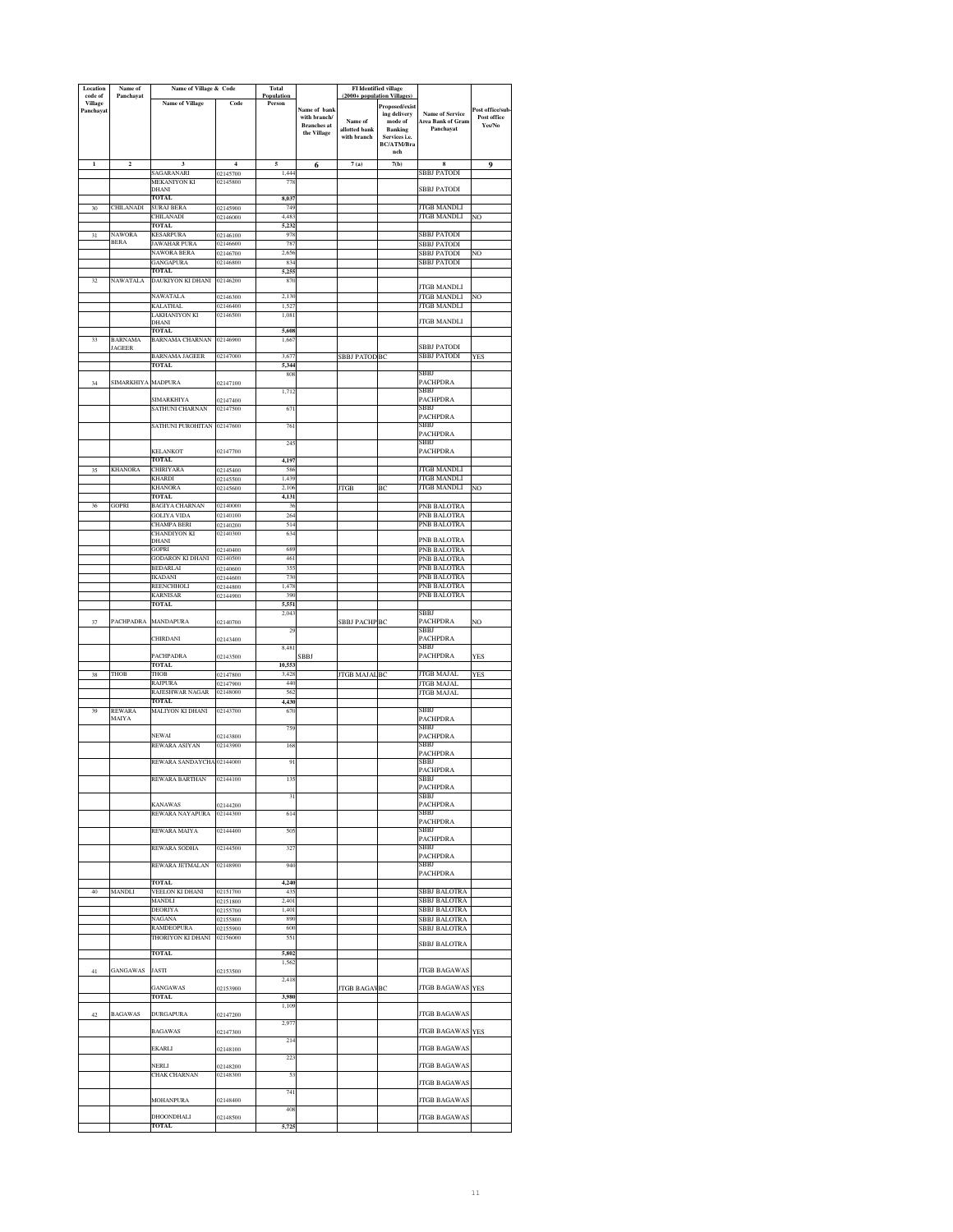| Location<br>code of         | Name of<br>Panchayat    | Name of Village & Code                                            |                      | Total<br>Population      |                                   | (2000+ population Villages   | FI Identified village                                       |                                             |                  |
|-----------------------------|-------------------------|-------------------------------------------------------------------|----------------------|--------------------------|-----------------------------------|------------------------------|-------------------------------------------------------------|---------------------------------------------|------------------|
| <b>Village</b><br>Panchayat |                         | <b>Name of Village</b>                                            | Code                 | Person                   | Name of bank                      |                              | Proposed/exist                                              |                                             | Post office/sub  |
|                             |                         |                                                                   |                      |                          | with branch/                      | Name of                      | ing delivery<br>$\operatorname{mode}$ of                    | <b>Name of Service</b><br>Area Bank of Gram | Post office      |
|                             |                         |                                                                   |                      |                          | <b>Branches</b> at<br>the Village | allotted bank<br>with branch | <b>Banking</b><br>Services i.e.                             | Panchayat                                   | Yes/No           |
|                             |                         |                                                                   |                      |                          |                                   |                              | BC/ATM/Bra                                                  |                                             |                  |
| $\mathbf{1}$                | $\overline{\mathbf{c}}$ | 3                                                                 | $\overline{4}$       | 5                        | 6                                 | 7(a)                         | nch<br>7(b)                                                 | 8                                           | 9                |
|                             |                         |                                                                   |                      | 81                       |                                   |                              |                                                             |                                             |                  |
| 43                          | <b>BANIYAWAS</b>        | <b>MEGHAWAS</b>                                                   | 02151900             | 951                      |                                   |                              |                                                             | JTGB BAGAWAS                                |                  |
|                             |                         | <b>BANIYAWAS</b>                                                  | 02152200             |                          |                                   |                              |                                                             | JTGB BAGAWAS                                |                  |
|                             |                         | PATASAR                                                           | 02152300             | 1,68                     |                                   |                              |                                                             | <b>JTGB BAGAWAS</b>                         |                  |
|                             |                         | TOTAL                                                             |                      | 3,451                    |                                   |                              |                                                             |                                             |                  |
| 44                          | THOOMBLI                | TIBANIYA<br><b>BAGNAWAS</b>                                       | 02152000<br>02152100 | 339<br>346               |                                   |                              |                                                             | <b>BOR BALOTRA</b><br><b>BOR BALOTRA</b>    |                  |
|                             |                         | THOOMBLI                                                          | 02152400             | 717                      |                                   |                              |                                                             | <b>BOR BALOTRA</b>                          |                  |
|                             |                         | HAPANADA<br>RORWA KALAN                                           | 02153100<br>02153200 | 68<br>488                |                                   |                              |                                                             | <b>BOR BALOTRA</b><br><b>BOR BALOTRA</b>    |                  |
|                             |                         | RORWA KHURD                                                       | 02153300             | 1,202                    |                                   |                              |                                                             | BOR BALOTRA                                 |                  |
|                             |                         | RAMDEO NAGAR<br>TOTAL.                                            | 02153400             | 437                      |                                   |                              |                                                             | BOR BALOTRA                                 |                  |
| 45                          | <b>BALAU JATI</b>       | KALAWATSAR                                                        | 02152500             | 4,217<br>857             |                                   |                              |                                                             | <b>BOR BALOTRA</b>                          |                  |
|                             |                         | <b>KHARANADA</b>                                                  | 02152600             | 46                       |                                   |                              |                                                             | BOR BALOTRA                                 |                  |
|                             |                         | <b>BALAU SANSAN</b><br>KALAWA NADA                                | 02152700<br>02152800 | 83<br>402                |                                   |                              |                                                             | <b>BOR BALOTRA</b><br><b>BOR BALOTRA</b>    |                  |
|                             |                         | BALANIYA                                                          | 02152900             | 308                      |                                   |                              |                                                             | <b>BOR BALOTRA</b>                          |                  |
|                             |                         | <b>BALAU JATI</b>                                                 | 02153000             | 1,18                     |                                   |                              |                                                             | <b>BOR BALOTRA</b>                          |                  |
| 46                          | <b>KORNA</b>            | <b>TOTAL</b><br>PALAPURA                                          | 02153600             | 4,050<br>33              |                                   |                              |                                                             | <b>JTGB KORNA</b>                           |                  |
|                             |                         | KORNA                                                             | 02153700             | 2,176                    |                                   | JTGB                         | BC                                                          | <b>JTGB KORNA</b>                           | NO               |
|                             |                         | WARIYON KI DHANI<br>TOTAL                                         | 02153800             | 741<br>3.252             |                                   |                              |                                                             | JTGB KORNA                                  |                  |
| 47                          | <b>MOOL KI</b>          | KAPOORARI                                                         | 02154000             | 583                      |                                   |                              |                                                             | <b>JTGB KORNA</b>                           |                  |
|                             | DHANI                   | CHANDRAI<br>KHEEPALI KHERA                                        | 02154100<br>02154200 | 577<br>592               |                                   |                              |                                                             | <b>JTGB KORNA</b><br><b>JTGB KORNA</b>      |                  |
|                             |                         | MOOL KI DHANI                                                     | 02154300             | 954                      |                                   |                              |                                                             | <b>JTGB KORNA</b>                           |                  |
|                             |                         | BHOPJI KI DHANI                                                   | 02154400             | 555                      |                                   |                              |                                                             | <b>JTGB KORNA</b>                           |                  |
|                             |                         | PARALIYA SANSAN<br>PARALIYA DHAMT                                 | 02154500<br>02154600 | 655<br>548               |                                   |                              |                                                             | <b>JTGB KORNA</b><br><b>ITGB KORNA</b>      |                  |
|                             |                         | <b>TOTAL</b>                                                      |                      | 4,464                    |                                   |                              |                                                             |                                             |                  |
| 48                          | <b>SARWARI</b>          | SARWARI<br>GHARSIKA BARA                                          | 02148800<br>02150800 | 2.552<br>621             |                                   | SBBJ BRANCUCO BALOT          | <b>BRANCH</b>                                               | UCO BALOTRA<br>UCO BALOTRA                  | YES              |
|                             |                         | <b>BADOO KA BARA</b>                                              | 02150900             | 520                      |                                   |                              |                                                             | <b>UCO BALOTRA</b>                          |                  |
|                             |                         | CHHACHHARLAI<br><b>KHURD</b>                                      | 02151400             | 524                      |                                   |                              |                                                             | UCO BALOTRA                                 |                  |
|                             |                         | <b>TOTAL</b>                                                      |                      | 4,217                    |                                   |                              |                                                             |                                             |                  |
| 49                          | <b>NEWRI</b>            | <b>TIRSINGRI SODHA</b>                                            | 02148600             | 1,601                    |                                   |                              |                                                             | UCO BALOTRA                                 |                  |
|                             |                         | TIRSINGRI<br>CHAUHANAN                                            | 02148700             | 458                      |                                   |                              |                                                             |                                             |                  |
|                             |                         | DHATARWALON KI<br>DHANI                                           | 02151500             | 379                      |                                   |                              |                                                             |                                             |                  |
|                             |                         | NEWRI                                                             | 02151600             | 2,080                    |                                   | UCO BALOT                    | BC                                                          | UCO BALOTRA                                 | <b>YES</b>       |
|                             |                         | CHHACHHARLAI<br>KALAN                                             | 02156100             | 1,08                     |                                   |                              |                                                             |                                             |                  |
|                             |                         |                                                                   |                      | 5,60                     |                                   |                              |                                                             | SBBI                                        |                  |
| 50                          |                         | <b>TOTAL</b><br>KALYANPUR DEMON KI DHANI                          | 02151000             | 698                      |                                   |                              |                                                             | <b>KALYANPURA</b><br>SBBJ                   |                  |
|                             |                         |                                                                   |                      |                          |                                   |                              |                                                             | KALYANPURA                                  |                  |
|                             |                         | <b>GHAROI CHARNAN</b>                                             | 02151100             | 505                      |                                   |                              |                                                             | SBBJ<br><b>KALYANPURA</b>                   |                  |
|                             |                         |                                                                   |                      | 71                       |                                   |                              |                                                             | SBBJ                                        |                  |
|                             |                         | <b>GHAROI SODA</b>                                                | 02151200             | 3,931                    |                                   |                              |                                                             | <b>KALYANPURA</b><br>SBBJ                   |                  |
|                             |                         | <b>KALYANPUR</b>                                                  | 02151300             |                          | SBBJ                              |                              |                                                             | KALYANPURA                                  | <b>YES</b>       |
|                             |                         | SEETLI                                                            | 02156200             | 386                      |                                   |                              |                                                             | SBBJ<br><b>KALYANPURA</b>                   |                  |
|                             |                         |                                                                   |                      | 564                      |                                   |                              |                                                             | SBBJ                                        |                  |
|                             |                         | <b>DHARMSAR</b>                                                   | 02157000             | 53                       |                                   |                              |                                                             | KALYANPURA<br>SBBJ                          |                  |
|                             |                         | <b>BAGLOP</b>                                                     | 02157100             |                          |                                   |                              |                                                             | <b>KALYANPURA</b>                           |                  |
| 51                          | <b>SANKHLON</b>         | TOTAL<br><b>ALECHARI</b>                                          | 02157200             | 6,69                     |                                   |                              |                                                             |                                             |                  |
|                             | KI DHANI                |                                                                   |                      |                          |                                   |                              |                                                             | SBBJ PARLU                                  |                  |
|                             |                         | SANKHLON KI DHANI 02157300                                        |                      | 74'                      |                                   |                              |                                                             | <b>SBBJ PARLU</b>                           |                  |
|                             |                         | <b>SOORPURA</b>                                                   | 02157400             | 1,151                    |                                   |                              |                                                             | SBBJ PARLU                                  |                  |
|                             |                         | RAWALI DHANI<br><b>BANDARON KI DHANI</b>                          | 02157500<br>02157600 | 20 <sub>0</sub><br>27:   |                                   |                              |                                                             | SBBJ PARLU                                  |                  |
|                             |                         |                                                                   |                      |                          |                                   |                              |                                                             | <b>SBBJ PARLU</b>                           |                  |
|                             |                         | RANIYA DESIPURA<br><b>TOTAL</b>                                   | 02157700             | 820<br>3,199             |                                   |                              |                                                             | <b>SBBJ PARLU</b>                           |                  |
| 52                          | ARAWA                   | ARABA CHAUHANAN                                                   | 02155400             | 92(                      |                                   |                              |                                                             | SBBJ PARLU                                  |                  |
|                             |                         | DUDAWATAN BHAGONIYON KI                                           | 02155500             | 234                      |                                   |                              |                                                             |                                             |                  |
|                             | ARAWA                   | DHANI<br><b>BANKIYAWAS KHURD</b>                                  | 02155600             | 486                      |                                   |                              |                                                             | <b>SBBJ PARLU</b>                           |                  |
|                             |                         |                                                                   |                      |                          |                                   |                              |                                                             | <b>SBBJ PARLU</b>                           |                  |
|                             |                         | <b>BANKIYAWAS KALAN</b>                                           | 02156300             | 661                      |                                   |                              |                                                             | SBBJ PARLU                                  |                  |
|                             |                         | <b>NIMBAKHERA</b>                                                 | 02156400             | 136                      |                                   |                              |                                                             | <b>SBBJ PARLU</b>                           |                  |
|                             |                         | <b>ARAWA UNDA</b><br>ARAWA NAGNECHA                               | 02156500<br>02156600 | 660<br>132               |                                   |                              |                                                             | <b>SBBJ PARLU</b><br>SBBJ PARLU             |                  |
|                             |                         | <b>ARAWA PUROHITAN</b>                                            | 02156700             | 200                      |                                   |                              |                                                             |                                             |                  |
|                             |                         | ARAWA DUDAWATAN                                                   | 02156900             | 1,66                     |                                   |                              |                                                             | <b>SBBJ PARLU</b>                           |                  |
|                             |                         |                                                                   |                      |                          |                                   |                              |                                                             | SBBJ PARLU                                  |                  |
| 53                          | <b>GWALNADA</b>         | <b>TOTAL</b><br>SHIVNAGRI                                         | 02154700             | 5,100<br>1,09            |                                   |                              |                                                             | <b>JTGB ASADA</b>                           |                  |
|                             |                         | HALIYAN                                                           | 12154800             | 370                      |                                   |                              |                                                             | <b>JTGB ASADA</b>                           |                  |
|                             |                         | <b>GODAWAS</b><br>GODAWAS KALAN                                   | 02154900<br>02155000 | 871<br>965               |                                   |                              |                                                             | <b>JTGB ASADA</b><br><b>JTGB ASADA</b>      |                  |
|                             |                         | <b>GWALNADA</b>                                                   | 02155200             | 1.759                    |                                   |                              |                                                             | JTGB ASADA                                  |                  |
|                             |                         | <b>TOTAL</b>                                                      |                      | 5,062<br>1.65            |                                   |                              |                                                             |                                             |                  |
| 54                          | DOLI KALAN              | <b>DOLI KALAN</b>                                                 | 02155100             |                          |                                   |                              |                                                             | <b>JTGB ASADA</b>                           |                  |
|                             |                         | DOLI KHURD                                                        | 02155300             | 1.120                    |                                   |                              |                                                             | <b>JTGB ASADA</b>                           |                  |
|                             |                         | <b>DOLI RAJGURO</b><br><b>TOTAL</b>                               | 02156800             | 2,229<br>5,006           |                                   | <b>JTGB ASADA</b>            | BC                                                          | <b>JTGB ASADA</b>                           | <b>YES</b>       |
|                             |                         | BALOTRA(RURAL)                                                    | 02141000             | 14                       |                                   |                              |                                                             | UCO BALOTRA                                 |                  |
| Location                    | Name of                 | Name of Panchayat Samiti: Siwana (0004)<br>Name of Village & Code |                      | Total                    |                                   |                              |                                                             |                                             |                  |
| code of                     | Panchayat               |                                                                   |                      | Population(incl          |                                   |                              |                                                             |                                             |                  |
| Village<br>Panchayat        |                         |                                                                   |                      | uding<br>institutional & |                                   |                              | <b>FI</b> Identified village<br>(2000+ population Villages) |                                             |                  |
|                             |                         |                                                                   |                      | Houseless<br>population  | Name of bank                      |                              |                                                             |                                             | Post office/sub- |
|                             |                         |                                                                   |                      |                          |                                   |                              |                                                             | <b>Name of Service</b>                      |                  |

**with branch/** 

**Post office**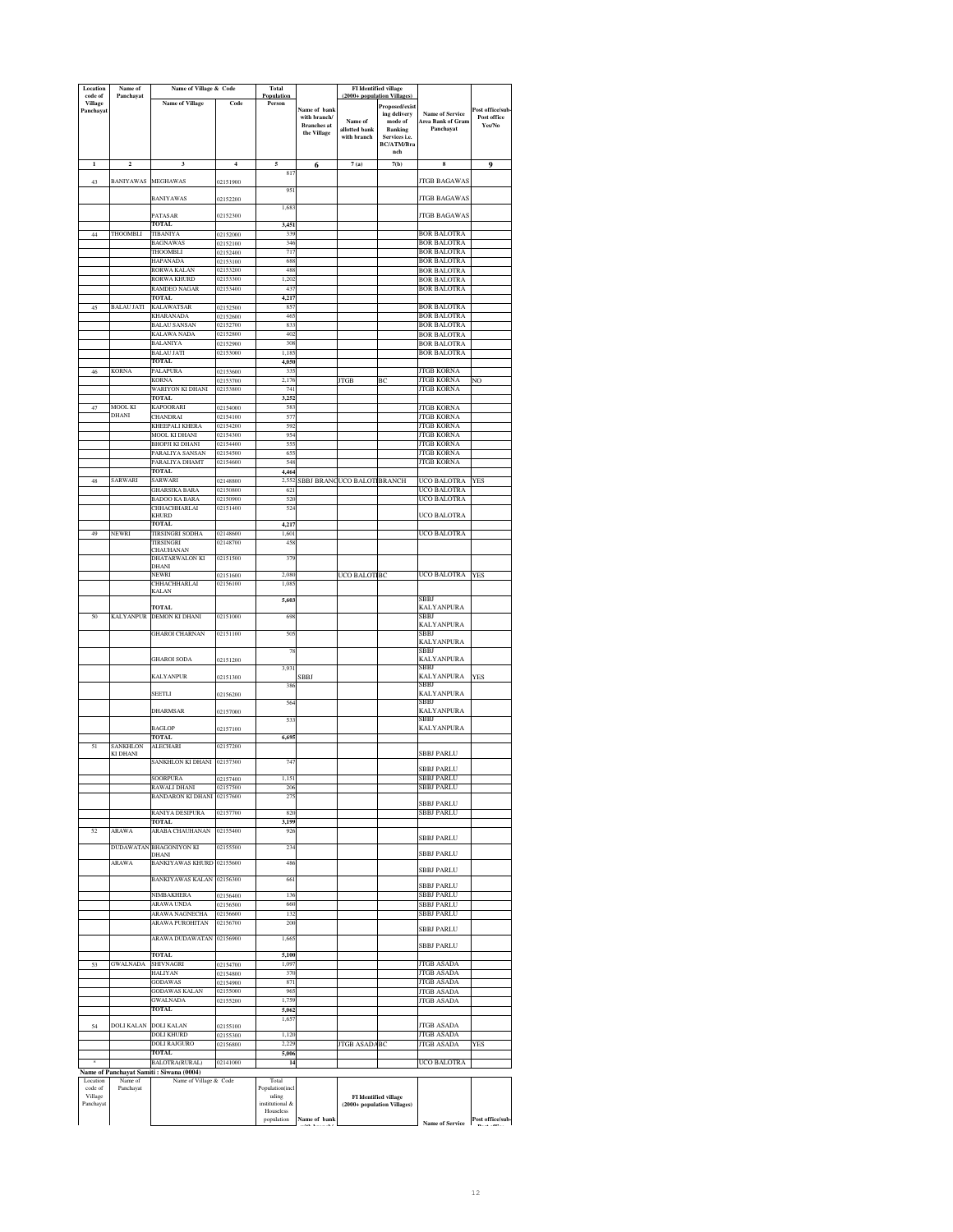| Location                  | Name of                         | Name of Village & Code              |                      | Total                |                              | <b>FI</b> Identified village |                                 |                                        |                               |
|---------------------------|---------------------------------|-------------------------------------|----------------------|----------------------|------------------------------|------------------------------|---------------------------------|----------------------------------------|-------------------------------|
| code of<br><b>Village</b> | Panchayat                       | <b>Name of Village</b>              | Code                 | Population<br>Person |                              | (2000+ population Villages   | Proposed/exist                  |                                        |                               |
| Panchayat                 |                                 |                                     |                      |                      | Name of bank<br>with branch/ |                              | ing delivery                    | <b>Name of Service</b>                 | ost office/sub<br>Post office |
|                           |                                 |                                     |                      |                      | <b>Branches</b> at           | Name of<br>allotted bank     | mode of<br><b>Banking</b>       | Area Bank of Gram<br>Panchavat         | Yes/No                        |
|                           |                                 |                                     |                      |                      | the Village                  | with branch                  | Services i.e.                   |                                        |                               |
|                           |                                 |                                     |                      |                      |                              |                              | <b>BC/ATM/Bra</b>               |                                        |                               |
| $\mathbf{1}$              | $\mathbf 2$                     | 3                                   | $\overline{4}$       | 5                    |                              | 7(a)                         | nch<br>7(b)                     | s                                      |                               |
|                           |                                 | Name of Village                     | Code                 | Person               | 6                            |                              |                                 |                                        | 9<br>г опте                   |
|                           |                                 |                                     |                      |                      | <b>Branches</b> at           |                              | Proposed/exist<br>ing delivery  | <b>Area Bank of Gram</b><br>Panchavat  | Yes/No                        |
|                           |                                 |                                     |                      |                      | the Village                  | Name of                      | mode of                         |                                        |                               |
|                           |                                 |                                     |                      |                      |                              | allotted bank<br>with branch | <b>Banking</b><br>Services i.e. |                                        |                               |
|                           |                                 |                                     |                      |                      |                              |                              | <b>BC/ATM/Bra</b>               |                                        |                               |
|                           |                                 |                                     |                      |                      |                              |                              | nch                             |                                        |                               |
| L                         | $\mathfrak{D}$                  | 3<br>SIWANA                         | 4                    | 5                    | 6                            | 7(a)                         | 7(b)                            | s<br>SBBJ SIWANA                       | $\mathbf{o}$                  |
| 01<br>02                  | <b>SIWANA</b><br><b>SAMDARI</b> | SAMDARI                             | 02158700<br>02160000 | 21,155<br>11,204     | <b>SBBJ</b><br><b>SBBJ</b>   |                              |                                 | SBBJ SAMDARI                           | <b>YES</b><br><b>YES</b>      |
|                           |                                 | SAMDARI STATION                     | 02160100             | 4,474                |                              | SBBJ                         | ВC                              | SBBJ SAMDARI                           | <b>YES</b>                    |
|                           |                                 | TOTAL                               |                      | 15,678               |                              |                              |                                 |                                        |                               |
| 0 <sub>3</sub>            | <b>DEWANDI</b>                  | DANTALA                             | 02162800             | 156                  |                              |                              |                                 | SBBJ SIWANA                            |                               |
|                           |                                 | ARJIYANA<br>DEWANDI                 | 02162900<br>02163000 | 1,480<br>719         |                              |                              |                                 | <b>SBBJ SIWANA</b><br>SBBJ SIWANA      |                               |
|                           |                                 | BIJALIYA                            | 02166500             | 79                   |                              |                              |                                 | SBBJ SIWANA                            |                               |
|                           |                                 | TOTAL                               |                      | 3,151                |                              |                              |                                 |                                        |                               |
| $04\,$                    | MAWRI                           | <b>KHETASAR</b>                     | 02163100             | 343                  |                              |                              |                                 | SBBJ SIWANA                            |                               |
|                           |                                 | MAWRI<br>NIMBESHWAR                 | 02163200             | 1,480                |                              |                              |                                 | SBBJ SIWANA                            |                               |
|                           |                                 | TOTAL                               | 02163300             | 641<br>2,464         |                              |                              |                                 | SBBJ SIWANA                            |                               |
|                           |                                 |                                     |                      |                      |                              |                              |                                 | SBB.                                   |                               |
| 05                        | <b>MOKALSAR</b>                 | MOKALSAR                            | 02166200             | 6,925                | SBBJ                         |                              |                                 | MOKALSAR                               | <b>YES</b>                    |
| 06                        |                                 | <b>MAYLAWAS</b>                     |                      | 4,984                |                              | <b>SBBJ</b>                  | BC                              | SBBJ<br><b>MOKALSAR</b>                | YES                           |
|                           | <b>MAHILAWAS</b>                |                                     | 02166100             |                      |                              |                              |                                 | SBBJ                                   |                               |
|                           |                                 | LOODRARA                            | 02166300             | 1,416                |                              |                              |                                 | MOKALSAR                               |                               |
|                           |                                 | TOTAL                               |                      | 6,400                |                              |                              |                                 |                                        |                               |
| 07                        | RAKHI                           | <b>BALOO</b>                        | 02166400             | 540                  |                              |                              |                                 | SBBJ<br>MOKALSAR                       |                               |
|                           |                                 |                                     |                      |                      |                              |                              |                                 | SBBJ                                   |                               |
|                           |                                 | KHERA SUJER                         | 02166700             |                      |                              |                              |                                 | <b>MOKALSAR</b>                        |                               |
|                           |                                 |                                     |                      |                      |                              |                              |                                 | SBBJ                                   |                               |
|                           |                                 | RAKHI<br><b>TOTAL</b>               | 02168700             | 3,310<br>3,850       |                              | SBBJ                         | BC                              | MOKALSAR                               | YES                           |
|                           |                                 |                                     |                      |                      |                              |                              |                                 | SBB.                                   |                               |
| 08                        | <b>MOTISARA</b>                 | <b>MOTISARA</b>                     | 02168800             | 1,852                |                              |                              |                                 | MOKALSAR                               |                               |
|                           |                                 |                                     |                      |                      |                              |                              |                                 | SBBJ                                   |                               |
|                           |                                 | ROJIYON KI DHANI                    | 02168900             | 23                   |                              |                              |                                 | <b>MOKALSAR</b>                        |                               |
|                           |                                 | <b>DABLI</b>                        | 02169000             | 416                  |                              |                              |                                 | SBBJ<br>MOKALSAR                       |                               |
|                           |                                 | <b>TOTAL</b>                        |                      | 2,499                |                              |                              |                                 |                                        |                               |
| 09                        | <b>KHANDAP</b>                  | KHANDAP                             | 02169100             | 3,112                | SBBJ                         |                              |                                 | SBBJ KHADAP                            | NO                            |
|                           |                                 | <b>ALAMPURA</b>                     | 02169200             | 543                  |                              |                              |                                 | <b>SBBJ KHADAP</b>                     |                               |
|                           |                                 | <b>TOTAL</b><br>GOLIYA              |                      | 3,655                |                              |                              |                                 |                                        |                               |
| 10                        | SARWARI                         | <b>CHAUDHARIYAN</b>                 | 02168500             | 959                  |                              |                              |                                 | <b>SBBJ KHADAP</b>                     |                               |
|                           |                                 | SARWARI                             | 02169300             | 1,686                |                              |                              |                                 | <b>SBBJ KHADAP</b>                     |                               |
|                           |                                 | <b>TOTAL</b>                        |                      | 2.64:                |                              |                              |                                 |                                        |                               |
| $\bar{1}$                 | SEWALI                          | SEWALI<br>RATRI                     | 02167000             | 1,09                 |                              |                              |                                 | SBBJ KHADAP                            |                               |
|                           |                                 | ARTHNARI                            | 02168300<br>02168400 | 1,824<br>1,137       |                              |                              |                                 | SBBJ KHADAP<br>SBBJ KHADAP             |                               |
|                           |                                 | CHEEYALI                            | 02168600             | 853                  |                              |                              |                                 | SBBJ KHADAP                            |                               |
|                           |                                 | TOTAL                               |                      | 4,909                |                              |                              |                                 |                                        |                               |
| 12                        | <b>KARMAWAS</b>                 | <b>BURD (BOORAD)</b>                | 02161700             | 25                   |                              |                              |                                 | <b>SBBJ SAMDARI</b>                    |                               |
|                           |                                 | TIRGATI                             | 02161800             | 26:                  |                              |                              |                                 | <b>SBBJ SAMDARI</b>                    |                               |
|                           |                                 | KARMAWAS<br><b>TOTAL</b>            | 02161900             | 3,989<br>4,511       |                              | SBBJ SAMD/                   | BC                              | <b>SBBJ SAMDARI</b><br>SBBJ SAMDARI    | YES                           |
| 13                        | SANWARDA                        | PHOOLAN                             | 02166600             | 1,791                |                              |                              |                                 | SBBJ SAMDARI                           |                               |
|                           |                                 | <b>BHOOTI</b>                       | 02166800             | 154                  |                              |                              |                                 | <b>SBBJ SAMDARI</b>                    |                               |
|                           |                                 | SANWARDA                            | 02166900             | 1,327                |                              |                              |                                 | SBBJ SAMDARI                           |                               |
|                           |                                 | <b>TOTAL</b>                        |                      | 3,272                |                              |                              |                                 | <b>SBBJ SAMDARI</b>                    |                               |
| 14                        | <b>BAAMASEEN</b>                | SOOILI<br>BAAMASEEN                 | 02162000<br>02162100 | 212<br>1,317         |                              |                              |                                 | <b>SBBJ SAMDARI</b><br>SBBJ SAMDARI    |                               |
|                           |                                 | DEORA                               | 02162400             | 1,787                |                              |                              |                                 | SBBJ SAMDARI                           |                               |
|                           |                                 | DURGAPURA                           | 2162500              | 265                  |                              |                              |                                 | SBBJ SAMDARI                           |                               |
|                           |                                 | <b>TOTAL</b>                        |                      | 3,581                |                              |                              |                                 |                                        |                               |
| 15                        | MELI                            | KHAKHARLRI                          | 02159100             | 1,166                |                              |                              |                                 | SBBJ SIWANA<br>BBI SIW                 |                               |
|                           |                                 | <b>JI KHAKHAR</b><br>MELI           | 02162600             | 2,472                |                              | SBBJ SIWAN                   | BC                              | SBBJ SIWANA                            | <b>YES</b>                    |
|                           |                                 | BHATI KHERA                         | 02162700             | 592                  |                              |                              |                                 | SBBJ SIWANA                            |                               |
|                           |                                 | <b>TOTAL</b>                        |                      | 4.486                |                              |                              |                                 |                                        |                               |
| 16                        | <b>JETHANTARI</b>               | <b>JETHANTARI</b>                   | 02159600             | 2,52                 |                              | <b>SBBJ SAMD/BC</b>          |                                 | SBBJ SAMDARI                           | <b>YES</b>                    |
|                           |                                 | JETHANTARIHALT<br><b>TOTAL</b>      | 02159700             | 682                  |                              |                              |                                 | <b>SBBJ SAMDARI</b>                    |                               |
| 17                        | LALANA                          | <b>KUMPAWAS</b>                     | 02159400             | 3,207<br>1,014       |                              |                              |                                 | SBBJ SAMDARI                           |                               |
|                           |                                 | LALANA                              | 02159500             | 527                  |                              |                              |                                 | <b>SBBJ SAMDARI</b>                    |                               |
|                           |                                 | MANGLA                              | 02162200             | 825                  |                              |                              |                                 | SBBJ SAMDARI                           |                               |
|                           |                                 | BHILON KI DHANI<br>MANGLA           | 02162300             | 430                  |                              |                              |                                 | <b>SBBJ SAMDARI</b>                    |                               |
|                           |                                 | TOTAL                               |                      | 2,796                |                              |                              |                                 |                                        |                               |
| 18                        | <b>SILOR</b>                    | SILOR                               | 02159800             | 1,602                |                              |                              |                                 | SBBJ SAMDARI                           |                               |
|                           |                                 | PABUPURA                            | 02159900             | 699                  |                              |                              |                                 | SBBJ SAMDARI                           |                               |
|                           |                                 | DEOLIYALI                           | 02160200             | 1,140                |                              |                              |                                 | <b>SBBJ SAMDARI</b>                    |                               |
| 19                        | RANI DESHIPUMOKHANDI            | <b>TOTAL</b>                        |                      | 3.441                |                              |                              |                                 | <b>SBBJ AJEET</b>                      |                               |
|                           |                                 | RANI DESHIPURA                      | 02160300<br>02160400 | 559<br>3,029         |                              | <b>SBBJ AJEET BC</b>         |                                 | SBBJ AJEET                             | <b>YES</b>                    |
|                           |                                 | <b>BHANAWAS</b>                     | 02160500             | 897                  |                              |                              |                                 | <b>SBBJ AJEET</b>                      |                               |
|                           |                                 |                                     |                      |                      |                              |                              |                                 |                                        |                               |
|                           |                                 | BHALARON KA BARA                    | 02160600             | 1,396                |                              |                              |                                 | <b>SBBJ AJEET</b><br><b>SBBJ AJEET</b> |                               |
|                           |                                 | HOTRARA<br><b>TOTAL</b>             | 02160700             | 956<br>6,837         |                              |                              |                                 |                                        |                               |
| 20                        | <b>DOODON KA</b>                | KHEJARIYALI                         | 02160800             | 1.219                |                              |                              |                                 |                                        |                               |
|                           |                                 |                                     |                      |                      |                              |                              |                                 | <b>SBBJ AJEET</b>                      |                               |
|                           | BARA(AJEET)                     | TEJSINGH KI DHANI<br>GIRAD KA DHANA | 02160900             | 285                  |                              |                              |                                 | SBBJ AJEET                             |                               |
|                           |                                 | PATON KA BARA                       | 02161000<br>02161300 | 312<br>1,247         |                              |                              |                                 | SBBJ AJEET<br>SBBJ AJEET               |                               |
|                           |                                 | DOODON KA                           |                      |                      |                              |                              |                                 |                                        |                               |
|                           |                                 | BARA(AJEET)                         | 02161400             |                      | 3,218 SBBJ                   |                              |                                 | <b>SBBJ AJEET</b>                      | <b>YES</b>                    |
|                           |                                 | <b>CHARNON KA BARA</b>              | 02161500             | 302                  |                              |                              |                                 | <b>SBBJ AJEET</b>                      |                               |
| $^{21}$                   |                                 | <b>TOTAL</b><br><b>CHIRDIYA</b>     |                      | 6,583<br>1,103       |                              |                              |                                 | <b>SBBJ AJEET</b>                      |                               |
|                           | <b>RAMPURA</b>                  | <b>MIYON KA BARA</b>                | 02161100<br>02161200 | 1,180                |                              |                              |                                 | <b>SBBJ AJEET</b>                      |                               |
|                           |                                 | <b>GODON KA BARA</b>                | 02167600             | 434                  |                              |                              |                                 | SBBJ AJEET                             |                               |
|                           |                                 | RAMPURA                             | 02167700             | 1,117                |                              |                              |                                 | SBBJ AJEET                             |                               |
|                           |                                 | TOTAL                               |                      | 3,834                |                              |                              |                                 |                                        |                               |
| 22                        | <b>DHEEDHAS</b>                 | SAMOOJA<br>DHEEDHAS                 | 02167800             | 1,148                |                              |                              |                                 | SBBJ AJEET<br>SBBJ AJEET               |                               |
|                           |                                 | <b>TOTAL</b>                        | 02167900             | 1,75<br>2,903        |                              |                              |                                 |                                        |                               |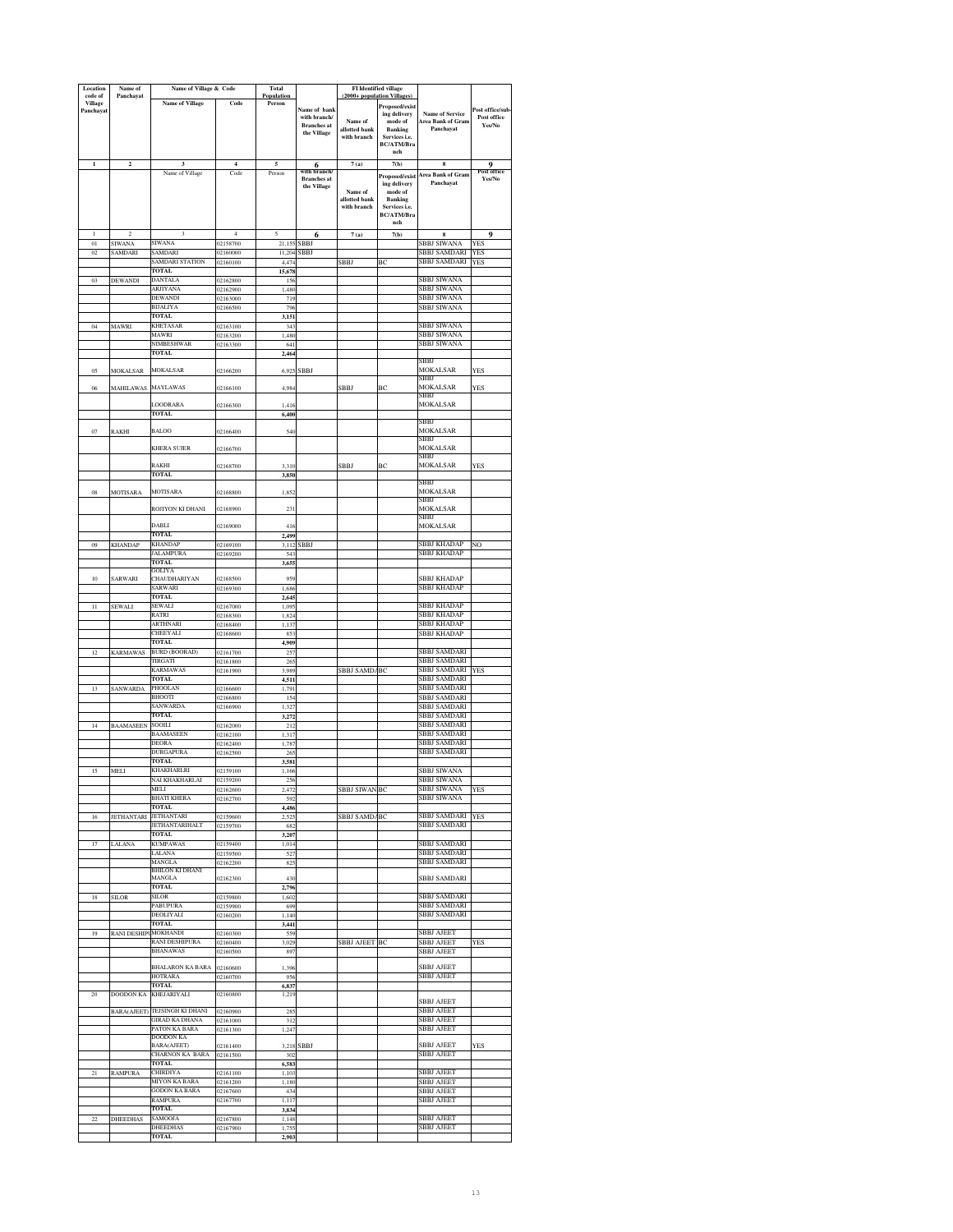| Location                        | Name of                            | Name of Village & Code                                    |                      | Total                    |                                   | (2000+ population Villages)     | FI Identified village                                |                                             |                                |
|---------------------------------|------------------------------------|-----------------------------------------------------------|----------------------|--------------------------|-----------------------------------|---------------------------------|------------------------------------------------------|---------------------------------------------|--------------------------------|
| code of<br>Village<br>Panchayat | Panchayat                          | <b>Name of Village</b>                                    | Code                 | Population<br>Person     | Name of bank<br>with branch/      | Name of                         | Proposed/exist<br>ing delivery<br>mode of            | <b>Name of Service</b><br>Area Bank of Gram | Post office/sub<br>Post office |
|                                 |                                    |                                                           |                      |                          | <b>Branches</b> at<br>the Village | allotted bank<br>with branch    | <b>Banking</b><br>Services i.e.<br><b>BC/ATM/Bra</b> | Panchavat                                   | Yes/No                         |
|                                 | $\overline{\mathbf{c}}$            | 3                                                         | $\overline{4}$       | 5                        | 6                                 | 7(a)                            | nch<br>7(b)                                          | 8                                           | 9                              |
| 23                              | <b>KOTRI</b>                       | KOTRI                                                     | 02161600             | 76                       |                                   |                                 |                                                      | JTGB KONRA                                  |                                |
|                                 |                                    | KAMON KA BARA<br>AMBON KA BARA                            | 02167100<br>02167200 | 1,559<br>2,264           |                                   | <b>JTGB KONR</b>                | BC                                                   | <b>JTGB KONRA</b><br><b>JTGB KONRA</b>      | NO                             |
|                                 |                                    | <b>ALEEYA</b>                                             | 02167300             | 453                      |                                   |                                 |                                                      | <b>JTGB KONRA</b>                           |                                |
|                                 |                                    | KHARANTIYA                                                | 02167400             | 681                      |                                   |                                 |                                                      | <b>JTGB KONRA</b>                           |                                |
|                                 |                                    | MATH KHARANTIYA<br>TOTAL                                  | 02167500             |                          |                                   |                                 |                                                      | <b>JTGB KONRA</b>                           |                                |
| $\sqrt{24}$                     | <b>KUSEEP</b>                      | PADARDI KALAN                                             | 02158800             | 5,72<br>1,015            |                                   |                                 |                                                      | SBBJ SIWANA                                 |                                |
|                                 |                                    | <b>HARMALPUR</b><br><b>KUSEEP</b>                         | 02158900             | 903                      |                                   | <b>SBBJ SIWAN BC</b>            |                                                      | SBBJ SIWANA                                 |                                |
|                                 |                                    |                                                           | 02159000             | 4,721                    |                                   |                                 |                                                      | SBBJ SIWANA                                 | YES                            |
|                                 |                                    | KHERA KHINDAWARA<br><b>TOTAL</b>                          | 02159300             | 32 <sub>0</sub><br>6,965 |                                   |                                 |                                                      | <b>SBBJ SIWANA</b>                          |                                |
| 25                              | THAPAN                             | PADARDI KHURD                                             | 02157800             | 590                      |                                   |                                 |                                                      | <b>SBBJ SIWANA</b>                          |                                |
|                                 |                                    | MOOTHLI<br>THAPAN                                         | 02157900<br>02158000 | 2.032<br>2.838           |                                   | <b>SBBJ SIWAN</b><br>SBBJ SIWAN | BC<br>BC                                             | SBBJ SIWANA<br>SBBJ SIWANA                  | <b>YES</b><br><b>YES</b>       |
|                                 |                                    | <b>TOTAL</b>                                              |                      | 5,460                    |                                   |                                 |                                                      |                                             |                                |
| 26<br>27                        | <b>INDRANA</b><br>DHARNA           | INDRANA<br>DEV NAGAR                                      | 02158100<br>02168100 | 6,132<br>83              |                                   | <b>SBBJ</b>                     | BC                                                   | SBBJ SIWANA                                 | <b>YES</b>                     |
|                                 |                                    | DHARNA                                                    | 02164000             | 3,137                    |                                   | SBBJ SIWAN                      | BC                                                   | SBBJ SIWANA                                 | NO                             |
| $\rm 28$                        | <b>SINER</b>                       | TOTAL<br><b>BALIYANA</b>                                  | 02158200             | 3,974<br>1,238           |                                   |                                 |                                                      | SBBJ SAMDARI                                |                                |
|                                 |                                    | SINER                                                     | 02158300             | 3,093                    |                                   | SBBJ SAMD/BC                    |                                                      | SBBJ SAMDARI                                | YES                            |
| 29                              | <b>GURA</b>                        | <b>TOTAL</b><br>NAL                                       | 02158400             | 4,331<br>2,366           |                                   | SBBJ PADRO                      | <b>BC</b>                                            | SBBJ PADROO                                 | NO.                            |
|                                 |                                    | GURA                                                      | 02158500             | 2,251                    |                                   | <b>SBBJ PADRO</b>               | BC                                                   | SBBJ PADROO                                 | NO                             |
|                                 |                                    | THANMATA HINGLAJ                                          | 02158600             | 903                      |                                   |                                 |                                                      |                                             |                                |
| 30                              | <b>MITHORA</b>                     | <b>TOTAL</b><br><b>MITHORA</b>                            | 02164200             | 5.527<br>5,537           | <b>SBBJ BRANG</b>                 | <b>SBBJ PADRC BRANCH</b>        |                                                      | <b>SBBJ PADROO</b>                          | NO                             |
| 31                              | PADROO                             | PADROO                                                    | 02164300             | 8.39                     | SBBJ                              |                                 |                                                      | <b>SBBJ PADROO</b>                          | YES                            |
|                                 |                                    | ITWAYA<br>TOTAL                                           | 02164400             | 4.93<br>13,326           |                                   | <b>SBBJ PADRC</b>               | BC                                                   | SBBJ PADROO                                 | NO                             |
| $32\,$                          | <b>KUNDAL</b>                      | <b>KUNDAL</b>                                             | 02163800             | 2,486                    |                                   | SBBJ PADRCBC                    |                                                      | SBBJ PADROO                                 | YES                            |
|                                 |                                    | SIRIYADEVI NAGAR<br>BERINARI                              | 02163700<br>02163900 | 980<br>1,412             |                                   |                                 |                                                      | SBBJ PADROO<br>SBBJ PADROO                  |                                |
|                                 |                                    | RELON KI DHANI                                            | 02164800             | 1,132                    |                                   |                                 |                                                      | SBBJ PADROO                                 |                                |
|                                 |                                    | <b>TOTAL</b><br>MUBARI                                    |                      | 6,010                    |                                   |                                 |                                                      | SBBJ PADROO                                 |                                |
| 33                              | SELA                               | SELA                                                      | 02164900<br>02165000 | 299<br>954               |                                   |                                 |                                                      | SBBJ PADROO                                 |                                |
|                                 |                                    | <b>HEMAWAS</b>                                            | 02165100             | 822                      |                                   |                                 |                                                      | SBBJ PADROO                                 |                                |
|                                 |                                    | INPUR<br><b>TOTAL</b>                                     | 02165200             | 813<br>2,888             |                                   |                                 |                                                      | SBBJ PADROO                                 |                                |
| 34                              | DHEERAN                            | DHEERAN                                                   | 02165600             | 2,35                     |                                   | <b>SBBJ PADRUBC</b>             |                                                      | SBBJ PADRU                                  | YES                            |
|                                 |                                    | MANGI<br>TOTAL                                            | 02165300             | 1,06<br>3,414            |                                   |                                 |                                                      | SBBJ PADRU                                  |                                |
| 35                              | <b>BHAGWA</b>                      | TELWARA                                                   | 02165400             | 1,102                    |                                   |                                 |                                                      | SBBJ PADRU                                  |                                |
|                                 |                                    | BHAGWA<br><b>TOTAL</b>                                    | 02165500             | 2,495<br>3,597           |                                   | SBBJ PADRI                      | BC                                                   | SBBJ PADRU                                  | NO                             |
| 36                              | <b>RAMNIYA</b>                     | <b>RAMNIYA</b>                                            | 02166000             | 3,379                    |                                   | SBBJ PADRUBC                    |                                                      | <b>SBBJ PADRU</b>                           | <b>YES</b>                     |
| 37                              | KATHARI                            | <b>DARBALA</b><br>KUMAHROON KI                            | 02165700             | 74                       |                                   |                                 |                                                      | SBBJ PADRU                                  |                                |
|                                 |                                    | DHANI<br>KATHARI                                          | 02165800<br>02165900 | 550<br>3,091             |                                   | SBBJ                            | BC                                                   | SBBJ PADRU<br>SBBJ PADRU                    | YES                            |
|                                 |                                    | <b>TOTAL</b>                                              |                      | 4,384                    |                                   |                                 |                                                      |                                             |                                |
| 38                              | <b>GOLIYA</b>                      | GOLIYA<br>PEEPLOON                                        | 02163400<br>02163500 | 54<br>1,459              |                                   |                                 |                                                      | <b>SBBJ PADRU</b><br>SBBJ PADRU             |                                |
|                                 |                                    | <b>GOONGROT</b>                                           | 02163600             | 1,786                    |                                   |                                 |                                                      | SBBJ PADRU                                  |                                |
| 39                              | MAJAL                              | TOTAL<br>DEV PURA                                         | 02164100             | 3,790<br>1,748           |                                   |                                 |                                                      | JTGB MAJAL                                  |                                |
|                                 |                                    | MAJAL                                                     | 02168000             | 3,325                    | <b>JTGB</b>                       |                                 |                                                      | JTGB MAJAL                                  | NO                             |
|                                 |                                    | <b>THAKAR KHERA</b><br>TOTAL.                             | 02168200             | 823<br>5,896             |                                   |                                 |                                                      | <b>JTGB MAJAL</b>                           |                                |
| 40                              | <b>KANKHI</b>                      | PAUN                                                      | 02164500             | 1.87                     |                                   |                                 |                                                      | ITGB KUNDAI                                 |                                |
|                                 |                                    | KANKHI                                                    | 02164600             | 1,630                    |                                   |                                 |                                                      | <b>JTGB KUNDAL</b>                          |                                |
|                                 |                                    | PARIHARON KI DHANI 02164700                               |                      | 1.031                    |                                   |                                 |                                                      | <b>JTGB KUNDAL</b>                          |                                |
|                                 |                                    | <b>TOTAL</b><br>Name of Panchayat Samiti: Sindhari (0005) |                      | 4,532                    |                                   |                                 |                                                      |                                             |                                |
| Location<br>code of             | Name of<br>Panchayat               | Name of Village & Code                                    |                      | Total<br>Population      |                                   |                                 | <b>FI</b> Identified village                         |                                             |                                |
| Village                         |                                    | <b>Name of Village</b>                                    | Code                 | Person                   | Name of bank                      | (2000+ population Villages)     | Proposed/exist                                       |                                             | Post office/sub                |
| Panchayat                       |                                    |                                                           |                      |                          | with hranch/                      | Name of                         | ing delivery<br>mode of                              | <b>Name of Service</b><br>Area Bank of Gram | Post office                    |
|                                 |                                    |                                                           |                      |                          | <b>Branches</b> at<br>the Village | allotted bank<br>with branch    | Banking<br>Services i.e.                             | Panchavat                                   | Yes/No                         |
|                                 |                                    |                                                           |                      |                          |                                   |                                 | BC/ATM/Bra                                           |                                             |                                |
| $\mathbf{1}$                    | $\overline{\mathbf{2}}$            | 3                                                         | $\overline{4}$       | 5                        | 6                                 | 7(a)                            | nch<br>7(b)                                          | $\bf{8}$                                    | 9                              |
| $_{01}$                         | <b>SINDARI</b>                     | SINDARI @ BER                                             | 02183400             | 392                      | SBBJ                              |                                 |                                                      | SBBJ SINDHARI                               | <b>YES</b>                     |
|                                 | CHASEERA                           | LOHIRA<br>VAKORA                                          | 02185800<br>02185900 | 1,02<br>1,724            |                                   |                                 |                                                      | SBBJ SINDHARI<br>SBBJ SINDHARI              |                                |
|                                 |                                    | SINDARI CHASEERA                                          | 02186000             | 4,756                    |                                   |                                 |                                                      | SBBJ SINDHARI                               | NO                             |
|                                 |                                    | SINDARI CHARNAN<br><b>GADESARA</b>                        | 02186100<br>02187800 | 4.113<br>29              |                                   |                                 |                                                      | SBBJ SINDHARI<br>SBBJ SINDHARI              | <b>YES</b>                     |
|                                 |                                    | <b>TOTAL</b>                                              |                      | 12,307                   |                                   |                                 |                                                      |                                             |                                |
| $_{02}$                         | KHARA<br>MAHECHAN                  | <b>KHARA MAHECHAN</b><br>CHANDON KI DHANI                 | 02186200<br>02187400 | 2,947<br>3,641           |                                   |                                 |                                                      | SBBJ SINDHARI<br><b>SBBJ SINDHARI</b>       | NO<br>NO                       |
|                                 |                                    | ARINIYALI                                                 |                      |                          |                                   |                                 |                                                      | <b>SBBJ SINDHARI</b>                        |                                |
|                                 |                                    | MAHECHAN<br>GALANADI                                      | 02187500<br>02187600 | 888<br>1,138             |                                   |                                 |                                                      | SBBJ SINDHARI                               |                                |
|                                 |                                    | <b>TOTAL</b>                                              |                      | 8,614                    |                                   |                                 |                                                      |                                             |                                |
|                                 | <b>BHOOKA</b><br><b>BHAGATSING</b> |                                                           |                      |                          |                                   |                                 |                                                      | SBBJ BHOOKA                                 |                                |
| 03                              | H                                  | <b>GHANCHIDA</b>                                          | 02185600             | 1,151                    |                                   |                                 |                                                      | <b>BHAGATSINGH</b>                          |                                |
|                                 |                                    | <b>BHOOKA</b>                                             |                      |                          |                                   |                                 |                                                      | SBBJ BHOOKA                                 |                                |
|                                 |                                    | <b>BHAGATSINGH</b><br>TOTAL                               | 02185700             | 5,361                    | 4,210 SBBJ                        |                                 |                                                      | <b>BHAGATSINGH</b>                          | NO                             |
| 04                              | <b>KARNA</b>                       | GIRLI CHARNAN                                             | 02184900             | 320                      |                                   |                                 |                                                      | SBBJ SINDHARI                               |                                |
|                                 |                                    | AAMJHAR<br>BHANA MAGRA                                    | 02185000<br>02185100 | 379<br>819               |                                   |                                 |                                                      | SBBJ SINDHARI<br>SBBJ SINDHARI              |                                |
|                                 |                                    | KARNA                                                     | 02185200             | 709                      |                                   |                                 |                                                      | SBBJ SINDHARI                               |                                |
|                                 |                                    | CHAMPA BHAKHRI<br>MANAWAS                                 | 02185300<br>02185400 | 789<br>276               |                                   |                                 |                                                      | SBBJ SINDHARI<br>SBBJ SINDHARI              |                                |
|                                 |                                    |                                                           |                      |                          |                                   |                                 |                                                      |                                             |                                |
|                                 |                                    | <b>BHOOKA THANSINGH</b><br>TOTAL                          | 02185500             | 940<br>4.23              |                                   |                                 |                                                      | SBBJ SINDHARI                               |                                |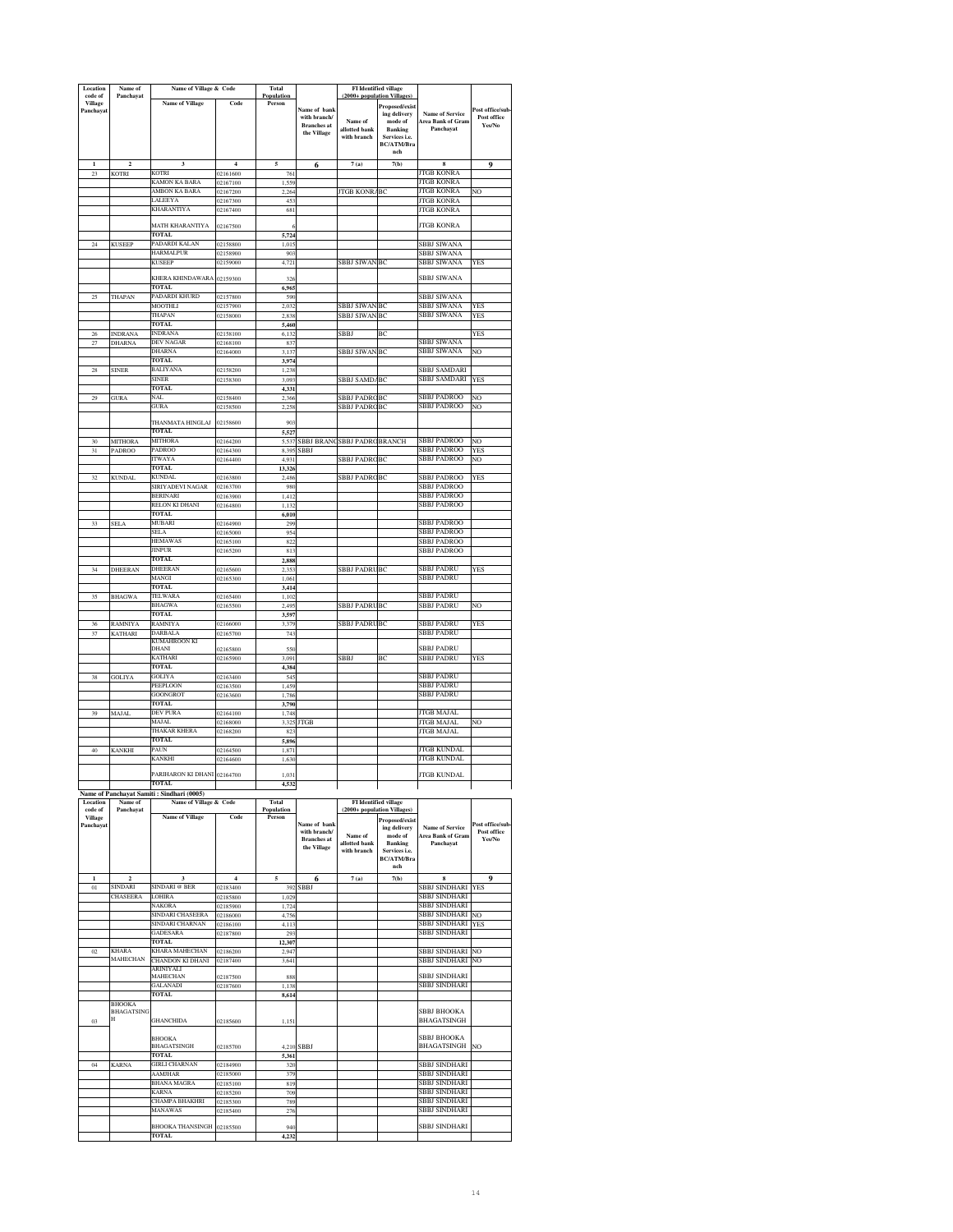| Location<br>code of         | Name of<br>Panchayat    | Name of Village & Code                     |                      | <b>Total</b><br>Population |                                                                   | FI Identified village<br>(2000+ population Villages |                                                                                            |                                                          |                                          |
|-----------------------------|-------------------------|--------------------------------------------|----------------------|----------------------------|-------------------------------------------------------------------|-----------------------------------------------------|--------------------------------------------------------------------------------------------|----------------------------------------------------------|------------------------------------------|
| <b>Village</b><br>Panchayat |                         | <b>Name of Village</b>                     | Code                 | Person                     | Name of bank<br>with branch/<br><b>Branches</b> at<br>the Village | Name of<br>allotted bank<br>with branch             | Proposed/exist<br>ing delivery<br>mode of<br>Banking<br>Services i.e.<br><b>BC/ATM/Bra</b> | <b>Name of Service</b><br>Area Bank of Gram<br>Panchavat | Post office/sub<br>Post office<br>Yes/No |
| $\mathbf{I}$                | $\overline{\mathbf{c}}$ | $\overline{\mathbf{3}}$                    | $\overline{4}$       | 5                          | 6                                                                 | 7(a)                                                | nch<br>7(b)                                                                                | $\bf{8}$                                                 | 9                                        |
| 05                          | DANDALI                 | EVADI MANJI                                | 02184000             | 594                        |                                                                   |                                                     |                                                                                            | SBBJ BHOOKA<br><b>BHAGATSINGH</b>                        |                                          |
|                             |                         | GANGLI                                     | 02184200             | 21                         |                                                                   |                                                     |                                                                                            | <b>SBBJ BHOOKA</b><br>BHAGATSINGH                        |                                          |
|                             |                         | <b>SEORON KI DHNAI</b>                     | 02184300             | 398                        |                                                                   |                                                     |                                                                                            | SBBJ BHOOKA<br>BHAGATSINGH                               |                                          |
|                             |                         | SARELI KI DHANI                            | 02184400             | 749                        |                                                                   |                                                     |                                                                                            | SBBJ BHOOKA<br><b>BHAGATSINGH</b>                        |                                          |
|                             |                         | <b>BAORI KHURD</b>                         | 02184500             | 435                        |                                                                   |                                                     |                                                                                            | SBBJ BHOOKA<br><b>BHAGATSINGH</b>                        |                                          |
|                             |                         | <b>JHAROKHA</b>                            | 02184600             | 55                         |                                                                   |                                                     |                                                                                            | <b>SBBJ BHOOKA</b><br><b>BHAGATSINGH</b>                 |                                          |
|                             |                         | <b>GIRLI KITPAL</b>                        | 02184700             | 624                        |                                                                   |                                                     |                                                                                            | SBBJ BHOOKA<br>BHAGATSINGH<br>SBBJ BHOOKA                |                                          |
|                             |                         | DANDALI                                    | 02184800             | 1,39                       |                                                                   |                                                     |                                                                                            | <b>BHAGATSINGH</b>                                       |                                          |
|                             |                         | <b>TOTAL</b>                               |                      | 4,270                      |                                                                   |                                                     |                                                                                            |                                                          |                                          |
| 06                          | <b>KAMTHAI</b>          | DHANNE KI DHANI                            | 02183300             | 2,203                      |                                                                   |                                                     |                                                                                            | <b>SBBJ BHOOKA</b><br><b>BHAGATSINGH</b>                 | YES                                      |
|                             |                         | KAMTHAI                                    | 02183500             | 99                         |                                                                   |                                                     |                                                                                            | SBBJ BHOOKA<br><b>BHAGATSINGH</b><br>SBBJ BHOOKA         |                                          |
|                             |                         | <b>BILASAR</b>                             | 02183600             | 479                        |                                                                   |                                                     |                                                                                            | BHAGATSINGH<br>SBBJ BHOOKA                               |                                          |
|                             |                         | <b>TAKOOBERI</b>                           | 02183700             | 1,592                      |                                                                   |                                                     |                                                                                            | BHAGATSINGH<br><b>SBBJ BHOOKA</b>                        |                                          |
|                             |                         | RANERI                                     | 02183800             | 740                        |                                                                   |                                                     |                                                                                            | <b>BHAGATSINGH</b><br>SBBJ BHOOKA                        |                                          |
|                             |                         | EVADI BHIMJI                               | 02183900             | 911                        |                                                                   |                                                     |                                                                                            | BHAGATSINGH                                              |                                          |
|                             |                         | EVADI CHAUSEERA                            | 02184100             | 97                         |                                                                   |                                                     |                                                                                            | SBBJ BHOOKA<br>BHAGATSINGH                               |                                          |
|                             |                         | <b>TOTAL</b>                               |                      | 7,013                      |                                                                   |                                                     |                                                                                            | SBBJ BHOOKA<br>BHAGATSINGH                               |                                          |
| 07                          | HODOO                   | PANANION KA TALA                           | 02182200             | 698                        |                                                                   |                                                     |                                                                                            | <b>SBBJ BHOOKA</b><br><b>BHAGATSINGH</b>                 |                                          |
|                             |                         | DHOORIYAWAS                                | 02182300             | 863                        |                                                                   |                                                     |                                                                                            | <b>SBBJ BHOOKA</b><br>BHAGATSINGH                        |                                          |
|                             |                         | MEETHIYAWAS                                | 02182400             | 662                        |                                                                   |                                                     |                                                                                            | <b>SBBJ BHOOKA</b><br><b>BHAGATSINGH</b>                 |                                          |
|                             |                         | SARNON KA TALA                             | 02182500             | 1.463                      |                                                                   |                                                     |                                                                                            | <b>SBBJ BHOOKA</b><br>BHAGATSINGH<br><b>SBBJ BHOOKA</b>  |                                          |
|                             |                         | HODOO                                      | 02182600             | 1,369                      |                                                                   |                                                     |                                                                                            | BHAGATSINGH                                              |                                          |
|                             |                         | <b>KERLIWAS</b><br>JOGASAR                 | 02182700<br>02182800 | 416<br>1,298               |                                                                   |                                                     |                                                                                            | <b>JTGB HODOO</b><br><b>JTGB HODOO</b>                   |                                          |
|                             |                         | AMDARON KA TALA                            | 2182900              | 538                        |                                                                   |                                                     |                                                                                            | <b>ITGB HODOO</b>                                        |                                          |
|                             |                         | LOOKHON KI DHANI                           | 02183000             | 597                        |                                                                   |                                                     |                                                                                            | <b>JTGB HODOO</b>                                        |                                          |
|                             |                         | POTLIYON KI DHANI<br>JEROO PANIYON KA      | 02183100             | 700                        |                                                                   |                                                     |                                                                                            | <b>JTGB HODOO</b>                                        |                                          |
|                             |                         | TALA<br>TOTAL                              | 02183200             | 880<br>9,484               |                                                                   |                                                     |                                                                                            | <b>JTGB HODOO</b><br><b>JTGB HODOO</b>                   |                                          |
| 08                          | <b>KOSHLOO</b>          | JEMLANI SARNON KA<br>TALA                  | 02188700             | 442                        |                                                                   |                                                     |                                                                                            | <b>JTGB SARA</b>                                         |                                          |
|                             |                         | KEHRANI SARNON KA<br><b>TALA</b>           | 02188800             | 412                        |                                                                   |                                                     |                                                                                            | <b>JTGB SARA</b>                                         |                                          |
|                             |                         | <b>KOSHLOO</b><br><b>WANANIYON KI BERI</b> | 02188900<br>02189000 | 1,210<br>580               |                                                                   |                                                     |                                                                                            | <b>JTGB SARA</b><br><b>JTGB SARA</b>                     |                                          |
|                             |                         | <b>MEGHWALON KL</b><br>DHANI               | 02189100             | 319                        |                                                                   |                                                     |                                                                                            | <b>JTGB SARA</b>                                         |                                          |
|                             |                         | CHORLIYA NADA<br>KHARIYA KHURD             | 02189200<br>02189300 | 350<br>1,125               |                                                                   |                                                     |                                                                                            | <b>JTGB SARA</b><br><b>JTGB SARA</b>                     |                                          |
|                             |                         | TOTAL<br><b>ED AMARSINGH</b>               |                      | 4,438                      |                                                                   |                                                     |                                                                                            | <b>SBBJ SINDHARI</b>                                     |                                          |
| 09                          | ED SINDARI              | <b>ED SINDARI</b>                          | 02188100<br>02188200 | 550<br>1,401               |                                                                   |                                                     |                                                                                            | <b>SBBJ SINDHARI</b>                                     |                                          |
|                             |                         | <b>KARDALI NADI</b><br>ED MANJI            | 02188300<br>02188400 | 888<br>428                 |                                                                   |                                                     |                                                                                            | SBBJ SINDHARI<br>SBBJ SINDHARI                           |                                          |
|                             |                         | DABHAD BHATIYAN<br>VANAKON KA BERA         | 02188500<br>02188600 | 827<br>436                 |                                                                   |                                                     |                                                                                            | SBBJ SINDHARI<br>SBBJ SINDHARI                           |                                          |
|                             |                         | <b>TOTAL</b>                               |                      | 4,530                      |                                                                   |                                                     |                                                                                            |                                                          |                                          |
| 10                          | ADEL                    | KHARD BERI<br><b>BHABHUON KI BERI</b>      | 02180400<br>02180500 | 366<br>644                 |                                                                   |                                                     |                                                                                            | SBBJ SINDHARI<br>SBBJ SINDHARI                           |                                          |
|                             |                         | MODANIYON KI<br>DHANI                      | 02180600             | 510                        |                                                                   |                                                     |                                                                                            | SBBJ SINDHARI                                            |                                          |
|                             |                         | BHABHUON KA TALA<br><b>ADEL</b>            | 02180700<br>02180900 | 612<br>1,033               |                                                                   |                                                     |                                                                                            | SBBJ SINDHARI<br>SBBJ SINDHARI                           |                                          |
|                             |                         | SAIYON KA TALA<br><b>SUTHARON KI BERI</b>  | 02181000             | 519<br>511                 |                                                                   |                                                     |                                                                                            | SBBJ SINDHARI<br>SBBJ SINDHARI                           |                                          |
|                             |                         | SARNON KA TALA                             | 02181100<br>02181200 | 62:                        |                                                                   |                                                     |                                                                                            | SBBJ SINDHARI                                            |                                          |
| $_{11}$                     | DHOLA NADA              | TOTAL<br><b>KHOOBRI BERI</b>               | 02180200             | 4,820<br>798               |                                                                   |                                                     |                                                                                            | JTGB NOKHRA                                              |                                          |
|                             |                         | <b>DHELANI NADI</b>                        | 02180300             | 631                        |                                                                   |                                                     |                                                                                            | JTGB NOKHRA                                              |                                          |
|                             |                         | ADEL PANJI<br>DHOLA NADA                   | 02180800<br>02189600 | 1.065<br>1,18              |                                                                   |                                                     |                                                                                            | <b>JTGB NOKHRA</b><br><b>JTGB NOKHRA</b>                 |                                          |
|                             |                         | JOONI UNDARI<br><b>TOTAL</b>               | 02189700             | 1,33<br>5,014              |                                                                   |                                                     |                                                                                            | <b>JTGB NOKHRA</b>                                       |                                          |
| $12 \,$                     | <b>KHUDALA</b>          | <b>MODAWAS</b>                             | 02200400             | 604                        |                                                                   |                                                     |                                                                                            | <b>JTGB SARA</b>                                         |                                          |
|                             |                         | NAIUNDARI<br><b>JALI KHERA</b>             | 02200500<br>02200600 | 1,478<br>1,459             |                                                                   |                                                     |                                                                                            | JTGB SARA<br><b>JTGB SARA</b>                            |                                          |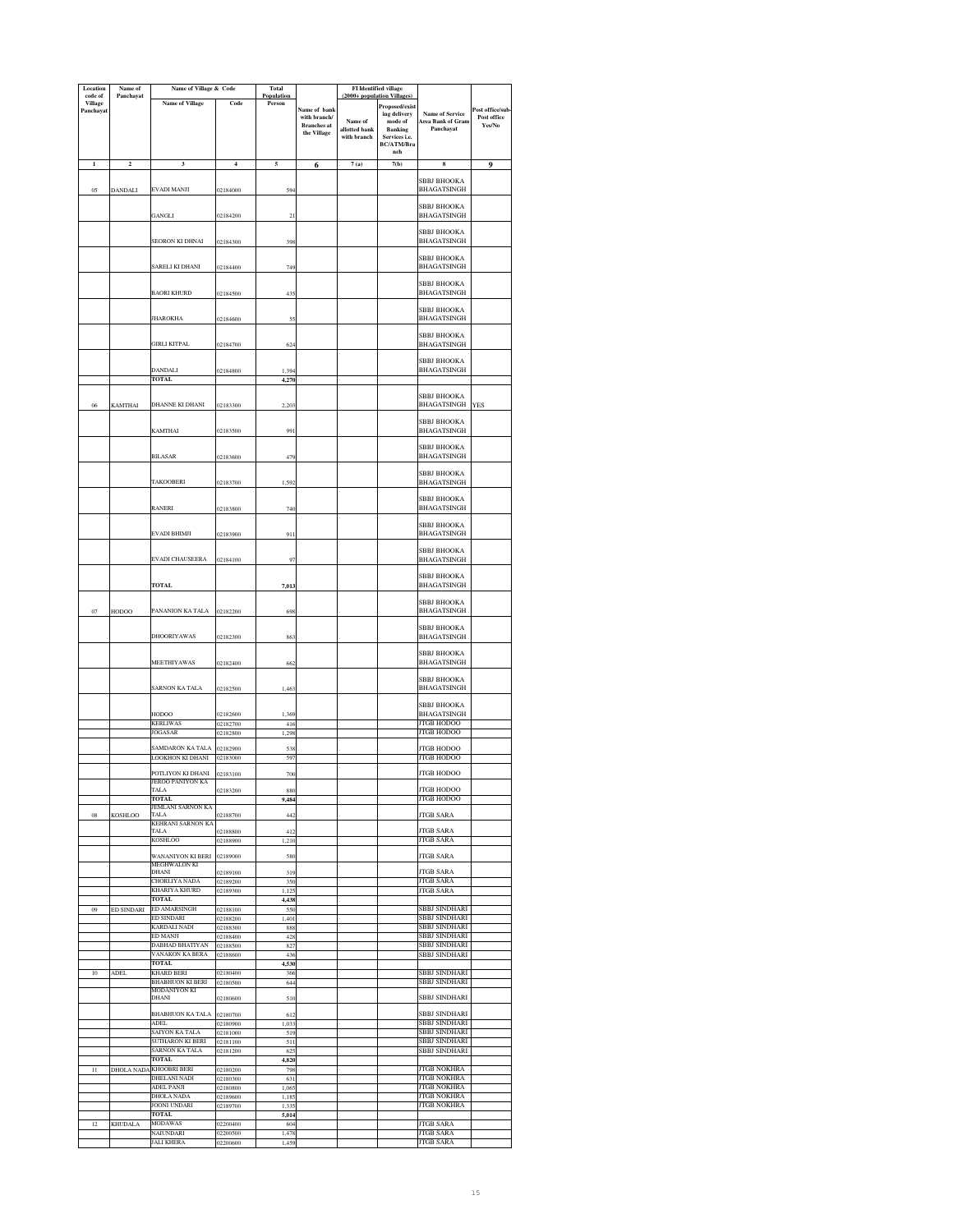| Location<br>code of | Name of<br>Panchayat      | Name of Village & Code                |                      | Total<br>Population |                                   | (2000+ population Villages | <b>FI</b> Identified village |                                             |                  |
|---------------------|---------------------------|---------------------------------------|----------------------|---------------------|-----------------------------------|----------------------------|------------------------------|---------------------------------------------|------------------|
| Village             |                           | <b>Name of Village</b>                | Code                 | Person              |                                   |                            | Proposed/exist               |                                             | Post office/sub- |
| Panchayat           |                           |                                       |                      |                     | Name of bank<br>with branch/      | Name of                    | ing delivery<br>mode of      | <b>Name of Service</b><br>Area Bank of Gram | Post office      |
|                     |                           |                                       |                      |                     | <b>Branches</b> at<br>the Village | allotted bank              | Banking                      | Panchavat                                   | Yes/No           |
|                     |                           |                                       |                      |                     |                                   | with branch                | Services i.e.<br>BC/ATM/Bra  |                                             |                  |
|                     |                           |                                       |                      |                     |                                   |                            | nch                          |                                             |                  |
| $\mathbf 1$         | $\mathbf 2$               | 3                                     | $\overline{4}$       | 5                   | 6                                 | 7(a)                       | 7(b)                         | 8                                           | 9                |
|                     |                           | KHUDALA<br><b>TOTAL</b>               | 02200700             | 829<br>4,370        |                                   |                            |                              | <b>JTGB SARA</b>                            |                  |
|                     | NEHRON KI                 |                                       |                      |                     |                                   |                            |                              | SBBJ B.B.                                   |                  |
| 13                  | <b>DHANI</b>              | NEHRON KI DHANI                       | 02189400             | 2,235               |                                   | SBBJ B.B. SIIBC            |                              | SINGH<br>SBBJ B.B.                          | YES              |
|                     |                           | <b>GODARON KI BERI</b>                | 02189500             | 1,063               |                                   |                            |                              | SINGH                                       |                  |
|                     | PANYLA                    | <b>TOTAL</b>                          |                      | 3,298               |                                   |                            |                              | SBBJ B.B.                                   |                  |
| 14                  | <b>KALAN</b>              | NEERIYA NADA                          | 02201100             | 696                 |                                   |                            |                              | SINGH                                       |                  |
|                     |                           | KAGON KI DHANI                        | 02201200             | 1,356               |                                   |                            |                              | SBBJ B.B.<br><b>SINGH</b>                   |                  |
|                     |                           |                                       |                      |                     |                                   |                            |                              | SBBJ B.B.                                   |                  |
|                     |                           | PANYLA KALAN<br>TOTAL.                | 02201300             | 2,260               |                                   | SBBJ B.B. SI BC            |                              | SINGH                                       | NO               |
|                     | <b>KADANARI</b>           | <b>DARGURA</b>                        | 02201900             | 4,312<br>1,038      |                                   |                            |                              | <b>SBBJ SINDHARI</b>                        |                  |
|                     |                           | KERALA PANA                           | 02202000             | 407                 |                                   |                            |                              | SBBJ SINDHARI                               |                  |
|                     |                           | MANDAWALA<br>AKHA BERI                | 02202100<br>02202200 | 622<br>600          |                                   |                            |                              | SBBJ SINDHARI<br>SBBJ SINDHARI              |                  |
|                     |                           | THAON KI DHANI                        | 02202300             | 561                 |                                   |                            |                              | SBBJ SINDHARI                               |                  |
|                     |                           | KOOKLON KI DHNAI<br>KADANARI          | 02202400<br>02202500 | 851<br>659          |                                   |                            |                              | SBBJ SINDHARI<br>SBBJ SINDHARI              |                  |
|                     |                           | <b>TOTAL</b>                          |                      | 4.738               |                                   |                            |                              |                                             |                  |
|                     | GOLIYA                    | BAKANI SARNON KI                      |                      |                     |                                   |                            |                              | SBBJ B.B.                                   |                  |
| 16                  | <b>JETMAL</b>             | DHANI                                 | 02172500             | 995                 |                                   |                            |                              | <b>SINGH</b><br>SBBJ B.B.                   |                  |
|                     |                           | <b>GOLIYA JETMAL</b>                  | 02172600             | 2,366               |                                   | SBBJ                       | BC                           | <b>SINGH</b>                                | YES              |
|                     |                           | MEETHI BERI                           | 02172700             | 900                 |                                   |                            |                              | SBBI B B<br><b>SINGH</b>                    |                  |
|                     |                           | <b>TOTAL</b>                          |                      | 4.261               |                                   |                            |                              |                                             |                  |
| 17                  | SHOBHALA<br><b>JETMAL</b> | SIYOLON KI DHANI                      | 02172900             | 928                 |                                   |                            |                              | SBBJ SINDHARI                               |                  |
|                     |                           | SHOBHALA JETMAL<br>VISHNOIYON KI      | 02173000             | 380                 |                                   |                            |                              | SBBJ SINDHARI                               |                  |
|                     |                           | DHANI                                 | 02173100             | 839                 |                                   |                            |                              | <b>SBBJ SINDHARI</b>                        |                  |
|                     |                           | MEYON KA TALA<br>SIYAGON KI DHANI     | 02173200<br>02173300 | 74<br>96:           |                                   |                            |                              | SBBJ SINDHARI<br><b>SBBJ SINDHARI</b>       |                  |
|                     |                           | TOTAL.                                |                      | 3,857               |                                   |                            |                              |                                             |                  |
| 18                  | <b>MEHLOO</b>             | RAMNAGAR<br>SHIV NAGAR                | 02170500             | 473                 |                                   |                            |                              | SBBJ SINDHARI<br>SBBJ SINDHARI              |                  |
|                     |                           | HIMMATNAGAR                           | 02170600<br>02170700 | 434<br>331          |                                   |                            |                              | SBBJ SINDHARI                               |                  |
|                     |                           | MEHLOO                                | 02170800             | 698                 |                                   |                            |                              | SBBJ SINDHARI                               |                  |
|                     |                           | DHARMPI IR A<br>LAXMANPURA            | 02170900<br>02171000 | 44.<br>497          |                                   |                            |                              | SBBJ SINDHARI<br>SBBJ SINDHARI              |                  |
|                     |                           | <b>DOODASAR</b>                       | 02171100             | 612                 |                                   |                            |                              | SBBJ SINDHARI                               |                  |
| 19                  |                           | <b>TOTAL</b><br>BHILON KA GOL         |                      | 3.494               |                                   |                            |                              |                                             |                  |
|                     | MALPURA                   | DHOLPALIYA NADA                       | 02171200<br>02171300 | 874<br>99.          |                                   |                            |                              | SBBJ SINDHARI<br>SBBJ SINDHARI              |                  |
|                     |                           |                                       |                      |                     |                                   |                            |                              |                                             |                  |
|                     |                           | THORIYON KA TALA<br>MALPURA           | 02171400<br>02171500 | 638<br>934          |                                   |                            |                              | <b>SBBJ SINDHARI</b><br>SBBJ SINDHARI       |                  |
|                     |                           | HUKMANI KHOTON KI                     |                      |                     |                                   |                            |                              |                                             |                  |
|                     |                           | DHANI<br><b>TOTAL</b>                 | 02171600             | 869<br>4,307        |                                   |                            |                              | SBBJ SINDHARI                               |                  |
|                     |                           |                                       |                      |                     |                                   |                            |                              |                                             |                  |
| 20                  | <b>BAND</b>               | BAND                                  | 02178800             | 1,098               |                                   |                            |                              | <b>TGB NOKHARA</b>                          |                  |
|                     |                           | LALA KI BERI                          | 02179000             | 483                 |                                   |                            |                              | <b>JTGB NOKHARA</b>                         |                  |
|                     |                           | NAI BAND                              | 02179200             | 682                 |                                   |                            |                              | <b>JTGB NOKHARA</b>                         |                  |
|                     |                           |                                       |                      |                     |                                   |                            |                              |                                             |                  |
|                     |                           | KHEECHARO KA WAS                      | 02179300             | 683                 |                                   |                            |                              | <b>JTGB NOKHARA</b>                         |                  |
|                     |                           | SIYOLON KI BERI                       | 02179400             | 470                 |                                   |                            |                              | <b>JTGB NOKHARA</b>                         |                  |
|                     |                           | <b>TOTAL</b>                          |                      | 3,416               |                                   |                            |                              |                                             |                  |
| 21                  | <b>NOKHRA</b>             | JAGRAM JU DHANI                       | 02171700             | 404                 |                                   |                            |                              | <b>JTGB NOKHARA</b>                         |                  |
|                     |                           |                                       |                      |                     |                                   |                            |                              |                                             |                  |
|                     |                           | ANKHIYAN<br>NEHRON KI DHANI           | 02171800             | 1,076               |                                   |                            |                              | <b>JTGB NOKHARA</b>                         |                  |
|                     |                           | KHURD                                 | 02171900             | 433                 |                                   |                            |                              | <b>JTGB NOKHARA</b>                         |                  |
|                     |                           | NEHRON KA BERA                        | 02172000             | 620                 |                                   |                            |                              | JTGB NOKHARA                                |                  |
|                     |                           |                                       |                      |                     |                                   |                            |                              |                                             |                  |
|                     |                           | HUDON KA TALA                         | 02172100             | 537                 |                                   |                            |                              | <b>JTGB NOKHARA</b>                         |                  |
|                     |                           | <b>NOKHRA</b>                         | 02172200             | 1,009               |                                   |                            |                              | <b>JTGB NOKHARA</b>                         |                  |
|                     |                           | NEHRON KA TALA                        | 02172300             | 764                 |                                   |                            |                              | JTGB NOKHARA                                |                  |
|                     |                           |                                       |                      |                     |                                   |                            |                              |                                             |                  |
|                     |                           | <b>GURUON KA TALA</b><br><b>TOTAL</b> | 02172400             | 1.007               |                                   |                            |                              | <b>JTGB NOKHARA</b>                         |                  |
| $_{22}$             | CHOOTOO                   | CHOOTOO                               | 02180100             | 5,850<br>3,510      |                                   | <b>JTGB</b>                | BC                           | <b>JTGB HODOO</b>                           |                  |
| 23                  | RANASAR                   | KHADIYALI NADI                        | 02178900             | 541                 |                                   |                            |                              | <b>JTGB HODOO</b>                           |                  |
|                     | <b>KHURD</b>              | ANDANIYON KI BERI                     | 02179100             | 591                 |                                   |                            |                              | <b>JTGB HODOO</b>                           |                  |
|                     |                           | RANASAR KHURD                         | 02179500             | 1,740               |                                   |                            |                              | <b>JTGB HODOO</b>                           |                  |
|                     |                           | NAI KHADALI<br>KHADALI                | 02179600<br>02179700 | 675<br>775          |                                   |                            |                              | <b>JTGB HODOO</b><br><b>JTGB HODOO</b>      |                  |
|                     |                           | <b>TOTAL</b>                          |                      | 4,322               |                                   |                            |                              |                                             |                  |
| 24                  | <b>DHANWA</b>             | BAMNI                                 | 02186300             | 1,712               |                                   |                            |                              | SBBJ DANKHA                                 |                  |
|                     |                           | <b>GOLIYA MAHEECHAN</b>               | 02186800             | 1,189               |                                   |                            |                              | SBBJ DANKHA                                 |                  |
|                     |                           | <b>DHANWA</b><br>TOTAL                | 02186900             | 2.069               |                                   | <b>SBBJ DANKI BC</b>       |                              | SBBJ DANKHA                                 | NO               |
|                     | JOONA                     | JOONA MEETHA                          |                      | 4.970               |                                   |                            |                              |                                             |                  |
| 25                  | MEETHA<br><b>KHEERA</b>   | KHEERA                                | 02187000             | 1,290               |                                   |                            |                              |                                             |                  |
|                     |                           | BHATA<br>DHOORIYA                     | 02187100             | 2,618               |                                   | SBBJ                       | BC                           | SBBJ DANKHA                                 | YES              |
|                     |                           | MOTISINGH                             | 02187200             | 1,509               |                                   |                            |                              | SBBJ DANKHA                                 |                  |
|                     |                           | BHAOGIRIJI KA<br>MEETHA               | 02187300             | 1,011               |                                   |                            |                              | SBBJ DANKHA                                 |                  |
|                     |                           | <b>TOTAL</b>                          |                      | 6,428               |                                   |                            |                              |                                             |                  |
| 26                  | DAKHAN                    | <b>DAND</b><br><b>DAKHAN</b>          | 02186400<br>02186500 | 348<br>3,099        | <b>SBBJ</b>                       |                            |                              | SBBJ DANKHA<br>SBBJ DANKHA                  | <b>YES</b>       |
|                     |                           | UCHIYA                                | 02186600             | 1.048               |                                   |                            |                              | SBBJ DANKHA                                 |                  |
|                     |                           | CHODHARIYON KI<br>DHANI               | 02186700             | 1,258               |                                   |                            |                              | SBBJ DANKHA                                 |                  |
|                     |                           | <b>TOTAL</b>                          |                      | 5,753               |                                   |                            |                              |                                             |                  |
|                     | NEEMBAL<br>KOT            | PANANI<br>DHATARWALON KI              | 02181300             | 642                 |                                   |                            |                              |                                             |                  |
| $27\,$              |                           | DHANI                                 |                      |                     |                                   |                            |                              | <b>JTGN HODOO</b>                           |                  |
|                     |                           | BUDHRANI HUDON KI<br>DHANI            | 02181400             | 68:                 |                                   |                            |                              | <b>JTGN HODOO</b>                           |                  |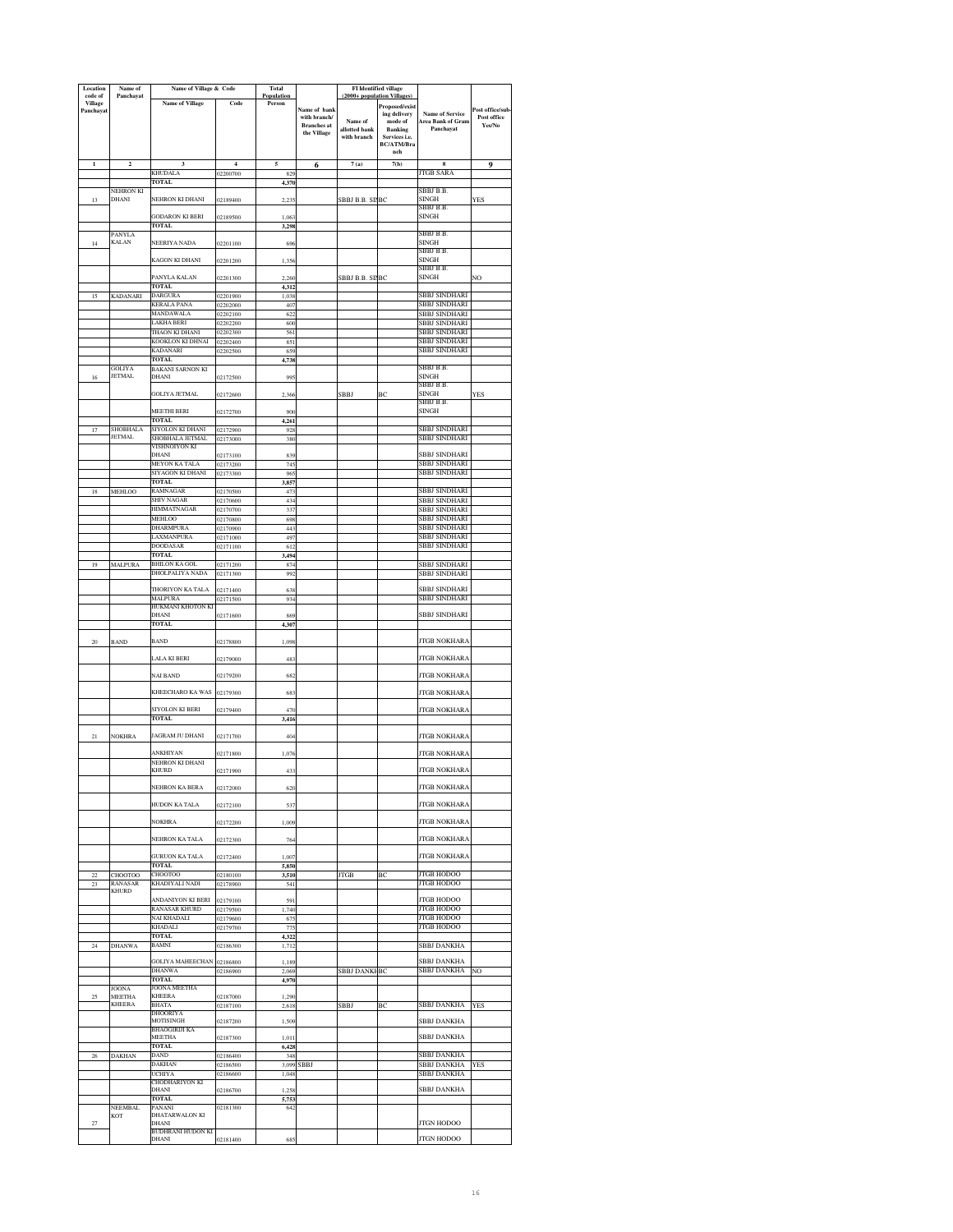| Location<br>code of | Name of<br>Panchayat | Name of Village & Code                    |                      | Total<br>Population |                                     | (2000+ population Villages) | FI Identified village              |                                             |                                |
|---------------------|----------------------|-------------------------------------------|----------------------|---------------------|-------------------------------------|-----------------------------|------------------------------------|---------------------------------------------|--------------------------------|
| <b>Village</b>      |                      | <b>Name of Village</b>                    | Code                 | Person              |                                     |                             | Proposed/exist                     |                                             |                                |
| Panchayat           |                      |                                           |                      |                     | <b>Name of bank</b><br>with branch/ | Name of                     | ing delivery<br>mode of            | <b>Name of Service</b><br>Area Bank of Gram | ost office/sub-<br>Post office |
|                     |                      |                                           |                      |                     | <b>Branches</b> at<br>the Village   | allotted bank               | <b>Banking</b>                     | Panchavat                                   | Yes/No                         |
|                     |                      |                                           |                      |                     |                                     | with branch                 | Services i.e.<br><b>BC/ATM/Bra</b> |                                             |                                |
|                     |                      |                                           |                      |                     |                                     |                             | nch                                |                                             |                                |
| $\mathbf{1}$        | $\mathbf 2$          | 3                                         | $\overline{4}$       | 5                   | 6                                   | 7(a)                        | 7(b)                               | 8                                           | 9                              |
|                     |                      | SADECHA                                   | 02181500             | 1,141               |                                     |                             |                                    | JTGN HODOO                                  |                                |
|                     |                      | ANANIYON KI DHANI                         | 02181600             | 45                  |                                     |                             |                                    | TGN HODOO                                   |                                |
|                     |                      | <b>NEEMBAL KOT</b><br>SIYAGON KI DHANI    | 02181700             | 815                 |                                     |                             |                                    | <b>JTGN HODOO</b>                           |                                |
|                     |                      | CHAK NO1                                  | 02181800             | 31 <sub>0</sub>     |                                     |                             |                                    | <b>JTGN HODOO</b>                           |                                |
|                     |                      | <b>LAKHONI</b><br>MEGHWALON KI            | 02181900             | 379                 |                                     |                             |                                    |                                             |                                |
|                     |                      | DHANI                                     |                      |                     |                                     |                             |                                    | <b>ITGN HODOO</b>                           |                                |
|                     |                      | NEEMBAL NADI<br>AKHONI GODARON            | 02182000             | 621                 |                                     |                             |                                    | <b>JTGN HODOO</b>                           |                                |
|                     |                      | KI DHANI                                  | 02182100             | 45.                 |                                     |                             |                                    | <b>ITGN HODOO</b>                           |                                |
| 28                  | LOLAWA               | <b>TOTAL</b><br><b>GOLIYA JEEWRAJ</b>     | 02202700             | 5,508<br>1,339      |                                     |                             |                                    | <b>TGN HODOO</b>                            |                                |
|                     |                      | HULERI                                    | 02202800             | 230                 |                                     |                             |                                    | TGN HODOO                                   |                                |
|                     |                      | <b>DHOBALI</b>                            | 02202900             | 652                 |                                     |                             |                                    | <b>TGN HODOO</b>                            |                                |
|                     |                      | OLAWA.<br>TOONKIYA                        | 02203000<br>02203100 | 842<br>1,801        |                                     |                             |                                    | ITGN HODOO<br>ITGN HODOO                    |                                |
|                     |                      | <b>TOTAL</b>                              |                      | 4,864               |                                     |                             |                                    |                                             |                                |
| 29                  | SARA                 | <b>BHATALA</b> @ KHARWA                   | 02200800             | 1,213               |                                     |                             |                                    | <b>ITGB SARA</b>                            |                                |
|                     |                      | <b>SARA</b>                               | 02200900             | 2,497               | <b>JTGB</b>                         |                             |                                    | <b>JTGB SARA</b>                            | <b>YES</b>                     |
|                     |                      | ARA JHOOND                                | 02201000             | 1,575               |                                     |                             |                                    | <b>ITGB SARA</b>                            |                                |
|                     |                      | <b>SARA DHANJI</b><br>TOTAL               | 02202600             | 1,190<br>6,480      |                                     |                             |                                    | <b>JTGB SARA</b>                            |                                |
| 30                  | PANYLA<br>KHURD      | <b>MARPURA</b>                            | 02187700             | 809                 |                                     |                             |                                    | <b>SBBJ SINDHARI</b>                        |                                |
|                     |                      | BHALKHARI<br>REMBALI                      | 02187900<br>2188000  | 823                 |                                     |                             |                                    | SBBJ SINDHARI<br><b>SBBJ SINDHARI</b>       |                                |
|                     |                      | PANYLA KHURD                              | 2201400              | ,40<br>587          |                                     |                             |                                    | <b>BBJ SINDHARI</b>                         |                                |
|                     |                      | RAMDEORA                                  | 02201500             | 1,081               |                                     |                             |                                    | SBBJ SINDHARI                               |                                |
|                     |                      | MOTISARA<br>DANGAWA                       | 02201600<br>02201700 | 759<br>543          |                                     |                             |                                    | SBBJ SINDHARI<br>SBBJ SINDHARI              |                                |
|                     |                      | LOONA KALAN                               | 02201800             | 1,160               |                                     |                             |                                    | SBBJ SINDHARI                               |                                |
|                     |                      | TOTAL                                     |                      | 8,163               |                                     |                             |                                    |                                             |                                |
| 31                  | <b>SANPA MANJ</b>    | AJAN KI DHANI<br>SODHON KI DHANI          | 02133800<br>02134000 | 57<br>563           |                                     |                             |                                    | SBBJ SINDHARI<br>SBBJ SINDHARI              |                                |
|                     |                      | SANPA MANII                               | 02134100             | 906                 |                                     |                             |                                    | SBBJ SINDHARI                               |                                |
|                     |                      | BHATIYON KI DER<br><b>GODARON KA SARA</b> | 02134200             | 574                 |                                     |                             |                                    | SBBJ SINDHARI<br>SBBJ SINDHARI              |                                |
|                     |                      | SANPA PHANTA                              | 02134300             | 717                 |                                     |                             |                                    |                                             |                                |
|                     |                      | BHOMJI                                    | 02134400             | 45.                 |                                     |                             |                                    | SBBJ SINDHARI                               |                                |
| 32                  | <b>KHARNTIYA</b>     | TOTAL<br><b>DHOLADER</b>                  | 02131900             | 3,793<br>552        |                                     |                             |                                    | SBBJ SINDHARI                               |                                |
|                     |                      | <b>VAYA KHARNTIYA</b>                     | 02132000             | 517                 |                                     |                             |                                    | SBBJ SINDHARI                               |                                |
|                     |                      | KHARNTIYA<br>TRISHOOLIYA                  | 02132100<br>02133900 | 1,157<br>891        |                                     |                             |                                    | SBBJ SINDHARI<br>SBBJ SINDHARI              |                                |
|                     |                      | TOTAL                                     |                      | 3,117               |                                     |                             |                                    |                                             |                                |
|                     | SEONIYALA            | <b>BHOJASAR</b>                           | 02130900             | 1,000               |                                     |                             |                                    | SBBJ SINDHARI                               |                                |
|                     |                      | CHAINANIYON KI<br>DHANI                   | 02131000             | 399                 |                                     |                             |                                    | SBBJ SINDHARI                               |                                |
|                     |                      | PANNANIYON KI                             |                      |                     |                                     |                             |                                    |                                             |                                |
|                     |                      | DHANI<br><b>KHARTHORIYON KA</b>           | 02131100             | 259                 |                                     |                             |                                    | SBBJ SINDHARI                               |                                |
|                     |                      | TALA                                      | 02131200             | 549                 |                                     |                             |                                    | SBBJ SINDHARI                               |                                |
|                     |                      | EEHRON KI DHANI<br>SEONIYALA              | 02131300<br>02131400 | 310<br>754          |                                     |                             |                                    | SBBJ SINDHARI<br><b>SBBJ SINDHARI</b>       |                                |
|                     |                      | SAUON KI DHANI                            | 02132700             | 757                 |                                     |                             |                                    | SBBJ SINDHARI                               |                                |
|                     |                      | SEEYOLON KI DHANI                         | 02132800             | 313                 |                                     |                             |                                    | SBBJ SINDHARI                               |                                |
|                     |                      | <b>RAMCHNDPURA</b>                        | 02132900             | 387                 |                                     |                             |                                    | SBBJ SINDHARI                               |                                |
|                     |                      | <b>TOTAL</b><br>NDONIYON KI.              |                      | 4,728               |                                     |                             |                                    |                                             |                                |
| 34                  | <b>BORWA</b>         | DHANI                                     | 02131500             | 447                 |                                     |                             |                                    | <b>SBBJ SINDHARI</b>                        |                                |
|                     |                      | <b>BORWA</b>                              | 02131600             | 617                 |                                     |                             |                                    | SBBJ SINDHARI                               |                                |
|                     |                      | KHANWALIYA NADA                           | 02131700             | 39                  |                                     |                             |                                    | <b>SBBI SINDHARI</b>                        |                                |
|                     |                      | DHOLA NADA                                | 02131800             | 504                 |                                     |                             |                                    | <b>SBBJ SINDHARI</b>                        |                                |
|                     |                      | KHARDA BERA<br>MAKORIYON KI               | 02132200             | 584                 |                                     |                             |                                    | SBBJ SINDHARI                               |                                |
|                     |                      | DHANI                                     | 02132300             | 365                 |                                     |                             |                                    | SBBJ SINDHARI                               |                                |
|                     |                      | DOGIYALON KI<br>DHANI                     | 02132400             | 37 <sub>6</sub>     |                                     |                             |                                    | SBBJ SINDHARI                               |                                |
|                     |                      | <b>TOTAL</b>                              |                      | 3,289               |                                     |                             |                                    |                                             |                                |
| 35                  | <b>NOSAR</b>         | <b>KERLI NADI</b><br>KARNI PURA CHAK      | 02132500             | 456                 |                                     |                             |                                    | SBBJ KURLA                                  |                                |
|                     |                      | CHARNOT                                   | 02132600             | 279                 |                                     |                             |                                    | <b>SBBJ KURLA</b>                           |                                |
|                     |                      | KHINWALI SARA<br>AKHE KA DHARA            | 02133000<br>02133100 | 540<br>347          |                                     |                             |                                    | SBBJ KURLA<br>SBBJ KURLA                    |                                |
|                     |                      | SOMESARA JUNA                             | 02133200             | 239                 |                                     |                             |                                    | SBBJ KURLA                                  |                                |
|                     |                      | SOMESARA NAYA<br>DANONIYON KI             | 02133300             | 1.008               |                                     |                             |                                    | SBBJ KURLA                                  |                                |
|                     |                      | DHANI                                     | 02133400             | 542                 |                                     |                             |                                    | SBBJ KURLA                                  |                                |
|                     |                      | NOSAR                                     | 02133500             | 1,70                |                                     |                             |                                    | <b>SBBJ KURLA</b>                           |                                |
|                     |                      | <b>BOOTH SARA</b><br><b>UNDRIYASARA</b>   | 02133600<br>02133700 | 77<br>399           |                                     |                             |                                    | <b>SBBJ KURLA</b><br>SBBJ KURLA             |                                |
|                     |                      | TOTAL                                     |                      | 6,292               |                                     |                             |                                    |                                             |                                |
| 36                  | SANJATA              | SINDHIYON KI DHANI                        | 02222000             | 1,086               |                                     |                             |                                    | SBBJ KURLA                                  |                                |
|                     |                      | SANIATA                                   | 02222100             | 1,443               |                                     |                             |                                    | SBBJ KURLA                                  |                                |
|                     |                      | POULANIYON KI<br>DHANI                    | 02222200             | 353                 |                                     |                             |                                    | <b>SBBJ KURLA</b>                           |                                |
|                     |                      | ASUON KI DHANI                            | 02222300             | 507                 |                                     |                             |                                    | SBBJ KURLA                                  |                                |
|                     |                      | MOTIYONIYON KA<br>TALA                    | 02222400             | 783                 |                                     |                             |                                    | SBBJ KURLA                                  |                                |
|                     |                      | DAULANIYONKA                              |                      |                     |                                     |                             |                                    |                                             |                                |
|                     |                      | TALA<br><b>TOTAL</b>                      | 02222500             | 840<br>5,012        |                                     |                             |                                    | <b>SBBJ KURLA</b><br>SBBJ KURLA             |                                |
| 37                  | <b>KUDLA</b>         | LANI KANTHA                               | 02214800             | 762                 |                                     |                             |                                    | SBBJ KURLA                                  |                                |
|                     |                      | BAKANIYON KA WAS                          | 02214900             | 489                 |                                     |                             |                                    | SBBJ KURLA                                  |                                |
|                     |                      | NATHANIYON KA                             |                      |                     |                                     |                             |                                    |                                             |                                |
|                     |                      | WAS<br>MAGNE KI DHANI                     | 02215000<br>02216800 | 758<br>597          |                                     |                             |                                    | SBBJ KURLA<br>SBBJ KURLA                    |                                |
|                     |                      | <b>KUDLA</b>                              | 02216900             | 934                 |                                     |                             |                                    | SBBJ KURLA                                  |                                |
|                     |                      | <b>BERIWALA GAON</b><br>TOTAL             | 02217000             | 849                 |                                     |                             |                                    | SBBJ KURLA                                  |                                |
| 38                  | <b>RAWATSAR</b>      | DHONARI NADI                              | 02216600             | 4,389<br>1,148      |                                     |                             |                                    | SBBJ DANKHA                                 |                                |
|                     |                      | RAWATSAR                                  | 02221000             | 3.953               |                                     | <b>SBBJ</b>                 | BC                                 | SBBJ DANKHA                                 |                                |
|                     | <b>BERIWALA</b>      | TOTAL<br>RAMSAR KA KUA                    |                      | 5,101               |                                     |                             |                                    | <b>SBBJ DANKHA</b>                          |                                |
| 39                  | <b>TALA</b>          | <b>BERIWALA TALA</b>                      | 02216700<br>02220800 | 1,088<br>2,220      |                                     |                             |                                    | <b>SBBJ DANKHA</b>                          | NO                             |
|                     |                      | SANGANA KUA                               | 02220900             | 561                 |                                     |                             |                                    | SBBJ DANKHA                                 |                                |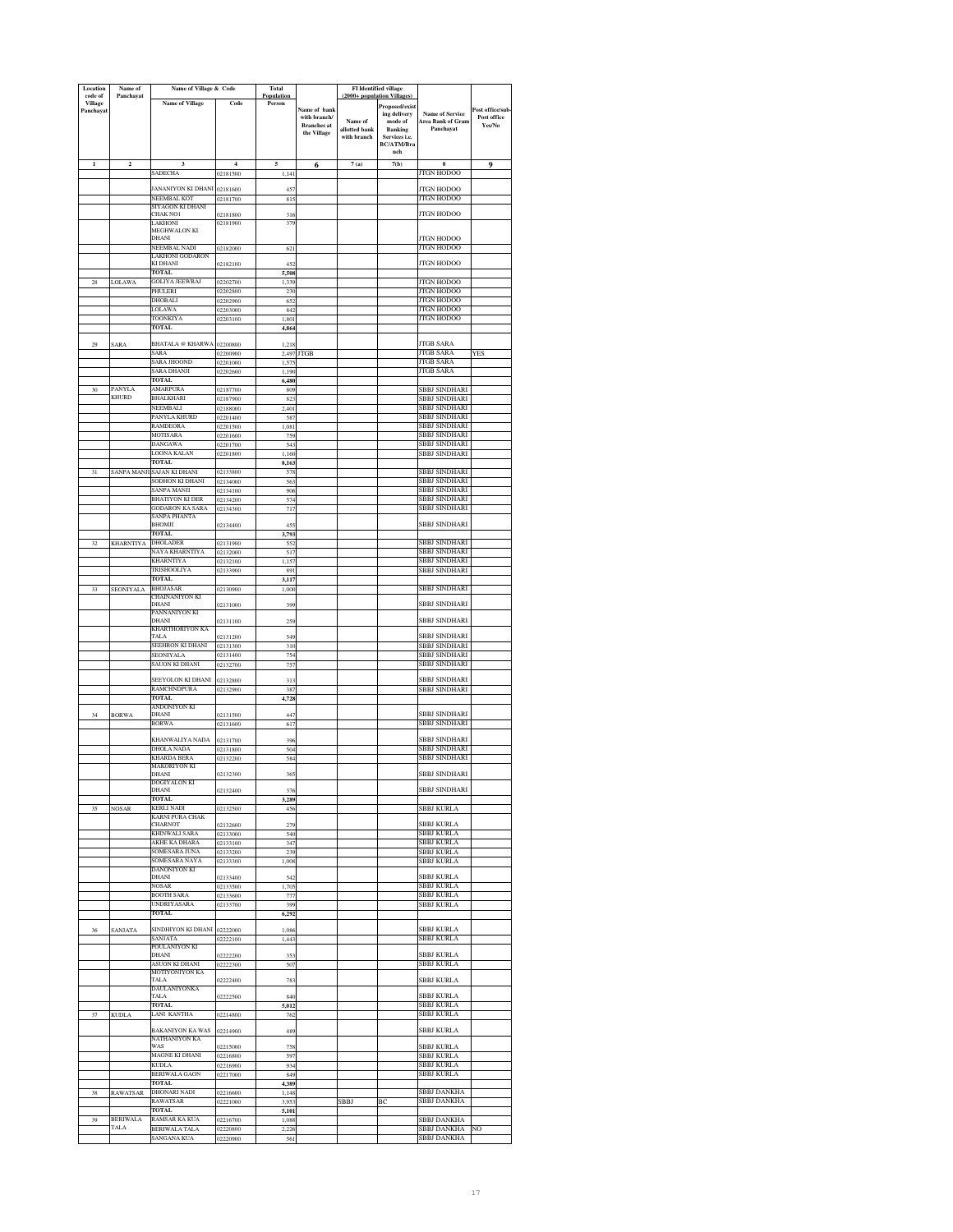| Location                        | Name of                                  | Name of Village & Code                                            |                            | Total                |                                                                   | FI Identified village                                                  |                                                                                            |                                                          |                                           |
|---------------------------------|------------------------------------------|-------------------------------------------------------------------|----------------------------|----------------------|-------------------------------------------------------------------|------------------------------------------------------------------------|--------------------------------------------------------------------------------------------|----------------------------------------------------------|-------------------------------------------|
| code of<br>Village<br>Panchayat | Panchayat                                | <b>Name of Village</b>                                            | Code                       | Population<br>Person | Name of bank<br>with branch/<br><b>Branches</b> at<br>the Village | (2000+ population Villages)<br>Name of<br>allotted bank<br>with branch | Proposed/exist<br>ing delivery<br>mode of<br><b>Banking</b><br>Services i.e.<br>BC/ATM/Bra | <b>Name of Service</b><br>Area Bank of Gram<br>Panchavat | Post office/sub-<br>Post office<br>Yes/No |
| $\mathbf{1}$                    | $\overline{\mathbf{c}}$                  | $\overline{\mathbf{3}}$                                           | $\overline{4}$             | 5                    |                                                                   | 7(a)                                                                   | nch<br>7(b)                                                                                | 8                                                        | 9                                         |
|                                 |                                          | DUDIYO KI DHANI                                                   | 02223000                   | 839                  | 6                                                                 |                                                                        |                                                                                            | SBBJ DANKHA                                              |                                           |
| 40                              | <b>SHIVKAR</b>                           | <b>TOTAL</b><br>SHIVKAR                                           | 02220400                   | 4,714<br>1,750       |                                                                   |                                                                        |                                                                                            | <b>JTGB SARA</b>                                         |                                           |
|                                 |                                          | DEWANIYON KI<br>DHANI                                             | 02220500                   | 1.178                |                                                                   |                                                                        |                                                                                            | <b>ITGB SARA</b>                                         |                                           |
|                                 |                                          | <b>GALABERI</b>                                                   | 02220600                   | 2,079                |                                                                   |                                                                        |                                                                                            | <b>JTGB SARA</b>                                         | YES                                       |
|                                 |                                          | <b>GHANE KA TALA</b><br>TOTAL                                     | 02220700                   | 1,093<br>6,100       |                                                                   |                                                                        |                                                                                            | <b>JTGB SARA</b>                                         |                                           |
| 41                              | <b>CHAWA</b>                             | DABLISARA                                                         | 02215900                   | 1,045                |                                                                   |                                                                        |                                                                                            | SBBJ KURLA                                               |                                           |
|                                 |                                          | ABHANIYON KA SARA                                                 | 02216000                   | 67                   |                                                                   |                                                                        |                                                                                            | SBBJ KURLA                                               |                                           |
|                                 |                                          | KHARINGA KUA<br><b>CHAWA</b>                                      | 02216100<br>02216500       | 481<br>1,955         |                                                                   |                                                                        |                                                                                            | SBBJ KURLA<br>SBBJ KURLA                                 |                                           |
|                                 |                                          | <b>TOTAL</b>                                                      |                            | 4,152                |                                                                   |                                                                        |                                                                                            |                                                          |                                           |
| 42                              | <b>ADARSH</b><br><b>CHAWA</b>            | <b>INDRA COLONY</b><br><b>ADARSH CHAWA</b>                        | 02216200<br>02216300       | 708<br>727           |                                                                   |                                                                        |                                                                                            | SBBJ KURLA<br>SBBJ KURLA                                 |                                           |
|                                 |                                          | <b>GULE KA NADIYA</b>                                             | 02216400                   | 329                  |                                                                   |                                                                        |                                                                                            | <b>SBBJ KURLA</b>                                        |                                           |
|                                 |                                          | HANUMAN SAGAR<br>POONIYON KI BASTI                                | 02221100<br>02221200       | 409<br>661           |                                                                   |                                                                        |                                                                                            | <b>SBBJ KURLA</b><br>SBBJ KURLA                          |                                           |
|                                 |                                          | KERLI                                                             | 02221900                   | 65                   |                                                                   |                                                                        |                                                                                            | SBBJ KURLA                                               |                                           |
| 43                              | <b>SARNOO</b>                            | TOTAL<br>RAIKON KI DHANI                                          | 02221300                   | 3,487<br>1,042       |                                                                   |                                                                        |                                                                                            | SBBJ SINDHARI                                            |                                           |
|                                 | CHIMANJI                                 | <b>SARNOO PANJI</b>                                               | 02221400                   | 924                  |                                                                   |                                                                        |                                                                                            | SBBJ SINDHARI                                            |                                           |
|                                 |                                          | <b>SARNOO BHIMJI</b><br>AKAL                                      | 02221500<br>02221600       | 1,363<br>1,005       |                                                                   |                                                                        |                                                                                            | SBBJ SINDHARI<br>SBBJ SINDHARI                           |                                           |
|                                 |                                          | SARNOO CHIMANJI                                                   | 02221700                   | 864                  |                                                                   |                                                                        |                                                                                            | SBBJ SINDHARI                                            |                                           |
|                                 |                                          | MOODHNON KI DHANI 02221800                                        |                            | 963                  |                                                                   |                                                                        |                                                                                            | SBBJ SINDHARI                                            |                                           |
|                                 |                                          | <b>TOTAL</b>                                                      |                            | 6,161                |                                                                   |                                                                        |                                                                                            |                                                          |                                           |
| 44                              | <b>SARLI</b>                             | LOOKHON KA TALA<br>SARLI                                          | 02222600<br>02222700       | 579<br>1,887         |                                                                   |                                                                        |                                                                                            | SBBJ KURLA<br>SBBJ KURLA                                 |                                           |
|                                 |                                          | BANKASAR                                                          | 02222800                   | 1,487                |                                                                   |                                                                        |                                                                                            | SBBJ KURLA                                               |                                           |
|                                 |                                          | GANGASARA                                                         | 02222900                   | 1,214                |                                                                   |                                                                        |                                                                                            | SBBJ KURLA                                               |                                           |
|                                 |                                          | <b>GORASIYON KA TALA</b>                                          | 02223100                   | 630                  |                                                                   |                                                                        |                                                                                            | SBBI KURLA                                               |                                           |
|                                 |                                          | <b>SARLI KALAN</b><br>DHIRANIYON KI                               | 02223400                   | 872                  |                                                                   |                                                                        |                                                                                            | SBBJ KURLA                                               |                                           |
|                                 |                                          | DHANI<br><b>TOTAL</b>                                             | 02223500                   | 422<br>7,091         |                                                                   |                                                                        |                                                                                            | SBBJ KURLA                                               |                                           |
| 45                              | <b>KHUDASA</b>                           | <b>BAKHSE KA TALA</b>                                             | 02223200                   | 50                   |                                                                   |                                                                        |                                                                                            | <b>SBBJ SINDHARI</b>                                     |                                           |
|                                 |                                          | SIYAGON KI DHANI<br>NAUKH                                         | 02223300<br>02223600       | 518<br>785           |                                                                   |                                                                        |                                                                                            | <b>SBBJ SINDHARI</b><br>SBBJ SINDHARI                    |                                           |
|                                 |                                          | JAITANIYON KI<br>DHANI                                            | 2223700                    | 547                  |                                                                   |                                                                        |                                                                                            | <b>SBBJ SINDHARI</b>                                     |                                           |
|                                 |                                          | MAYLON KA DER                                                     | 02223800                   | 513                  |                                                                   |                                                                        |                                                                                            | SBBJ SINDHARI                                            |                                           |
|                                 |                                          | <b>KADWASRON KI</b><br>DHANI                                      | 02223900                   | 589                  |                                                                   |                                                                        |                                                                                            | SBBJ SINDHARI                                            |                                           |
|                                 |                                          | POKAR BHADU KI<br>DHANI                                           | 2224000                    | 32 <sub>2</sub>      |                                                                   |                                                                        |                                                                                            | SBBJ DANKHA                                              |                                           |
|                                 |                                          | KHUDASA                                                           | 02224100                   | 971                  |                                                                   |                                                                        |                                                                                            | SBBJ DANKHA                                              |                                           |
|                                 |                                          | <b>TOTAL</b><br>RIDMLANIYON KI                                    |                            | 4,756                |                                                                   |                                                                        |                                                                                            |                                                          |                                           |
| 46                              | KAGAU                                    | DHANI                                                             | 02226000                   | 358                  |                                                                   |                                                                        |                                                                                            | <b>SBBJ SINDHARI</b><br><b>SBBJ SINDHARI</b>             |                                           |
|                                 |                                          | LEGON KI DHANI<br>KAGAU                                           | 02226100<br>02226200       | 567<br>947           |                                                                   |                                                                        |                                                                                            | SBBJ SINDHARI                                            |                                           |
|                                 |                                          | SIDHANIYON KI<br>DHANI                                            | 02226300                   | 352                  |                                                                   |                                                                        |                                                                                            | SBBJ SINDHARI                                            |                                           |
|                                 |                                          | KUMHARON KA TALA                                                  |                            |                      |                                                                   |                                                                        |                                                                                            |                                                          |                                           |
|                                 |                                          |                                                                   | 02226400                   | 415                  |                                                                   |                                                                        |                                                                                            | SBBJ SINDHARI                                            |                                           |
|                                 |                                          | MEGWALON KI DHANI<br>RAIKO KI DHANI                               | 02226500<br>02226600       | 190<br>919           |                                                                   |                                                                        |                                                                                            | SBBJ SINDHARI<br>SBBJ SINDHARI                           |                                           |
|                                 |                                          | <b>TOTAL</b>                                                      |                            | 3,748                |                                                                   |                                                                        |                                                                                            |                                                          |                                           |
| Location                        | Name of                                  | Name of Panchayat Samiti: Barmer (0006)<br>Name of Village & Code |                            | Total                |                                                                   |                                                                        | <b>FI</b> Identified village                                                               |                                                          |                                           |
| code of<br><b>Village</b>       | Panchayat                                | <b>Name of Village</b>                                            | Code                       | Population<br>Person |                                                                   | (2000+ population Villages                                             | <b>Proposed/exist</b>                                                                      |                                                          |                                           |
| Panchayat                       |                                          |                                                                   |                            |                      | Name of bank<br>with branch/<br><b>Branches</b> at<br>the Village | Name of<br>allotted bank<br>with branch                                | ing delivery<br>mode of<br>Banking<br>Services i.e.<br><b>BC/ATM/Bra</b><br>nch            | <b>Name of Service</b><br>Area Bank of Gram<br>Panchavat | Post office/sub-<br>Post office<br>Yes/No |
| $\mathbf{1}$<br>$_{01}$         | $\overline{\mathbf{c}}$<br><b>RAMSAR</b> | 3<br><b>RAMSAR</b>                                                | $\overline{4}$<br>02230700 | 5<br>3.888           | 6<br><b>SBBJ</b>                                                  | 7(a)                                                                   | 7(b)                                                                                       | 8<br>SBBJ RAMSAR                                         | 9<br><b>YES</b>                           |
| 02                              | YA                                       | BABUGULERI BABUGULERIYA                                           | 02227500                   | 683                  |                                                                   |                                                                        |                                                                                            | SBBJ RAMSAR                                              |                                           |
|                                 |                                          | NOPATIYA                                                          | 02227700                   | 189                  |                                                                   |                                                                        |                                                                                            | SBBJ RAMSAR<br><b>SBBJ RAMSAR</b>                        |                                           |
|                                 |                                          | <b>BANWA</b><br>KHARCHI                                           | 02227800<br>02227900       | 283<br>886           |                                                                   |                                                                        |                                                                                            | <b>SBBJ RAMSAR</b>                                       |                                           |
|                                 |                                          | RAMSARAGOR<br>TOTAL                                               | 02230600                   | 994                  |                                                                   |                                                                        |                                                                                            | SBBJ RAMSAR                                              |                                           |
|                                 | <b>KANTAL KA</b>                         | NAISIYAE                                                          |                            | 3,035                |                                                                   |                                                                        |                                                                                            |                                                          |                                           |
| 03                              | PAR                                      | <b>VIRMIYAR</b>                                                   | 02227000<br>02227100       | 285<br>445           |                                                                   |                                                                        |                                                                                            | <b>SBBJ RAMSAR</b><br>SBBJ RAMSAR                        |                                           |
|                                 |                                          | KANTAL KA PAR                                                     | 02227200                   | 1,030                |                                                                   |                                                                        |                                                                                            | <b>SBBJ RAMSAR</b><br>SBBJ RAMSAR                        |                                           |
|                                 |                                          | PABOOSARIYA<br>SUJAWALA KA PAR                                    | 02227600<br>02235200       | 588<br>319           |                                                                   |                                                                        |                                                                                            | SBBJ RAMSAR                                              |                                           |
| 04                              | <b>BOOTHIYA</b>                          | <b>TOTAL</b><br><b>JHELOON</b>                                    | 02226700                   | 2.667<br>439         |                                                                   |                                                                        |                                                                                            | PNB GAGRIA                                               |                                           |
|                                 |                                          | <b>AJBANI</b>                                                     | 02226800                   | 667                  |                                                                   |                                                                        |                                                                                            | PNB GAGRIA                                               |                                           |
|                                 |                                          | SANGRANI<br>ALARAKH KA PAR                                        | 02226900<br>02235700       | 436<br>123           |                                                                   |                                                                        |                                                                                            | PNB GAGRIA<br>PNB GAGRIA                                 |                                           |
|                                 |                                          | <b>CHARWA TAKHATA</b>                                             | 02235900                   | 641                  |                                                                   |                                                                        |                                                                                            |                                                          |                                           |
|                                 |                                          | BAD                                                               | 02236000                   | 475                  |                                                                   |                                                                        |                                                                                            | PNB GAGRIA<br>PNB GAGRIA                                 |                                           |
|                                 |                                          | BANGLI                                                            |                            |                      |                                                                   |                                                                        |                                                                                            | PNB GAGRIA                                               |                                           |
|                                 |                                          | <b>BOOTHIYA</b>                                                   | 02236100                   | 965                  |                                                                   |                                                                        |                                                                                            |                                                          |                                           |
|                                 |                                          | JUMMAFAKIR KI<br>BASTI                                            | 02236200                   | 387                  |                                                                   |                                                                        |                                                                                            | PNB GAGRIA                                               |                                           |
|                                 |                                          | PEERE KA PAR                                                      | 02236300                   | 613                  |                                                                   |                                                                        |                                                                                            | PNB GAGRIA                                               |                                           |
|                                 |                                          | <b>BINDU SINHANI</b><br>CHANDANIYON KA                            | 02237300<br>02237400       | 61<br>717            |                                                                   |                                                                        |                                                                                            | PNB GAGRIA                                               |                                           |
|                                 |                                          | PAR<br>PADHARIYA                                                  | 02237500                   | 720                  |                                                                   |                                                                        |                                                                                            | PNB GAGRIA<br>PNB GAGRIA                                 |                                           |
|                                 |                                          | <b>TOTAL</b>                                                      |                            | 6,244                |                                                                   |                                                                        |                                                                                            |                                                          |                                           |
| $05\,$                          | PANDHIKAPA                               | PANDHIKAPAR                                                       | 02234300                   | 1,063                |                                                                   |                                                                        |                                                                                            | SBBJ RAMSAR                                              |                                           |
|                                 |                                          | RAWAAT KA TALA<br>HINDIYA                                         | 02234400<br>02234500       | 187<br>341           |                                                                   |                                                                        |                                                                                            | SBBJ RAMSAR<br>SBBJ RAMSAR                               |                                           |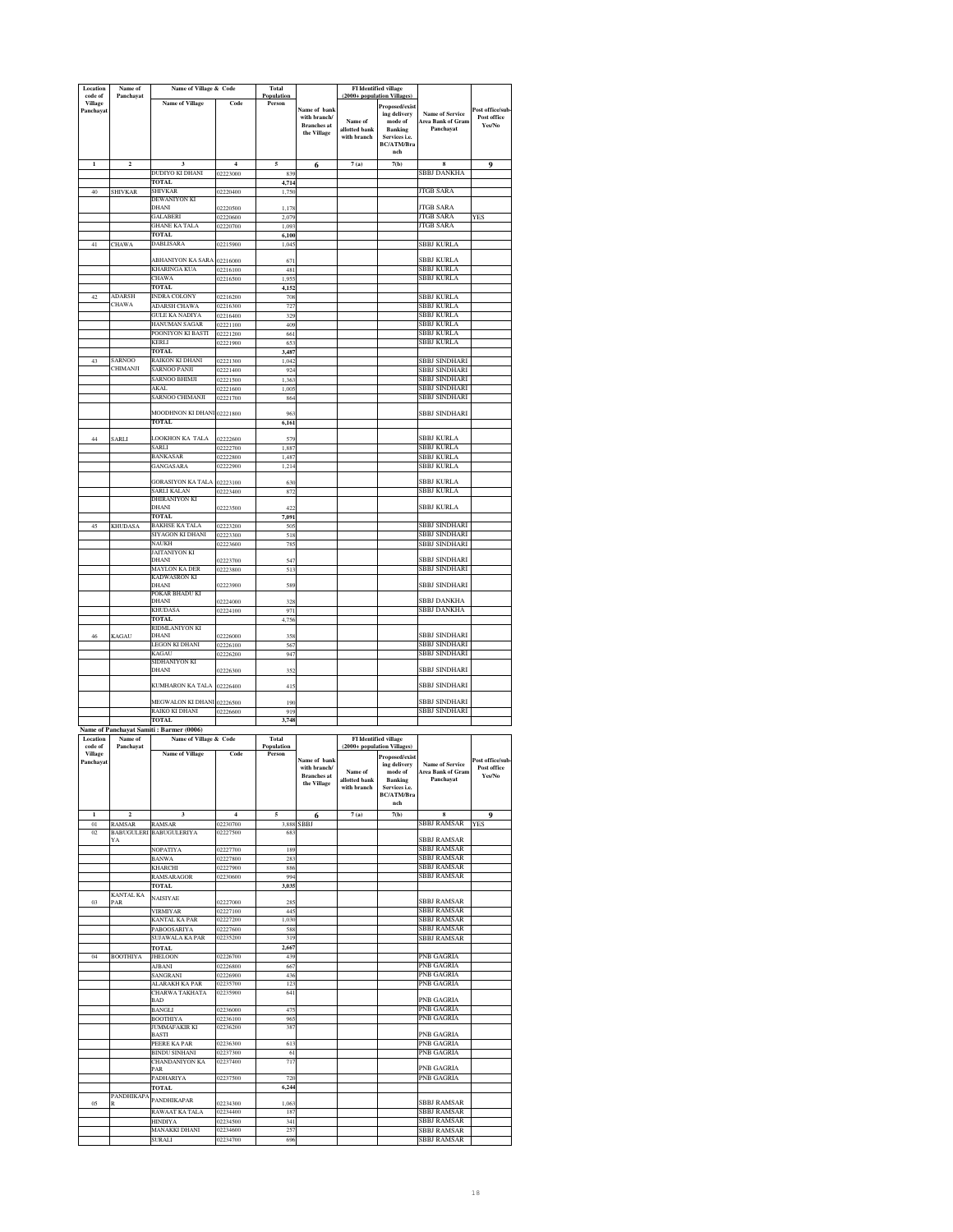| Location<br>code of         | Name of<br>Panchayat             | Name of Village & Code                   |                      | Total<br>Population |                                    | (2000+ population Villages   | <b>FI</b> Identified village    |                                             |                       |
|-----------------------------|----------------------------------|------------------------------------------|----------------------|---------------------|------------------------------------|------------------------------|---------------------------------|---------------------------------------------|-----------------------|
| <b>Village</b><br>Panchayat |                                  | <b>Name of Village</b>                   | Code                 | Person              | Name of bank                       |                              | Proposed/exist                  |                                             | Post office/sub       |
|                             |                                  |                                          |                      |                     | with branch/<br><b>Branches</b> at | Name of                      | ing delivery<br>mode of         | <b>Name of Service</b><br>Area Bank of Gram | Post office<br>Yes/No |
|                             |                                  |                                          |                      |                     | the Village                        | allotted bank<br>with branch | <b>Banking</b><br>Services i.e. | Panchayat                                   |                       |
|                             |                                  |                                          |                      |                     |                                    |                              | BC/ATM/Bra<br>nch               |                                             |                       |
| $\mathbf{I}$                | $\overline{\mathbf{c}}$          | $\overline{\mathbf{3}}$                  | $\overline{4}$       | 5                   | 6                                  | 7(a)                         | 7(b)                            | 8                                           | 9                     |
|                             |                                  | MAHINANIYON KI                           | 02234800             | 41                  |                                    |                              |                                 |                                             |                       |
|                             |                                  | <b>BASTI</b><br><b>JALEELA</b>           | 02234900             | 144                 |                                    |                              |                                 | <b>SBBJ RAMSAR</b><br>SBBJ RAMSAR           |                       |
|                             |                                  | DAWEKA PAR                               | 02235000             | 470                 |                                    |                              |                                 | <b>SBBJ RAMSAR</b>                          |                       |
| 06                          | <b>GARDIYA</b>                   | <b>TOTAL</b><br><b>UBHREKA PAR</b>       | 02236900             | 3,571<br>788        |                                    |                              |                                 | SBBJ RAMSAR                                 |                       |
|                             |                                  | <b>MANDROOP KA TALA</b>                  | 02238900             | 179                 |                                    |                              |                                 | SBBJ RAMSAR                                 |                       |
|                             |                                  | <b>JANEKI BERI</b>                       | 02239000             | 1,165               |                                    |                              |                                 | <b>SBBJ RAMSAR</b>                          |                       |
|                             |                                  | GARDIYA                                  | 02239100             | 1,175               |                                    |                              |                                 | SBBJ RAMSAR<br>SBBJ RAMSAR                  |                       |
|                             |                                  | SELAU<br>JATON KI BASTI                  | 02239200<br>02239300 | 65<br>431           |                                    |                              |                                 | SBBJ RAMSAR                                 |                       |
|                             |                                  | TOTAL<br>KHARIYA KALAN                   |                      | 4,390               |                                    |                              |                                 |                                             |                       |
| 07                          | <b>SETRAU</b>                    | <b>BHANPURA</b>                          | 02230800<br>02230900 | 343<br>381          |                                    |                              |                                 | <b>BOB BARMER</b><br><b>BOB BARMER</b>      |                       |
|                             |                                  | TAMLIYAR                                 | 02231100             | 2,766               |                                    | <b>BOB BARMEBC</b>           |                                 | <b>BOB BARMER</b>                           | <b>YES</b>            |
|                             |                                  | SETRAU<br>KHARIYA KITA                   | )2233600<br>)2234200 | 1,50<br>497         |                                    |                              |                                 | <b>BOB BARMER</b><br><b>BOB BARMER</b>      |                       |
|                             |                                  | TOTAL                                    |                      | 5,491               |                                    |                              |                                 |                                             |                       |
| 08                          | <b>CHADAR</b><br><b>MANDROOP</b> | CHADAR DAKHNAD                           | 02233200             | 514                 |                                    |                              |                                 | <b>BOB BARMER</b>                           |                       |
|                             |                                  | <b>CHADAR BANKALSAR</b>                  | 02233300             | 870                 |                                    |                              |                                 | <b>BOB BARMER</b>                           |                       |
|                             |                                  | RAMDEO KA MANDIR                         | 02233700             | 1,199               |                                    |                              |                                 |                                             |                       |
|                             |                                  | <b>CHADAR MANDROOP</b>                   | 02233800             | 253                 |                                    |                              |                                 | <b>BOB BARMER</b>                           |                       |
|                             |                                  | SALARIYA                                 | 02233900             | 330                 |                                    |                              |                                 | <b>BOB BARMER</b>                           |                       |
|                             |                                  | KANLARIYA                                |                      |                     |                                    |                              |                                 | <b>BOB BARMER</b>                           |                       |
|                             |                                  | SHERE KA TALA<br>PABOODAN SINGH KI       | 02234000<br>02234100 | 272<br>474          |                                    |                              |                                 | <b>BOB BARMER</b>                           |                       |
|                             |                                  | DHANI                                    |                      |                     |                                    |                              |                                 | <b>BOB BARMER</b>                           |                       |
| $_{09}$                     | <b>GAGRIYA</b>                   | <b>TOTAL</b><br>SIYAI                    | 02227300             | 3,912<br>737        |                                    |                              |                                 | PNB GAGRIA                                  |                       |
|                             |                                  | KANTALIYA KA PAR                         | 02227400             | 499                 |                                    |                              |                                 | PNB GAGRIA                                  |                       |
|                             |                                  | GAGRIYA                                  | 02235100             | 984                 |                                    |                              |                                 | PNB GAGRIA                                  |                       |
|                             |                                  | <b>BALOO KA PAR</b><br>JAITANIYON KA PAR | 02235300<br>02235400 |                     |                                    |                              |                                 | PNB GAGRIA                                  |                       |
|                             |                                  |                                          |                      |                     |                                    |                              |                                 | PNB GAGRIA                                  |                       |
|                             |                                  | NEELSAR<br><b>BHEELON KA PAR</b>         | 02235500<br>02235600 | 184<br>1,668        |                                    |                              |                                 | PNB GAGRIA<br>PNB GAGRIA                    |                       |
|                             |                                  | MANDROOP KA PAR                          | 02235800             | 154                 |                                    |                              |                                 | PNB GAGRIA                                  |                       |
|                             |                                  | CHARWA @ JHARWA                          | 02236400             | 289                 |                                    |                              |                                 | PNB GAGRIA                                  |                       |
|                             |                                  | DEWANIYON KA PAR                         | 02236500             | 126                 |                                    |                              |                                 | PNB GAGRIA                                  |                       |
|                             |                                  | SODHAI                                   | )2236600             | 187                 |                                    |                              |                                 | PNB GAGRIA                                  |                       |
|                             |                                  | AJBE KA PAR<br>ABHE KA PAR               | 02236700<br>02236800 | 238<br>668          |                                    |                              |                                 | PNB GAGRIA<br>PNB GAGRIA                    |                       |
|                             |                                  | <b>GANGANIYON KA PAR</b>                 | 02237100             | 540                 |                                    |                              |                                 |                                             |                       |
|                             |                                  | VIRADKA PAR                              | 02237200             | 317                 |                                    |                              |                                 | PNB GAGRIA<br>PNB GAGRIA                    |                       |
|                             |                                  | TOTAL                                    |                      | 6,591               |                                    |                              |                                 |                                             |                       |
| 10                          | <b>BHEENDE KA</b><br>PAR         | PURPURIYA                                | 02237000             | 229                 |                                    |                              |                                 | PNB GAGRIA                                  |                       |
|                             |                                  | <b>BANE KI BASTI</b>                     | 02237600             | 486                 |                                    |                              |                                 | PNB GAGRIA                                  |                       |
|                             |                                  | TALAB KA PAR<br>LAKRIYALI                | 02237700<br>02237800 | 257<br>558          |                                    |                              |                                 | PNB GAGRIA<br>PNB GAGRIA                    |                       |
|                             |                                  | <b>BUKAR</b>                             | 02237900             | 985                 |                                    |                              |                                 | PNB GAGRIA                                  |                       |
|                             |                                  | <b>SABU KA PAR</b><br>BUKRI              | 02238000<br>02238100 | 338<br>219          |                                    |                              |                                 | PNB GAGRIA<br>PNB GAGRIA                    |                       |
|                             |                                  | <b>BHEENDE KA PAR</b>                    | 02238200             | 379                 |                                    |                              |                                 | PNB GAGRIA                                  |                       |
|                             |                                  | LADHE KA PAR<br>SAJJAN KA PAR            | 02238300<br>02238400 | 293<br>843          |                                    |                              |                                 | PNB GAGRIA<br>PNB GAGRIA                    |                       |
|                             |                                  | MOHAMMAD KA PAR                          | 02238500             | 52                  |                                    |                              |                                 | PNB GAGRIA                                  |                       |
|                             |                                  | <b>KELAN KA PAR</b>                      | 02238600             | 162                 |                                    |                              |                                 | PNB GAGRIA                                  |                       |
|                             |                                  | NAGEKA PAR<br>MEKARAN WALA               | 02238700<br>02238800 | 388<br>820          |                                    |                              |                                 | PNB GAGRIA<br>PNB GAGRIA                    |                       |
|                             |                                  |                                          |                      | 005                 |                                    |                              |                                 |                                             |                       |
| Π                           | <b>KHADEEN</b>                   | DAVKIYON KI DHANI                        | 02230100             | 345                 |                                    |                              |                                 | JTGB<br><b>MAHABAR</b>                      |                       |
|                             |                                  | <b>JOONALA BHOOKA</b>                    | 02231200             | 631                 |                                    |                              |                                 | JTGB                                        |                       |
|                             |                                  | TALA                                     |                      |                     |                                    |                              |                                 | <b>MAHABAR</b><br>JTGB                      |                       |
|                             |                                  | <b>KHADEEN</b>                           | 02231300             | 712                 |                                    |                              |                                 | MAHABAR                                     |                       |
|                             |                                  | RAMDEORIYA TALA                          | 02231400             | 708                 |                                    |                              |                                 | JTGB<br>MAHABAR                             |                       |
|                             |                                  | <b>RAJIV NAGAR</b>                       |                      |                     |                                    |                              |                                 | JTGB                                        |                       |
|                             |                                  | <b>SODHON KI BASTI</b>                   | 2231500<br>02232100  | 53<br>505           |                                    |                              |                                 | MAHABAR<br>ITGB                             |                       |
|                             |                                  |                                          |                      |                     |                                    |                              |                                 | <b>MAHABAR</b><br>JTGB                      |                       |
|                             |                                  | <b>INDRAWAS</b>                          | 02232500             | 644                 |                                    |                              |                                 | <b>MAHABAR</b>                              |                       |
|                             |                                  | <b>JAKHRON KA TALA</b>                   | 02232600             | 639                 |                                    |                              |                                 | JTGB<br><b>MAHABAR</b>                      |                       |
|                             |                                  | <b>GANDHI NAGAR</b>                      | 02232700             | 63                  |                                    |                              |                                 | JTGB                                        |                       |
|                             |                                  | TOTAL                                    |                      | 5,349               |                                    |                              |                                 | MAHABAR                                     |                       |
| 12                          | <b>GANGALA</b>                   | SODHA BASTI                              | 02230000             | 453                 |                                    |                              |                                 | SBBJ BARMER                                 |                       |
|                             |                                  | KHARA RATHORAN<br>VISHNOIYON KA          | 02231700<br>02232000 | 683<br>474          |                                    |                              |                                 | <b>SBBJ BARMER</b>                          |                       |
|                             |                                  | TALA                                     |                      |                     |                                    |                              |                                 | <b>SBBJ BARMER</b>                          |                       |
|                             |                                  | MANANIYON KI BASTI 02232200              |                      | 414                 |                                    |                              |                                 | <b>SBBJ BARMER</b>                          |                       |
|                             |                                  | NIHALANIYON KA<br>TOBHA                  | 02232300             | 828                 |                                    |                              |                                 | SBBJ BARMER                                 |                       |
|                             |                                  | <b>GANGALA</b>                           | 02232400             | 1,454               |                                    |                              |                                 | SBBJ BARMER                                 |                       |
| 13                          | <b>HATHMA</b>                    | TOTAL<br><b>HATHMA</b>                   | 02229800             | 4,306<br>1,117      |                                    |                              |                                 | <b>SBBJ BARMER</b><br>SBBJ BARMER           |                       |
|                             |                                  | <b>AJABPURA</b>                          | 02229900             | 437                 |                                    |                              |                                 | <b>SBBJ BARMER</b>                          |                       |
|                             |                                  | GANGANIYON KI<br>DHANI                   | 02231600             | 781                 |                                    |                              |                                 | <b>SBBJ BARMER</b>                          |                       |
|                             |                                  | MITHARIYA TALA                           | 02231800             | 605                 |                                    |                              |                                 | SBBJ BARMER                                 |                       |
|                             |                                  | KOTRIYA TALA<br>TOTAL                    | 02231900             | 484<br>3,424        |                                    |                              |                                 | SBBJ BARMER                                 |                       |
| 14                          | <b>CHARI</b>                     | <b>DHANORA</b>                           | 02232800             | 923                 |                                    |                              |                                 | <b>BOB BARMER</b>                           |                       |
|                             |                                  | GIDALIYON KA TALA                        | 02232900             | 823                 |                                    |                              |                                 | <b>BOB BARMER</b>                           |                       |
|                             |                                  | KHARIYA RATHORAN 02233000                |                      | 1,789               |                                    |                              |                                 | <b>BOB BARMER</b>                           |                       |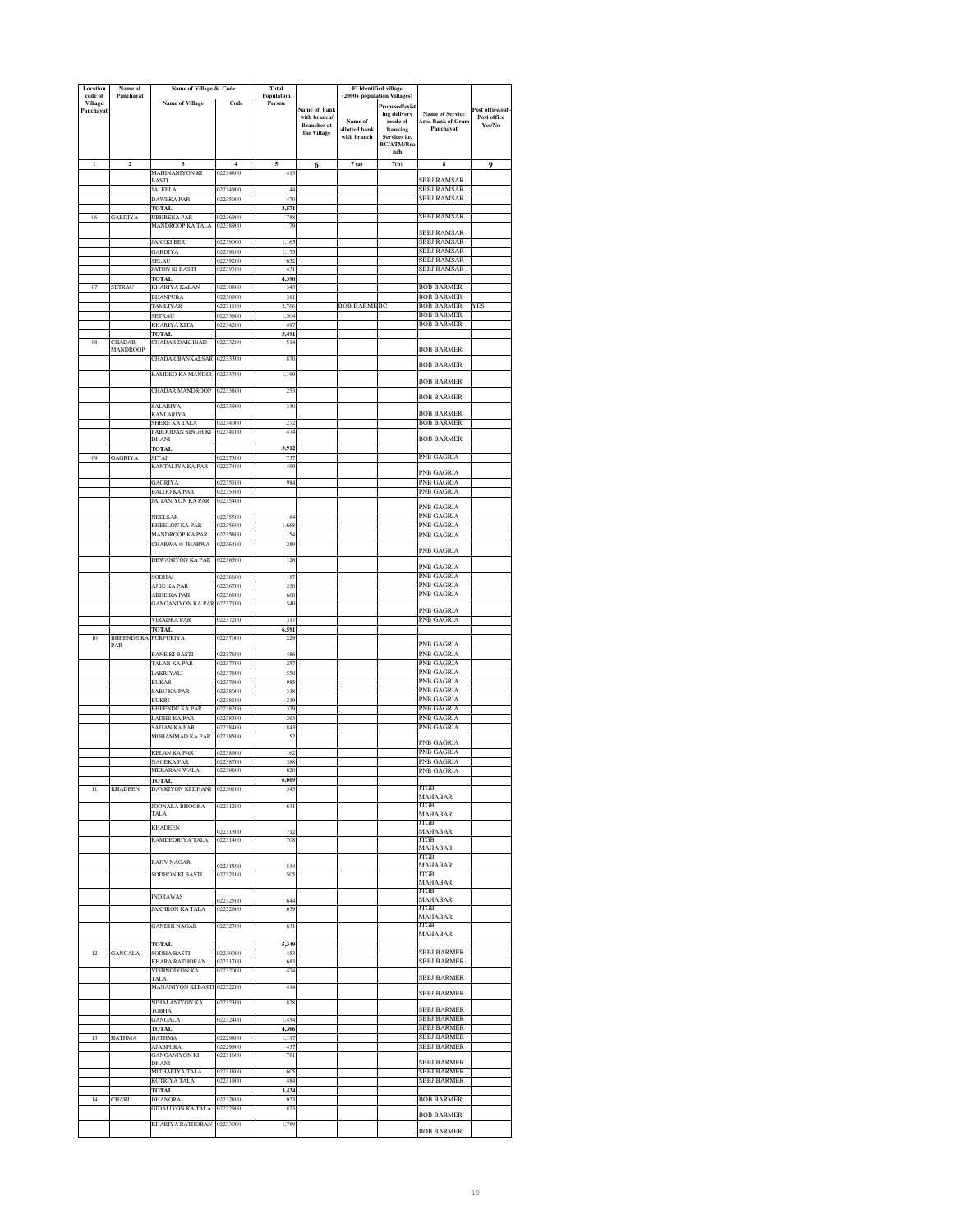| Location<br>code of         | Name of<br>Panchavat          | Name of Village & Code                  |                            | Total<br>Population |                                    | (2000+ population Villages   | <b>FI</b> Identified village             |                                          |                       |
|-----------------------------|-------------------------------|-----------------------------------------|----------------------------|---------------------|------------------------------------|------------------------------|------------------------------------------|------------------------------------------|-----------------------|
| <b>Village</b><br>Panchayat |                               | <b>Name of Village</b>                  | Code                       | Person              | Name of bank                       |                              | Proposed/exist                           | <b>Name of Service</b>                   | ost office/sub-       |
|                             |                               |                                         |                            |                     | with branch/<br><b>Branches</b> at | Name of                      | ing delivery<br>$\operatorname{mode}$ of | Area Bank of Gram                        | Post office<br>Yes/No |
|                             |                               |                                         |                            |                     | the Village                        | allotted bank<br>with branch | <b>Banking</b><br>Services i.e.          | Panchayat                                |                       |
|                             |                               |                                         |                            |                     |                                    |                              | BC/ATM/Bra<br>nch                        |                                          |                       |
| $\mathbf{1}$                | $\overline{\mathbf{c}}$       | 3                                       | $\overline{4}$<br>02233100 | 5                   | 6                                  | 7(a)                         | 7(b)                                     | 8                                        | 9                     |
|                             |                               | POONIYON KA TALA                        |                            | 466                 |                                    |                              |                                          | <b>BOB BARMER</b>                        |                       |
|                             |                               | RODI NADI<br>CHARI                      | 12233400<br>02233500       | 438<br>951          |                                    |                              |                                          | <b>BOB BARMER</b><br><b>BOB BARMER</b>   |                       |
|                             |                               | <b>TOTAL</b>                            |                            | 5,390               |                                    |                              |                                          |                                          |                       |
| 15                          |                               | BHACHBHAR WAGTA KI BERI                 | 02230200                   | 702                 |                                    |                              |                                          | <b>BOB BARMER</b>                        |                       |
|                             |                               | <b>BHACHBHAR</b><br><b>SUWARA</b>       | 02230400<br>02230500       | 1,173<br>1,133      |                                    |                              |                                          | <b>BOB BARMER</b><br><b>BOB BARMER</b>   |                       |
|                             |                               | LASUWA                                  | 02231000                   | 248                 |                                    |                              |                                          | <b>BOB BARMER</b>                        |                       |
| 16                          | SIHANI                        | <b>TOTAL</b><br>SIHANI                  | 02228300                   | 3,256<br>2,142      | <b>JTGB</b>                        |                              |                                          | <b>JTGB SIHANI</b>                       | YES                   |
|                             |                               | ANTA<br>KHEJDIYALI NARI                 | 02228400<br>02228500       | 880<br>480          |                                    |                              |                                          | <b>JTGB SIHANI</b><br><b>JTGB SIHANI</b> |                       |
|                             |                               | LABRAU                                  | 02228900                   | 298                 |                                    |                              |                                          | <b>ITGB SIHANI</b>                       |                       |
|                             |                               | CHAUTHIYA<br><b>BHANWARLAI</b>          | 02229000<br>02229100       | 262<br>306          |                                    |                              |                                          | <b>JTGB SIHANI</b><br><b>JTGB SIHANI</b> |                       |
|                             |                               | <b>TOTAL</b>                            |                            | 4,368               |                                    |                              |                                          |                                          |                       |
| 17                          | <b>INDROHI</b>                | KHIYALA<br>CHAWA                        | 02228000<br>02228100       | 122<br>$^{14}$      |                                    |                              |                                          | JTGB SIHANI<br>JTGB SIHANI               |                       |
|                             |                               | <b>INDROHI</b>                          | 02228200                   | 1,115               |                                    |                              |                                          | <b>JTGB SIHANI</b><br><b>JTGB SIHANI</b> |                       |
|                             |                               | <b>JAYDOO</b><br><b>HALE POTARON KI</b> | 02228600<br>02228700       | 1,266<br>246        |                                    |                              |                                          |                                          |                       |
|                             |                               | BASTI<br>BASRA                          | 02228800                   | 1,187               |                                    |                              |                                          | <b>ITGB SIHANI</b><br><b>JTGB SIHANI</b> |                       |
|                             |                               | <b>BHADAROO</b>                         | 02230300                   | 387                 |                                    |                              |                                          | <b>JTGB SIHANI</b>                       |                       |
| 18                          | <b>DERASAR</b>                | TOTAL<br>MITHONIYON KI                  | 02229200                   | 4,337<br>608        |                                    |                              |                                          |                                          |                       |
|                             |                               | <b>BASTI</b><br><b>DERASAR</b>          | 02229300                   | 947                 |                                    |                              |                                          | <b>JTGB SIHANI</b><br><b>JTGB SIHANI</b> |                       |
|                             |                               | RAMDIYON KI BASTI                       | 02229400                   | 712                 |                                    |                              |                                          | <b>JTGB SIHANI</b>                       |                       |
|                             |                               | KACHH BANIYON KI                        | 02229500                   | 364                 |                                    |                              |                                          | <b>JTGB SIHANI</b>                       |                       |
|                             |                               | <b>BASTI</b><br>HOTHOYONIYON KI         | 02229600                   | 601                 |                                    |                              |                                          |                                          |                       |
|                             |                               | <b>BASTI</b><br>BANO KA TALA            | 02229700                   | 304                 |                                    |                              |                                          | <b>JTGB SIHANI</b><br><b>JTGB SIHANI</b> |                       |
| 19                          |                               | TOTAL                                   |                            | 3,536               |                                    |                              |                                          | <b>JTGB SIHANI</b>                       |                       |
|                             | <b>JASAI</b>                  | <b>ASARA KI BERI</b><br>JASAI           | 02212100<br>02212200       | 883<br>1,534        |                                    |                              |                                          | <b>JTGB SIHANI</b>                       |                       |
|                             |                               | MEETHARI KHURD<br>PARA                  | 02212300<br>02217600       | 1,329<br>2.292      |                                    |                              |                                          | <b>JTGB SIHANI</b><br><b>JTGB SIHANI</b> | NO                    |
|                             |                               | <b>TOTAL</b>                            |                            | 6,038               |                                    |                              |                                          |                                          |                       |
| 20                          | <b>BALERA</b>                 | JOONA PATRASAR<br><b>BALERA</b>         | 02217700<br>02217800       | 2,995<br>1,790      |                                    | <b>SBI BARMER BC</b>         |                                          | SBI BARMER<br>SBI BARMER                 | YES                   |
|                             |                               | RADWA                                   | 02217900                   | 1,302               |                                    |                              |                                          | <b>SBI BARMER</b>                        |                       |
| 21                          | <b>UNDKHA</b>                 | <b>TOTAL</b><br><b>DHANDHU PURA</b>     | 02218900                   | 6,087<br>738        |                                    |                              |                                          | <b>JTGB BARMER</b>                       |                       |
|                             |                               | PUMDRO KI BASTI                         | 02219000                   | 673<br>685          |                                    |                              |                                          | <b>JTGB BARMER</b><br><b>JTGB BARMER</b> |                       |
|                             |                               | <b>KURJA</b><br><b>UNDKHA</b>           | 02219200<br>02219400       | 918                 |                                    |                              |                                          | JTGB BARMER                              |                       |
|                             |                               | ADARSH UNDKHA<br>LOLTI HIGHT BARA       | 02219500<br>02219600       | 840<br>697          |                                    |                              |                                          | <b>JTGB BARMER</b><br>JTGB BARMER        |                       |
|                             |                               | TOTAL                                   |                            | 4,551               |                                    |                              |                                          |                                          |                       |
| $\mathfrak{D}$              | <b>RANI GAON</b>              | <b>RANI GAON</b>                        | 02218000                   | 2,086               | <b>JTGB</b>                        |                              |                                          | JTGB<br><b>RANIGAON</b>                  | YES                   |
|                             |                               | RANIGAON KALAN                          | 02218100                   | 828                 |                                    |                              |                                          | JTGB<br>RANIGAON                         |                       |
|                             |                               | ALIKA TALA                              |                            |                     |                                    |                              |                                          | JTGB                                     |                       |
|                             |                               | BERDHO KI DHANI                         | 02218500<br>02218600       | 614<br>351          |                                    |                              |                                          | <b>RANIGAON</b><br>JTGB                  |                       |
|                             |                               |                                         |                            |                     |                                    |                              |                                          | RANIGAON<br>JTGB                         |                       |
|                             |                               | <b>BALAU</b>                            | 02218700                   | 887                 |                                    |                              |                                          | RANIGAON                                 |                       |
|                             |                               | SEGARI                                  | 02218800                   | 77.                 |                                    |                              |                                          | JTGB<br>RANIGAON                         |                       |
| 23                          | <b>SURA</b>                   | TOTAL<br><b>SURA CHARNAN</b>            | 02208800                   | 5,538<br>859        |                                    |                              |                                          |                                          |                       |
|                             | CHARNAN                       |                                         |                            |                     |                                    |                              |                                          | <b>SBBJ BARMER</b>                       |                       |
|                             |                               | <b>SURA JAGEER</b><br>SURA NARPATAN     | 208900<br>02209000         | 605                 |                                    |                              |                                          | SBBJ BARMER<br>SBBJ BARMER               |                       |
|                             |                               | <b>KERAWA</b><br><b>KANORA</b>          | 02209100<br>02209200       | 601<br>719          |                                    |                              |                                          | SBBJ BARMER<br><b>SBBJ BARMER</b>        |                       |
|                             |                               | <b>TOTAL</b>                            |                            | 3,991               |                                    |                              |                                          |                                          |                       |
| $\sqrt{24}$                 | <b>BOLA</b>                   | <b>TIRSINGRA</b><br><b>TIRSINGRI</b>    | 02211400<br>02211600       | 511<br>771          |                                    |                              |                                          | <b>ITGB BARMER</b><br><b>JTGB BARMER</b> |                       |
|                             |                               | BOLA                                    | 02211700                   | 1,649               |                                    |                              |                                          | <b>JTGB BARMER</b>                       |                       |
|                             |                               | HARSANA<br>MITHISAR                     | 02211800<br>02211900       | 49<br>556           |                                    |                              |                                          | <b>JTGB BARMER</b><br><b>JTGB BARMER</b> |                       |
|                             |                               | <b>BEEBARA</b><br>TOTAL                 | 02212000                   | 260<br>3,796        |                                    |                              |                                          | <b>JTGB BARMER</b>                       |                       |
| 25                          | <b>VISHALA</b>                | CHHAPARI                                | 02208500                   | 373                 |                                    |                              |                                          | <b>JTGB BISHALA</b>                      |                       |
|                             |                               | VISHALA<br><b>ADARSH BASTI</b>          | 02208600<br>02209400       | 1,942<br>566        |                                    |                              |                                          | <b>JTGB BISHALA</b>                      |                       |
|                             |                               | <b>BISHALA</b><br>PRAJAWATON KI         | 02209500                   | 718                 |                                    |                              |                                          | <b>JTGB BISHALA</b>                      |                       |
|                             |                               | DHANI                                   |                            |                     |                                    |                              |                                          | <b>JTGB BISHALA</b>                      |                       |
|                             |                               | <b>TOTAL</b><br>SONARI                  | 02206800                   | 3,599<br>2,401      |                                    | SBBJ                         | BC                                       | <b>JTGB BISHALA</b>                      |                       |
| 26                          | <b>VISHALA</b><br><b>AGOR</b> | <b>SATAL BHAKHRI</b>                    | 02206900                   | 33:                 |                                    |                              |                                          | <b>JTGB BISHALA</b>                      |                       |
|                             |                               | <b>SEJUON KI DHANI</b>                  | 02208700                   | 953                 |                                    |                              |                                          | <b>JTGB BISHALA</b>                      |                       |
|                             |                               | VISHALA AGOR<br>TOTAL                   | 02209300                   | 1,603<br>3,620      |                                    |                              |                                          | <b>JTGB BISHALA</b>                      |                       |
| 27                          | <b>MAROODI</b>                | <b>DANTA</b>                            | 02212400                   | 538                 |                                    |                              |                                          | JTGB BISHALA<br><b>JTGB BISHALA</b>      |                       |
|                             |                               | <b>DAROORA</b><br>MAROODI               | 02212600<br>02217400       | 1,632<br>1,406      |                                    |                              |                                          | <b>JTGB BISHALA</b>                      |                       |
| 28                          | ATI                           | <b>TOTAL</b><br>LANGERA                 | 02217300                   | 3,576<br>1,917      |                                    |                              |                                          | <b>SBI</b> Barmer                        |                       |
|                             |                               | ATI                                     | 02217500                   | 2,795               |                                    | SBI Barmer                   | BC                                       | <b>SBI</b> Barmer                        |                       |
|                             |                               | PINDIYON KA TALA<br><b>TOTAL</b>        | 02219100                   | 288<br>5,000        |                                    |                              |                                          | <b>SBI</b> Barmer                        |                       |
| 29                          | <b>NAND</b>                   | LOPALI NADI<br>CHOKHONIYON KI           | 02206100<br>02206200       | 41:                 |                                    |                              |                                          | <b>JTGB BISHALA</b>                      |                       |
|                             |                               | DHANI                                   |                            | 508                 |                                    |                              |                                          | <b>JTGB BISHALA</b>                      |                       |
|                             |                               | SHIV BHAKHRI<br>NAND                    | 02206400<br>02206500       | 909<br>469          |                                    |                              |                                          | <b>JTGB BISHALA</b><br>JTGB BISHALA      |                       |
|                             |                               | <b>ADARSH BASTI NAND</b>                | 02206600                   | 785                 |                                    |                              |                                          | <b>JTGB BISHALA</b>                      |                       |
|                             |                               | <b>JANIYAWAS</b>                        | 02206700                   | 343                 |                                    |                              |                                          | <b>JTGB BISHALA</b>                      |                       |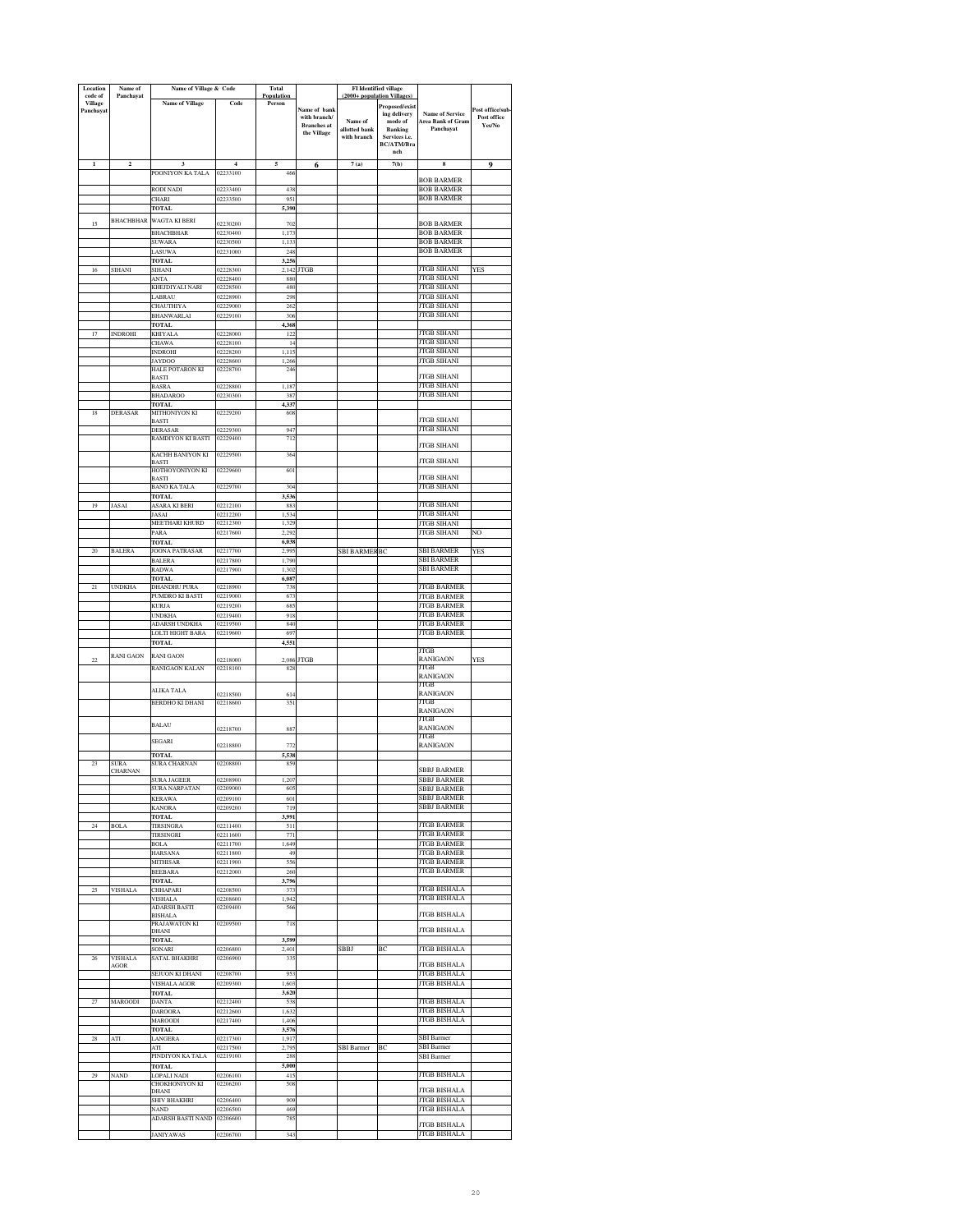| Location<br>code of         | Name of<br>Panchayat             | Name of Village & Code                           |                         | Total<br>Population |                                   | (2000+ population Villages)  | FI Identified village           |                                             |                 |
|-----------------------------|----------------------------------|--------------------------------------------------|-------------------------|---------------------|-----------------------------------|------------------------------|---------------------------------|---------------------------------------------|-----------------|
| <b>Village</b><br>Panchayat |                                  | <b>Name of Village</b>                           | Code                    | Person              | Name of bank                      |                              | Proposed/exist                  |                                             | Post office/sub |
|                             |                                  |                                                  |                         |                     | with branch/                      | Name of                      | ing delivery<br>mode of         | <b>Name of Service</b><br>Area Bank of Gram | Post office     |
|                             |                                  |                                                  |                         |                     | <b>Branches</b> at<br>the Village | allotted bank<br>with branch | <b>Banking</b><br>Services i.e. | Panchavat                                   | Yes/No          |
|                             |                                  |                                                  |                         |                     |                                   |                              | BC/ATM/Bra                      |                                             |                 |
| $\mathbf{I}$                | $\overline{\mathbf{c}}$          | $\overline{\mathbf{3}}$                          | $\overline{\mathbf{4}}$ | 5                   | 6                                 | 7(a)                         | nch<br>7(b)                     | 8                                           | 9               |
|                             |                                  | <b>TOTAL</b>                                     |                         | 3,429               |                                   |                              |                                 |                                             |                 |
| $30^{\circ}$                | <b>DOODABERI</b>                 | SESAU<br>DOODABERI                               | 02205600<br>02205700    | 68<br>719           |                                   |                              |                                 | <b>SBBJ BARMER</b><br>SBBJ BARMER           |                 |
|                             |                                  | MALWA                                            | 02205800                | 515                 |                                   |                              |                                 | <b>SBBJ BARMER</b>                          |                 |
|                             |                                  | SOKHRU<br>SAMON KI DHANI                         | 02205900<br>02206000    | 760<br>650          |                                   |                              |                                 | <b>SBBJ BARMER</b><br>SBBJ BARMER           |                 |
|                             |                                  | ANDANIYON KA TALA                                | 02206300                | 744                 |                                   |                              |                                 | SBBJ BARMER                                 |                 |
|                             |                                  | TOTAL                                            |                         | 3,456               |                                   |                              |                                 |                                             |                 |
| 31                          | <b>BARMER</b><br>AGOR            | <b>BIDASAR</b>                                   | 02213100                | 1,131               |                                   |                              |                                 | <b>SBBJ BARMER</b>                          |                 |
|                             |                                  | <b>BARMER (RURAL)</b>                            | 02212800                | 9,196               |                                   |                              |                                 | SBBJ BARMER<br>SBBJ BARMER                  | YES             |
|                             |                                  | <b>BARMER MAGRA</b><br><b>LALANIYON KI DHANI</b> | 02213200<br>02214700    | 1,72<br>598         |                                   |                              |                                 |                                             |                 |
|                             |                                  | <b>BARMER AGOR</b>                               | 02217100                | 1,809               |                                   |                              |                                 | <b>SBBJ BARMER</b><br>SBBJ BARMER           |                 |
|                             |                                  | <b>BARMER GADAN</b>                              | 02217200                | 640                 |                                   |                              |                                 | SBBJ BARMER                                 |                 |
|                             |                                  | <b>BARMER ADRASH</b><br><b>AGOOR (RURAL)</b>     | 02220300                | 193                 |                                   |                              |                                 | <b>SBBJ BARMER</b>                          |                 |
|                             |                                  | <b>TOTAL</b>                                     |                         | 15,292              |                                   |                              |                                 |                                             |                 |
| 32                          | <b>BHADRES</b><br><b>GANDHAU</b> | <b>ISHWER PURA</b>                               | 02209600                | 52                  |                                   |                              |                                 | <b>SBBJ BARMER</b>                          |                 |
|                             |                                  | <b>GURISAR</b><br><b>BHADRES GANDHAU</b>         | 02210900<br>02211100    | 1,035<br>720        |                                   |                              |                                 | <b>SBBJ BARMER</b><br>SBBJ BARMER           |                 |
|                             |                                  | <b>KAMOIPURA</b>                                 | 02211200                | 231                 |                                   |                              |                                 | SBBJ BARMER                                 |                 |
|                             |                                  | <b>BHADRESS PUNASIYA</b>                         | 02211300                | 595                 |                                   |                              |                                 | <b>SBBJ BARMER</b>                          |                 |
|                             |                                  | <b>DHANORA</b><br>DHOLANIYON KI                  | 02211500<br>02212500    | 604<br>53           |                                   |                              |                                 | SBBJ BARMER                                 |                 |
|                             |                                  | DHANI                                            |                         |                     |                                   |                              |                                 | <b>SBBJ BARMER</b>                          |                 |
| 33                          | MAHABAR                          | TOTAL<br>SANSIYON KA TALA                        | 02219300                | 4,242<br>713        |                                   |                              |                                 | JTGB                                        |                 |
|                             |                                  |                                                  |                         |                     |                                   |                              |                                 | MAHABAR                                     |                 |
|                             |                                  | MHABAR PEETHAL                                   | 02219700                | 3.107               |                                   | <b>JTGB MAHA BC</b>          |                                 | <b>ITGB</b><br><b>MAHABAR</b>               | NO              |
|                             |                                  | MAHABAR                                          |                         |                     |                                   |                              |                                 | JTGB<br>MAHABAR                             |                 |
|                             |                                  | TOTAL                                            | 02220200                | 3,345<br>7,165      | <b>JTGB</b>                       |                              |                                 |                                             | NO              |
| 34                          | <b>MEETHRA</b>                   | HAJHANIYON KI<br>DHANI                           | 02220000                | 612                 |                                   |                              |                                 | JTGB<br>MAHABAR                             |                 |
|                             |                                  | <b>MEETHRA</b>                                   |                         |                     |                                   |                              |                                 | JTGB                                        |                 |
|                             |                                  | <b>TOTAL</b>                                     | 02220100                | 2,759<br>3,371      |                                   |                              |                                 | <b>MAHABAR</b>                              | YES             |
|                             | <b>HATHITALA</b>                 | RAMDERIYA                                        |                         |                     |                                   |                              |                                 |                                             |                 |
| 35                          |                                  | NIMBASAR NADI                                    | 02218200<br>02218300    | 958<br>332          |                                   |                              |                                 | <b>BOB BARMER</b><br><b>BOB BARMER</b>      |                 |
|                             |                                  | HATHITALA STATION                                | 02218400                | 473                 |                                   |                              |                                 | <b>BOB BARMER</b>                           |                 |
|                             |                                  | <b>HATHITALA</b>                                 | 02219800                | 995                 |                                   |                              |                                 | <b>BOB BARMER</b>                           |                 |
|                             |                                  | <b>JADUON KI NADI</b><br>DOONGERON KA            | 02224600<br>02224700    | 999<br>994          |                                   |                              |                                 | <b>BOB BARMER</b>                           |                 |
|                             |                                  | <b>TALA</b>                                      | 02225000                |                     |                                   |                              |                                 | <b>BOB BARMER</b><br><b>BOB BARMER</b>      |                 |
|                             |                                  | KHARTHASAR NADI<br>SUTHARONKA KUA                | 02225800                | 61<br>758           |                                   |                              |                                 | <b>BOB BARMER</b>                           |                 |
| 36                          |                                  | TOTAL<br>SANAWARA                                | 02224800                | 6,127<br>940        |                                   |                              |                                 | <b>BOB BARMER</b>                           |                 |
|                             | SANAWARA                         | MEGWALON KA TALA                                 | 02225500                | 1,115               |                                   |                              |                                 |                                             |                 |
|                             |                                  | MOODHON KA TALA                                  | 02225600                | 649                 |                                   |                              |                                 | <b>BOB BARMER</b>                           |                 |
|                             |                                  |                                                  | 02225700                | 606                 |                                   |                              |                                 | <b>BOB BARMER</b>                           |                 |
|                             |                                  | SADULANIYON KA<br>TALA                           |                         |                     |                                   |                              |                                 | <b>BOB BARMER</b>                           |                 |
| 37                          | <b>JAKHDON KI</b>                | <b>TOTAL</b><br>JAKHDON KI DHANI                 | 02224900                | 3,310<br>68         |                                   |                              |                                 |                                             |                 |
|                             | DHANI                            | PHOOSANIYON KA                                   | 02225100                | 640                 |                                   |                              |                                 | <b>BOB BARMER</b>                           |                 |
|                             |                                  | TALA                                             |                         |                     |                                   |                              |                                 | <b>BOB BARMER</b>                           |                 |
|                             |                                  | MANDO KA TALA<br><b>ANDEKA TALA</b>              | 02225200<br>02225300    | 650<br>626          |                                   |                              |                                 | <b>BOB BARMER</b><br><b>BOB BARMER</b>      |                 |
|                             |                                  | SARNON KA TALA                                   | 02225400                | 1,055               |                                   |                              |                                 | <b>BOB BARMER</b>                           |                 |
| 38                          | JALIPA                           | <b>TOTAL</b><br><b>SOMANIYON KI</b>              | 02212700                | 3,658<br>912        |                                   |                              |                                 |                                             |                 |
|                             |                                  | DHANI<br><b>GEHOON</b>                           | 02212900                | 1,195               |                                   |                              |                                 | <b>SBBJ BARMER</b><br>SBBJ BARMER           |                 |
|                             |                                  | <b>ALIPA</b>                                     | 02213300                | 2,262               |                                   | SBBJ BARMI BC                |                                 | SBBJ BARMER                                 | YES             |
|                             |                                  | <b>CHAK DHOLKA</b><br>TOTAL                      | 02213400                | 1,890<br>6,259      |                                   |                              |                                 | SBBJ BARMER                                 |                 |
| 39                          | <b>CHOOLI</b>                    | JALIPA AGOR                                      | 02210400                | 395                 |                                   |                              |                                 | <b>SBBJ BARMER</b>                          |                 |
|                             |                                  | CHOOLI<br>LOONOO KHURD                           | 02210500<br>02210600    | 913<br>702          |                                   |                              |                                 | <b>SBBJ BARMER</b><br><b>SBBJ BARMER</b>    |                 |
|                             |                                  | LUNU KALAN                                       | 02210700                | 639                 |                                   |                              |                                 | <b>SBBJ BARMER</b>                          |                 |
|                             |                                  | LUNU AGOR<br><b>JHARWA</b>                       | 02210800<br>02211000    | 547<br>371          |                                   |                              |                                 | <b>SBBJ BARMER</b><br><b>SBBJ BARMER</b>    |                 |
| 39                          |                                  | HAPON KI DHANI                                   | 02213000                | 681                 |                                   |                              |                                 | <b>SBBJ BARMER</b>                          |                 |
|                             | <b>GARAL</b>                     | <b>TOTAL</b><br>RAMPURA GARAL                    | 02219900                | 4,248<br>482        |                                   |                              |                                 | <b>BOB BARMER</b>                           |                 |
|                             |                                  | <b>GARAL SUJAN SINGH</b>                         | 02224200                | 385                 |                                   |                              |                                 | <b>BOB BARMER</b>                           |                 |
|                             |                                  | GARAL<br>SUTHARON KA TALA                        | 02224300<br>02224400    | 702<br>639          |                                   |                              |                                 | <b>BOB BARMER</b>                           |                 |
|                             |                                  | <b>JOGESAR KUA</b>                               | 02224500                | 646                 |                                   |                              |                                 | <b>BOB BARMER</b><br><b>BOB BARMER</b>      |                 |
|                             |                                  | <b>BANKANA</b>                                   | 02225900                | 59                  |                                   |                              |                                 | <b>BOB BARMER</b>                           |                 |
| 41                          | <b>BOOTH</b>                     | TOTAL<br><b>BESLANIYON KA</b>                    | 02170100                | 3.449<br>524        |                                   |                              |                                 |                                             |                 |
|                             | <b>JETMAL</b>                    | TALA<br><b>BOOTH JETMAL</b>                      | 02170200                | 934                 |                                   |                              |                                 | <b>BOB BARMER</b><br><b>BOB BARMER</b>      |                 |
|                             |                                  | POONIYON KA TALA                                 | 02170300                | 77                  |                                   |                              |                                 |                                             |                 |
|                             |                                  | PACHANIYON KI                                    | 02170400                | 695                 |                                   |                              |                                 | <b>BOB BARMER</b>                           |                 |
|                             |                                  | DHANI                                            |                         |                     |                                   |                              |                                 | <b>BOB BARMER</b>                           |                 |
|                             | <b>ISROL</b>                     | TOTAL                                            |                         | 2,926               |                                   |                              |                                 | JTGB                                        |                 |
| 42                          |                                  | RAMDERIYA<br><b>GODARON KI DHANI</b>             | 02242800<br>02242900    | 892<br>812          |                                   |                              |                                 | <b>RANIGAON</b><br>JTGB                     |                 |
|                             |                                  |                                                  |                         |                     |                                   |                              |                                 | <b>RANIGAON</b>                             |                 |
|                             |                                  | <b>ISROL</b>                                     | 02243400                | 737                 |                                   |                              |                                 | JTGB<br>RANIGAON                            |                 |
|                             |                                  | <b>BACHHONION KI</b><br>DHANI                    | 02243500                | 1,044               |                                   |                              |                                 | JTGB<br><b>RANIGAON</b>                     |                 |
|                             |                                  | GIRDHARI KA TALA                                 | 02243600                | 703                 |                                   |                              |                                 | JTGB                                        |                 |
|                             |                                  | <b>TOTAL</b>                                     |                         | 4,188               |                                   |                              |                                 | RANIGAON                                    |                 |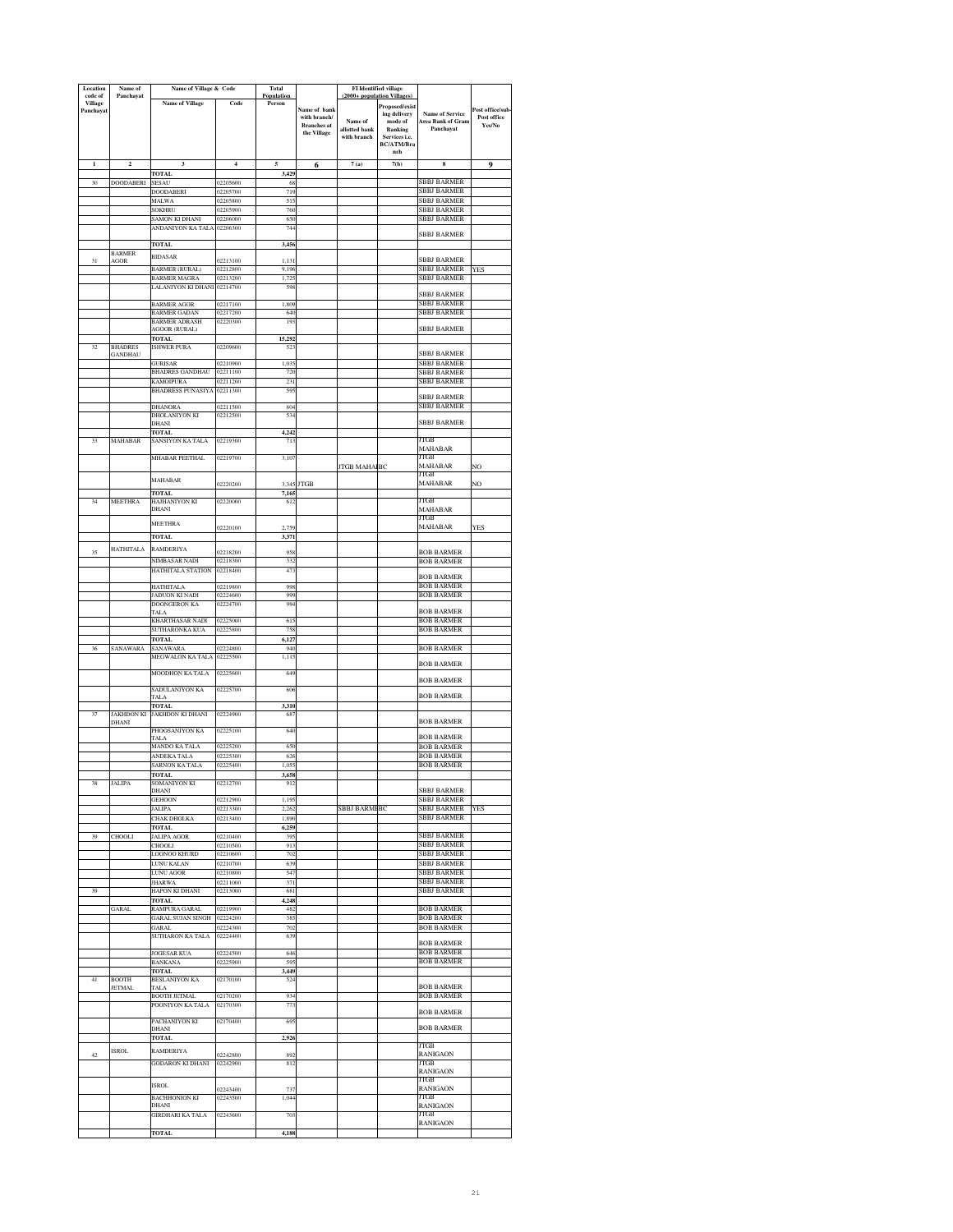| Location<br>code of         | Name of<br>Panchayat               | Name of Village & Code                    |                         | Total<br>Population |                                    |                              | <b>FI</b> Identified village<br>(2000+ population Villages) |                                                    |                       |
|-----------------------------|------------------------------------|-------------------------------------------|-------------------------|---------------------|------------------------------------|------------------------------|-------------------------------------------------------------|----------------------------------------------------|-----------------------|
| Village<br>Panchayat        |                                    | <b>Name of Village</b>                    | Code                    | Person              | Name of bank                       |                              | Proposed/exist                                              |                                                    | Post office/sub       |
|                             |                                    |                                           |                         |                     | with branch/<br><b>Branches</b> at | Name of                      | ing delivery<br>mode of                                     | <b>Name of Service</b><br><b>Area Bank of Gram</b> | Post office<br>Yes/No |
|                             |                                    |                                           |                         |                     | the Village                        | allotted bank<br>with branch | <b>Banking</b><br>Services i.e.                             | Panchayat                                          |                       |
|                             |                                    |                                           |                         |                     |                                    |                              | <b>BC/ATM/Bra</b><br>nch                                    |                                                    |                       |
|                             | $\overline{2}$                     | $\overline{\mathbf{3}}$                   | $\overline{\mathbf{4}}$ | 5                   | 6                                  | 7(a)                         | 7(b)                                                        | 8<br>JTGB                                          | 9                     |
| 43                          | LEELSAR                            | <b>SHERPURA</b>                           | 02243000                | 850                 |                                    |                              |                                                             | <b>RANIGAON</b>                                    |                       |
|                             |                                    | MUKNE KA TALA                             | 02243300                | 617                 |                                    |                              |                                                             | JTGB<br>RANIGAON                                   |                       |
|                             |                                    | PAWARIYA                                  | 02253100                | 864                 |                                    |                              |                                                             | JTGB<br>RANIGAON                                   |                       |
|                             |                                    | SINHAGPURA                                | 02253200                | 599                 |                                    |                              |                                                             | JTGB<br>RANIGAON                                   |                       |
|                             |                                    | BUDIYON KA TALA                           | 02253400                | 737                 |                                    |                              |                                                             | ITGB                                               |                       |
|                             |                                    | LEELSAR DAKHNAD                           | 02253500                | 54                  |                                    |                              |                                                             | <b>RANIGAON</b><br>JTGB                            |                       |
|                             |                                    |                                           |                         |                     |                                    |                              |                                                             | <b>RANIGAON</b><br>JTGB                            |                       |
|                             |                                    | LEELSAR<br><b>GODARON KA TALA</b>         | 02253600<br>02253700    | 967<br>712          |                                    |                              |                                                             | <b>RANIGAON</b>                                    |                       |
|                             |                                    | SAKRIYA TALA                              | 02254600                | 913                 |                                    |                              |                                                             |                                                    |                       |
|                             |                                    | TOTAL                                     |                         | 6,806               |                                    |                              |                                                             |                                                    |                       |
| 44                          | <b>BACHHRAOO</b>                   | <b>ERAWALA</b><br>SODIYAR                 | 02243100<br>02243200    | 692<br>520          |                                    |                              |                                                             | <b>SBBJ BARMER</b><br>SBBJ BARMER                  |                       |
|                             |                                    | <b>BHOOKRANSAR</b>                        | 02253800                | 465                 |                                    |                              |                                                             | SBBJ BARMER                                        |                       |
|                             |                                    | AKHASAR<br><b>BENIWALSAR</b>              | 02253900<br>02254000    | 605<br>563          |                                    |                              |                                                             | SBBJ BARMER<br>SBBJ BARMER                         |                       |
|                             |                                    | <b>KHEMPURA</b>                           | 02254100                | 696<br>2.459        |                                    |                              |                                                             | SBBJ BARMER<br>SBBJ BARMER                         | <b>YES</b>            |
|                             |                                    | <b>BACHHRAOO</b><br>ROOGPURA              | 02254200<br>02254300    | 470                 |                                    |                              |                                                             | <b>SBBJ BARMER</b>                                 |                       |
|                             |                                    | <b>JANIYAWALA</b><br>THORIYAWALA          | 02254400<br>02254500    | 419<br>316          |                                    |                              |                                                             | SBBJ BARMER<br>SBBJ BARMER                         |                       |
|                             |                                    | <b>TOTAL</b>                              | 02241200                | 7,205               |                                    |                              |                                                             | <b>JTGB BARMER</b>                                 |                       |
|                             | TARATARA                           | <b>BHOMASAR</b><br>HUDASAR                | 02241300                | 918<br>45           |                                    |                              |                                                             | <b>JTGB BARMER</b>                                 |                       |
|                             |                                    | <b>BEERRON KA TALA</b><br>TAJASAR         | 02241400<br>02241500    | 403<br>399          |                                    |                              |                                                             | <b>JTGB BARMER</b><br>JTGB BARMER                  |                       |
|                             |                                    | SARNON KA TALA                            | 02241600                | 347                 |                                    |                              |                                                             | JTGB BARMER                                        |                       |
|                             |                                    | TARATARA<br>TOTAL                         | 02241700                | 987<br>3.509        |                                    |                              |                                                             | <b>JTGB BARMER</b>                                 |                       |
| 46                          | TARATARA<br>MATH                   | <b>GOMRAKH DHAM</b>                       | 02241000                | 72                  |                                    |                              |                                                             | <b>JTGB BARMER</b>                                 |                       |
|                             |                                    | TARATARA MATH<br>SURTE KA TALA            | 02241100                | 3,012               |                                    | <b>JTGB BARMI</b>            | BC                                                          | <b>JTGB BARMER</b><br><b>JTGB BARMER</b>           | <b>YES</b>            |
|                             |                                    | <b>TOTAL</b>                              | 02241800                | 407<br>4.146        |                                    |                              |                                                             |                                                    |                       |
| 47                          | SANAU                              | DUNGERPURA<br>SANAU                       | 02241900<br>02242000    | 488<br>1,571        |                                    |                              |                                                             | <b>SBI BARMER</b><br><b>SBI BARMER</b>             |                       |
|                             |                                    | RANISAR                                   | 02242100                | 644                 |                                    |                              |                                                             | SBI BARMER                                         |                       |
|                             |                                    | RARLI<br><b>BHADUPURA</b>                 | 02242200<br>02242300    | 502<br>367          |                                    |                              |                                                             | <b>SBI BARMER</b><br><b>SBI BARMER</b>             |                       |
|                             |                                    | NEEMBALI<br><b>SHIVPURA</b>               | 02242400<br>02242500    | 436<br>615          |                                    |                              |                                                             | <b>SBI BARMER</b><br><b>SBI BARMER</b>             |                       |
|                             |                                    | <b>GOLIYAR</b>                            | 02242600                | 58:                 |                                    |                              |                                                             | <b>SBI BARMER</b>                                  |                       |
|                             |                                    | <b>BHARIYON KI BASTI</b><br>TOTAL         | 02242700                | 209<br>5,417        |                                    |                              |                                                             | <b>SBI BARMER</b>                                  |                       |
| 48                          | AAKORA                             | DUDHWA KHURD<br>MAHENDRAPURA              | 02240400<br>02240500    | 1,231<br>132        |                                    |                              |                                                             | <b>BI BARMER</b><br><b>BI BARMER</b>               |                       |
|                             |                                    | <b>JETHMALPURA</b>                        | 02240600                | 427                 |                                    |                              |                                                             | <b>SBI BARMER</b>                                  |                       |
|                             |                                    | RAMDERIYA TALA<br>AAKORA                  | 02240700<br>02240800    | 478<br>402          |                                    |                              |                                                             | SBI BARMER<br>SBI BARMER                           |                       |
|                             |                                    | SANWLOR                                   | 02240900                | 1,621               |                                    |                              |                                                             | SBI BARMER                                         |                       |
| 49                          | DHARASAR                           | <b>FOTAL</b><br>KOTHE KA TALA             | 02245600                | 4,291<br>714        |                                    |                              |                                                             | SBBJ RAMSAR                                        |                       |
|                             |                                    | DARJION KA TALA<br><b>ADARSH DHARASAR</b> | 02245700<br>02245800    | 260<br>432          |                                    |                              |                                                             | SBBJ RAMSAR<br>SBBJ RAMSAR                         |                       |
|                             |                                    | AIDAN KI DHANI                            | 02245900                | 246                 |                                    |                              |                                                             | SBBJ RAMSAR                                        |                       |
|                             |                                    | DHARASAR<br>RAMJI KI DHANI                | 02246000<br>02246100    | 60.7<br>464         |                                    |                              |                                                             | SBBJ RAMSAR<br><b>SBBJ RAMSAR</b>                  |                       |
|                             |                                    | SAIYON KI BASTI<br><b>BANKANA</b>         | 02246200<br>02246300    | 180<br>605          |                                    |                              |                                                             | SBBJ RAMSAR<br><b>SBBJ RAMSAR</b>                  |                       |
|                             |                                    | NANDRAM KI DHANI                          | 02246400                | 503                 |                                    |                              |                                                             | <b>SBBJ RAMSAR</b>                                 |                       |
|                             |                                    | 3AJ RANGPURA                              | 246500                  | 44.                 |                                    |                              |                                                             | ьвы камэак                                         |                       |
| 50                          | RATASAR                            | <b>FOTAL</b><br><b>JOOMBASAR</b>          | 02246600                | 4,449<br>780        |                                    |                              |                                                             | <b>SBBJ RAMSAR</b>                                 |                       |
|                             |                                    | <b>ATASARDER</b>                          | 02246700<br>02246800    | 416                 |                                    |                              |                                                             | SBBJ RAMSAR                                        |                       |
|                             |                                    | JAKHARO KI DHANI<br><b>RATASAR</b>        | 02246900                | 526<br>523          |                                    |                              |                                                             | <b>SBBJ RAMSAR</b><br>SBBJ RAMSAR                  |                       |
|                             |                                    | JANDOOYON KA TALA                         | 02247000                | 524                 |                                    |                              |                                                             | SBBJ RAMSAR                                        |                       |
|                             |                                    | <b>JAIRAMDERIYA</b><br><b>BANKALSAR</b>   | 02247100<br>02247200    | 444<br>581          |                                    |                              |                                                             | <b>SBBJ RAMSAR</b><br>SBBJ RAMSAR                  |                       |
|                             |                                    | MEGHPURA                                  | 02247300                | 344                 |                                    |                              |                                                             | SBBJ RAMSAR                                        |                       |
|                             |                                    | HANUMANPURA<br><b>JAISAR</b>              | 02247400<br>02247500    | 396<br>686          |                                    |                              |                                                             | <b>SBBJ RAMSAR</b><br>SBBJ RAMSAR                  |                       |
|                             |                                    | HEERPURA<br><b>TOTAL</b>                  | 02247600                | 352                 |                                    |                              |                                                             | SBBJ RAMSAR                                        |                       |
|                             |                                    | Name of Panchayat Samiti: Chohtan (0007)  |                         | 5,572               |                                    |                              |                                                             |                                                    |                       |
| Location<br>code of         | Name of<br>Panchayat               | Name of Village & Code                    |                         | Total<br>Population |                                    |                              | <b>FI</b> Identified village<br>(2000+ population Villages) |                                                    |                       |
| <b>Village</b><br>Panchayat |                                    | <b>Name of Village</b>                    | Code                    | Person              | Name of bank                       |                              | Proposed/exist<br>ing delivery                              | <b>Name of Service</b>                             | Post office/sub       |
|                             |                                    |                                           |                         |                     | with branch/<br><b>Branches</b> at | Name of<br>allotted bank     | mode of<br><b>Banking</b>                                   | Area Bank of Gran<br>Panchayat                     | Post office<br>Yes/No |
|                             |                                    |                                           |                         |                     | the Village                        | with branch                  | Services i.e.<br>BC/ATM/Bra                                 |                                                    |                       |
|                             |                                    |                                           |                         |                     |                                    |                              | ${\bf nch}$                                                 |                                                    |                       |
| $\mathbf{1}$                | $\overline{\mathbf{c}}$<br>CHOHTAN | 3<br>CHULI DOONGRI                        | 4                       | 5                   | 6                                  | 7(a)                         | 7(b)                                                        | 8                                                  | 9                     |
| $_{01}$                     |                                    | <b>JATO KI DHANI</b>                      | 02239700                | 525                 |                                    |                              |                                                             | SBBJ CHOHTAN                                       |                       |
|                             |                                    |                                           | 02239800                | 473                 |                                    |                              |                                                             | SBBJ CHOHTAN                                       |                       |
|                             |                                    | <b>BHAKHAR PURA</b>                       | 02239900                | 364                 |                                    |                              |                                                             | SBBJ CHOHTAN                                       |                       |
|                             |                                    | KAIRNADA                                  | 02240000                | 584                 |                                    |                              |                                                             | SBBJ CHOHTAN                                       |                       |
|                             |                                    | <b>CHOHTAN</b>                            | 02240100                | 12.148              | <b>SBBJ</b>                        |                              |                                                             | SBBJ CHOHTAN YES                                   |                       |
|                             |                                    | <b>TOTAL</b>                              |                         | 14,094              |                                    |                              |                                                             |                                                    |                       |
| $02\,$                      | ANTIYA                             | JATON KI BASTI                            | 02243900                | 735                 |                                    |                              |                                                             | SBBJ CHOHTAN                                       |                       |
|                             |                                    | DUDHADIYON KA<br>TALA                     | 02244300                | 813                 |                                    |                              |                                                             | SBBJ CHOHTAN                                       |                       |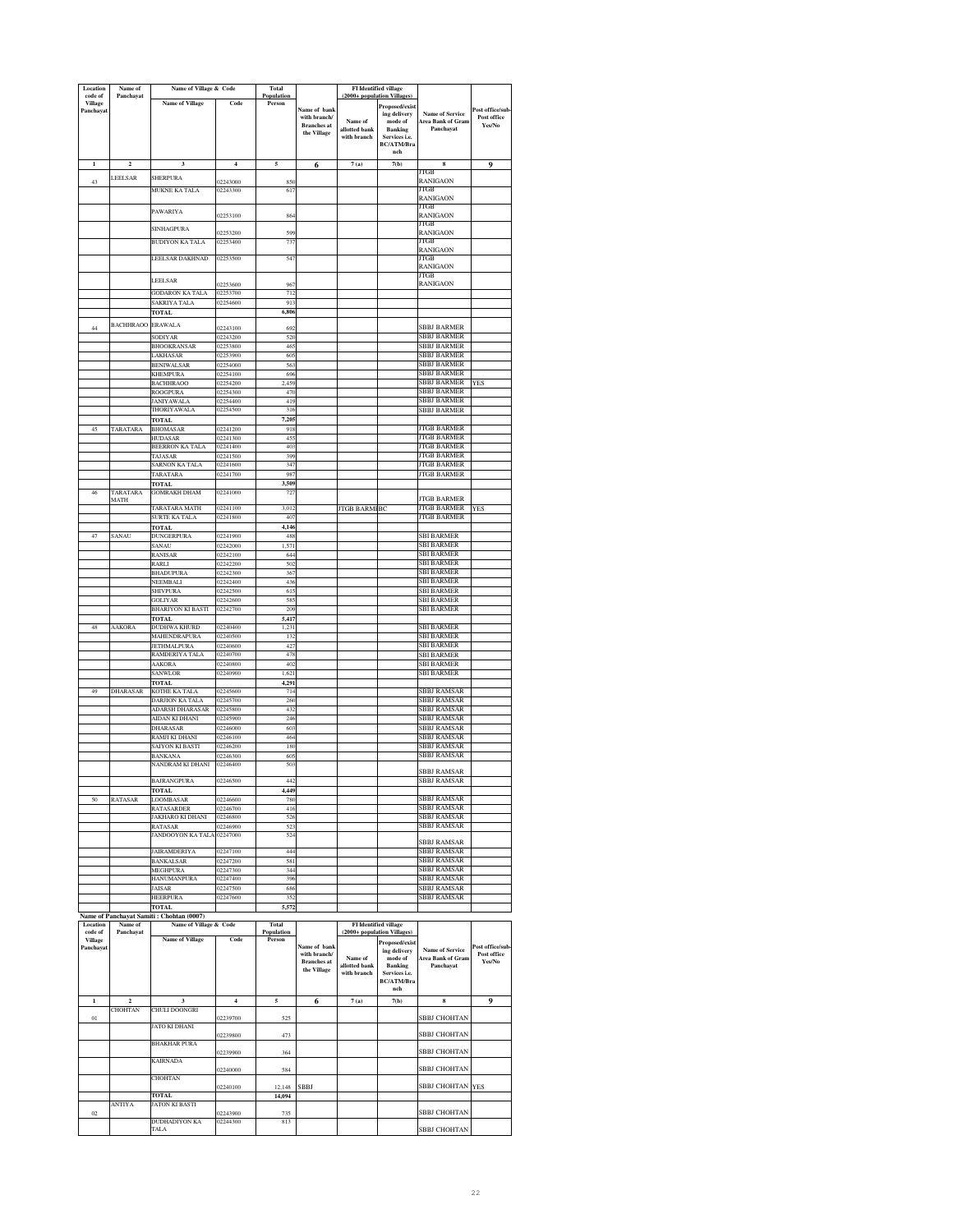| Location<br>code of         | Name of<br>Panchayat | Name of Village & Code                |                      | Total<br>Population |                                    | (2000+ population Villages   | FI Identified village           |                                             |                       |
|-----------------------------|----------------------|---------------------------------------|----------------------|---------------------|------------------------------------|------------------------------|---------------------------------|---------------------------------------------|-----------------------|
| <b>Village</b><br>Panchayat |                      | <b>Name of Village</b>                | Code                 | Person              | Name of bank                       |                              | Proposed/exist                  |                                             | Post office/sub-      |
|                             |                      |                                       |                      |                     | with branch/<br><b>Branches</b> at | Name of                      | ing delivery<br>mode of         | <b>Name of Service</b><br>Area Bank of Gram | Post office<br>Yes/No |
|                             |                      |                                       |                      |                     | the Village                        | allotted bank<br>with branch | <b>Banking</b><br>Services i.e. | Panchayat                                   |                       |
|                             |                      |                                       |                      |                     |                                    |                              | BC/ATM/Bra<br>nch               |                                             |                       |
| $\mathbf{I}$                | $\mathbf 2$          | 3                                     | $\overline{4}$       | 5                   | 6                                  | 7(a)                         | 7(b)                            | ${\bf 8}$                                   | 9                     |
|                             |                      | JOONA LAKHWARA                        | 02244400             | 916                 |                                    |                              |                                 | SBBJ CHOHTAN                                |                       |
|                             |                      | LAKHWARA                              | 02244500             | 743                 |                                    |                              |                                 | SBBJ CHOHTAN                                |                       |
|                             |                      | ANTIYA                                | 02244600             | 732                 |                                    |                              |                                 | SBBJ CHOHTAN                                |                       |
|                             |                      | <b>GORSIYON KA TALA</b>               | 02244700             | 367                 |                                    |                              |                                 | SBBJ CHOHTAN                                |                       |
|                             |                      | TOTAL                                 |                      | 4,306               |                                    |                              |                                 |                                             |                       |
| 03                          | <b>KAPRAU</b>        | DEVANIYON KA TALA 02244800            |                      | 846                 |                                    |                              |                                 | SBBJ CHOHTAN                                |                       |
|                             |                      | <b>KAPRAU</b>                         | 02244900             | 1,176               |                                    |                              |                                 | SBBJ CHOHTAN                                |                       |
|                             |                      | SEWRON KA TALA                        | 02245000             | 685                 |                                    |                              |                                 |                                             |                       |
|                             |                      | <b>ISHWARPURA</b>                     |                      |                     |                                    |                              |                                 | SBBJ CHOHTAN                                |                       |
|                             |                      | TAJANIYON KA TALA                     | 02245100<br>02245300 | 310<br>703          |                                    |                              |                                 | SBBJ CHOHTAN                                |                       |
|                             |                      | <b>TOTAL</b>                          |                      | 3,720               |                                    |                              |                                 | SBBJ CHOHTAN                                |                       |
|                             | NETRAR               | NETRAR                                |                      |                     |                                    |                              |                                 |                                             |                       |
| 04                          |                      | AZAD NAGAR                            | 02244000             | 1,059               |                                    |                              |                                 | SBBJ CHOHTAN                                |                       |
|                             |                      | ADARSH NAGAR                          | 02244100             | 375                 |                                    |                              |                                 | SBBJ CHOHTAN                                |                       |
|                             |                      | KHAIRAJ KA TALA                       | 02244200<br>02252600 | 432<br>444          |                                    |                              |                                 | SBBJ CHOHTAN                                |                       |
|                             |                      |                                       |                      |                     |                                    |                              |                                 | SBBJ CHOHTAN                                |                       |
|                             |                      | SAIYON KA TALA                        | 02252700             | 800                 |                                    |                              |                                 | SBBJ CHOHTAN                                |                       |
|                             |                      | BHADUOY KA TALA                       | 02252800             | 414                 |                                    |                              |                                 | SBBJ CHOHTAN                                |                       |
|                             |                      | SAUWON KA TALA                        | 02257000             | 1,096               |                                    |                              |                                 | SBBJ CHOHTAN                                |                       |
|                             |                      | <b>TOTAL</b>                          |                      | 4,620               |                                    |                              |                                 |                                             |                       |
| 05                          | POKRASAR             | POKRASAR                              | 02243700             | 856                 |                                    |                              |                                 | SBBJ CHOHTAN                                |                       |
|                             |                      | DHEERASAR                             | 02243800             | 1,037               |                                    |                              |                                 | SBBJ CHOHTAN                                |                       |
|                             |                      | KHARAWALA                             | 02252900             | 1,198               |                                    |                              |                                 | SBBJ CHOHTAN                                |                       |
|                             |                      | CHIMNASAR                             |                      |                     |                                    |                              |                                 |                                             |                       |
|                             |                      | NIMBALA                               | 02253000             | 393                 |                                    |                              |                                 | SBBJ CHOHTAN                                |                       |
|                             |                      | TOTAL                                 | )2256900             | 621<br>4,105        |                                    |                              |                                 | SBBJ CHOHTAN                                |                       |
| 06                          | <b>BURAR</b>         | POSAL                                 | 02249800             | 1,426               |                                    |                              |                                 | SBBJ CHOHTAN                                |                       |
|                             |                      | MACHARON KA TALA                      | 02249900             | 409                 |                                    |                              |                                 |                                             |                       |
|                             |                      | KHARIPA DER                           |                      |                     |                                    |                              |                                 | SBBJ CHOHTAN                                |                       |
|                             |                      | <b>BURAR</b>                          | 02250000             | 660                 |                                    |                              |                                 | SBBJ CHOHTAN                                |                       |
|                             |                      | SUKALIYA                              | 02250100             | 2,400               |                                    | SBBJ                         | BC                              | SBBJ CHOHTAN YES                            |                       |
|                             |                      |                                       | 02250200             | 1.028               |                                    |                              |                                 | SBBJ CHOHTAN                                |                       |
|                             | <b>BHOJRIYA</b>      | <b>TOTAL</b><br>BHOJRIYA              |                      | 5,923               |                                    |                              |                                 |                                             |                       |
| 07                          |                      | CHHOTA BHOJRIYA                       | 02247700<br>02248300 | 1,529<br>400        |                                    |                              |                                 | SBBJ CHOHTAN                                |                       |
|                             |                      | NAYA BHOJRIYA                         |                      |                     |                                    |                              |                                 | SBBJ CHOHTAN                                |                       |
|                             |                      |                                       | 02248400             | 367                 |                                    |                              |                                 | SBBJ CHOHTAN                                |                       |
|                             |                      | RANATALI                              | 02248500             | 424                 |                                    |                              |                                 | SBBJ CHOHTAN                                |                       |
|                             |                      | TAMACHI KI GAFAN                      | 02248600             | 387                 |                                    |                              |                                 | SBBJ CHOHTAN                                |                       |
|                             |                      | <b>TOTAL</b>                          |                      | 3,107               |                                    |                              |                                 | SBBJ CHOHTAN                                |                       |
| 08                          | <b>DEDOOSAR</b>      | PREM SINGH KI<br>DHANI                | 02250400             | 673                 |                                    |                              |                                 | SBBJ CHOHTAN                                |                       |
|                             |                      | DEDOOSAR                              |                      |                     |                                    |                              |                                 |                                             |                       |
|                             |                      | ALI KI DHANI                          | 02250500             | 2,352               |                                    | SBBJ                         | BC                              | SBBJ CHOHTAN YES                            |                       |
|                             |                      | <b>TOTAL</b>                          | 02251600             | 742<br>3,767        |                                    |                              |                                 | SBBJ CHOHTAN                                |                       |
| 09                          | <b>DHOK</b>          | <b>DHOK</b>                           | 02245200             | 2,174               |                                    | SBBJ                         | ВC                              | SBBJ CHOHTAN                                | <b>YES</b>            |
|                             |                      | <b>GHONIYA</b>                        |                      |                     |                                    |                              |                                 | SBBJ CHOHTAN                                |                       |
|                             |                      | TOTAL                                 | 02245500             | 1,247               |                                    |                              |                                 |                                             |                       |
|                             | <b>UPARLA</b>        | <b>DEOPURA</b>                        |                      | 3,421               |                                    |                              |                                 | SBBJ CHOHTAN                                |                       |
| $10\,$                      |                      | PARARIYA                              | 02239400             | 733                 |                                    |                              |                                 | SBBJ CHOHTAN                                |                       |
|                             |                      | MEGHASAR                              | 02239500             | 753                 |                                    |                              |                                 | SBBJ CHOHTAN                                |                       |
|                             |                      |                                       | 02239600             | 324                 |                                    |                              |                                 | SBBJ CHOHTAN                                |                       |
|                             |                      | UPARLA                                | 02240200             | 1,209               |                                    |                              |                                 | SBBJ CHOHTAN                                |                       |
|                             |                      | MANASAR                               | 02240300             | 581                 |                                    |                              |                                 | SBBJ CHOHTAN                                |                       |
| Π                           | NAWATALA             | <b>TOTAL</b><br>HURON KA TALA         | 02251000             | 3,600<br>599        |                                    |                              |                                 |                                             |                       |
|                             |                      |                                       |                      |                     |                                    |                              |                                 | SBBJ CHOHTAN                                |                       |
|                             | <b>JAITMALAN</b>     | <b>BHILON KA TALA</b>                 | 02251200             | 291                 |                                    |                              |                                 | SBBJ CHOHTAN                                |                       |
|                             |                      | NAWATALA<br><b>JAITMALAN</b>          | 02251500             | 2,296               |                                    | SBBJ                         | BC                              | SBBJ CHOHTAN YES                            |                       |
| 12                          | RAMZAN KI            | <b>TOTAL</b><br><b>SAMOTON KA PAR</b> | 02247800             | 3,186               |                                    |                              |                                 |                                             |                       |
|                             |                      |                                       |                      |                     |                                    |                              |                                 | SBBJ CHOHTAN                                |                       |
|                             | <b>GAFAN</b>         | KUMHARON KA<br>TEEBA                  | 02247900             | 203                 |                                    |                              |                                 | SBBJ CHOHTAN                                |                       |
|                             |                      | RATHORON KA TALA                      | 02248000             | 183                 |                                    |                              |                                 | SBBJ CHOHTAN                                |                       |
|                             |                      | <b>BHABHOOTE KI</b><br>DHANI          | 02248100             | 1,051               |                                    |                              |                                 | SBBJ CHOHTAN                                |                       |
|                             |                      | LAKHE KA TALA                         | 02248200             | 75                  |                                    |                              |                                 | SBBJ CHOHTAN                                |                       |
|                             |                      | RAMZAN KI GAFAN                       | 02248700             | 736                 |                                    |                              |                                 | SBBJ CHOHTAN                                |                       |
|                             |                      |                                       |                      |                     |                                    |                              |                                 |                                             |                       |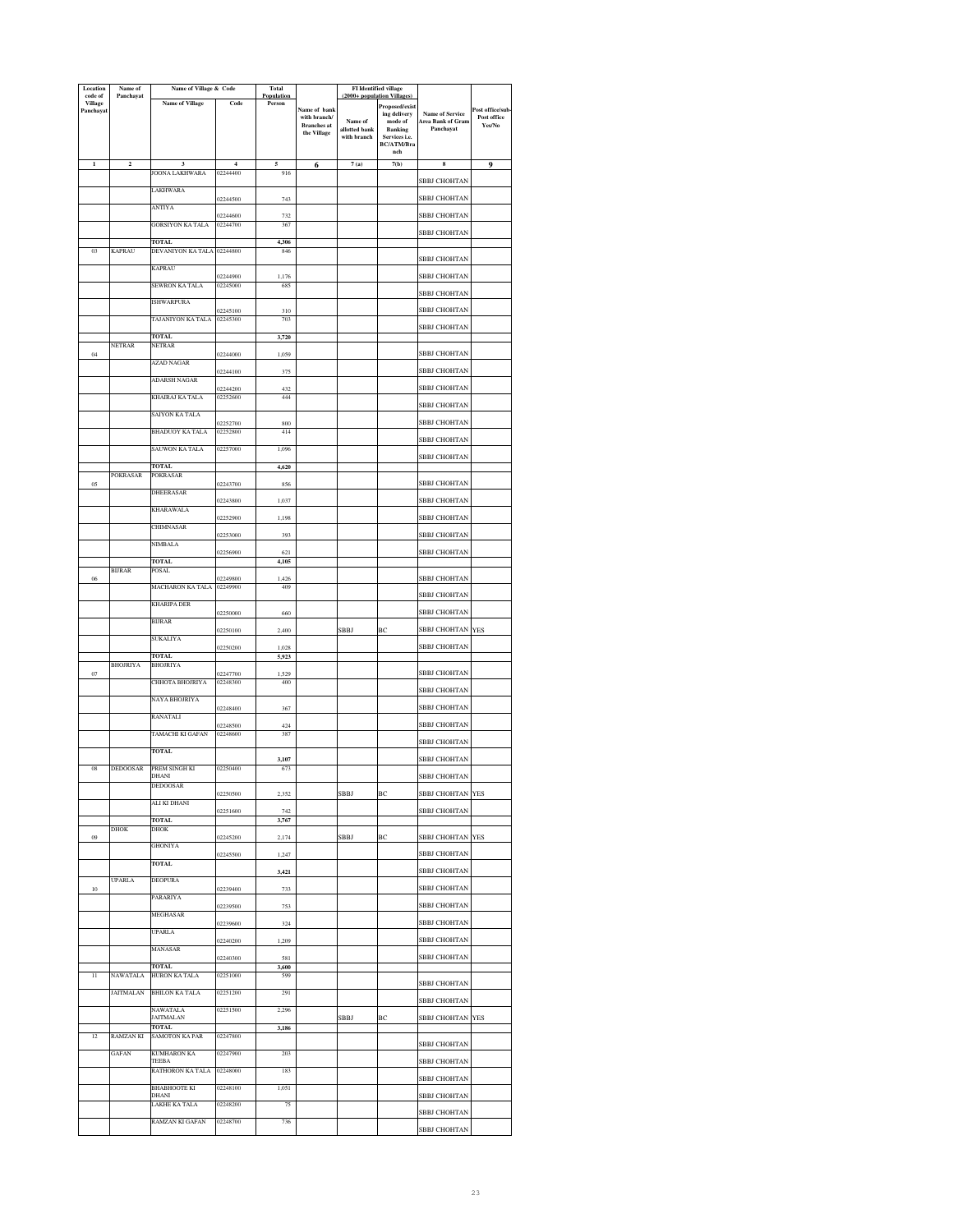| Location                               | Name of           | Name of Village & Code            |                      | Total<br>Population |                                                                   |                                         | <b>FI</b> Identified village                                                                         |                                                                 |                                           |
|----------------------------------------|-------------------|-----------------------------------|----------------------|---------------------|-------------------------------------------------------------------|-----------------------------------------|------------------------------------------------------------------------------------------------------|-----------------------------------------------------------------|-------------------------------------------|
| code of<br><b>Village</b><br>Panchayat | Panchayat         | <b>Name of Village</b>            | Code                 |                     | Name of bank<br>with branch/<br><b>Branches</b> at<br>the Village | Name of<br>allotted bank<br>with branch | (2000+ population Villages)<br>Proposed/exist<br>ing delivery<br>mode of<br>Banking<br>Services i.e. | <b>Name of Service</b><br><b>Area Bank of Gram</b><br>Panchavat | Post office/sub-<br>Post office<br>Yes/No |
|                                        |                   |                                   |                      |                     |                                                                   |                                         | <b>BC/ATM/Bra</b><br>nch                                                                             |                                                                 |                                           |
| $\mathbf{1}$                           | $\overline{a}$    | $\overline{\mathbf{3}}$           | $\overline{4}$       | 5                   | 6                                                                 | 7(a)                                    | 7(b)                                                                                                 | 8                                                               | 9                                         |
|                                        |                   | MADHURI KA TALA                   | 02248800             |                     |                                                                   |                                         |                                                                                                      | SBBJ CHOHTAN                                                    |                                           |
|                                        |                   | <b>BHILON KA TALA</b>             | 02248900             | 203                 |                                                                   |                                         |                                                                                                      | SBBJ CHOHTAN                                                    |                                           |
|                                        |                   | SADUL KI GAFAN                    | 02249000             | 335                 |                                                                   |                                         |                                                                                                      | <b>SBBJ CHOHTAN</b>                                             |                                           |
|                                        |                   | ARBI KI GAFAN                     |                      |                     |                                                                   |                                         |                                                                                                      | <b>SBBJ CHOHTAN</b>                                             |                                           |
|                                        |                   | HEJAM KA BHARA                    | 02249400<br>02249600 | 1.081<br>37         |                                                                   |                                         |                                                                                                      |                                                                 |                                           |
|                                        |                   |                                   |                      |                     |                                                                   |                                         |                                                                                                      | <b>SBBJ CHOHTAN</b>                                             |                                           |
|                                        |                   | <b>TOTAL</b>                      |                      | 3,904               |                                                                   |                                         |                                                                                                      |                                                                 |                                           |
| 13                                     | <b>KELNOR</b>     | RASABNI                           | 02249100             | 577                 |                                                                   |                                         |                                                                                                      | <b>SBBJ CHOHTAN</b>                                             |                                           |
|                                        |                   | HEJAM KA TALA                     | 02249200             | 152                 |                                                                   |                                         |                                                                                                      |                                                                 |                                           |
|                                        |                   | <b>UMMEDPURA</b>                  |                      |                     |                                                                   |                                         |                                                                                                      | <b>SBBJ CHOHTAN</b>                                             |                                           |
|                                        |                   |                                   | 02249300             | 305                 |                                                                   |                                         |                                                                                                      | SBBJ CHOHTAN                                                    |                                           |
|                                        |                   | <b>KALYANPURA</b>                 | 02249500             | 371                 |                                                                   |                                         |                                                                                                      | <b>SBBJ CHOHTAN</b>                                             |                                           |
|                                        |                   | <b>KELNOR</b>                     | 02250900             | 1,275               |                                                                   |                                         |                                                                                                      | <b>SBBJ CHOHTAN</b>                                             |                                           |
|                                        |                   | <b>TOTAL</b>                      |                      | 2,680               |                                                                   |                                         |                                                                                                      |                                                                 |                                           |
| $\overline{14}$                        | <b>SOBHALA</b>    | <b>UDSIYAR</b>                    | 02249700             | 550                 |                                                                   |                                         |                                                                                                      | SBBJ CHOHTAN                                                    |                                           |
|                                        | <b>JETMALAN</b>   | <b>BEENDONIYON KI</b><br>DHANI    | 02250600             | 1.264               |                                                                   |                                         |                                                                                                      | <b>SBBJ CHOHTAN</b>                                             |                                           |
|                                        |                   | LARIYALA                          | 02250700             | 538                 |                                                                   |                                         |                                                                                                      | SBBJ CHOHTAN                                                    |                                           |
|                                        |                   | SOBHALA JETMALAN                  | 02250800             | 1,733               |                                                                   |                                         |                                                                                                      | SBBJ CHOHTAN                                                    |                                           |
|                                        |                   | <b>TOTAL</b>                      |                      | 4,085               |                                                                   |                                         |                                                                                                      |                                                                 |                                           |
|                                        | <b>BEEJASAR</b>   | <b>BEEJASAR</b>                   |                      |                     |                                                                   |                                         |                                                                                                      |                                                                 |                                           |
| 15<br>16                               | <b>GUMANE KA</b>  | <b>GUMANE KA TALA</b>             | 02257700<br>02251400 | 3,202<br>2,048      |                                                                   | SBBJ                                    | ВC                                                                                                   | SBBJ CHOHTAN YES                                                |                                           |
|                                        |                   |                                   |                      |                     |                                                                   | SBBJ                                    | BC                                                                                                   | SBBJ CHOHTAN YES                                                |                                           |
|                                        | TALA              | <b>BHARA</b><br><b>GULMOHMMAD</b> | 02251700             | 254                 |                                                                   |                                         |                                                                                                      |                                                                 |                                           |
|                                        |                   | <b>TOTAL</b>                      |                      | 2,302               |                                                                   |                                         |                                                                                                      |                                                                 |                                           |
| 17                                     | <b>SAROOPE KA</b> | <b>MIYEN KA TALA</b>              | 02257800             | 1.122               |                                                                   |                                         |                                                                                                      | <b>SBBJ CHOHTAN</b>                                             |                                           |
|                                        | TALA              | <b>SAROOPE KA TALA</b>            | 02257900             | 2,991               |                                                                   | <b>SBBJ</b>                             | BC                                                                                                   | <b>SBBJ CHOHTAN YES</b>                                         |                                           |
|                                        |                   | <b>TOTAL</b>                      |                      | 4,113               |                                                                   |                                         |                                                                                                      |                                                                 |                                           |
| 18                                     | <b>MITHARAOO</b>  | <b>SAMELON KA TALA</b>            | 02251100             | 650                 |                                                                   | <b>SBBJ</b>                             | BC                                                                                                   | <b>SBBJ CHOHTAN</b>                                             |                                           |
|                                        |                   | <b>MITHARAOO</b>                  | 02251300             | 2.984               |                                                                   |                                         |                                                                                                      | SBBJ CHOHTAN YES                                                |                                           |
|                                        |                   | TOTAL                             |                      | 3,634               |                                                                   |                                         |                                                                                                      |                                                                 |                                           |
| 19                                     | <b>MEETHE KA</b>  | <b>IBRE KA TALA</b>               | 02257500             | 1,084               |                                                                   |                                         |                                                                                                      | <b>SBBJ CHOHTAN</b>                                             |                                           |
|                                        | TALA              | MEETHE KA TALA                    | 02257600             | 2.631               |                                                                   | <b>SBBJ</b>                             | BC                                                                                                   | SBBJ CHOHTAN YES                                                |                                           |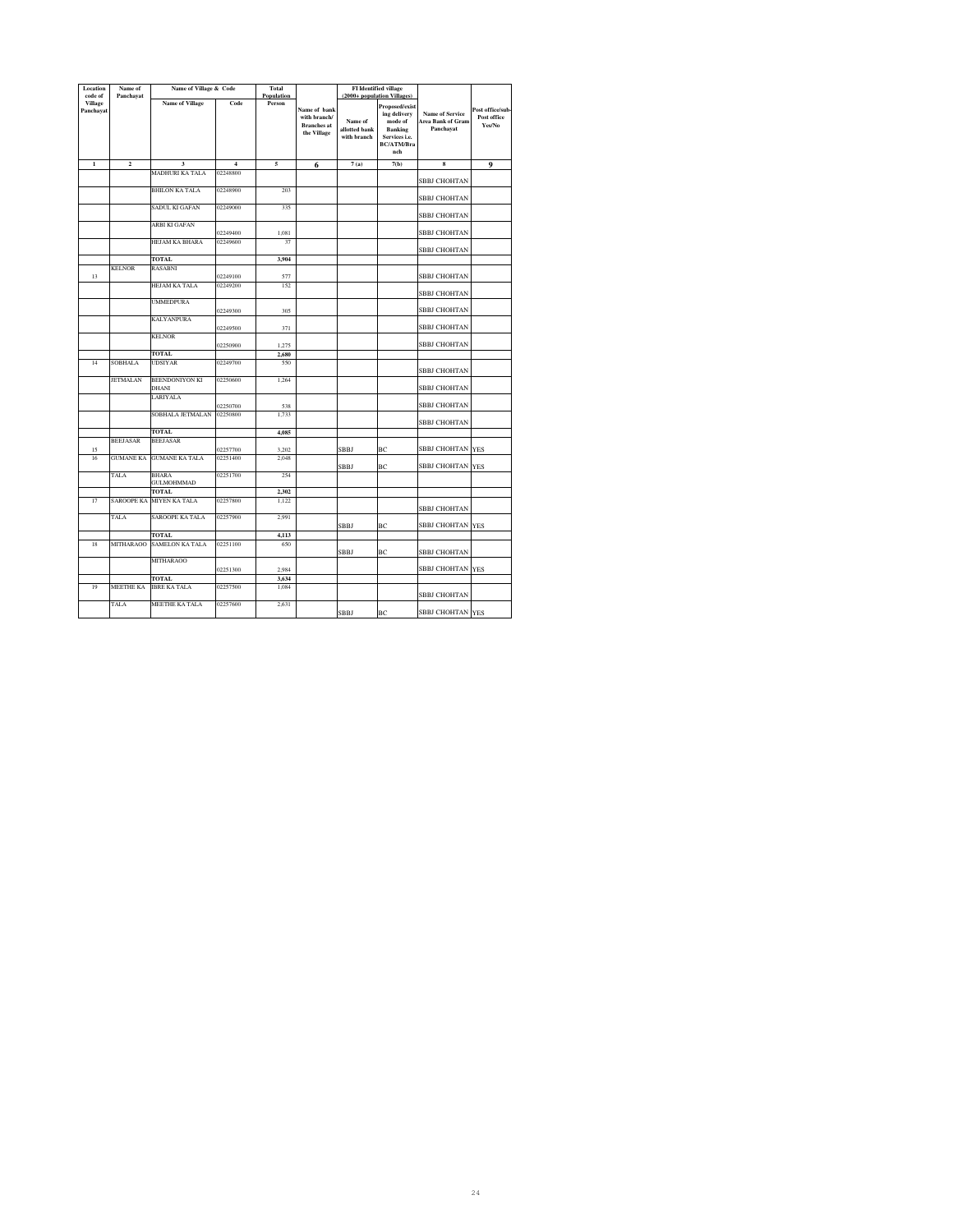| Location                    | Name of                   | Name of Village & Code      |                | Total      |                    |                              | <b>FI</b> Identified village    |                        |                 |
|-----------------------------|---------------------------|-----------------------------|----------------|------------|--------------------|------------------------------|---------------------------------|------------------------|-----------------|
| code of                     | Panchayat                 |                             |                | Population |                    |                              | (2000+ population Villages)     |                        |                 |
| <b>Village</b><br>Panchayat |                           | <b>Name of Village</b>      | Code           | Person     | Name of bank       |                              | Proposed/exist                  |                        | Post office/sub |
|                             |                           |                             |                |            | with branch/       |                              | ing delivery                    | <b>Name of Service</b> | Post office     |
|                             |                           |                             |                |            | <b>Branches</b> at | Name of                      | mode of                         | Area Bank of Gram      | Yes/No          |
|                             |                           |                             |                |            | the Village        | allotted bank<br>with branch | <b>Banking</b><br>Services i.e. | Panchayat              |                 |
|                             |                           |                             |                |            |                    |                              | <b>BC/ATM/Bra</b>               |                        |                 |
|                             |                           |                             |                |            |                    |                              | nch                             |                        |                 |
| $\mathbf{1}$                | $\mathbf 2$               | 3                           | $\overline{4}$ | 5          | 6                  | 7(a)                         | 7(b)                            | 8                      | 9               |
|                             |                           | <b>TOTAL</b>                |                | 3,715      |                    |                              |                                 |                        |                 |
| 20                          | GOHAR KA                  | AGINSHAH KI DHANI           | 02258000       | 549        |                    |                              |                                 |                        |                 |
|                             |                           |                             |                |            |                    |                              |                                 | <b>SBBJ CHOHTAN</b>    |                 |
|                             | TALA                      | <b>GOHAR KA TALA</b>        | 02258100       | 2,258      |                    |                              |                                 |                        |                 |
|                             |                           |                             |                |            |                    | SBBJ                         | BC                              | SBBJ CHOHTAN           | <b>YES</b>      |
|                             |                           | SAYED MOZALI KA             | 02258200       | 1,654      |                    |                              |                                 |                        |                 |
|                             |                           | TALA                        |                |            |                    |                              |                                 | <b>SBBJ CHOHTAN</b>    |                 |
| $\overline{21}$             |                           | <b>TOTAL</b>                |                | 4,461      |                    |                              |                                 |                        |                 |
|                             | BAWRI                     | RODIYON KA TALA             | 02251800       | 735        |                    |                              |                                 | <b>SBBJ CHOHTAN</b>    |                 |
|                             | <b>KALAN</b>              | <b>BAWRI KALAN</b>          |                |            |                    |                              |                                 |                        |                 |
|                             |                           |                             | 02251900       | 2,476      |                    | SBBJ                         | ВC                              | SBBJ CHOHTAN           | <b>YES</b>      |
|                             |                           | <b>TOTAL</b>                |                | 3,211      |                    |                              |                                 |                        |                 |
| $\overline{22}$             | <b>BOOTH</b>              | PANONIYON KI DHANI 02245400 |                | 944        |                    |                              |                                 |                        |                 |
|                             | RATHORAN                  |                             |                |            |                    | SBBJ                         | BC                              | SBBJ CHOHTAN           |                 |
|                             |                           | <b>MATE KA TALA</b>         | 02250300       | 1,634      |                    |                              |                                 |                        |                 |
|                             |                           |                             |                |            |                    |                              |                                 | SBBJ CHOHTAN           |                 |
|                             |                           | <b>BOOTH RATHORAN</b>       | 02252000       | 2,664      |                    |                              |                                 | SBBJ CHOHTAN           | <b>YES</b>      |
|                             |                           | <b>TOTAL</b>                |                | 5,242      |                    |                              |                                 |                        |                 |
|                             | <b>BAKHASAR</b>           | <b>RANWA</b>                |                |            |                    |                              |                                 |                        |                 |
| 23                          |                           |                             | 02270900       | 726        |                    |                              |                                 | SBBJ CHOHTAN           |                 |
|                             |                           | <b>BAKHASAR</b>             |                |            |                    |                              |                                 |                        |                 |
|                             |                           |                             | 02271400       | 3,667      |                    | SBBJ                         | BC                              | SBBJ CHOHTAN           | <b>YES</b>      |
|                             |                           | <b>TOTAL</b>                |                | 4,393      |                    |                              |                                 |                        |                 |
|                             | <b>BHAL GAON</b>          | <b>BHALGAON</b>             |                |            |                    |                              |                                 |                        |                 |
| 24                          |                           |                             | 02271300       | 1,231      |                    |                              |                                 | <b>SBBJ CHOHTAN</b>    |                 |
|                             |                           | TAREESARA                   |                |            |                    |                              |                                 | <b>SBBJ CHOHTAN</b>    |                 |
|                             |                           | CHANDASANI                  | 02271600       | 514        |                    |                              |                                 |                        |                 |
|                             |                           |                             | 02271700       | 594        |                    |                              |                                 | SBBJ CHOHTAN           |                 |
|                             |                           | <b>TOTAL</b>                |                |            |                    |                              |                                 |                        |                 |
|                             |                           |                             |                | 2,339      |                    |                              |                                 | <b>SBBJ CHOHTAN</b>    |                 |
|                             | <b>BABARWALA DASERIYA</b> |                             |                |            |                    |                              |                                 |                        |                 |
| 25                          |                           |                             | 02270700       | 660        |                    |                              |                                 | SBBJ CHOHTAN           |                 |
|                             |                           | NAWAPURA                    |                |            |                    |                              |                                 |                        |                 |
|                             |                           |                             | 02270800       | 870        |                    |                              |                                 | <b>SBBJ CHOHTAN</b>    |                 |
|                             |                           | <b>BABARWALA</b>            | 02271500       | 2,482      |                    |                              |                                 | SBBJ CHOHTAN           | <b>YES</b>      |
|                             |                           | <b>TOTAL</b>                |                | 4,012      |                    |                              |                                 |                        |                 |
| 26                          | <b>BHANWARIY DEEDAWA</b>  |                             | 02268600       | 1,064      |                    |                              |                                 |                        |                 |
|                             | A                         |                             |                |            |                    |                              |                                 | <b>SBBJ CHOHTAN</b>    |                 |
|                             |                           | GIRA                        |                |            |                    |                              |                                 |                        |                 |
|                             |                           |                             | 02268700       | 1,895      |                    |                              |                                 | SBBJ CHOHTAN           |                 |
|                             |                           | <b>BHANWARIYA</b>           |                |            |                    |                              |                                 |                        |                 |
|                             |                           |                             | 02270200       | 239        |                    |                              |                                 | SBBJ CHOHTAN           |                 |
|                             |                           | GANGASARIYA                 | 02270300       | 631        |                    |                              |                                 | <b>SBBJ CHOHTAN</b>    |                 |
|                             |                           | BORLA                       |                |            |                    |                              |                                 |                        |                 |
|                             |                           |                             | 02270500       | 244        |                    |                              |                                 | <b>SBBJ CHOHTAN</b>    |                 |
|                             |                           | PANDARWALI                  |                |            |                    |                              |                                 |                        |                 |
|                             |                           |                             | 02270600       | 753        |                    |                              |                                 | SBBJ CHOHTAN           |                 |
|                             |                           | <b>TOTAL</b>                |                | 4,826      |                    |                              |                                 |                        |                 |
|                             | PANORIYA                  | <b>BOLI</b>                 |                |            |                    |                              |                                 |                        |                 |
| 27                          |                           |                             | 02268200       | 2,146      |                    |                              |                                 | SBBJ CHOHTAN           | NO.             |
|                             |                           | CHEETRADI                   | 02268300       | 1,070      |                    |                              |                                 | SBBJ CHOHTAN           |                 |
|                             |                           | PANORIYA                    |                |            |                    |                              |                                 |                        |                 |
|                             |                           |                             | 02268400       | 2,188      |                    | <b>SBBJ</b>                  | BC                              | SBBJ CHOHTAN           | <b>YES</b>      |
|                             |                           | MADAWAO                     | 02268500       | 1,182      |                    |                              |                                 |                        |                 |
|                             |                           | <b>TOTAL</b>                |                | 6,586      |                    |                              |                                 |                        |                 |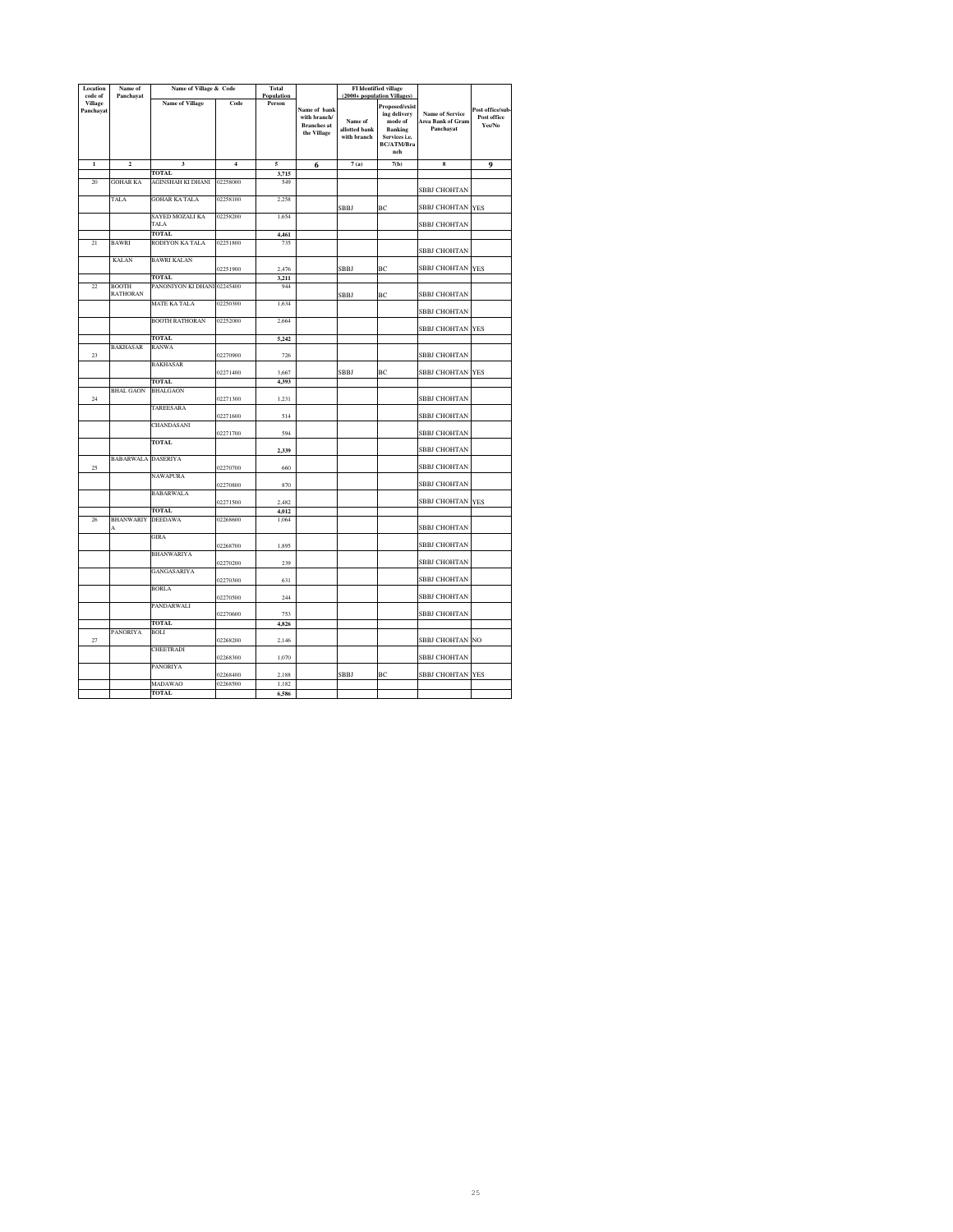| Location<br>code of         | Name of<br>Panchayat                | Name of Village & Code          |                      | <b>Total</b><br>Population |                                                                          |                                         | <b>FI</b> Identified village<br>(2000+ population Villages)                                              |                                                                 |                                          |
|-----------------------------|-------------------------------------|---------------------------------|----------------------|----------------------------|--------------------------------------------------------------------------|-----------------------------------------|----------------------------------------------------------------------------------------------------------|-----------------------------------------------------------------|------------------------------------------|
| <b>Village</b><br>Panchayat |                                     | <b>Name of Village</b>          | Code                 | Person                     | <b>Name of bank</b><br>with branch/<br><b>Branches</b> at<br>the Village | Name of<br>allotted bank<br>with branch | Proposed/exist<br>ing delivery<br>mode of<br><b>Banking</b><br>Services i.e.<br><b>BC/ATM/Bra</b><br>nch | <b>Name of Service</b><br><b>Area Bank of Gram</b><br>Panchayat | Post office/sub<br>Post office<br>Yes/No |
| $\mathbf{1}$                | $\overline{\mathbf{c}}$<br>PHAGLIYA | 3<br><b>PHAGLIYA</b>            | $\overline{4}$       | 5                          | 6                                                                        | 7(a)                                    | 7(b)                                                                                                     | 8                                                               | 9                                        |
| 28                          |                                     |                                 | 12268000             | 2.215                      |                                                                          | SBBJ                                    | ВC                                                                                                       | SBBJ CHOHTAN YES                                                |                                          |
|                             |                                     | <b>SAGARBAO</b>                 |                      |                            |                                                                          |                                         |                                                                                                          | <b>SBBJ CHOHTAN</b>                                             |                                          |
|                             |                                     | <b>HEMAWAS</b>                  | 02268100             | 632                        |                                                                          |                                         |                                                                                                          |                                                                 |                                          |
|                             |                                     |                                 | 02269000             | 793                        |                                                                          |                                         |                                                                                                          | SBBJ CHOHTAN                                                    |                                          |
|                             |                                     | PANCHARLA                       | 02269100             | 975                        |                                                                          |                                         |                                                                                                          | SBBJ CHOHTAN                                                    |                                          |
|                             |                                     | <b>TOTAL</b>                    |                      | 4,615                      |                                                                          |                                         |                                                                                                          |                                                                 |                                          |
| 29                          | TARLA                               | KHARI                           | 02268800             | 1,297                      |                                                                          |                                         |                                                                                                          | SBBJ SEDWA                                                      |                                          |
|                             |                                     | SANWLASI                        | 02268900             | 1,298                      |                                                                          |                                         |                                                                                                          | <b>BBJ SEDWA</b>                                                |                                          |
|                             |                                     | AMBAWAO<br>TARLA                | 02270000<br>02270100 | 1,177<br>1,030             |                                                                          |                                         |                                                                                                          | SBBJ SEDWA<br>SBBJ SEDWA                                        |                                          |
|                             |                                     | TOTAL                           |                      | 4,802                      |                                                                          |                                         |                                                                                                          |                                                                 |                                          |
| 30                          | <b>JHARPA</b>                       | DHURAWA                         | 02267600             | 1,082                      |                                                                          |                                         |                                                                                                          | <b>SBBJ SEDWA</b>                                               |                                          |
|                             |                                     | <b>JHARPA</b><br>LAKRASAR       | 02267700<br>02267800 | 1.561<br>1.241             |                                                                          |                                         |                                                                                                          | <b>SBBJ SEDWA</b><br>SBBJ SEDWA                                 |                                          |
|                             |                                     | MOOLANI                         | 02269400             | 1,430                      |                                                                          |                                         |                                                                                                          | <b>SBBJ SEDWA</b>                                               |                                          |
|                             |                                     | <b>TOTAL</b>                    |                      | 5.314                      |                                                                          |                                         |                                                                                                          |                                                                 |                                          |
| 31                          | ARTI                                | SINHANIYA                       | 02267900             | 2.452                      |                                                                          | <b>SBBJ</b>                             | BC                                                                                                       | <b>JTGB DHANAU</b>                                              | <b>YES</b>                               |
|                             |                                     | ARTI<br><b>TOTAL</b>            | 02269200             | 2.114<br>4,566             |                                                                          | <b>JTGB</b>                             | BC                                                                                                       | <b>JTGB DHANAU</b>                                              | NO                                       |
|                             | SARLA                               | SARLA                           |                      |                            |                                                                          |                                         |                                                                                                          |                                                                 |                                          |
| 32                          |                                     |                                 | 02263100             | 3,328                      |                                                                          | SBBJ                                    | ВC                                                                                                       | SBBJ CHOHTAN NO                                                 |                                          |
|                             |                                     | HUSAIN KA TALA                  | 02263200             | 774                        |                                                                          |                                         |                                                                                                          | SBBJ CHOHTAN                                                    |                                          |
|                             |                                     | TOTAL                           |                      | 4,102                      |                                                                          |                                         |                                                                                                          |                                                                 |                                          |
| 33                          | NAWATALA                            | SUJON KA NIWAN                  | 02267300             | 962                        |                                                                          |                                         |                                                                                                          | <b>SBBJ SEDWA</b>                                               |                                          |
|                             | <b>BAKHASAR</b>                     | <b>NAWATALA</b>                 | 02267400             | 850                        |                                                                          |                                         |                                                                                                          |                                                                 |                                          |
|                             |                                     | BAKHASAR                        |                      |                            |                                                                          |                                         |                                                                                                          | <b>SBBJ SEDWA</b>                                               |                                          |
|                             |                                     | BHARA<br>RATE KA TALA           | 02267500<br>02269500 | 813<br>754                 |                                                                          |                                         |                                                                                                          | <b>SBBJ SEDWA</b><br><b>SBBJ SEDWA</b>                          |                                          |
|                             |                                     | <b>EKAL</b>                     | 02269600             | 1.372                      |                                                                          |                                         |                                                                                                          | <b>SBBJ SEDWA</b>                                               |                                          |
|                             |                                     | <b>TOTAL</b>                    |                      | 4,751                      |                                                                          |                                         |                                                                                                          |                                                                 |                                          |
| 34                          | <b>HATHLA</b>                       | MOGAWA                          | 02269300             | 582                        |                                                                          |                                         |                                                                                                          | SBBJ SEDWA                                                      |                                          |
|                             |                                     | <b>RAMPURA</b><br><b>HATHLA</b> | 02269700<br>02269800 | 435<br>1,482               |                                                                          |                                         |                                                                                                          | <b>SBBJ SEDWA</b><br><b>SBBJ SEDWA</b>                          |                                          |
|                             |                                     | MEETHRI                         | 02269900             | 1,012                      |                                                                          |                                         |                                                                                                          | <b>SBBJ SEDWA</b>                                               |                                          |
|                             |                                     | <b>BACHWAL</b>                  | 02271200             | 259                        |                                                                          |                                         |                                                                                                          | <b>SBBJ SEDWA</b>                                               |                                          |
|                             |                                     | TOTAL                           |                      | 3,770                      |                                                                          |                                         |                                                                                                          | <b>SBBJ SEDWA</b>                                               |                                          |
| 35                          | SATA                                | SATA<br>RANGWALI                | 02270400<br>02271000 | 1,270<br>745               |                                                                          |                                         |                                                                                                          | <b>SBBJ SEDWA</b>                                               |                                          |
|                             |                                     | SUHAGI                          | 02271100             | 583                        |                                                                          |                                         |                                                                                                          | SBBJ SEDWA                                                      |                                          |
|                             |                                     | <b>TOTAL</b>                    |                      | 2,598                      |                                                                          |                                         |                                                                                                          |                                                                 |                                          |
| 36                          | JANPALIYA                           | JANPALIYA                       | 02262700             | 1,526                      |                                                                          |                                         |                                                                                                          | SBBJ SEDWA                                                      |                                          |
|                             |                                     | SARAIYON KA TALA<br>DEEPLA      | 02262900<br>02263000 | 685<br>1,302               |                                                                          |                                         |                                                                                                          | SBBJ SEDWA<br><b>SBBJ SEDWA</b>                                 |                                          |
|                             |                                     | <b>TOTAL</b>                    |                      | 3,513                      |                                                                          |                                         |                                                                                                          |                                                                 |                                          |
| 37                          | BURAN KA                            | BURAN KA TALA                   | 02258400             | 3,192                      |                                                                          |                                         |                                                                                                          |                                                                 |                                          |
|                             | <b>TALA</b>                         | AHSAN KA TALA                   | 02261800             | 1,008                      |                                                                          | SBBJ                                    | BC                                                                                                       | SBBJ CHOHTAN YES                                                |                                          |
|                             |                                     |                                 |                      |                            |                                                                          |                                         |                                                                                                          | SBBJ CHOHTAN                                                    |                                          |
|                             |                                     | POONJASAR                       |                      |                            |                                                                          |                                         |                                                                                                          | SBBJ CHOHTAN YES                                                |                                          |
|                             |                                     | <b>TOTAL</b>                    | 02261900             | 2.028<br>6,228             |                                                                          | SBBJ                                    | BC                                                                                                       |                                                                 |                                          |
| 38                          | TALSAR                              | <b>TALSAR</b>                   | 02262100             | 1,778                      |                                                                          |                                         |                                                                                                          | SBBJ SEDWA                                                      |                                          |
|                             |                                     | KRISHAN KA TALA                 | 02262200             | 1.008                      |                                                                          |                                         |                                                                                                          | SBBJ SEDWA                                                      |                                          |
|                             |                                     | <b>OMRAD</b><br>VASIYA KA TALA  | 02262300<br>02262400 | 1,046<br>396               |                                                                          |                                         |                                                                                                          | SBBJ SEDWA<br>SBBJ SEDWA                                        |                                          |
|                             |                                     | TOTAL                           |                      | 4,228                      |                                                                          |                                         |                                                                                                          |                                                                 |                                          |
|                             | <b>BEESASAR</b>                     | <b>FITKARIYA</b>                |                      |                            |                                                                          |                                         |                                                                                                          | <b>SBBJ CHOHTAN</b>                                             |                                          |
| 39                          |                                     | <b>JALEELA</b>                  | 02262000             | 304                        |                                                                          |                                         |                                                                                                          |                                                                 |                                          |
|                             |                                     |                                 | 02262500             | 723                        |                                                                          |                                         |                                                                                                          | SBBJ CHOHTAN                                                    |                                          |
|                             |                                     | BHILON KA TALA                  | 02262600             | 902                        |                                                                          |                                         |                                                                                                          |                                                                 |                                          |
|                             |                                     | <b>BEESASAR</b>                 |                      |                            |                                                                          |                                         |                                                                                                          | SBBJ CHOHTAN                                                    |                                          |
|                             |                                     |                                 | 02262800             | 2,401                      |                                                                          | SBBJ                                    | ВC                                                                                                       | SBBJ CHOHTAN YES                                                |                                          |
|                             | HARPALIYA                           | TOTAL<br>HARPALIYA              |                      | 4,330                      |                                                                          |                                         |                                                                                                          |                                                                 |                                          |
| 40                          |                                     |                                 | 02263300             | 2.694                      |                                                                          | SBBJ                                    | ВC                                                                                                       | SBBJ CHOHTAN YES                                                |                                          |
|                             |                                     | PANDHI KA NIWAN                 | 02267200             | 1,478                      |                                                                          |                                         |                                                                                                          |                                                                 |                                          |
|                             |                                     | <b>TOTAL</b>                    |                      |                            |                                                                          |                                         |                                                                                                          | SBBJ CHOHTAN                                                    |                                          |
|                             | <b>SALRIYA</b>                      | SALRIYA                         |                      | 4,172                      |                                                                          |                                         |                                                                                                          |                                                                 |                                          |
| 41                          |                                     |                                 | 02261500             | 2,133                      |                                                                          | SBBJ                                    | BC                                                                                                       | <b>SBBJ CHOHTAN YES</b>                                         |                                          |
|                             |                                     | <b>SINHAR</b><br><b>DHEMBA</b>  | 02261600<br>02261700 | 1,376<br>552               |                                                                          |                                         |                                                                                                          |                                                                 |                                          |
|                             |                                     | TOTAL                           |                      |                            |                                                                          |                                         |                                                                                                          |                                                                 |                                          |
|                             |                                     |                                 |                      | 4,061                      |                                                                          |                                         |                                                                                                          | SBBJ CHOHTAN                                                    |                                          |
| 42                          | SANWA                               | SANWA                           | 02259600             | 3.600                      |                                                                          | SBBJ                                    | BC                                                                                                       | SBBJ CHOHTAN YES                                                |                                          |
|                             |                                     | SADRAM KI BERI                  | 02259700             | 1,345                      |                                                                          |                                         |                                                                                                          |                                                                 |                                          |
|                             |                                     | <b>TOTAL</b>                    |                      | 4,945                      |                                                                          |                                         |                                                                                                          | <b>SBBJ SEDWA</b>                                               |                                          |
| 43                          | SERWA                               | <b>KUNDANPURA</b>               | 02261300             | 1,114                      |                                                                          |                                         |                                                                                                          | <b>SBBJ SEDWA</b><br><b>SBBJ SEDWA</b>                          |                                          |
|                             |                                     | MANJI KA TALA<br><b>SERWA</b>   | 02261400<br>02263500 | 1,462<br>1.929             |                                                                          |                                         |                                                                                                          | <b>SBBJ SEDWA</b>                                               |                                          |
|                             |                                     |                                 |                      |                            |                                                                          |                                         |                                                                                                          |                                                                 |                                          |
|                             |                                     | ALISARON KI BASTI               | 02263600             | 1,491                      |                                                                          |                                         |                                                                                                          | <b>SBBJ SEDWA</b>                                               |                                          |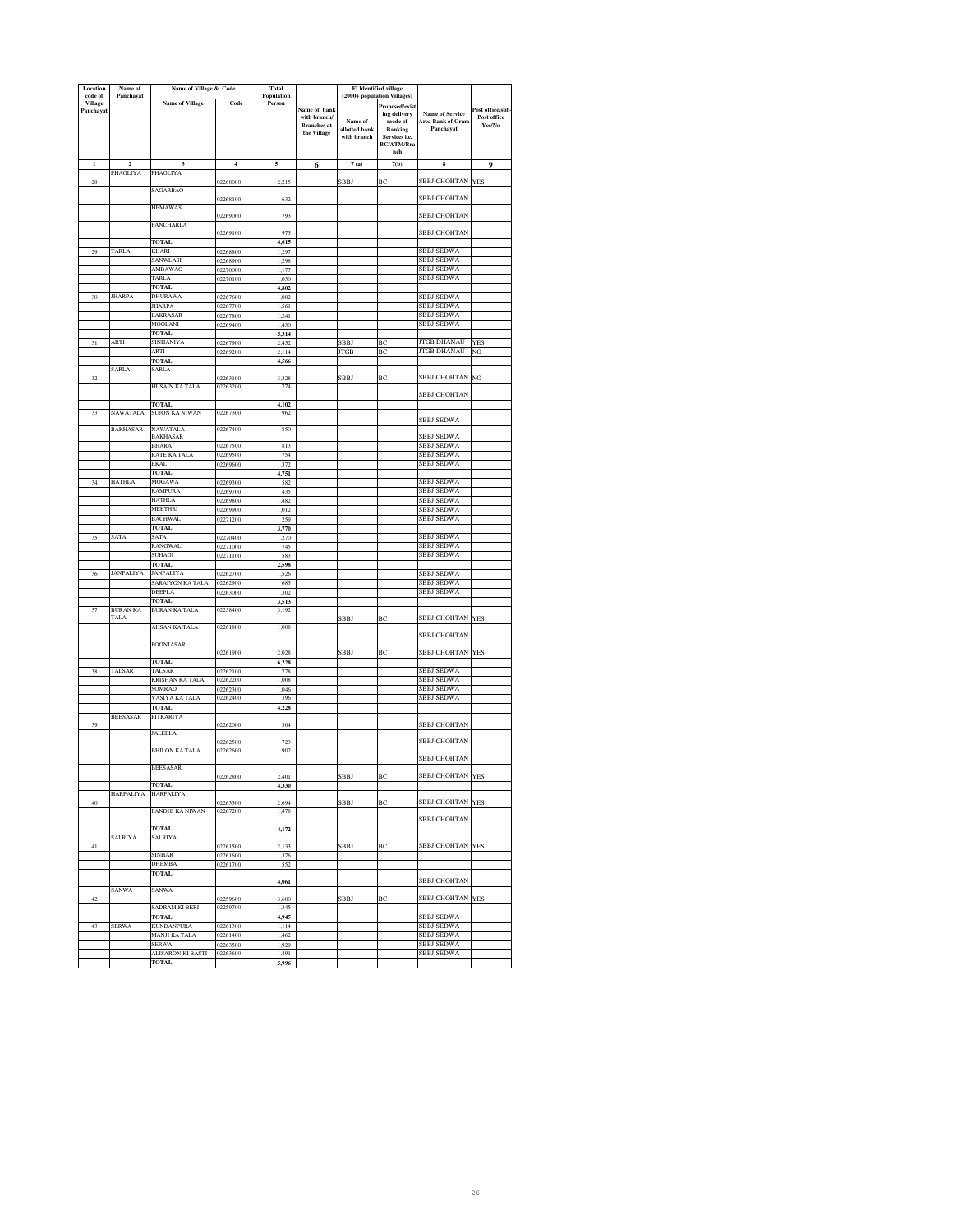| Location                               | Name of              | Name of Village & Code                       |                      | Total                |                                                                   |                                         | FI Identified village                                                                                       |                                                          |                                           |
|----------------------------------------|----------------------|----------------------------------------------|----------------------|----------------------|-------------------------------------------------------------------|-----------------------------------------|-------------------------------------------------------------------------------------------------------------|----------------------------------------------------------|-------------------------------------------|
| code of<br><b>Village</b><br>Panchayat | Panchayat            | <b>Name of Village</b>                       | Code                 | Population<br>Person | Name of bank<br>with branch/<br><b>Branches</b> at<br>the Village | Name of<br>allotted bank<br>with branch | (2000+ population Villages)<br>Proposed/exist<br>ing delivery<br>mode of<br><b>Banking</b><br>Services i.e. | Name of Service<br>Area Bank of Gram<br>Panchayat        | Post office/sub<br>Post office<br>Yes/No  |
|                                        |                      |                                              |                      |                      |                                                                   |                                         | <b>BC/ATM/Bra</b><br>nch                                                                                    |                                                          |                                           |
| ī                                      | $\overline{2}$       | 3                                            | $\overline{4}$       | 5                    | 6                                                                 | 7(a)                                    | 7(b)                                                                                                        | 8                                                        | 9                                         |
| 44                                     |                      | CHICHARASA SAMON KI DHANI                    | 02263700             | 621                  |                                                                   |                                         |                                                                                                             | <b>SBBJ SEDWA</b>                                        |                                           |
|                                        |                      | SAMAWALI                                     | 02263800             | 865                  |                                                                   |                                         |                                                                                                             | <b>SBBJ SEDWA</b>                                        |                                           |
|                                        |                      | CHICHARASAR                                  | 02263900             | 1,156                |                                                                   |                                         |                                                                                                             | SBBJ SEDWA                                               |                                           |
|                                        |                      | ALOO KA TALA                                 | 02266800             | 928                  |                                                                   |                                         |                                                                                                             | <b>SBBJ SEDWA</b>                                        |                                           |
|                                        |                      | PEERU KA TALA                                | 02266900             | 574                  |                                                                   |                                         |                                                                                                             | SBBJ SEDWA                                               |                                           |
|                                        |                      | <b>TOTAL</b>                                 |                      | 4,144                |                                                                   |                                         |                                                                                                             |                                                          |                                           |
| 45                                     | <b>BHANWAR</b>       | <b>BAMARLADER</b>                            | 02263400             | 1.689                |                                                                   |                                         |                                                                                                             | <b>SBBJ CHOHTAN</b>                                      |                                           |
|                                        |                      | <b>BHANWAR</b>                               | 02267000             | 2.237                |                                                                   | SBBJ                                    | ВC                                                                                                          | SBBJ CHOHTAN                                             | <b>YES</b>                                |
|                                        |                      | FAKIRON KA NIWAN                             | 02267100             | 968                  |                                                                   |                                         |                                                                                                             | SBBJ CHOHTAN                                             |                                           |
|                                        |                      | <b>TOTAL</b>                                 |                      | 4,894                |                                                                   |                                         |                                                                                                             |                                                          |                                           |
| 46                                     | <b>ALAMSAR</b>       | <b>ALAMSAR</b>                               | 02257100             | 4,296                |                                                                   | <b>JTGB</b>                             | BC                                                                                                          | <b>JTGB DHANAU</b>                                       | YES                                       |
|                                        |                      | DEENGARH                                     | 02257200             | 2.258                |                                                                   |                                         |                                                                                                             | JTGB DHANAU                                              | YES                                       |
|                                        |                      | <b>TOTAL</b>                                 |                      | 6.554                |                                                                   |                                         |                                                                                                             |                                                          |                                           |
| 47                                     | <b>RABASAR</b>       | ABDUL RAHEEM KA<br>TALA                      | 02258300             | 1406                 |                                                                   |                                         |                                                                                                             | <b>JTGB DHANAU</b>                                       |                                           |
|                                        |                      | RABASAR                                      | 02258500             | 1,639                |                                                                   |                                         |                                                                                                             | JTGB DHANAU                                              |                                           |
| 48                                     | <b>ITADA</b>         | <b>TOTAL</b><br><b>TADIYA</b>                |                      | 3,045<br>1,741       |                                                                   |                                         |                                                                                                             | <b>JTGB DHANAU</b>                                       |                                           |
|                                        |                      | <b>TADA</b>                                  | 02257300<br>02257400 | 3,019                |                                                                   | <b>JTGB</b>                             | ВC                                                                                                          | JTGB DHANAU                                              | YES                                       |
|                                        |                      | <b>TOTAL</b>                                 |                      | 4,760                |                                                                   |                                         |                                                                                                             |                                                          |                                           |
|                                        | <b>KONRA</b>         | <b>RATANPURA</b>                             |                      |                      |                                                                   |                                         |                                                                                                             |                                                          |                                           |
| 49                                     |                      | UMMED NAGAR                                  | 02252100<br>02252200 | 286<br>185           |                                                                   |                                         |                                                                                                             | <b>SBBJ CHOHTAN</b>                                      |                                           |
|                                        |                      |                                              |                      |                      |                                                                   |                                         |                                                                                                             | SBBJ CHOHTAN                                             |                                           |
|                                        |                      | SOORPURA                                     | 02252300             | 1,086                |                                                                   |                                         |                                                                                                             | SBBJ CHOHTAN                                             |                                           |
|                                        |                      | KONRA                                        | 02252400             | 3,783                |                                                                   |                                         |                                                                                                             | SBBJ CHOHTAN                                             | <b>YES</b>                                |
|                                        |                      | MEHRANGADH                                   |                      |                      |                                                                   |                                         |                                                                                                             |                                                          |                                           |
|                                        |                      | <b>TOTAL</b>                                 | 02252500             | 299<br>5,639         |                                                                   |                                         |                                                                                                             | SBBJ CHOHTAN                                             |                                           |
| 50                                     | DHANAOO              | DHANAOO                                      | 02258800             | 2,131                | <b>JTGB</b>                                                       |                                         |                                                                                                             | JTGB DHANAU                                              | <b>YES</b>                                |
|                                        |                      | <b>GORON KA TALA</b>                         | 02259200             | 733                  |                                                                   |                                         |                                                                                                             | <b>JTGB DHANAU</b>                                       |                                           |
|                                        |                      | SURTE KI DHANI                               | 02259300             | 777                  |                                                                   |                                         |                                                                                                             | JTGB DHANAU                                              |                                           |
|                                        |                      | <b>MEETHI NADI</b>                           | 02259400             | 694                  |                                                                   |                                         |                                                                                                             | <b>JTGB DHANAU</b>                                       |                                           |
|                                        |                      | PAWDON KA TALA                               | 02259500             | 832                  |                                                                   |                                         |                                                                                                             | JTGB DHANAU                                              |                                           |
|                                        |                      | TOTAL.                                       |                      | 5.167                |                                                                   |                                         |                                                                                                             |                                                          |                                           |
| 51                                     | SHRI<br>RAMWALA      | SHRI RAMWALA                                 | 02258600             | 767                  |                                                                   |                                         |                                                                                                             |                                                          |                                           |
|                                        |                      | KUMBHONIYON KA<br>TALA                       | 02258700             | 604                  |                                                                   |                                         |                                                                                                             | SBBJ CHOHTAN                                             |                                           |
|                                        |                      | MANDIRWALA                                   | 02258900             | 553                  |                                                                   |                                         |                                                                                                             | <b>SBBJ CHOHTAN</b>                                      |                                           |
|                                        |                      | DHANONIYON KA<br>TALA                        | 02259000             | 535                  |                                                                   |                                         |                                                                                                             | <b>SBBJ CHOHTAN</b>                                      |                                           |
|                                        |                      | <b>OJIYA</b>                                 | 02259100             | 547                  |                                                                   |                                         |                                                                                                             | SBBJ CHOHTAN                                             |                                           |
|                                        |                      | <b>TOTAL</b>                                 |                      | 3,006                |                                                                   |                                         |                                                                                                             |                                                          |                                           |
|                                        |                      | BAWARWALA                                    |                      |                      |                                                                   |                                         |                                                                                                             |                                                          |                                           |
| 52                                     |                      |                                              |                      | 2.482                |                                                                   | SBBJ                                    | ВC                                                                                                          | SBBJ CHOHTAN                                             | <b>YES</b>                                |
|                                        |                      | <b>BADHA</b>                                 |                      | 2,367                |                                                                   | SBBJ                                    | ВC                                                                                                          | <b>SBBJ CHOHTAN</b>                                      |                                           |
|                                        |                      | <b>TOTAL</b>                                 |                      | 3,006                |                                                                   |                                         |                                                                                                             |                                                          |                                           |
|                                        |                      | Name of Panchayat Samiti : Dhorimanna (0008) |                      |                      |                                                                   |                                         |                                                                                                             |                                                          |                                           |
| Location<br>code of                    | Name of<br>Panchavat | Name of Village & Code                       |                      | Total<br>Population  |                                                                   |                                         | <b>FI</b> Identified village<br>(2000+ population Villages)                                                 |                                                          |                                           |
| <b>Village</b><br>Panchayat            |                      | <b>Name of Village</b>                       | Code                 | Person               | Vame of bank<br>with branch/<br><b>Branches</b> at<br>the Village | Name of<br>allotted bank<br>with branch | Proposed/exist<br>ing delivery<br>mode of<br><b>Banking</b><br>Services i.e.<br><b>BC/ATM/Bra</b>           | <b>Name of Service</b><br>Area Bank of Gram<br>Panchayat | Post office/sub-<br>Post office<br>Yes/No |

| Panchayat    |                 |                                 |                |       | Name of bank<br>with branch/<br><b>Branches</b> at<br>the Village | Name of<br>allotted bank<br>with branch | ing delivery<br>mode of<br><b>Banking</b><br>Services i.e.<br><b>BC/ATM/Bra</b><br>nch | <b>Name of Service</b><br><b>Area Bank of Gram</b><br>Panchayat | Post office/sub<br>Post office<br>Yes/No |
|--------------|-----------------|---------------------------------|----------------|-------|-------------------------------------------------------------------|-----------------------------------------|----------------------------------------------------------------------------------------|-----------------------------------------------------------------|------------------------------------------|
| $\mathbf{1}$ | $\overline{2}$  | $\overline{\mathbf{3}}$         | $\overline{4}$ | 5     | 6                                                                 | 7(a)                                    | 7(b)                                                                                   | $\bf{8}$                                                        | $\boldsymbol{9}$                         |
| 01           |                 | DHORIMANN AJANIYON KI DHANI     | 02176500       | 558   |                                                                   |                                         |                                                                                        | SBBJ                                                            |                                          |
|              | A               |                                 |                |       |                                                                   |                                         |                                                                                        | <b>DHORIMANNA</b>                                               |                                          |
|              |                 | <b>DHORIMANNA</b>               | 02176800       | 5.271 |                                                                   |                                         |                                                                                        | SBBJ                                                            |                                          |
|              |                 |                                 |                |       | <b>SBBJ</b>                                                       |                                         |                                                                                        | DHORIMANNA<br><b>SBBJ</b>                                       | <b>YES</b>                               |
|              |                 | <b>GUNESHANIYON KI</b><br>DHANI | 02176900       | 976   |                                                                   |                                         |                                                                                        | <b>DHORIMANNA</b>                                               |                                          |
|              |                 |                                 | 02177000       |       |                                                                   |                                         |                                                                                        | SBBJ                                                            |                                          |
|              |                 | <b>KHARAD</b>                   |                | 1.398 |                                                                   |                                         |                                                                                        | DHORIMANNA                                                      |                                          |
|              |                 | <b>TOTAL</b>                    |                | 8.203 |                                                                   |                                         |                                                                                        |                                                                 |                                          |
| 02           | NEDI NARI       | <b>NEDI NARI</b>                | 02176400       | 946   |                                                                   |                                         |                                                                                        | SBBJ                                                            |                                          |
|              |                 |                                 |                |       |                                                                   |                                         |                                                                                        | <b>DHORIMANNA</b>                                               |                                          |
|              |                 | <b>GADRA</b>                    | 02176600       | 1.061 |                                                                   |                                         |                                                                                        | SBBJ                                                            |                                          |
|              |                 |                                 |                |       |                                                                   |                                         |                                                                                        | <b>DHORIMANNA</b>                                               |                                          |
|              |                 | <b>SHIV MANDIR</b>              | 02176700       | 805   |                                                                   |                                         |                                                                                        | <b>SBBJ</b>                                                     |                                          |
|              |                 |                                 |                |       |                                                                   |                                         |                                                                                        | <b>DHORIMANNA</b>                                               |                                          |
|              |                 | <b>TOTAL</b>                    |                | 2.812 |                                                                   |                                         |                                                                                        |                                                                 |                                          |
| 03           | KOJA            | <b>BOOL</b>                     | 02175100       | 1.773 |                                                                   |                                         |                                                                                        | <b>SBBJ BHUNIA</b>                                              |                                          |
|              |                 | <b>KUMBHARON KI BERI</b>        | 02176200       | 1.621 |                                                                   |                                         |                                                                                        |                                                                 |                                          |
|              |                 |                                 |                |       |                                                                   |                                         |                                                                                        | <b>SBBJ BHUNIA</b>                                              |                                          |
|              |                 | KOJA                            | 02176300       | 1.888 |                                                                   |                                         |                                                                                        | SBBJ BHUNIA                                                     |                                          |
|              |                 | TOTAL                           |                | 5,282 |                                                                   |                                         |                                                                                        |                                                                 |                                          |
| 04           | <b>BHALISAR</b> | <b>BOODHE KA TALA</b>           | 02174100       | 1.187 |                                                                   |                                         |                                                                                        | SBBJ BHUNIA                                                     |                                          |
|              |                 | <b>BHALISAR</b>                 | 02174200       | 905   |                                                                   |                                         |                                                                                        | <b>SBBJ BHUNIA</b>                                              |                                          |
|              |                 | TEJA KI DHANI                   | 02174300       | 853   |                                                                   |                                         |                                                                                        | <b>SBBJ BHUNIA</b>                                              |                                          |
|              |                 | MUSALMANON KI                   | 02174400       | 883   |                                                                   |                                         |                                                                                        | <b>SBBJ BHUNIA</b>                                              |                                          |
|              |                 | DHANI<br><b>TOTAL</b>           |                | 3.828 |                                                                   |                                         |                                                                                        |                                                                 |                                          |
| 05           | <b>ARNIYALI</b> |                                 | 02194000       |       |                                                                   |                                         |                                                                                        | SBBJ                                                            |                                          |
|              |                 | <b>RAMPURA</b>                  |                | 512   |                                                                   |                                         |                                                                                        | <b>DHORIMANNA</b>                                               |                                          |
|              |                 | <b>PURAWA</b>                   | 02194100       | 782   |                                                                   |                                         |                                                                                        | SBBJ                                                            |                                          |
|              |                 |                                 |                |       |                                                                   |                                         |                                                                                        | <b>DHORIMANNA</b>                                               |                                          |
|              |                 | <b>GODARON KI BERI</b>          | 02194200       | 505   |                                                                   |                                         |                                                                                        | SBBI                                                            |                                          |
|              |                 |                                 |                |       |                                                                   |                                         |                                                                                        | <b>DHORIMANNA</b>                                               |                                          |
|              |                 | <b>AALETI</b>                   | 02194300       | 543   |                                                                   |                                         |                                                                                        | SBBJ                                                            |                                          |
|              |                 |                                 |                |       |                                                                   |                                         |                                                                                        | <b>DHORIMANNA</b>                                               |                                          |
|              |                 | SIYAGO KI BERI                  | 02194400       | 453   |                                                                   |                                         |                                                                                        | SBBJ                                                            |                                          |
|              |                 |                                 |                |       |                                                                   |                                         |                                                                                        | <b>DHORIMANNA</b>                                               |                                          |
|              |                 | <b>KHOTAWAS</b>                 | 02195100       | 918   |                                                                   |                                         |                                                                                        | SBBJ                                                            |                                          |
|              |                 |                                 |                |       |                                                                   |                                         |                                                                                        | DHORIMANNA                                                      |                                          |
|              |                 | <b>ARNIYALI</b>                 | 02195200       | 1,257 |                                                                   |                                         |                                                                                        | SBBJ                                                            |                                          |
|              |                 |                                 |                |       |                                                                   |                                         |                                                                                        | <b>DHORIMANNA</b>                                               |                                          |
|              |                 | <b>TOTAL</b>                    |                | 4.970 |                                                                   |                                         |                                                                                        |                                                                 |                                          |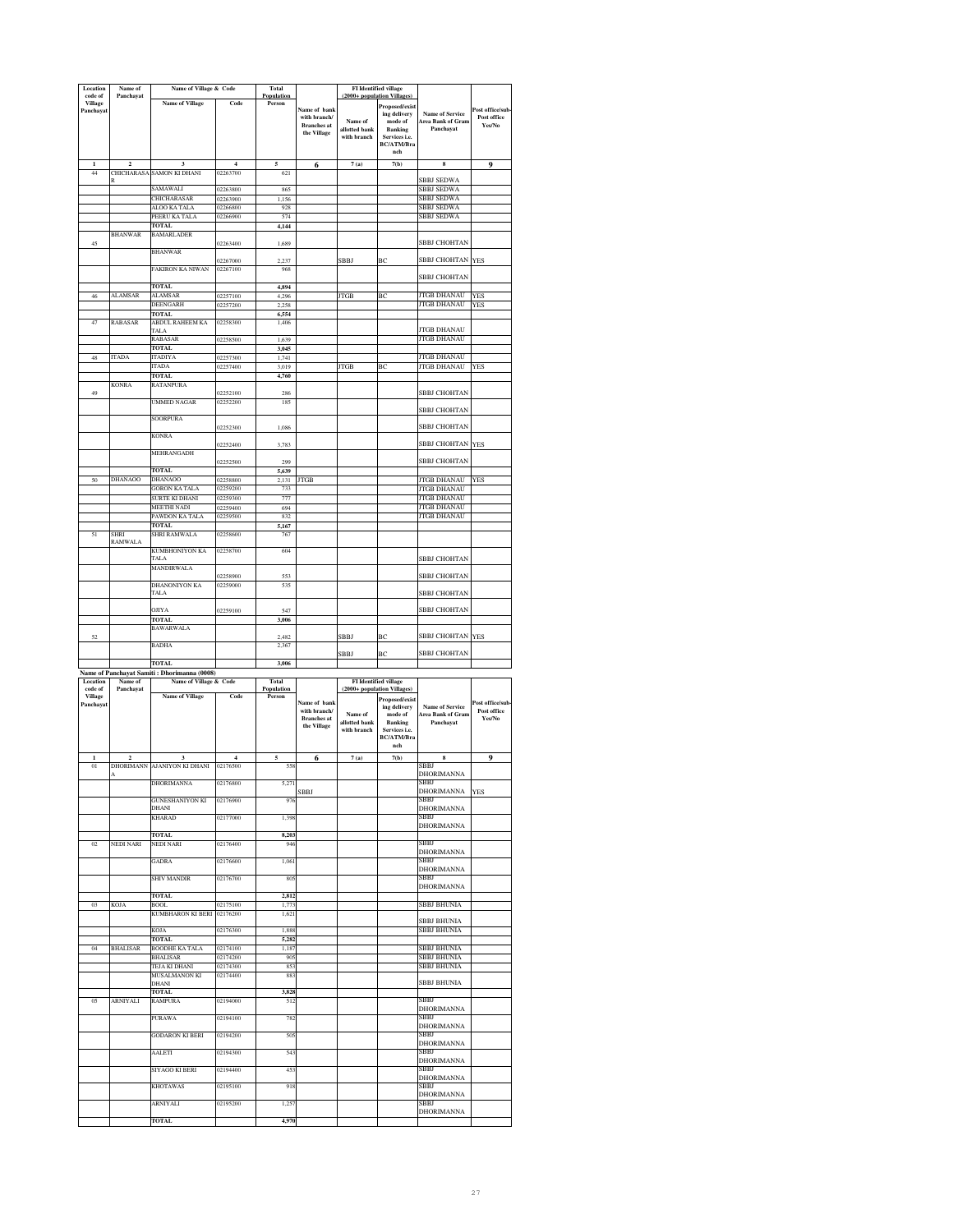| Location<br>code of | Name of<br>Panchayat                 | Name of Village & Code              |                            | <b>Total</b><br>Population |                                   | (2000+ population Villages) | <b>FI</b> Identified village       |                                                    |                                |
|---------------------|--------------------------------------|-------------------------------------|----------------------------|----------------------------|-----------------------------------|-----------------------------|------------------------------------|----------------------------------------------------|--------------------------------|
| <b>Village</b>      |                                      | <b>Name of Village</b>              | Code                       | Person                     |                                   |                             | Proposed/exist                     |                                                    |                                |
| Panchayat           |                                      |                                     |                            |                            | Name of bank<br>with branch/      | Name of                     | ing delivery<br>mode of            | <b>Name of Service</b><br><b>Area Bank of Gram</b> | Post office/sub<br>Post office |
|                     |                                      |                                     |                            |                            | <b>Branches</b> at<br>the Village | allotted bank               | <b>Banking</b>                     | Panchavat                                          | Yes/No                         |
|                     |                                      |                                     |                            |                            |                                   | with branch                 | Services i.e.<br><b>BC/ATM/Bra</b> |                                                    |                                |
|                     |                                      |                                     |                            |                            |                                   |                             | nch                                |                                                    |                                |
| $\mathbf{1}$<br>06  | $\overline{\mathbf{c}}$<br>CHAINPURA | 3<br>VEERMANIYON KI                 | $\overline{4}$<br>02193200 | 5<br>386                   | 6                                 | 7(a)                        | 7(b)                               | $\bf{8}$<br>SBBJ                                   | 9                              |
|                     |                                      | DHANI                               |                            |                            |                                   |                             |                                    | DHORIMANNA                                         |                                |
|                     |                                      | <b>CHAINPURA</b>                    | 02193300                   | 554                        |                                   |                             |                                    | SBBJ<br><b>DHORIMANNA</b>                          |                                |
|                     |                                      | KAKRON KI DHANI                     | 02193400                   | 469                        |                                   |                             |                                    | SBBJ                                               |                                |
|                     |                                      | ANDANIYON KI                        | 02193600                   | 662                        |                                   |                             |                                    | <b>DHORIMANNA</b><br>SBBJ                          |                                |
|                     |                                      | DHANI                               |                            |                            |                                   |                             |                                    | DHORIMANNA                                         |                                |
|                     |                                      | PRATAPNAGAR                         | 02193700                   | 469                        |                                   |                             |                                    | SBBJ<br>DHORIMANNA                                 |                                |
|                     |                                      | MANKI                               | 02193800                   | 491                        |                                   |                             |                                    | SBBJ                                               |                                |
|                     |                                      | <b>MEGWALON KI BASTI</b>            | 02193900                   | 600                        |                                   |                             |                                    | DHORIMANNA<br>SBBJ                                 |                                |
|                     |                                      |                                     |                            |                            |                                   |                             |                                    | <b>DHORIMANNA</b>                                  |                                |
|                     |                                      | RADOO                               | 02195300                   | 500                        |                                   |                             |                                    | SBBJ<br>DHORIMANNA                                 |                                |
|                     |                                      | <b>TOTAL</b>                        |                            | 4,131                      |                                   |                             |                                    |                                                    |                                |
| $_{07}$             | GANDHAW<br><b>KALAN</b>              | <b>GANDHAW KHURD</b>                | 02198400                   | 1,119                      |                                   |                             |                                    | SBI                                                |                                |
|                     |                                      | <b>GODARON KI DHANI</b>             | 02198500                   | 579                        |                                   |                             |                                    | GUDAMALANI<br>SBI                                  |                                |
|                     |                                      |                                     |                            |                            |                                   |                             |                                    | GUDAMALANI<br>SBI                                  |                                |
|                     |                                      | <b>GANDHAW KALAN</b>                | 02198600                   | 910                        |                                   |                             |                                    | GUDAMALANI                                         |                                |
|                     |                                      | DANGARIYA                           | 02198700                   | 62:                        |                                   |                             |                                    | SBI                                                |                                |
|                     |                                      | PALIYALI                            | 02198800                   | 1,056                      |                                   |                             |                                    | GUDAMALANI<br>SВI                                  |                                |
|                     |                                      |                                     |                            |                            |                                   |                             |                                    | <b>GUDAMALANI</b>                                  |                                |
| 08                  | <b>BERI GAON</b>                     | <b>TOTAL</b><br><b>DHOLI NADI</b>   | 02194600                   | 4,289<br>65                |                                   |                             |                                    | JTGB                                               |                                |
|                     |                                      |                                     |                            |                            |                                   |                             |                                    | <b>GANDHAW</b>                                     |                                |
|                     |                                      | RAMJI KA GOL                        | 02198100                   | 494                        |                                   |                             |                                    | JTGB<br><b>GANDHAW</b>                             |                                |
|                     |                                      | PANAWALI                            | 02198200                   | 496                        |                                   |                             |                                    | ЛGВ                                                |                                |
|                     |                                      | DABLI                               | 02198300                   | 976                        |                                   |                             |                                    | <b>GANDHAW</b><br>JTGB                             |                                |
|                     |                                      |                                     |                            |                            |                                   |                             |                                    | <b>GANDHAW</b><br>JTGB                             |                                |
|                     |                                      | <b>BERI GAON</b>                    | 02198900                   | 1,792                      |                                   |                             |                                    | <b>GANDHAW</b>                                     |                                |
|                     |                                      | TEJIYAWS                            | 02199000                   | 541                        |                                   |                             |                                    | <b>ITGB</b><br><b>GANDHAW</b>                      |                                |
|                     |                                      | <b>TOTAL</b>                        |                            | 4,956                      |                                   |                             |                                    |                                                    |                                |
| 09                  | <b>GUDHAMALA</b><br>NI               | <b>DABHAD</b>                       | 02190600                   | 1,298                      |                                   |                             |                                    | SBBJ                                               |                                |
|                     |                                      | RATHORON KI                         | 02196700                   | 77                         |                                   |                             |                                    | GUDAMALANI                                         |                                |
|                     |                                      | <b>DHANI@ MALIYON KI</b><br>DHANI   |                            |                            |                                   |                             |                                    | SBBJ<br><b>GUDAMALANI</b>                          |                                |
|                     |                                      | KANDHI KI DHANI                     | 02196800                   | 576                        |                                   |                             |                                    | SBBJ                                               |                                |
|                     |                                      | <b>GUDHAMALANI</b>                  | 02196900                   | 4,540                      |                                   |                             |                                    | <b>GUDAMALANI</b><br>SBBJ                          |                                |
|                     |                                      |                                     |                            |                            | SBBJ                              |                             |                                    | <b>GUDAMALANI</b>                                  | YES                            |
|                     |                                      | SEELOO                              | 02199900                   | 1,05                       |                                   |                             |                                    | SBBJ<br><b>GUDAMALANI</b>                          |                                |
|                     |                                      | TOTAL                               |                            | 8,248                      |                                   |                             |                                    |                                                    |                                |
| 10                  | MOKHAWA<br><b>KHURD</b>              | <b>MOKHAWA</b>                      | 02190400                   | 1,631                      |                                   |                             |                                    | SBBJ<br><b>GUDAMALANI</b>                          |                                |
|                     |                                      | UDANIYON KI DHANI                   | 02196600                   | 610                        |                                   |                             |                                    | SBBJ                                               |                                |
|                     |                                      | MOKHAWA KHURD                       | 02200100                   | 1,23                       |                                   |                             |                                    | <b>GUDAMALANI</b><br>SBBJ                          |                                |
|                     |                                      |                                     |                            |                            |                                   |                             |                                    | GUDAMALANI                                         |                                |
|                     |                                      | TOTAL.                              |                            | 3.473                      |                                   |                             |                                    | SBBJ                                               |                                |
| 11                  | <b>BARASAN</b>                       | LALANIYON KI DHANI 02196300         |                            | 394                        |                                   |                             |                                    | <b>GUDAMALANI</b>                                  |                                |
|                     |                                      | <b>BARASAN</b>                      | 02196400                   | 1,300                      |                                   |                             |                                    | SBBJ<br><b>GUDAMALANI</b>                          |                                |
|                     |                                      | JEEWANIYON KI                       | 02196500                   | 1,142                      |                                   |                             |                                    | SBBJ                                               |                                |
|                     |                                      | DHANI<br><b>BHILON KI DHANI</b>     |                            |                            |                                   |                             |                                    | GUDAMALANI<br>SBBJ                                 |                                |
|                     |                                      |                                     | 02200000                   | 1,434                      |                                   |                             |                                    | <b>GUDAMALANI</b>                                  |                                |
|                     |                                      | TOTAL                               |                            | 4,270                      |                                   |                             |                                    | SBI                                                |                                |
| 12                  | RATANPURA                            | DEDAWAS KA GOLIYA 02203900          |                            | 1,425                      |                                   |                             |                                    | <b>GUDAMALANI</b>                                  |                                |
|                     |                                      | <b>DEDAWAS JAGEER</b>               | 02204000                   | 807                        |                                   |                             |                                    | SBI                                                |                                |
|                     |                                      | DEDAWAS CHARNAN 02204100            |                            | 277                        |                                   |                             |                                    | GUDAMALANI<br>SBI                                  |                                |
|                     |                                      |                                     | 02204200                   |                            |                                   |                             |                                    | <b>GUDAMALANI</b><br>SBI                           |                                |
|                     |                                      | RATANPURA                           |                            | 600                        |                                   |                             |                                    | <b>GUDAMALANI</b>                                  |                                |
|                     |                                      | MAGHANI<br><b>MAGHWALON KI</b>      | 02204300                   | 1,687                      |                                   |                             |                                    | <b>SBI</b>                                         |                                |
|                     |                                      | DHANI                               |                            |                            |                                   |                             |                                    | GUDAMALANI                                         |                                |
|                     |                                      | SODHON KI DHANI                     | 02204400                   | 823                        |                                   |                             |                                    | SBI<br><b>GUDAMALANI</b>                           |                                |
|                     |                                      | KOORA                               | 02204500                   | 272                        |                                   |                             |                                    | SBI                                                |                                |
|                     |                                      | TOTAL.                              |                            | 5,891                      |                                   |                             |                                    | GUDAMALANI                                         |                                |
| 13                  | <b>NAGAR</b>                         | DHANDHI AWAS                        | 02189900                   | 1,021                      |                                   |                             |                                    | SBBJ                                               |                                |
|                     |                                      | <b>GORAMANIYON KI</b>               | 02190000                   | 959                        |                                   |                             |                                    | GUDAMALANI<br>SBBJ                                 |                                |
|                     |                                      | DHANI                               |                            |                            |                                   |                             |                                    | <b>GUDAMALANI</b>                                  |                                |
|                     |                                      | NAGAR                               | 02190200                   | 1,506                      |                                   |                             |                                    | SBBJ<br><b>GUDAMALANI</b>                          |                                |
|                     |                                      | NAYA NAGAR                          | 02190300                   | 1.728                      |                                   |                             |                                    | SBBJ                                               |                                |
|                     |                                      | <b>DISANTRINARI</b>                 | 02200200                   | 1,292                      |                                   |                             |                                    | <b>GUDAMALANI</b><br>SBBJ                          |                                |
|                     |                                      |                                     |                            |                            |                                   |                             |                                    | <b>GUDAMALANI</b>                                  |                                |
| 14                  | <b>MANGLE KI</b>                     | <b>TOTAL</b><br><b>GOLIYA GARWA</b> | 02179800                   | 6,506<br>759               |                                   |                             |                                    | SBBJ                                               |                                |
|                     | <b>BERI</b>                          |                                     |                            |                            |                                   |                             |                                    | <b>GUDAMALANI</b>                                  |                                |
|                     |                                      | NAYA KUA                            | 02179900                   | 1,099                      |                                   |                             |                                    | SBBJ<br><b>GUDAMALANI</b>                          |                                |
|                     |                                      | <b>MANGLE KI BERI</b>               | 02180000                   | 1,189                      |                                   |                             |                                    | SBBJ                                               |                                |
|                     |                                      | DEODON KI DHANI                     | 02189800                   | 413                        |                                   |                             |                                    | <b>GUDAMALANI</b><br>SBBJ                          |                                |
|                     |                                      |                                     |                            |                            |                                   |                             |                                    | <b>GUDAMALANI</b>                                  |                                |
|                     |                                      | RAWALI NADI                         | 02190100                   | 1,368                      |                                   |                             |                                    | SBBJ<br><b>GUDAMALANI</b>                          |                                |
|                     |                                      | <b>TOTAL</b>                        |                            | 4,828                      |                                   |                             |                                    |                                                    |                                |
| 15                  | LOOKHU                               | <b>BHILON KI BASTI</b>              | 02177100                   | 55                         |                                   |                             |                                    | SBBJ<br><b>DHORIMANNA</b>                          |                                |
|                     |                                      | <b>MEGWALON KI BASTI</b>            | 02177200                   | 674                        |                                   |                             |                                    | SBBJ                                               |                                |
|                     |                                      | MISARI KI ERI                       | 02177300                   | 628                        |                                   |                             |                                    | <b>DHORIMANNA</b><br>SBBJ                          |                                |
|                     |                                      |                                     |                            |                            |                                   |                             |                                    | <b>DHORIMANNA</b>                                  |                                |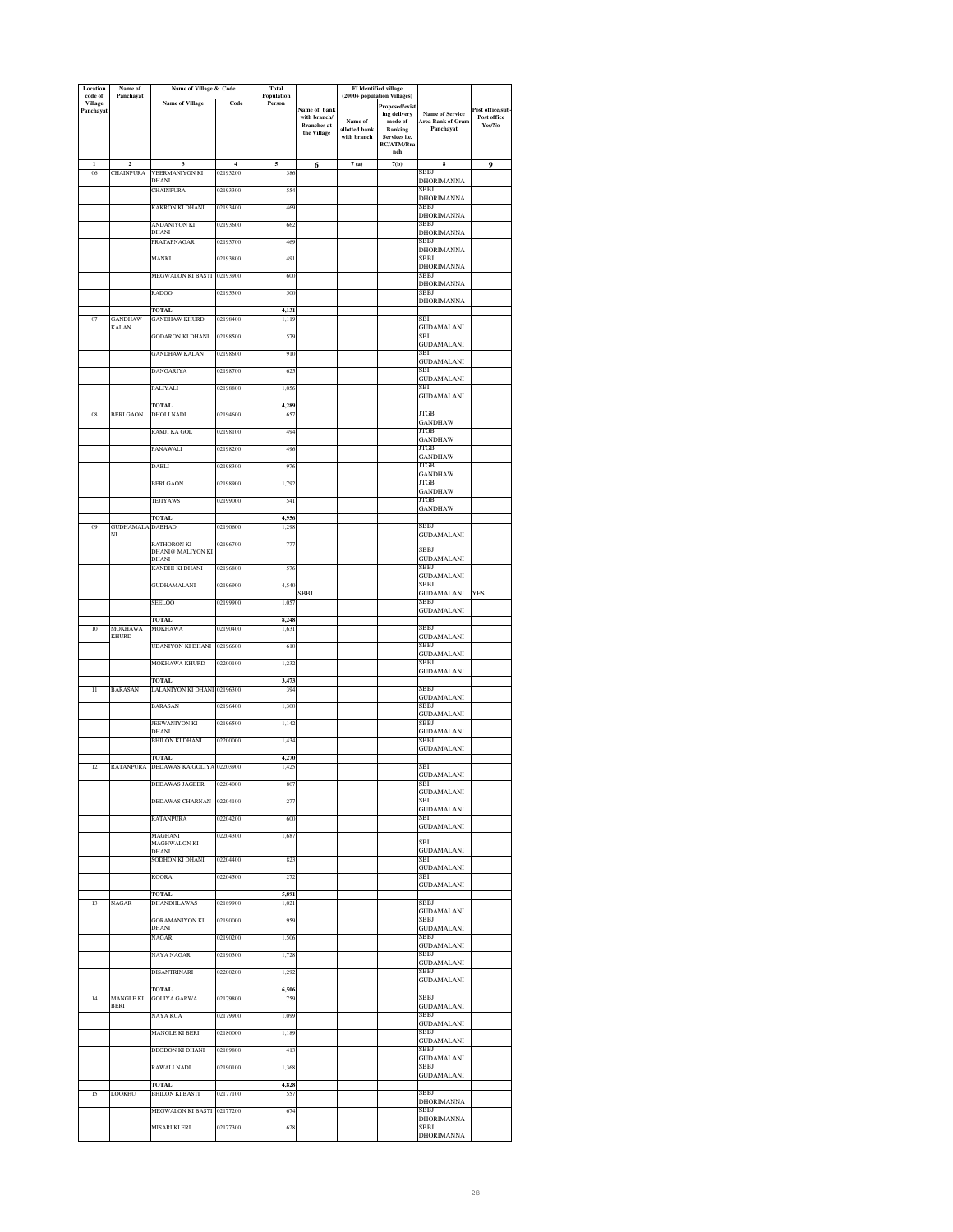| Location<br>code of | Name of<br>Panchayat            | Name of Village & Code        |                | <b>Total</b><br>Population |                                   | <b>FI</b> Identified village<br>(2000+ population Villages) |                                 |                                             |                       |
|---------------------|---------------------------------|-------------------------------|----------------|----------------------------|-----------------------------------|-------------------------------------------------------------|---------------------------------|---------------------------------------------|-----------------------|
| <b>Village</b>      |                                 | <b>Name of Village</b>        | Code           | Person                     | Name of bank                      |                                                             | Proposed/exist                  |                                             | Post office/sub-      |
| Panchayat           |                                 |                               |                |                            | with branch/                      | Name of                                                     | ing delivery<br>mode of         | <b>Name of Service</b><br>Area Bank of Gram | Post office<br>Yes/No |
|                     |                                 |                               |                |                            | <b>Branches</b> at<br>the Village | allotted bank<br>with branch                                | <b>Banking</b><br>Services i.e. | Panchayat                                   |                       |
|                     |                                 |                               |                |                            |                                   |                                                             | BC/ATM/Bra<br>nch               |                                             |                       |
| $\mathbf{I}$        | $\mathbf 2$                     | 3                             | $\overline{4}$ | 5                          | 6                                 | 7(a)                                                        | 7(b)                            | 8                                           | 9                     |
|                     |                                 | LOOKHU                        | 02177400       | 1,09                       |                                   |                                                             |                                 | SBBJ                                        |                       |
|                     |                                 | RAWON KI BERI                 | 02177500       | 868                        |                                   |                                                             |                                 | DHORIMANNA<br>SBBJ                          |                       |
|                     |                                 | POONIYON KI BERI              | 02177600       | 41                         |                                   |                                                             |                                 | <b>DHORIMANNA</b><br>SBBJ                   |                       |
|                     |                                 |                               |                |                            |                                   |                                                             |                                 | <b>DHORIMANNA</b>                           |                       |
|                     |                                 | SUNARON KI BERI               | 02177700       | 710                        |                                   |                                                             |                                 | SBBJ<br>DHORIMANNA                          |                       |
|                     |                                 | KAO KI BERI                   | 02177800       | 765                        |                                   |                                                             |                                 | SBBJ<br><b>DHORIMANNA</b>                   |                       |
|                     |                                 | ROHILA                        | 02177900       | 517                        |                                   |                                                             |                                 | SBBJ                                        |                       |
|                     |                                 | <b>KHAR KI BERI</b>           | 02178000       | 56                         |                                   |                                                             |                                 | DHORIMANNA<br>SBBJ                          |                       |
|                     |                                 | ARDARSH LOOKHOO               | 02178700       | 572                        |                                   |                                                             |                                 | <b>DHORIMANNA</b><br>SBBJ                   |                       |
|                     |                                 |                               |                |                            |                                   |                                                             |                                 | <b>DHORIMANNA</b>                           |                       |
| 16                  | <b>UDASAR</b>                   | <b>TOTAL</b><br>RELON KI BERI | 02172800       | 7,360<br>46                |                                   |                                                             |                                 | SBBJ                                        |                       |
|                     |                                 | <b>UDASAR</b>                 | 02178100       | 1,488                      |                                   |                                                             |                                 | <b>GUDAMALANI</b><br>SBBJ                   |                       |
|                     |                                 |                               |                |                            |                                   |                                                             |                                 | <b>GUDAMALANI</b>                           |                       |
|                     |                                 | <b>DUDAPUR</b>                | 02178200       | 379                        |                                   |                                                             |                                 | SBBJ<br><b>GUDAMALANI</b>                   |                       |
|                     |                                 | ALAMSAR KHURD                 | 02178300       | 520                        |                                   |                                                             |                                 | SBBJ<br><b>GUDAMALANI</b>                   |                       |
|                     |                                 | <b>ALAMSARIYA</b>             | 02178400       | 521                        |                                   |                                                             |                                 | SBBJ                                        |                       |
|                     |                                 | KOSHLE KI DHANI               | 02178500       | 1,310                      |                                   |                                                             |                                 | <b>GUDAMALANI</b><br>SBBJ                   |                       |
|                     |                                 | BHILON KI DHANI               | 02178600       | 69                         |                                   |                                                             |                                 | <b>GUDAMALANI</b><br>SBBJ                   |                       |
|                     |                                 |                               |                |                            |                                   |                                                             |                                 | <b>GUDAMALANI</b>                           |                       |
|                     |                                 | <b>BHALI KHAL</b>             | 02190700       | 2,399                      |                                   |                                                             |                                 | SBBJ<br><b>GUDAMALANI</b>                   | NO                    |
|                     |                                 | <b>TOTAL</b>                  |                | 7,773                      |                                   |                                                             |                                 | SBBJ<br><b>GUDAMALANI</b>                   |                       |
| 17                  | MEETHRA                         | LOKHOLAI NADI                 | 02175600       | 54                         |                                   |                                                             |                                 | SBBJ                                        |                       |
|                     | <b>KHURD</b>                    | <b>MEETHRA KHURD</b>          | 02175700       | 778                        |                                   |                                                             |                                 | DHORIMANNA<br>SBBJ                          |                       |
|                     |                                 | BHOOKRON KA TALA              | 02175800       | 600                        |                                   |                                                             |                                 | DHORIMANNA<br>SBBJ                          |                       |
|                     |                                 |                               |                |                            |                                   |                                                             |                                 | DHORIMANNA                                  |                       |
|                     |                                 | HIRKEN KA THAN                | 02175900       | 1,19                       |                                   |                                                             |                                 | SBBJ<br>DHORIMANNA                          |                       |
|                     |                                 | SAUWON KI BERI                | 02176000       | 44:                        |                                   |                                                             |                                 | SBBJ<br><b>DHORIMANNA</b>                   |                       |
|                     |                                 | LOLO KI BERI                  | 02176100       | 910                        |                                   |                                                             |                                 | SBBJ                                        |                       |
|                     |                                 | <b>TOTAL</b>                  |                | 4.467                      |                                   |                                                             |                                 | DHORIMANNA                                  |                       |
| 18                  | <b>KHARI</b>                    | <b>BHARTHE KI BERI</b>        | 02175200       | 1.00                       |                                   |                                                             |                                 | sВI<br>GUDAMALANI                           |                       |
|                     |                                 | <b>MAYLON KI BERI</b>         | 02175300       | 850                        |                                   |                                                             |                                 | SBI<br><b>GUDAMALANI</b>                    |                       |
|                     |                                 | MANSINGH KI BERI              | 02175400       | 949                        |                                   |                                                             |                                 | SBI                                         |                       |
|                     |                                 | KHARI                         | 02175500       | 917                        |                                   |                                                             |                                 | <b>GUDAMALANI</b><br>SBI                    |                       |
|                     |                                 | NARWATON KA                   | 02192800       | 410                        |                                   |                                                             |                                 | <b>GUDAMALANI</b><br>SBI                    |                       |
|                     |                                 | GOLIYA                        |                |                            |                                   |                                                             |                                 | <b>GUDAMALANI</b>                           |                       |
|                     |                                 | BHAURA                        | 02192900       | 491                        |                                   |                                                             |                                 | SBI<br>GUDAMALANI                           |                       |
|                     |                                 | JAMBHAJI KA<br><b>MANDIR</b>  | 02193000       | 915                        |                                   |                                                             |                                 | SBI<br><b>GUDAMALANI</b>                    |                       |
|                     |                                 | KABOOLI                       | 02193100       | 572                        |                                   |                                                             |                                 | SBI                                         |                       |
|                     |                                 | DHAKON KA GOLIYA              | 02193500       | 315                        |                                   |                                                             |                                 | <b>GUDAMALANI</b><br>SBI                    |                       |
|                     |                                 | TOTAL                         |                | 6,423                      |                                   |                                                             |                                 | <b>GUDAMALANI</b>                           |                       |
| 19                  | <b>SUDABERI</b>                 | <b>SUDABERI</b>               | 02192300       | 739                        |                                   |                                                             |                                 | SBI                                         |                       |
|                     |                                 | SUDABERI KHURD                | 02192400       | 580                        |                                   |                                                             |                                 | <b>GUDAMALANI</b><br>SBI                    |                       |
|                     |                                 | <b>BHADUON KI BERI</b>        | 02192500       | 448                        |                                   |                                                             |                                 | <b>GUDAMALANI</b><br>SBI                    |                       |
|                     |                                 |                               |                |                            |                                   |                                                             |                                 | <b>GUDAMALANI</b><br>SBI                    |                       |
|                     |                                 | <b>KATARLA</b><br>KHILERIYAN  | 02192600       | 515                        |                                   |                                                             |                                 | <b>GUDAMALANI</b>                           |                       |
|                     |                                 | <b>KATARLA</b>                | 02192700       | 1,098                      |                                   |                                                             |                                 | SBI<br><b>GUDAMALANI</b>                    |                       |
|                     |                                 | MEETHI                        | 02195700       | 366                        |                                   |                                                             |                                 | SBI                                         |                       |
|                     |                                 | TOTAL                         |                | 3,746                      |                                   |                                                             |                                 | <b>GUDAMALANI</b>                           |                       |
| 20                  | <b>VEERCHARA</b><br><b>NNAN</b> | <b>JHAKARRA</b>               | 02194500       | 317                        |                                   |                                                             |                                 | SBI<br><b>GUDAMALANI</b>                    |                       |
|                     |                                 | SHIVJI KA MANDIR              | 02194700       | 834                        |                                   |                                                             |                                 | SBI<br><b>GUDAMALANI</b>                    |                       |
|                     |                                 | <b>DAROL</b>                  | 02194800       | 591                        |                                   |                                                             |                                 | SBI                                         |                       |
|                     |                                 | PANAL KI BERI                 | 02194900       | 813                        |                                   |                                                             |                                 | <b>GUDAMALANI</b><br>SBI                    |                       |
|                     |                                 | AAKLI                         | 02195000       | 523                        |                                   |                                                             |                                 | <b>GUDAMALANI</b><br>SBI                    |                       |
|                     |                                 |                               |                |                            |                                   |                                                             |                                 | GUDAMALANI                                  |                       |
|                     |                                 | <b>BORCHARNAN</b>             | 02195400       | 975                        |                                   |                                                             |                                 | SBI<br><b>GUDAMALANI</b>                    |                       |
|                     |                                 | JANIYON KI DHANI              | 02195500       | 308                        |                                   |                                                             |                                 | SBI<br><b>GUDAMALANI</b>                    |                       |
|                     |                                 | <b>BHADRAI</b>                | 02195600       | 684                        |                                   |                                                             |                                 | SBI                                         |                       |
|                     |                                 | PHARRODO KI DHANI 02195800    |                | 700                        |                                   |                                                             |                                 | GUDAMALANI<br>SBI                           |                       |
|                     |                                 | KOTHALA                       | 02195900       | 722                        |                                   |                                                             |                                 | <b>GUDAMALANI</b><br>SBI                    |                       |
|                     |                                 | MOODHSAR                      | 02196000       | 519                        |                                   |                                                             |                                 | <b>GUDAMALANI</b><br>SBI                    |                       |
|                     |                                 |                               |                |                            |                                   |                                                             |                                 | GUDAMALANI                                  |                       |
| 21                  | <b>BANTA</b>                    | TOTAL<br>SANAWARA KHURD       | 02199100       | 6,986<br>560               |                                   |                                                             |                                 | SBBJ                                        |                       |
|                     |                                 | ROLI                          | 02199200       | 1,08                       |                                   |                                                             |                                 | <b>GUDAMALANI</b><br>SBBJ                   |                       |
|                     |                                 |                               |                |                            |                                   |                                                             |                                 | <b>GUDAMALANI</b>                           |                       |
|                     |                                 | GADEVI                        | 02199300       | 1,502                      |                                   |                                                             |                                 | SBBJ<br>GUDAMALANI                          |                       |
|                     |                                 | <b>BANTA</b>                  | 02199400       | 2,197                      |                                   | SBBJ GUDANEC                                                |                                 | SBBJ<br><b>GUDAMALANI</b>                   | NO                    |
|                     |                                 | DHEEMRI                       | 02199800       | 801                        |                                   |                                                             |                                 | SBBJ<br><b>GUDAMALANI</b>                   |                       |
|                     |                                 |                               |                |                            |                                   |                                                             |                                 |                                             |                       |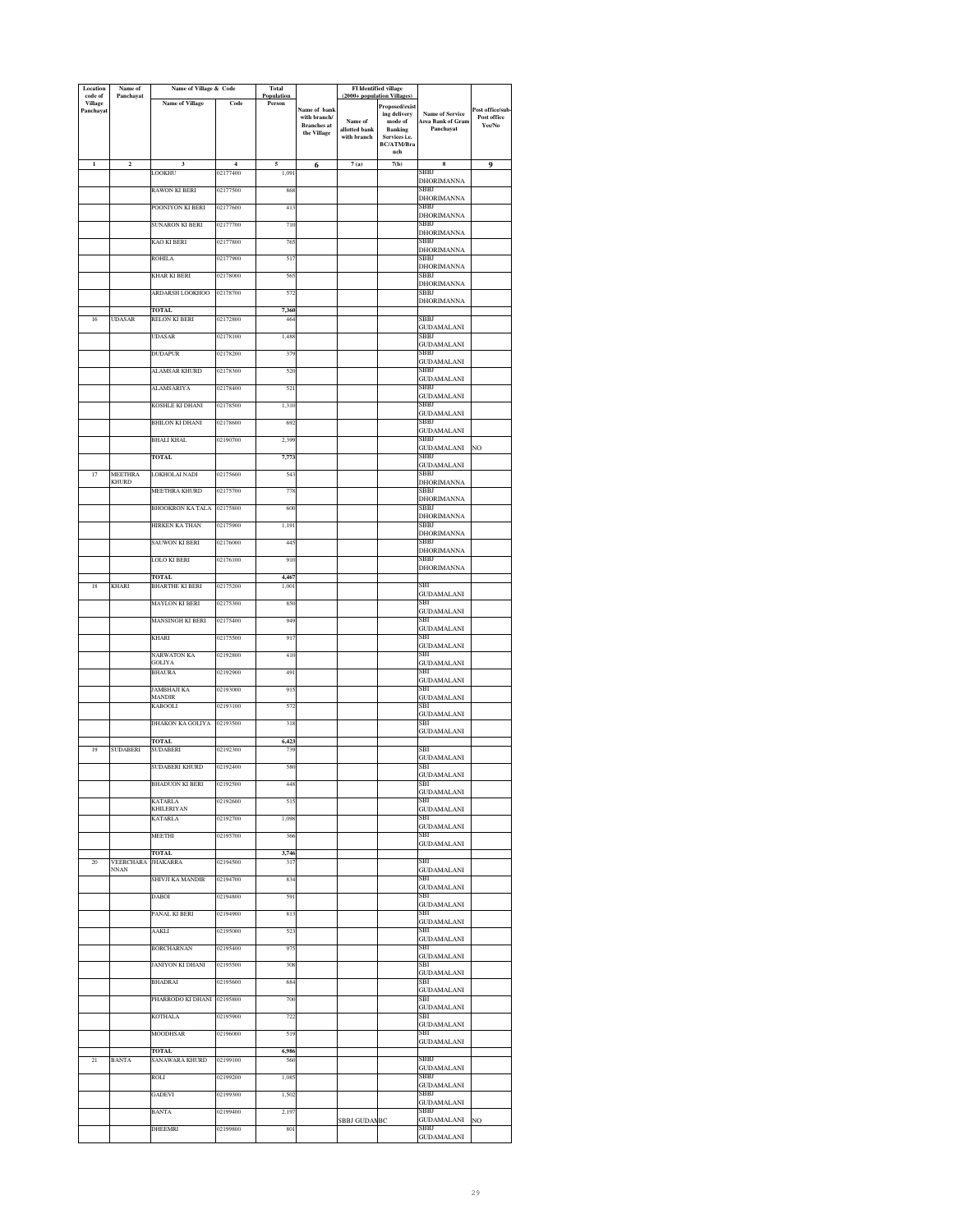| Location<br>code of         | Name of<br>Panchayat    | Name of Village & Code                      |                | Total<br>Population |                                    | (2000+ population Villages)  | FI Identified village           |                           |                       |
|-----------------------------|-------------------------|---------------------------------------------|----------------|---------------------|------------------------------------|------------------------------|---------------------------------|---------------------------|-----------------------|
| <b>Village</b><br>Panchayat |                         | <b>Name of Village</b>                      | Code           | Person              | Name of bank                       |                              | Proposed/exist                  | <b>Name of Service</b>    | Post office/sub       |
|                             |                         |                                             |                |                     | with branch/<br><b>Branches</b> at | Name of                      | ing delivery<br>mode of         | Area Bank of Gram         | Post office<br>Yes/No |
|                             |                         |                                             |                |                     | the Village                        | allotted bank<br>with branch | <b>Banking</b><br>Services i.e. | Panchayat                 |                       |
|                             |                         |                                             |                |                     |                                    |                              | BC/ATM/Bra<br>${\bf nch}$       |                           |                       |
| $\mathbf{1}$                | $\overline{\mathbf{c}}$ | 3                                           | $\overline{4}$ | $\overline{5}$      | 6                                  | 7(a)                         | 7(b)                            | 8                         | 9                     |
| 22                          | <b>AALPURA</b>          | <b>TOTAL</b><br>JUGTANIYON KI               | 02190500       | 6,145<br>530        |                                    |                              |                                 | SBBJ                      |                       |
|                             |                         | DHANI<br><b>CHAK GUDHA</b>                  | 02197000       | 708                 |                                    |                              |                                 | <b>GUDAMALANI</b><br>SBBJ |                       |
|                             |                         |                                             |                |                     |                                    |                              |                                 | <b>GUDAMALANI</b>         |                       |
|                             |                         | <b>AALPURA</b>                              | 02197100       | 2,103               |                                    | SBBJ GUDANBC                 |                                 | SBBJ<br><b>GUDAMALANI</b> | <b>YES</b>            |
| 23                          | SIDHASAWA               | <b>TOTAL</b><br>PADARRI                     | 02199500       | 3,341<br>906        |                                    |                              |                                 | SBBI                      |                       |
|                             | <b>HARNIYAN</b>         |                                             |                |                     |                                    |                              |                                 | <b>GUDAMALANI</b>         |                       |
|                             |                         | PADARRI KHURD                               | 02199600       | 1,221               |                                    |                              |                                 | SBBJ<br><b>GUDAMALANI</b> |                       |
|                             |                         | <b>LOOMBAWAS</b>                            | 02199700       | 347                 |                                    |                              |                                 | SBBJ<br><b>GUDAMALANI</b> |                       |
|                             |                         | SIDHASAWA                                   | 02204700       | 1,85                |                                    |                              |                                 | SBBJ                      |                       |
|                             |                         | <b>HARNIYAN</b><br><b>ARATWAW</b>           | 02204800       | 988                 |                                    |                              |                                 | <b>GUDAMALANI</b><br>SBBJ |                       |
|                             |                         | <b>JOORI</b>                                | 02204900       | 486                 |                                    |                              |                                 | <b>GUDAMALANI</b><br>SBBJ |                       |
|                             |                         |                                             |                |                     |                                    |                              |                                 | <b>GUDAMALANI</b>         |                       |
| 24                          | BHAKHARPU               | <b>TOTAL</b><br>HAJANIYON KI DHANI 02204600 |                | 5,806<br>85         |                                    |                              |                                 | SBBJ                      |                       |
|                             | RA                      | <b>BHAKHARPURA</b>                          | 02205000       | 1,457               |                                    |                              |                                 | <b>GUDAMALANI</b><br>SBBJ |                       |
|                             |                         | <b>KHARWA</b>                               |                |                     |                                    |                              |                                 | <b>GUDAMALANI</b><br>SBBJ |                       |
|                             |                         |                                             | 02205100       | 680                 |                                    |                              |                                 | <b>GUDAMALANI</b>         |                       |
|                             |                         | <b>BHAWNIYON KI</b><br>DHANI                | 02205200       | 942                 |                                    |                              |                                 | SBBJ<br><b>GUDAMALANI</b> |                       |
|                             |                         | MAGHA KI DHANI                              | 02205300       | 389                 |                                    |                              |                                 | SBBJ                      |                       |
|                             |                         | SINDHASWA                                   | 02205400       | 95:                 |                                    |                              |                                 | <b>GUDAMALANI</b><br>SBBJ |                       |
|                             |                         | CHAUHANAN<br><b>BAROODI</b>                 | 02205500       | 1,219               |                                    |                              |                                 | <b>GUDAMALANI</b><br>SBBJ |                       |
|                             |                         |                                             |                |                     |                                    |                              |                                 | <b>GUDAMALANI</b>         |                       |
| 25                          | <b>LOHARWA</b>          | TOTAL.<br>JOONA KHERA                       | 02190800       | 6,499<br>276        |                                    |                              |                                 | SBBJ                      |                       |
|                             |                         | <b>KHARODI</b>                              | 02190900       | 344                 |                                    |                              |                                 | <b>GUDAMALANI</b><br>SBBJ |                       |
|                             |                         |                                             |                |                     |                                    |                              |                                 | <b>GUDAMALANI</b>         |                       |
|                             |                         | TAJANIYON KI DHANI                          | 02191000       | 407                 |                                    |                              |                                 | SBBJ<br><b>GUDAMALANI</b> |                       |
|                             |                         | SAUON KA GOLIYA                             | 02191100       | 337                 |                                    |                              |                                 | SBBJ<br><b>GUDAMALANI</b> |                       |
|                             |                         | <b>BHILON KI DHANI</b><br>KALAN             | 02191200       | 934                 |                                    |                              |                                 | SBBJ<br><b>GUDAMALANI</b> |                       |
|                             |                         | <b>KUNDAWA</b>                              | 02191300       | 42                  |                                    |                              |                                 | SBBJ                      |                       |
|                             |                         | SUTHARON KI DHANI 02191400                  |                | 367                 |                                    |                              |                                 | <b>GUDAMALANI</b><br>SBBJ |                       |
|                             |                         |                                             |                |                     |                                    |                              |                                 | <b>GUDAMALANI</b><br>SBBJ |                       |
|                             |                         | LOHARWA                                     | 02191500       | 1,719               |                                    |                              |                                 | <b>GUDAMALANI</b>         |                       |
|                             |                         | LAKHARI NADI                                | 02191600       | 711                 |                                    |                              |                                 | SBBJ<br>GUDAMALANI        |                       |
|                             |                         | SAIYON KA GOLIYA                            | 02191700       | 425                 |                                    |                              |                                 | SBBJ<br><b>GUDAMALANI</b> |                       |
|                             |                         | LOOKHON KA NADA                             | 02191800       | 527                 |                                    |                              |                                 | SBBJ                      |                       |
|                             |                         | <b>TOTAL</b>                                |                | 6,474               |                                    |                              |                                 | <b>GUDAMALANI</b>         |                       |
| 26                          | <b>BHIMTHAL</b>         | SEELGAN                                     | 02191900       | 980                 |                                    |                              |                                 | SBBJ                      |                       |
|                             |                         | <b>DER</b>                                  | 02192000       | 605                 |                                    |                              |                                 | <b>GUDAMALANI</b><br>SBBJ |                       |
|                             |                         | JAKHRON KI DHANI                            | 02192100       | 674                 |                                    |                              |                                 | <b>GUDAMALANI</b><br>SBBJ |                       |
|                             |                         | <b>BHIMTHAL</b>                             | 02192200       | 1.038               |                                    |                              |                                 | <b>GUDAMALANI</b><br>SBBJ |                       |
|                             |                         |                                             |                |                     |                                    |                              |                                 | <b>GUDAMALANI</b>         |                       |
|                             |                         | PABUBERA                                    | 02196100       | 766                 |                                    |                              |                                 | SBBJ<br><b>GUDAMALANI</b> |                       |
|                             |                         | SANAWARA KALAN                              | 02196200       | 1,283               |                                    |                              |                                 | SBBJ<br><b>GUDAMALANI</b> |                       |
|                             |                         | TOTAL                                       |                | 5,346               |                                    |                              |                                 |                           |                       |
| 27                          | RANASAR<br>KALAN        | <b>JAL BERI</b>                             | 02174500       | 72 <sup>5</sup>     |                                    |                              |                                 | SBBJ<br><b>DHORIMANNA</b> |                       |
|                             |                         | RANASAR KALAN                               | 02174600       | 2,401               |                                    |                              |                                 | SBBJ                      |                       |
|                             |                         | KOLIYANA                                    | 02174700       | 717                 |                                    |                              |                                 | DHORIMANNA<br>SBBJ        |                       |
|                             |                         | JANIYON KI BERI                             | 02174800       | 784                 |                                    |                              |                                 | DHORIMANNA<br>SBBJ        |                       |
|                             |                         |                                             | 02174900       |                     |                                    |                              |                                 | <b>DHORIMANNA</b><br>SBBJ |                       |
|                             |                         | MEGHWALON KI<br>DHANI                       |                | 830                 |                                    |                              |                                 | DHORIMANNA                |                       |
|                             |                         | BHAGBHARE KI BERI                           | 02175000       | 1,524               |                                    |                              |                                 | SBBJ<br><b>DHORIMANNA</b> |                       |
| 28                          | MANGTA                  | TOTAL<br>MUSALMANO KI                       | 02169400       | 6,981<br>58         |                                    |                              |                                 |                           |                       |
|                             |                         | <b>DHANIYAN</b>                             |                |                     |                                    |                              |                                 | <b>JTGB MANGTA</b>        |                       |
|                             |                         | <b>GODARON KA TALA</b>                      | 02169500       | 534                 |                                    |                              |                                 | JTGB MANGTA               |                       |
|                             |                         | DOODIYA KALAN                               | 02169600       | 268                 |                                    |                              |                                 | <b>JTGB MANGTA</b>        |                       |
|                             |                         | <b>MEETHIYA TALA</b>                        | 02169700       | 450                 |                                    |                              |                                 |                           |                       |
|                             |                         | MEGHWALON KA                                | 02169800       | 1,334               |                                    |                              |                                 | <b>JTGB MANGTA</b>        |                       |
|                             |                         | TALA<br><b>KHARDIYA</b>                     |                |                     |                                    |                              |                                 | <b>JTGB MANGTA</b>        |                       |
|                             |                         |                                             | 02169900       | 1.453               |                                    |                              |                                 | JTGB MANGTA               |                       |
|                             |                         | MANGTA                                      | 02170000       | 1,689               |                                    |                              |                                 | <b>JTGB MANGTA</b>        |                       |
|                             |                         | <b>TOTAL</b>                                |                | 6,315               |                                    |                              |                                 |                           |                       |
| 29                          | <b>DOODHU</b>           | GENANIYON KA TALA 02173400                  |                | 1,117               |                                    |                              |                                 | <b>JTGB MANGTA</b>        |                       |
|                             |                         | <b>DOODHU</b>                               | 02173500       | 961                 |                                    |                              |                                 | JTGB MANGTA               |                       |
|                             |                         | <b>BANO KI BERI</b>                         | 02173600       | 518                 |                                    |                              |                                 | <b>JTGB MANGTA</b>        |                       |
|                             |                         | SURTE KI BERI                               | 02173700       | 910                 |                                    |                              |                                 |                           |                       |
|                             |                         | KHOOME KI BERI                              | 02173800       | 1,257               |                                    |                              |                                 | JTGB MANGTA               |                       |
|                             |                         | <b>SWAMIYON KI BERI</b>                     | 02173900       | 588                 |                                    |                              |                                 | <b>JTGB MANGTA</b>        |                       |
|                             |                         |                                             |                |                     |                                    |                              |                                 | <b>JTGB MANGTA</b>        |                       |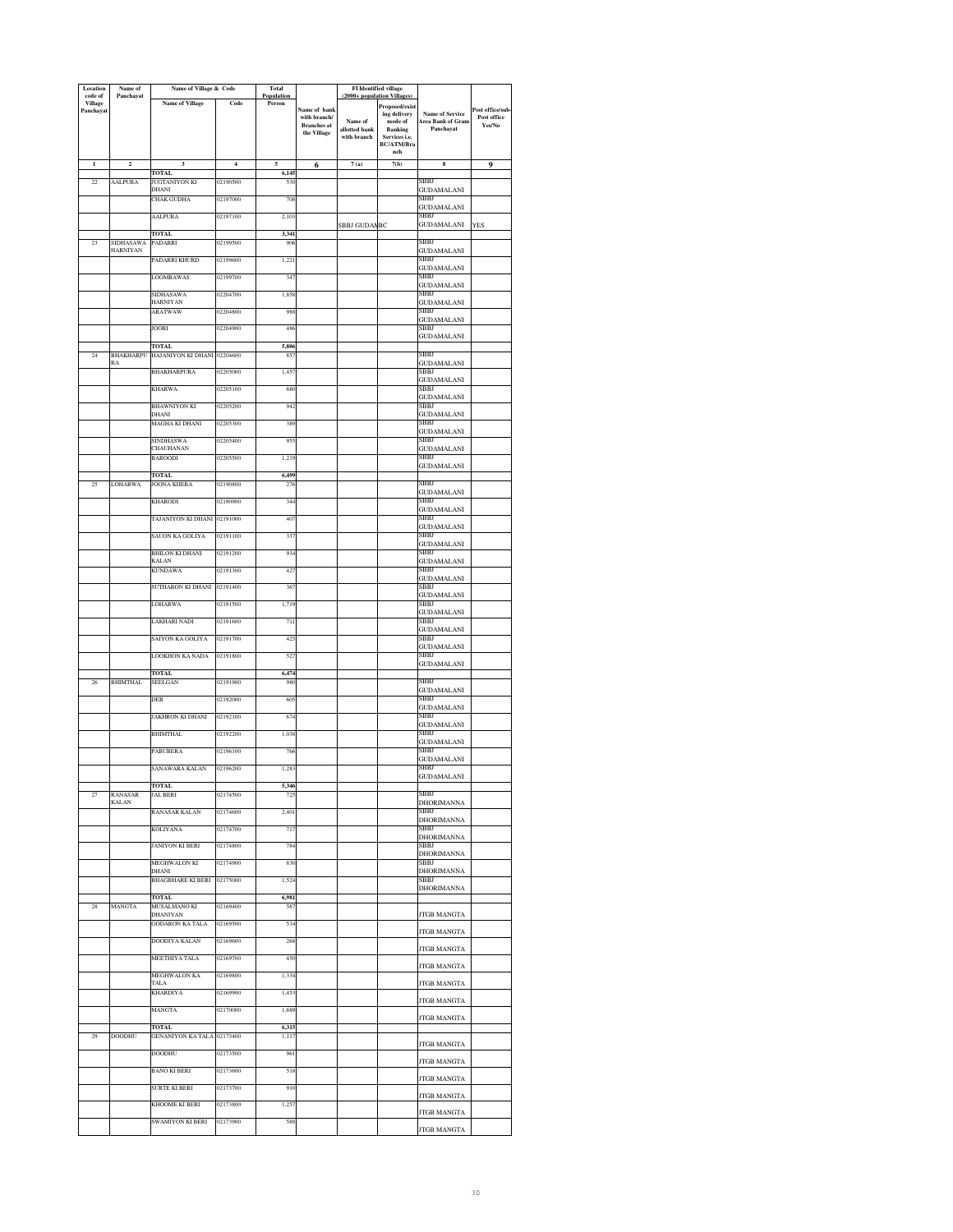| Location<br>code of | Name of<br>Panchayat          | Name of Village & Code                 |                | <b>Total</b><br>Population |                              | <b>FI</b> Identified village<br>(2000+ population Villages) |                           |                                  |                                |
|---------------------|-------------------------------|----------------------------------------|----------------|----------------------------|------------------------------|-------------------------------------------------------------|---------------------------|----------------------------------|--------------------------------|
| Village             |                               | <b>Name of Village</b>                 | Code           | Person                     |                              |                                                             | Proposed/exist            |                                  |                                |
| Panchayat           |                               |                                        |                |                            | Name of bank<br>with branch/ |                                                             | ing delivery              | <b>Name of Service</b>           | Post office/sub<br>Post office |
|                     |                               |                                        |                |                            | <b>Branches</b> at           | Name of<br>allotted bank                                    | mode of<br><b>Banking</b> | Area Bank of Gram<br>Panchavat   | Yes/No                         |
|                     |                               |                                        |                |                            | the Village                  | with branch                                                 | Services i.e.             |                                  |                                |
|                     |                               |                                        |                |                            |                              |                                                             | BC/ATM/Bra<br>nch         |                                  |                                |
| $\mathbf 1$         | $\mathbf 2$                   | 3                                      | $\overline{4}$ | 5                          | 6                            | 7(a)                                                        | 7(b)                      | ${\bf 8}$                        | 9                              |
|                     |                               | SUNARON KI                             | 02174000       | 1,52                       |                              |                                                             |                           |                                  |                                |
|                     |                               | DHANIYAN<br>TOTAL                      |                | 6,874                      |                              |                                                             |                           |                                  |                                |
| 30                  | PEEPRALI                      | PUJAN BERI                             | 02197200       | 560                        |                              |                                                             |                           | SBBJ                             |                                |
|                     |                               | <b>BHAMBHUON KA BAS</b>                | 02197300       | 49                         |                              |                                                             |                           | <b>GUDAMALANI</b><br>SBBJ        |                                |
|                     |                               |                                        |                |                            |                              |                                                             |                           | <b>GUDAMALANI</b>                |                                |
|                     |                               | HERAJ KA GOL                           | 02197400       | 362                        |                              |                                                             |                           | SBBJ                             |                                |
|                     |                               | MACHRON KI DHANI                       | 02197500       | 791                        |                              |                                                             |                           | <b>GUDAMALANI</b><br>SBBJ        |                                |
|                     |                               |                                        |                |                            |                              |                                                             |                           | GUDAMALANI                       |                                |
|                     |                               | <b>BERRO KA PANA</b>                   | 02197600       | 60                         |                              |                                                             |                           | SBBJ<br><b>GUDAMALANI</b>        |                                |
|                     |                               | PEEPRALI                               | 02197700       | 1,120                      |                              |                                                             |                           | SBBJ                             |                                |
|                     |                               | SIYALON KA DER                         | 02197800       | 520                        |                              |                                                             |                           | <b>GUDAMALANI</b><br>SBBJ        |                                |
|                     |                               |                                        |                |                            |                              |                                                             |                           | <b>GUDAMALANI</b>                |                                |
|                     |                               | SAGRANIYON KI BERI 02197900            |                | 759                        |                              |                                                             |                           | SBBJ                             |                                |
|                     |                               | RAMJI KA                               | 02198000       | 956                        |                              |                                                             |                           | <b>GUDAMALANI</b><br>SBBJ        |                                |
|                     |                               | <b>GOLPHANTA</b>                       |                |                            |                              |                                                             |                           | <b>GUDAMALANI</b>                |                                |
| 31                  |                               | TOTAL<br>SONGARON KI DHANI             | 02200300       | 6,166                      |                              |                                                             |                           | SBBJ                             |                                |
|                     | <b>BHEDANA</b>                |                                        |                | 993                        |                              |                                                             |                           | DHORIMANNA                       |                                |
|                     |                               | <b>DEONAGAR</b>                        | 02203200       | 2,211                      |                              |                                                             |                           | SBBJ                             |                                |
|                     |                               | <b>BHEDANA</b>                         | 02203300       | 1,730                      |                              |                                                             |                           | <b>DHORIMANNA</b><br>SBBJ        | <b>YES</b>                     |
|                     |                               |                                        |                |                            |                              |                                                             |                           | DHORIMANNA                       |                                |
|                     |                               | <b>AMLIYALA</b>                        | 02203400       | 835                        |                              |                                                             |                           | <b>SBBI</b>                      |                                |
|                     |                               | <b>JOONA KHERA</b>                     | 02203500       | 785                        |                              |                                                             |                           | DHORIMANNA<br>SBBJ               |                                |
|                     |                               |                                        |                |                            |                              |                                                             |                           | DHORIMANNA                       |                                |
|                     |                               | GOLIYA KALAN                           | 02203600       | 991                        |                              |                                                             |                           | SBBJ<br><b>DHORIMANNA</b>        |                                |
|                     |                               | TOTAL                                  |                | 7,54                       |                              |                                                             |                           |                                  |                                |
| 32                  | <b>LUNAWA</b><br><b>JAGIR</b> | <b>LOONWA JAGEER</b>                   | 02203700       | 2.31                       |                              |                                                             |                           | SBBJ                             |                                |
|                     |                               | <b>LOONWA CHARNAN</b>                  | 02203800       | 365                        |                              | <b>SBBJ DHORI BC</b>                                        |                           | DHORIMANNA<br>SBBJ               | NO                             |
|                     |                               |                                        |                |                            |                              |                                                             |                           | DHORIMANNA                       |                                |
| 33                  |                               | <b>TOTAL</b><br>BISARANIYA JAKHRONWALA | 02255900       | 2,678<br>600               |                              |                                                             |                           | SBBJ                             |                                |
|                     |                               |                                        |                |                            |                              |                                                             |                           | <b>DHORIMANNA</b>                |                                |
|                     |                               | HIRONION KA TALA                       | 02256100       | 557                        |                              |                                                             |                           | SBBJ                             |                                |
|                     |                               | <b>DELUON WALA</b>                     | 02256200       | 823                        |                              |                                                             |                           | DHORIMANNA<br>SBBJ               |                                |
|                     |                               |                                        |                |                            |                              |                                                             |                           | <b>DHORIMANNA</b>                |                                |
|                     |                               | BISARANIYA                             | 02256300       | 892                        |                              |                                                             |                           | SBBJ<br><b>DHORIMANNA</b>        |                                |
|                     |                               | <b>BIRDON KA TALA</b>                  | 02256700       | 78:                        |                              |                                                             |                           | SBBJ                             |                                |
|                     |                               | <b>BHOJAWAS</b>                        | 02256800       | 792                        |                              |                                                             |                           | DHORIMANNA<br>SBBJ               |                                |
|                     |                               |                                        |                |                            |                              |                                                             |                           | <b>DHORIMANNA</b>                |                                |
|                     |                               | <b>TOTAL</b>                           |                | 4,449                      |                              |                                                             |                           |                                  |                                |
| 34                  | NEHRON KI<br><b>NARI</b>      | HARPUNIYON WALA                        | 02253300       | 638                        |                              |                                                             |                           | SBBJ<br><b>DHORIMANNA</b>        |                                |
|                     |                               | <b>HARDANPURA</b>                      | 02255800       | 587                        |                              |                                                             |                           | SBBJ                             |                                |
|                     |                               | MANDASAR                               | 02256000       | 762                        |                              |                                                             |                           | DHORIMANNA<br>SBBJ               |                                |
|                     |                               |                                        |                |                            |                              |                                                             |                           | <b>DHORIMANNA</b>                |                                |
|                     |                               | BHILONWALA                             | 02256400       | 980                        |                              |                                                             |                           | SBBJ                             |                                |
|                     |                               | NEHRON KI NARI                         | 02256500       | 602                        |                              |                                                             |                           | DHORIMANNA<br>SBBJ               |                                |
|                     |                               |                                        |                |                            |                              |                                                             |                           | DHORIMANNA                       |                                |
|                     |                               | <b>TOTAL</b>                           |                | 3,569                      |                              |                                                             |                           | SBBJ<br>DHORIMANNA               |                                |
| 35                  | BAMNOR                        | THATHAR KADER                          | 02254700       | 1,933                      |                              |                                                             |                           |                                  |                                |
|                     | AMEERSHAH                     |                                        |                |                            |                              |                                                             |                           | <b>SBBJ</b><br><b>DHORIMANNA</b> |                                |
|                     |                               | AMBEDKAR NAGAR                         | 02254800       | 472                        |                              |                                                             |                           | ЛGВ                              |                                |
|                     |                               | MITHABERA                              | 02254900       | 389                        |                              |                                                             |                           | <b>DHORIMANNA</b><br>JTGB        |                                |
|                     |                               |                                        |                |                            |                              |                                                             |                           | <b>DHORIMANNA</b>                |                                |
|                     |                               | BAMNOR<br><b>AMEERSHAH</b>             | 02255000       | 739                        |                              |                                                             |                           | ITGB                             |                                |
|                     |                               | AMI MOHAMMAD                           | 02255100       | 432                        |                              |                                                             |                           | <b>DHORIMANNA</b><br>JTGB        |                                |
|                     |                               | SHAHKI BASTI                           |                |                            |                              |                                                             |                           | <b>DHORIMANNA</b>                |                                |
|                     |                               | <b>BAMNOR</b><br><b>BHANWARSHAH</b>    | 02255200       | 2,127                      |                              |                                                             |                           | <b>JTGB</b><br><b>DHORIMANNA</b> | NO                             |
|                     |                               | PINGALPURA                             | 02255300       | 737                        |                              |                                                             |                           | <b>ITGB</b>                      |                                |
|                     |                               |                                        |                |                            |                              |                                                             |                           | DHORIMANNA                       |                                |
|                     |                               | <b>AMIRGARH</b>                        | 02255400       | 331                        |                              |                                                             |                           | JTGB<br><b>DHORIMANNA</b>        |                                |
|                     |                               | <b>BANDA BERA</b>                      | 02255500       | 1,170                      |                              |                                                             |                           | JTGB                             |                                |
|                     |                               | <b>TOTAL</b>                           |                | 8,330                      |                              |                                                             |                           | <b>DHORIMANNA</b>                |                                |
| 36                  | <b>KITNORIYA</b>              | KITNORIYA                              | 02259800       | 1,669                      |                              |                                                             |                           | SBBJ BHUNIA                      |                                |
|                     |                               | JAKHRON KA TALA                        | 02259900       | 661                        |                              |                                                             |                           | <b>SBBJ BHUNIA</b>               |                                |
|                     |                               | KALOO KI BERI<br><b>TOTAL</b>          | 02261000       | 631<br>2,961               |                              |                                                             |                           | SBBJ BHUNIA                      |                                |
|                     |                               |                                        |                |                            |                              |                                                             |                           |                                  |                                |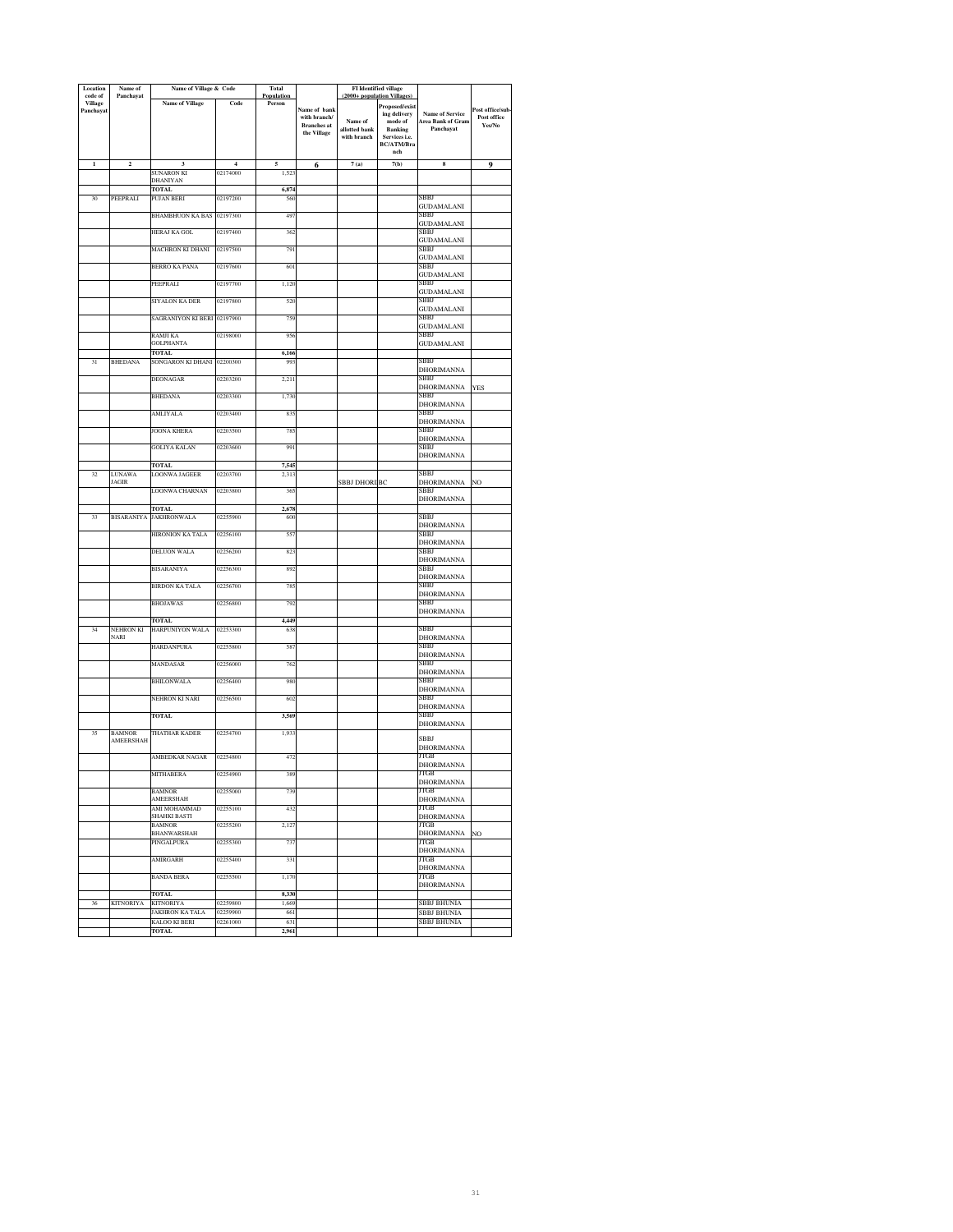| Location             | Name of                 | Name of Village & Code |                | <b>Total</b>         |                    |                          | <b>FI</b> Identified village |                           |                 |
|----------------------|-------------------------|------------------------|----------------|----------------------|--------------------|--------------------------|------------------------------|---------------------------|-----------------|
| code of              | Panchayat               |                        | Code           | Population<br>Person |                    |                          | (2000+ population Villages)  |                           |                 |
| Village<br>Panchayat |                         | <b>Name of Village</b> |                |                      | Name of bank       |                          | Proposed/exist               |                           | Post office/sub |
|                      |                         |                        |                |                      | with branch/       |                          | ing delivery                 | <b>Name of Service</b>    | Post office     |
|                      |                         |                        |                |                      | <b>Branches</b> at | Name of<br>allotted bank | mode of<br>Banking           | Area Bank of Gram         | Yes/No          |
|                      |                         |                        |                |                      | the Village        | with branch              | Services i.e.                | Panchayat                 |                 |
|                      |                         |                        |                |                      |                    |                          | <b>BC/ATM/Bra</b>            |                           |                 |
|                      |                         |                        |                |                      |                    |                          | nch                          |                           |                 |
| $\mathbf{1}$         | $\overline{\mathbf{c}}$ | 3                      | $\overline{4}$ | 5                    | 6                  | 7(a)                     | 7(b)                         | 8                         | 9               |
| 37                   | NAWATALA                | NAWATALA               | 02255600       | 849                  |                    |                          |                              |                           |                 |
|                      | <b>RATHORAN</b>         | <b>RATHORAN</b>        |                |                      |                    |                          |                              |                           |                 |
|                      |                         |                        |                |                      |                    |                          |                              | <b>SBBJ BHUNIA</b>        |                 |
|                      |                         | SAM                    | 02255700       | 518                  |                    |                          |                              | SBBJ BHUNIA               |                 |
|                      |                         | TARDON KA TALA         | 02256600       | 489                  |                    |                          |                              | SBBJ BHUNIA               |                 |
|                      |                         | SARNON KI NARI         | 02260000       | 937                  |                    |                          |                              | SBBJ BHUNIA               |                 |
|                      |                         | DHAKON KA TALA         | 02260100       | 960                  |                    |                          |                              | SBBJ BHUNIA               |                 |
|                      |                         | <b>TOTAL</b>           |                | 3,753                |                    |                          |                              | SBBJ BHUNIA               |                 |
| 38                   | GANGASARA BANDHNIYA     |                        | 02266500       | 1,678                |                    |                          |                              |                           |                 |
|                      |                         |                        |                |                      |                    |                          |                              |                           |                 |
|                      |                         | <b>GANGASARA</b>       | 02266600       | 2.134                |                    |                          |                              | SBBJ                      |                 |
|                      |                         | <b>BADHA</b>           | 02266700       | 2.36'                |                    | <b>SBBJ DHORI BC</b>     |                              | <b>DHORIMANNA</b><br>SBBJ | <b>YES</b>      |
|                      |                         |                        |                |                      |                    |                          |                              | <b>DHORIMANNA</b>         | <b>YES</b>      |
|                      |                         | <b>TOTAL</b>           |                | 6,179                |                    |                          |                              |                           |                 |
| 39                   | <b>OGALA</b>            | <b>BORLA JATAN</b>     | 02265700       | 1,169                |                    |                          |                              | SBBI                      |                 |
|                      |                         |                        |                |                      |                    |                          |                              | DHORIMANNA                |                 |
|                      |                         | <b>OGALA</b>           | 02265800       | 1,674                |                    |                          |                              | SBBJ                      |                 |
|                      |                         |                        |                |                      |                    |                          |                              | DHORIMANNA                |                 |
|                      |                         | <b>KHARADER</b>        | 02265900       | 1,282                |                    |                          |                              | SBBJ                      |                 |
|                      |                         |                        |                |                      |                    |                          |                              | <b>DHORIMANNA</b>         |                 |
|                      |                         | <b>TOTAL</b>           |                | 4,125                |                    |                          |                              |                           |                 |
| 40                   | GORA                    | GORA                   | 02266000       | 3,924                |                    |                          |                              | SBBJ                      |                 |
|                      |                         |                        |                |                      |                    | <b>SBBJ DHORI BC</b>     |                              | DHORIMANNA                | <b>YES</b>      |
| 41                   | <b>KEKAR</b>            | <b>KEKAR</b>           | 02264200       | 3,691                |                    |                          |                              | SBBI                      |                 |
|                      |                         |                        |                |                      |                    | <b>SBBJ DHORI BC</b>     |                              | <b>DHORIMANNA</b><br>SBBJ | <b>YES</b>      |
|                      |                         | MIYAZAL KI BERI        | 02266200       | 703                  |                    |                          |                              | DHORIMANNA                |                 |
|                      |                         |                        |                |                      |                    |                          |                              |                           |                 |
| 42                   | <b>KARTIYA</b>          | <b>TOTAL</b><br>AAKAL  | 02265600       | 4,394<br>1.744       |                    |                          |                              | <b>SBBJ BAMRLA</b>        |                 |
|                      |                         | DHOLKIYA               | 02266100       | 1,017                |                    |                          |                              | SBBJ BAMRLA               |                 |
|                      |                         | PABUBERI               | 02266300       | 1.019                |                    |                          |                              | <b>SBBJ BAMRLA</b>        |                 |
|                      |                         | <b>KARTIYA</b>         | 02266400       | 1.271                |                    |                          |                              | <b>SBBJ BAMRLA</b>        |                 |
|                      |                         | <b>TOTAL</b>           |                | 5.051                |                    |                          |                              |                           |                 |
| 43                   | <b>BAMARLA</b>          | SIYOLON KA DER         | 02264300       | 901                  |                    |                          |                              | SBBJ BAMRLA               |                 |
|                      |                         | <b>BAMARLA</b>         | 02264400       | 1,622                |                    |                          |                              | SBBJ BAMRLA               |                 |
|                      |                         | CHAMPA BERI            | 02265300       | 594                  |                    |                          |                              | SBBJ BAMRLA               |                 |
|                      |                         | PEEPLI BERI            | 02265400       | 1.426                |                    |                          |                              | SBBJ BAMRLA               |                 |
|                      |                         | SHERPUR                | 02265500       | 1,337                |                    |                          |                              | SBBJ BAMRLA               |                 |
|                      |                         | <b>TOTAL</b>           |                | 5,880                |                    |                          |                              |                           |                 |
| 44                   | BHERURI                 | <b>BACHHLA</b>         | 02264500       | 921                  |                    |                          |                              | SBI                       |                 |
|                      |                         |                        |                |                      |                    |                          |                              | GUDAMALANI                |                 |
| 44                   |                         | <b>GANGAPUR</b>        | 02264600       | 600                  |                    |                          |                              | SBI                       |                 |
|                      |                         |                        |                |                      |                    |                          |                              | GUDAMALANI                |                 |
|                      |                         | <b>BHERURI</b>         | 02264700       | 465                  |                    |                          |                              | SBI                       |                 |
|                      |                         |                        |                |                      |                    |                          |                              | <b>GUDAMALANI</b>         |                 |
|                      |                         | KOTTILANI              | 02264800       | 195                  |                    |                          |                              | SBI                       |                 |
|                      |                         |                        |                |                      |                    |                          |                              | GUDAMALANI                |                 |
|                      |                         | <b>BAOTALAI</b>        | 02264900       | 590                  |                    |                          |                              | SBI                       |                 |
|                      |                         |                        |                |                      |                    |                          |                              | GUDAMALANI<br>SBI         |                 |
|                      |                         | <b>SOMARADI</b>        | 02265000       | 706                  |                    |                          |                              |                           |                 |
|                      |                         | <b>BHAWANIPURA</b>     | 02265100       | 632                  |                    |                          |                              | GUDAMALANI<br>SBI         |                 |
|                      |                         |                        |                |                      |                    |                          |                              | <b>GUDAMALANI</b>         |                 |
|                      |                         | CHALKANA               | 02265200       | 492                  |                    |                          |                              | SBI                       |                 |
|                      |                         |                        |                |                      |                    |                          |                              | GUDAMALANI                |                 |
|                      |                         | TOTAL                  |                | 4,601                |                    |                          |                              |                           |                 |